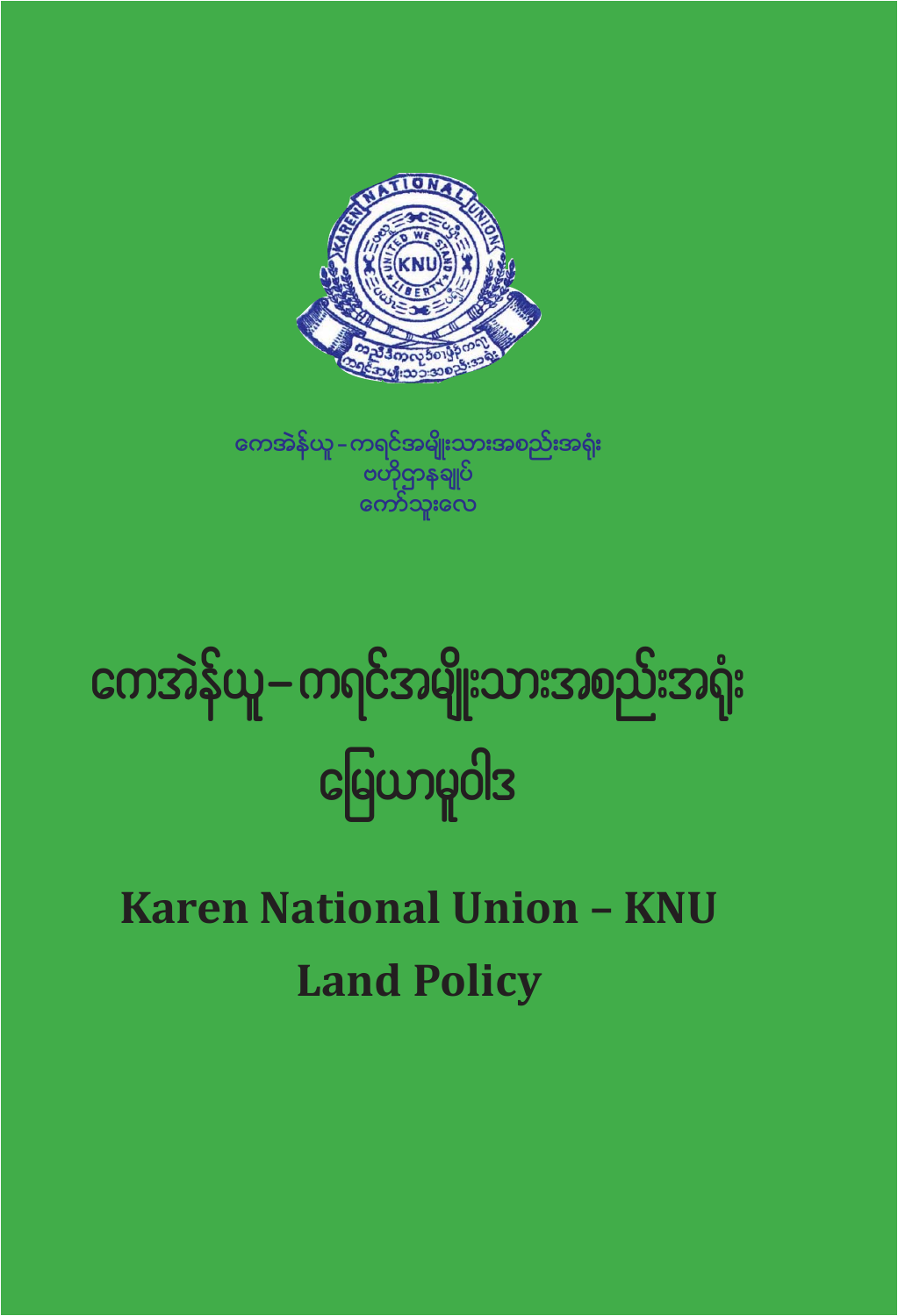## မာတိကာ

| အပိုဒ် ၁.၁။ ကော်သူးလေ မြေယာမူဝါဒဆိုင်ရာ အခြေခံမူ                                                     |  |
|------------------------------------------------------------------------------------------------------|--|
| (Basic Principle of Kawthoolei Land Policy) ?                                                        |  |
|                                                                                                      |  |
| အပိုဒ်  ၁.၃။ သဘောသဘာဝနှင့်အတိုင်းအတာ  (Nature and Scope) ၁၁                                          |  |
|                                                                                                      |  |
| အခန်း ၂။ အထွေထွေ မူဝါဒဆိုင်ရာ ကိစ္စရပ်များ (General Policy Matters)၂၁                                |  |
| အပိုဒ် ၂.၁။ အခြေခံသဘောတရားများ (Basic Principles) ၂၁                                                 |  |
| အပိုဒ် ၂.၂။ အကောင်အထည်ဖော်ဆောင်ခြင်းဆိုင်ရာ အခြေခံမှုများ                                            |  |
|                                                                                                      |  |
| အပိုဒ် ၂.၃။ လုပ်ပိုင်ခွင့်များနှင့် တာဝန်ဝတ္တရားများ                                                 |  |
|                                                                                                      |  |
| အပိုဒ် ၂.၄။ မြေယာစီမံအုပ်ချုပ်မှုဆိုင်ရာ မူဝါဒ၊ ဥပဒေနှင့်အဖွဲ့ အစည်းဆိုင်ရာ                          |  |
| မှုဘောင်များ (Policy, Legal and Organizational Frameworks                                            |  |
|                                                                                                      |  |
|                                                                                                      |  |
| အခန်း ၃။ မြေယာလုပ်ပိုင်ခွင့်များနှင့် တာဝန်ဝတ္တရားများအား အသိအမှတ်ပြုခြင်းနှင့်<br>ခွဲဝေသတ်မှတ်ခြင်း |  |
| (Reconignation and Allocation of Tenure Rights and Duties)  ??                                       |  |
| အပိုဒ်  ၃.၁။  အခြေခံသဘောတရားများ  (Basic Principles)  ၃၃                                             |  |
| အပိုဒ်  ၃.၂။  တားဆီးကာကွယ်ပေးခြင်း  (Safeguards)  ၃၅                                                 |  |
|                                                                                                      |  |
| အပိုဒ် ၃.၄။ တရားဝင်မဟုတ်သည့် မြေယာလုပ်ပိုင်ခွင့်                                                     |  |
|                                                                                                      |  |
|                                                                                                      |  |
| အပိုဒ် ၃.၆။   KNU အာဏာပိုင်များ၏ စီမံခန့်ခွဲမှုအောက်ရှိ အများပြည်သူ                                  |  |
| အကျိုး စီးပွားအတွက် ရည်ရွယ်ထားသောမြေ                                                                 |  |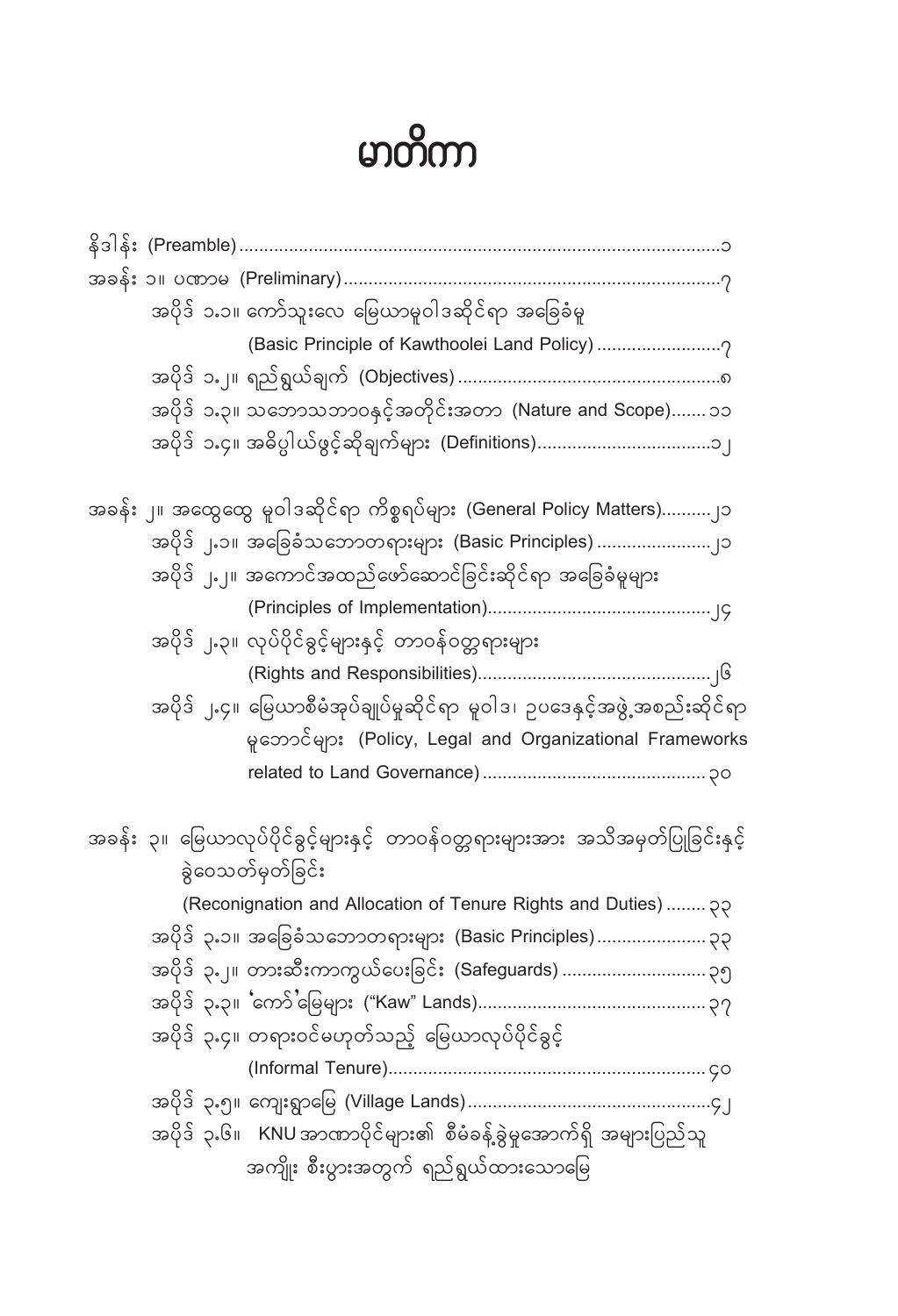| (KNU Authorities-Managed Public Purpose Land)  ၄၅                                       |
|-----------------------------------------------------------------------------------------|
| အပိုဒ် ၃.၇။ အသုံးရျပိုင်ခွင့်များအား စည်းမျဉ်းစည်းကမ်းသတ်မှတ်ခြင်း                      |
|                                                                                         |
| အပိုဒ် ၃.၈။ သဘောတူစာချုပ်ချုပ်ဆို၍ အကျိုးတူ ပူးပေါင်းဆောင်ရွက်သော                       |
|                                                                                         |
|                                                                                         |
| အခန်း ၄။  မြေယာလုပ်ပိုင်ခွင့်များနှင့် တာဝန်ဝတ္တရားများဆိုင်ရာ                          |
| ပြောင်းလဲမှုများ (Changes to Tenure Rights and Duties)၆၃                                |
|                                                                                         |
|                                                                                         |
|                                                                                         |
|                                                                                         |
| အပိုဒ် ၄.၅။ ပြန်လည်ပြင်ဆင်ခြင်း (Readjustment) ၇၄                                       |
|                                                                                         |
|                                                                                         |
| အခန်း ၅။ မြေယာလုပ်ပိုင်ခွင့် စီမံခန့်ခွဲခြင်း (Administration of Tenure) $\gamma\gamma$ |
|                                                                                         |
|                                                                                         |
|                                                                                         |
| အပိုဒ် ၅.၄။ နေရာချထားရေးအစီအစဉ်အား ထိန်းညှိခြင်း                                        |
|                                                                                         |
| အပိုဒ် ၅.၅။ မြေယာလုပ်ပိုင်ခွင့်များနှင့် မြေယာလုပ်ပိုင်ခွင့်များနှင့်ပတ်သက်             |
| သော အငြင်းပွားမှုများအား ဖြေရှင်းခြင်း (Resolution of                                   |
| Tenure rights and Tenure Rights related Disputes) ดว                                    |
|                                                                                         |
| အခန်း ၆။ အကောင်အထည်ဖော်ဆောင်ခြင်း (Implementation) ၈၄                                   |
|                                                                                         |
|                                                                                         |
| အပိုဒ် ၆.၂။ စောင့်ကြည့်လေ့လာခြင်းနှင့် အကဲဖြတ်ခြင်း                                     |
|                                                                                         |
|                                                                                         |
|                                                                                         |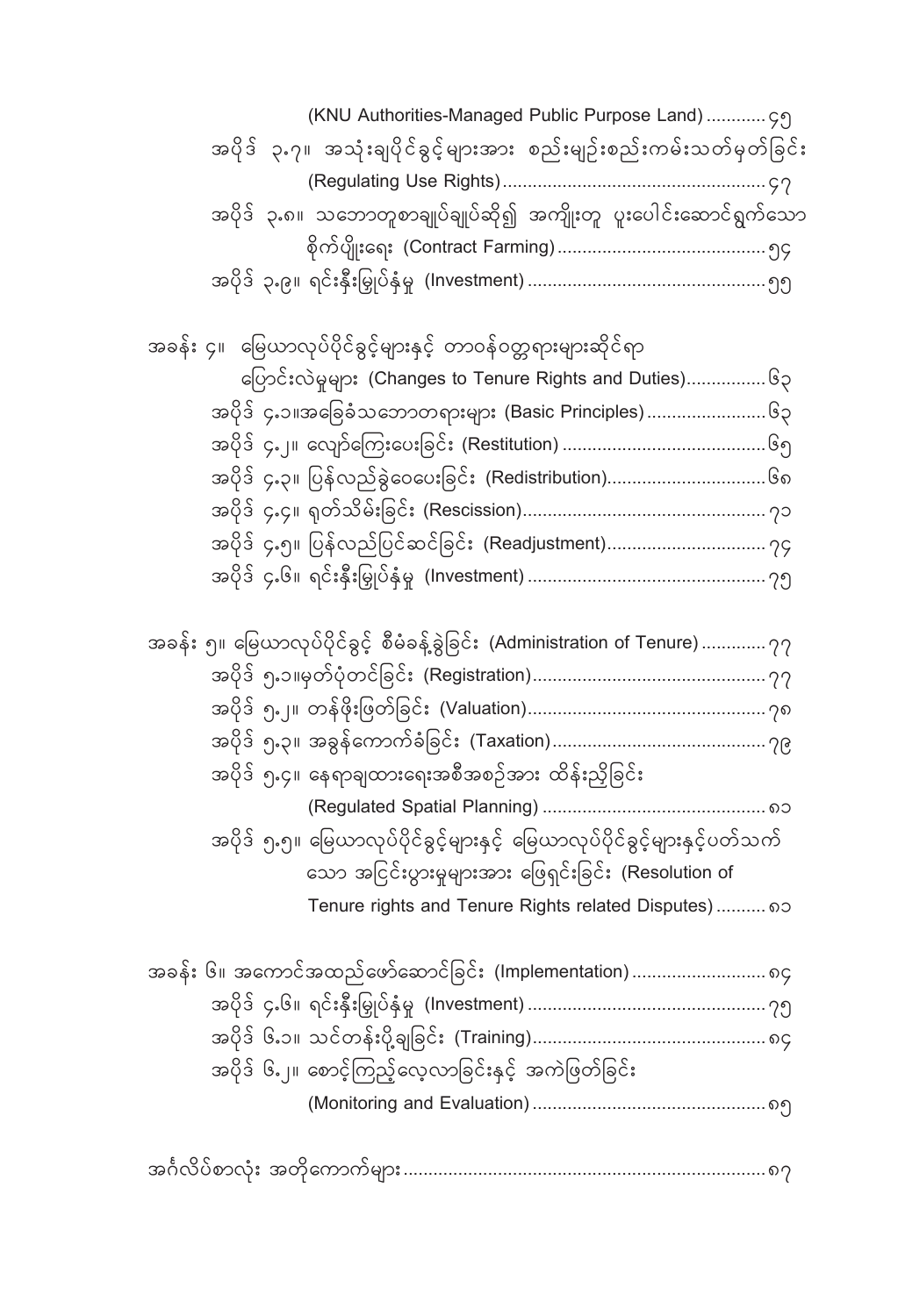မြန်မာနိုင်ငံ၏ ဆိုရှယ်လစ်အစိုးရခေတ်တွင် မြေအား နိုင်ငံပိုင်အဖြစ် သိမ်းယူခဲ့ကာ ကရင်လယ်သမားများ အပါအဝင် လယ်သမားအချို့သည် လျော်ကြေးများမရရှိဘဲ ၎င်းတို့၏ မြေပိုင်ဆိုင်မှုနှင့် အသုံးချပိုင်ခွင့်များကို

**KNU –ကရင်အမျိုးသားအစည်းအရုံး**ကို ၁၉၄၇ ခုနှစ်၊ ဖေဖော်ဝါရီလ ၅ ရက်နေ့တွင် ရန်ကုန်မြို့၌ ဖွဲ့ စည်းခဲ့သည်။ ရန်ကုန်မြို့တွင်ရှိသော အင်းစိန် ဌာနချုပ်မှ ဆုတ်ခွာခဲ့ပြီးနောက် **ကော်သူးလေအစိုးရ**အား ၁၉၄၉ ခုနှစ်၊ ဇွန်လ ၁၄ ရက်နေ့ တွင် တောင်ငူမြို့၌ ထူထောင်ခဲ့သည်။ ဌာနတော်တော်မျာ<mark>း</mark>များသည် ၎င်း၏ဩဇာအောက်တွင် လုပ်ကိုင်ဆောင်ရွက်ခဲ့ပြီး ထိုအထဲမှ အထင်ရှားဆုံးမှာ လယ်ယာစိုက်ပျိုးရေးနှင့် သစ်တောဌာန ဖြစ်သည်။ KNU ၏ ပထမဦးဆုံး မြေယာမူဝါဒအား ၁၉၇၄ ခုနှစ်တွင် ကျင်းပသည့် KNU ၏ (၉) ကြိမ်မြောက် ညီလာခံတွင် အတည်ပြုပြဋ္ဌာန်းခဲ့ပြီး ၎င်းမူဝါဒသည် မိမိတို့ ကရင်အမျိုးသား များ ပိုင်ဆိုင်ခဲ့သည့်မြေအား မဆုံးရှုံးစေရန် <mark>"လက်ငုတ်လက်မလွတ်ရေး</mark>" ဟူသောဆောင်ပုဒ်အား အခြေပြုရေးဆွဲထားခြင်း ဖြစ်သည်။ သို့သော် ဗိုလ်ချုပ် နေဝင်း၏ မြန်မာ့ဆိုရှယ်လစ် လမ်းစဉ်ပါတီ (BSPP)သည် ၁၉၆၂ ခုနှစ်တွင် အာဏာသိမ်းမှုမှတဆင့် အာဏာရရှိခဲ့ပြီး မြန်မာအစိုးရက မြန်မာနိုင်ငံသား များ၏ မြေများနှင့် ငှားရမ်းထားသည့်မြေများအား သိမ်းဆည်းကာ နိုင်ငံပိုင် အဖြစ် ပြုလုပ်ခဲ့သည်။

### (Preamble)

န္ဒဒါန္း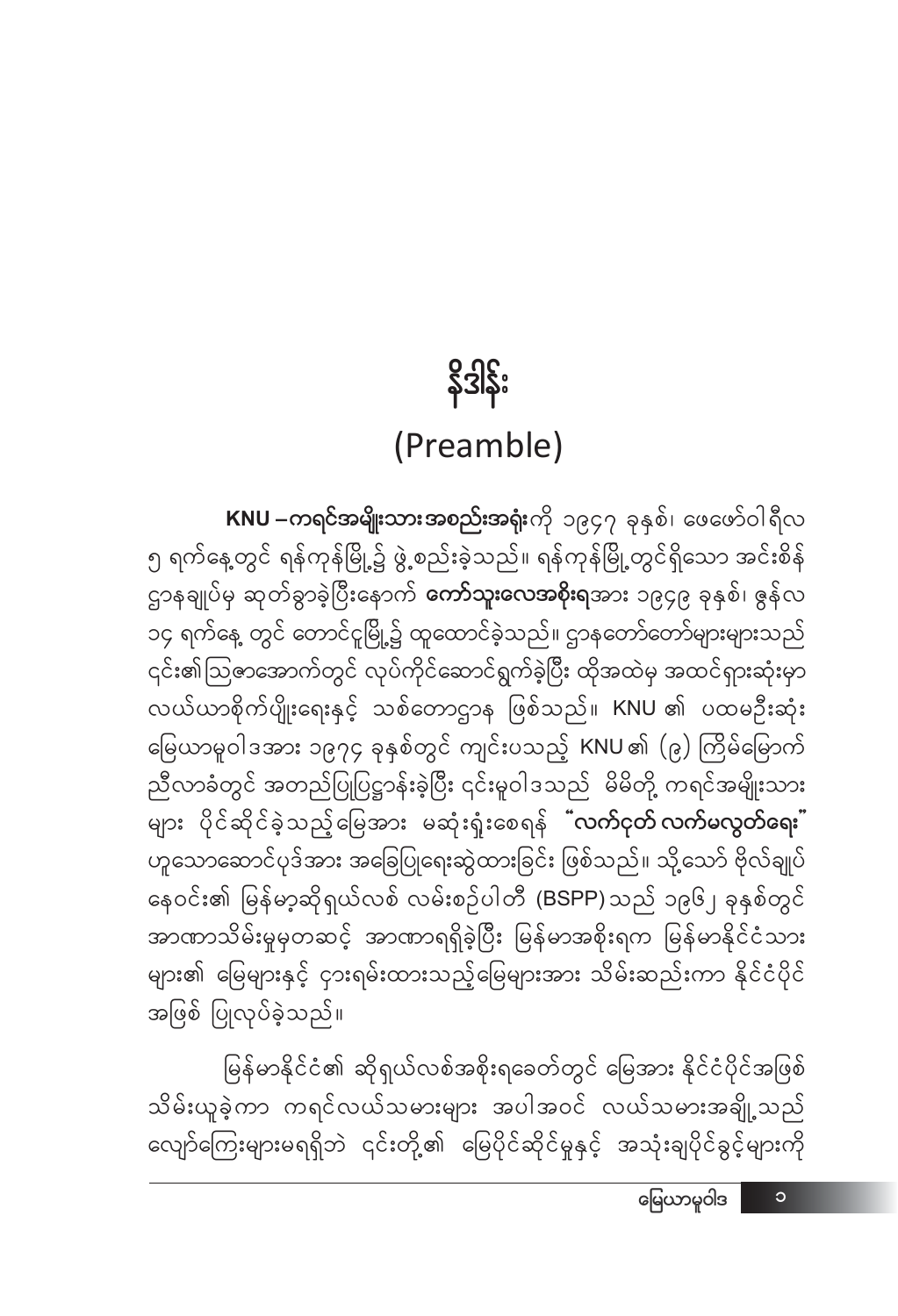အစည်းအဝေးမှ အတည်ပြုလိုက်ပါသည်။  $J$ 

မြန်မာအစိုးရ၏ဥပဒေအောက်က လွတ်မြောက်ပြီး ကရင်လူမျိုးများ မိမိတို့ မြေများအား အသုံးချနိုင်ရန် KNU သည် ၎င်း၏မြေယာမူဝါဒအား ချမှတ်ခဲ့သည်။ သို့သော် ၂၀၀၀ ခုနှစ်များအလယ်ပိုင်းတွင် KNU ၏ မြေယာ မူဝါဒသည် ခေတ်မမီတော့ဘဲ ဆီလျော်မှု လျော့နည်း လာသောကြောင့် KNU ၏ စိုက်ပျိုးရေးဌာနအကြီးအကဲဖြစ်သည့် P'doh Thu Thay Kor သည် မူဝါဒအား ၂၀၀၅ ခုနှစ်တွင် <mark>"မြေသည် ဒေသခံပြည်သူများအတွက် ဖြစ်သည်"</mark> ဟူသော ဆောင်ပုဒ်အသစ်ဖြင့် ပြန်လည်ပြင်ဆင် ရေးဆွဲခဲ့သည်။ ထိုပြင်ဆင် ထားသော မူဝါဒအား မေလ ၆ ရက်၊ ၂၀၀၉ ခုနှစ်တွင် ကျင်းပသည့် KNU ၏ ၁၄ ကြိမ်မြောက် ညီလာခံတွင် KNU ၏ အမှုဆောင်ကော်မတီ (EC) က အတည်ပြုခဲ့သည်။ တဖန် ၎င်းမြေယာမူဝါဒကို ကေအဲန်ယူ–ကရင်အမျိုးသား အစည်းအရုံး (၁၅) ကြိမ်မြောက်ညီလာခံအပြီး၌ မြေယာပိုင်ဆိုင်မှုကို စီမံခန့်ခွဲ ရာတွင် လူ့အဖွဲ့အစည်း တိုးတက်မှုနှင့် လူမှုဘဝ ဖူလုံရေးကို ဖြည့်ဆည်းပေးစေ ပြီး တရားမျှမှုရှိစေရန် ရည်ရွယ်၍ လက်ရှိ ခေတ်စနစ်နှင့်အညီ **ံမြေယာသည်** ပြည်သူလူထုကပိုင်ဆိုင်သည်" ဟူသောဆောင်ပုဒ်ဖြင့် ထပ်မံပြင်ဆင် ရေးဆွဲပြီး ၂၀၁၅ ခုနှစ်၊ ဒီဇင်ဘာလတွင် ကျင်းပပြုလုပ်သည့် ဗဟိုအလုပ်အမှုဆောင်

ဆုံးရှုံးခဲ့ကြရသည်။ ထို့နောက် ဗမာအစိုးရသည် ဖြတ်လေးဖြတ်စစ်ဆင်ရေးအား ၁၉၇၄ ခုနှစ်တွင် စတင်အကောင်အထည်ဖော်ခဲ့ရာ ကရင်ပြည်သူများသည် ၎င်းတို့၏မြေများအား နည်းပေါင်းစုံဖြင့် ထပ်မံဆုံးရုံးခဲ့ကြရပြန်ကာ ထိုအထဲ တွင် စစ်တပ်ဦးဆောင်ပြီး ကျေးရွာများအား တိုက်ခိုက်ခြင်းနှင့် ဗမာစစ်စခန်းများ .<br>ချထားလာခြင်း၊ လမ်းများဖောက်လုပ်ခြင်းနှင့် ရေကာတာများ တည်ဆောက်ခြင်း အစရှိသော အခြေခံ အဆောက်အအုံဆိုင်ရာဖွံ့ဖြိုးမှုလုပ်ငန်းများလည်း ပါဝင် သည်။ ထိုအချိန်မှစပြီး ကရင်ပြည်သူများအပေါ် စစ်တပ်ဦးဆောင်သည့် တိုက်ခိုက်ခြင်းများ အကြိမ်များစွာဖြစ်ပွားခဲ့ကာ မြေယာလုပ်ပိုင်ခွင့်နှင့်လူနေ မှုဘဝ လုံခြုံရေးတို့အပေါ် ထိခိုက်မှုများ ထပ်မံဖြစ်ပေါ်လာစေသည်။ ကရင် ပြည်သူများသည် ၎င်းတို့၏ကျေးရွာများအား စွန့်လွှတ်ခဲ့ကြရပြီး ယနေ့တိုင် အောင် နိုင်ငံအတွင်းတွင် ပြည်တွင်းရွှေ့ပြောင်းဒုက္ခသည် (IDPs) များနှင့် ထိုင်း နိုင်ငံအတွင်းဒုက္ခသည်များအဖြစ်သို့ ရောက်ရှိသွားကြရသည်။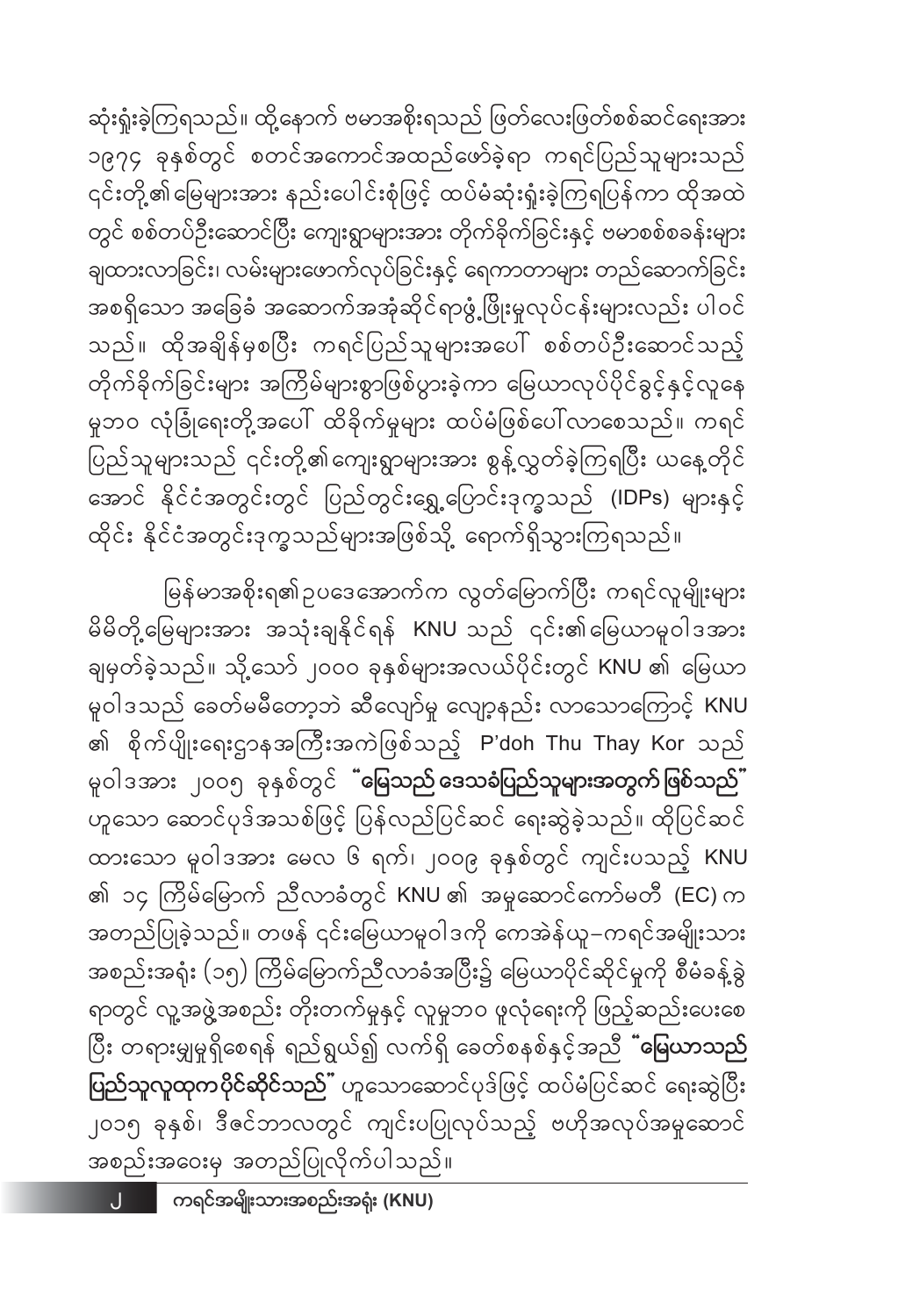မြေယာမူဝါဒများသည် မည်သည့်အခါမျိုးတွင်မှ ကြားနေ အနေအ ထားတွင် မရှိပါ။ ၎င်းတို့သည် ရှိရင်းစွဲအနေအထားအား အတိုင်းအတာတခု ထိ အားဖြည့်ခြင်း (သို့မဟုတ်) အားနည်းအောင် ပြုလုပ်ခြင်းဖြင့် လိုအပ်သလို ပြောင်းလဲပေးသည်။ ထို့ကြောင့် မြေယာမူဝါဒတခုသည် မည်သည့် ချဉ်းကပ် ပုံအား အသုံးပြုထားသည်ဆိုသည်မှာ အရေးကြီးသည်။ ကော်သူးလေအတွက် အချက်နှစ်ချက်အား ဦးစားပေးသည့် ချဉ်းကပ်ပုံတခု လိုအပ်သည်။ ပထမ အချက်မှာ မိရိုးဖလာအရနေထိုင်ခြင်းနှင့် လုပ်ပိုင်ခွင့်တို့ကို လူမှုရေးအရ တရားဝင်အောင်ပြုလုပ်ရမည်။ အဘယ်ကြောင့်ဆိုသော် ၎င်းတို့သည် မြေယာ၊ သစ်တောများ၊ ရေ၊ ရေလုပ်ငန်း များနှင့် ဆက်စပ်သည့် သဘာဝသယံဇာတ

ဤကရင်အမျိုးသားအစည်းအရုံး (KNU) ၏ မြေယာမူဝါဒသည် မြေ ယာလုပ်ပိုင်ခွင့်များနှင့် အဆိုပါ အခွင့်အရေးများအား တောင်းဆိုရန် အရည် အချင်း ပြည့်မီသော တောင်းဆိုသူ အမျိုးအစားများကို ကိုင်တွယ်ဖြေရှင်းပေးရန် ဖြစ်သည်။ ဤလုပ်ပိုင်ခွင့်များအား ပြန်လည်ပြင်ဆင်ထားသည့် မြေယာ လုပ်ပိုင်ခွင့်မှတဆင့် လုပ်ဆောင်ရမည်။ ဤမူဝါဒသည် ကြိုးကိုင်ခြယ်လှယ်မှုနှင့် ရှုပ်ထွေးမှု ဖြစ်နိုင်ခြေများ ပိုမိုများပြားမလာစေသည့် နည်းလမ်းဖြင့် ဆောင် ရွက်ရန် ရည်ရွယ်ပြီး ကရင်ပြည် (ယခုမှစ၍ **ံကော်သူးလေ**ံဟု သုံးသွားမည်) ာ<br>အား လူမှုရေးတရားမျှတမှုအပေါ် အခြေခံသော ခိုင်မြဲသည့် ငြိမ်းချမ်းရေးရရှိရန် .<br>ဖြစ်သည်။ ထို့ကြောင့် ၎င်းသည် ကရင်လူမျိုးအားလုံးနှင့် ကြာမြင့်စွာ အခြေချ ခဲ့သည့် ရပ်ရွာလူထုအသိုင်းအဝိုင်းတို့၏ **လူမှုရေးအရတရားဝင်သည့်**ိမြေယာ ပိုင်ဆိုင်ခွင့်များကို အသိအမှတ်ပြုရန်၊ လျော်ကြေးများ ရရှိရန်၊ အကာအကွယ် များပေးရန်နှင့် အထောက်အကူပေးရန် ရည်ရွယ်ပြီး ထိုမှတဆင့် မြေယာ၊ သစ်တောများ၊ ရေလုပ်ငန်း၊ ရေနှင့် ဆက်စပ်သည့် သဘာဝသယံဇာတများအပေါ် ပိုမိုကောင်းမွန်လာသည့် နိုင်ငံရေးဆိုင်ရာနှင့် ဂေဟဗေဒဆိုင်ရာ အုပ်ချုပ်မှုမျိုး ရရှိရန် ဖြစ်သည်။ ဗဟိုချုပ်ကိုင်မှုလျှော့ချထားသည့် ဖက်ဒရယ် ပြည်ထောင်စု မြန်မာနိုင်ငံ၏ အခြေအနေအတွင်းမှ ပိုမိုခိုင်မာသည့် ကိုယ်ပိုင်အုပ်ချုပ်မှုဆီသို့ ဦးတည်သည်။

 $\tilde{\mathcal{C}}$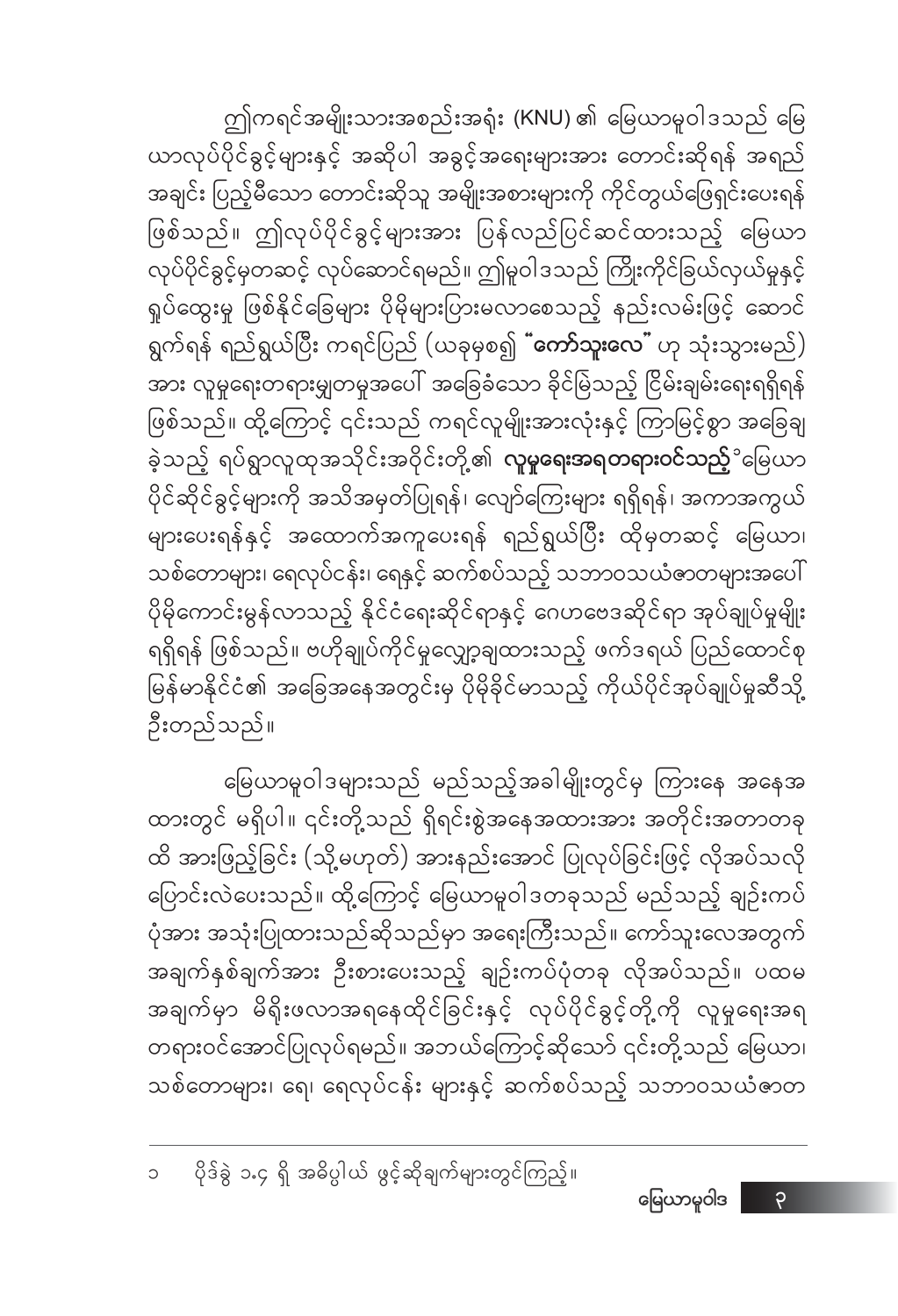ကော်သူးလေတွင် အထူးသဖြင့် ဘေးဖယ်ခံထားရသူများ၊ ခုခံနိုင်စွမ်း မရှိသူများနှင့် ရပ်ရွာလူထု အသိုင်းအဝိုင်းများအပါအဝင် လူများစု၏ ဘဝ များနှင့် ၎င်းတို့၏ အသက်မွေးဝမ်းကျောင်းများသည် မြေယာ၊ သစ်တောများ၊ ရေ၊ ရေလုပ်ငန်းများနှင့် ဆက်စပ်သည့် သဘာဝသယံဇာတများအား လက် လှမ်းမီနိုင်မှု၊ ထိရောက်စွာ ထိန်းချုပ်မှုနှင့် ရေရှည်အသုံးချနိုင်မှုတို့အပေါ် မူတည်နေသည်။ မြေယာ၊ သစ်တောများ၊ ရေ၊ ရေလုပ်ငန်းများနှင့် ဆက်စပ် သည့် သဘာဝသယံဇာတများအား ထိရောက်စွာ လက်လှမ်းမီနိုင်ခြင်းသည် ကျေးလက်ဒေသရှိ အသက်မွေးဝမ်းကျောင်းများ တည်ဆောက်ခြင်း၊ လူမှုရေး ဆိုင်ရာပါဝင်မှုအတွက် အခြေခံအုတ်မြစ်များချပေးခြင်း၊ နိုင်ငံရေးပါဝင်မှုတွင် စွမ်းအားမြှင့်တင်ခြင်း (အထူးသဖြင့် ဖွံ့ဖြိုးမှုနှင့်ပတ်သက်သည့် ဆုံးဖြတ်ချက် များ ချမှတ်သည့်အခါများတွင်) နှင့် ယဉ်ကျေးမှုနှင့် အစုအဖွဲ့တို့၏ ကိုယ်ပိုင် စရိက်လက္ခဏာများ ထိန်းသိမ်းနိုင်ရန်အတွက် အလွန်အရေးကြီးသည်။ အဆိုပါအရင်းအမြစ်များအား အပြည့်အဝ၊ အဓိပ္ပါယ်ရှိရှိနှင့် ထိရောက်စွာ လက်လှမ်းမီနိုင်ခြင်းနှင့် ထိန်းချုပ်နိုင်ခြင်းသည် လူတို့၏တည်ရှိမှု၊ ကောင်း .<br>ကျိုးချမ်းသာနှင့် ရှင်သန်ရပ်တည်မှုတို့အတွက် အဓိကကျသည်။ ထိရောက်စွာ လက်လှမ်းမီနိုင်ခြင်းနှင့် ထိန်းချုပ်နိုင်ခြင်းဆိုသည်မှာအချိန်ကာလနှင့်အညီ

ဒုတိယအချက်မှာ ထိုကဲ့သို့သော ချဉ်းကပ်ပုံသည် ကရင်လူမျိုးများက ယခင်ဖြစ်ပွားခဲ့သော ပဋိပက္ခများနှင့် လက်ရှိဖြစ်ပွားနေသော ပဋိပက္ခများကြောင့် ၎င်းတို့၏ဆန္ဒမပါဘဲ မိမိတို့နေရပ်များမှ စွန့်ခွာသွားရခြင်းနှင့် မိရိုးဖလာအရ ှ<br>ဝင်ရောက်နေထိုင်ခွင့်နှင့် လုပ်ပိုင်ခွင့်များကိုဆုံးရှုံးခဲ့ရခြင်းတို့အား အသိအမှတ် ပြုရမည်ဖြစ်ပြီး မြေယာမူဝါဒနှင့် မြေယာလုပ်ပိုင်ခွင့်ဆိုင်ရာ ပြုပြင်ပြောင်းလဲ 

များအား စီမံခန့်ခွဲခြင်းနှင့် အပြိုင်အဆိုင် တောင်းဆိုမှုများအား ဖျန်ဖြေပေးခြင်း အတွက် ဥပဒေများအသိအမှတ်ပြုခြင်းနှင့် အဖွဲ့ အစည်းဆိုင်ရာ မူဘောင်များ ရေးဆွဲခြင်းတွင် လက်ရှိကျင့်သုံးနေသောကြောင့် ဖြစ်သည်။ အဆိုပါ ဓလေ့ ထုံးတမ်းအရ ကျင့်သုံးမှုတွင် တောင်ယာစိုက်ပျိုးခြင်း၊ ပြည်သူအစုအဖွဲ့ပိုင် သစ်တောနှင့်စားကျက်မြေတို့ပါဝင်သည်။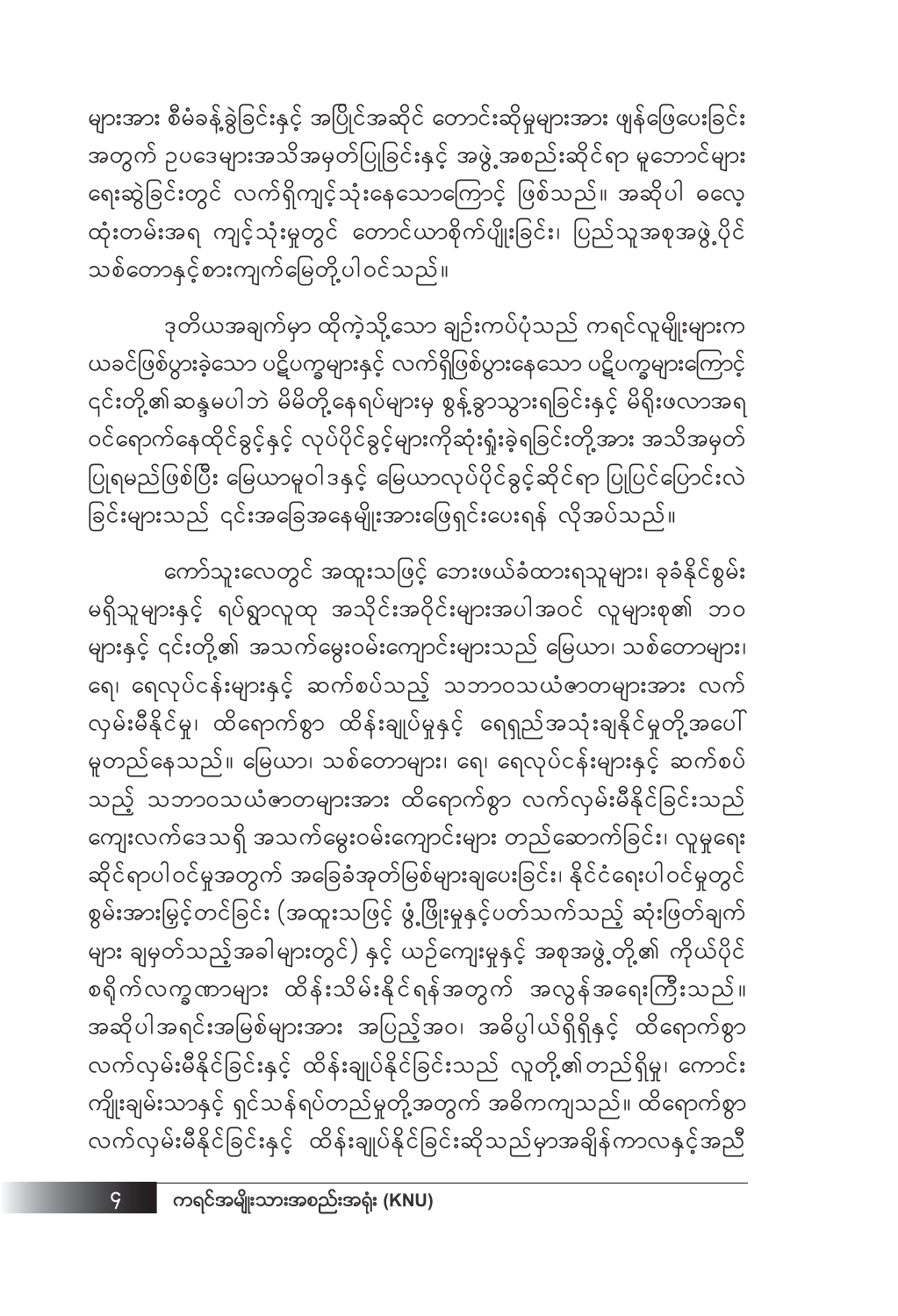မြေယာမူဝါဒ ຶ່ງ

ဤမူဝါဒသည် လူ့အခွင့်အရေး၊ ပတ်ဝန်းကျင် ထိန်းသိမ်းစောင့် ရှောက်ခြင်း၊ ရေရှည်တည်တံ့သည့် အသက်မွေးဝမ်းကျောင်းနှင့် ကော်သူးလေ

နိုင်ငံတကာလူ့အခွင့်အရေး စံနှန်းများနှင့်အညီ ဤမူဝါဒသည် ဘေး ဖယ်ခံထားရသူများ၊ ခုခံနိုင်စွမ်းမရှိသူများနှင့် ရပ်ရွာလူထုအသိုင်းအဝိုင်းများ၏ ဝင်ရောက်နေထိုင်ခွင့်နှင့် လုပ်ပိုင်ခွင့်များအား ဦးစားပေးပြီး မြေယာ၊ သစ်တော များ၊ ရေ၊ ရေလုပ်ငန်းများနှင့် ဆက်စပ်သည့် သဘာဝသယံဇာတများ၏ လူမှု ရေးနှင့် ဂေဟဗေဒဆိုင်ရာ အသုံးဝင်မှုများအား အသားပေးသည့် လူမှုရေးအရ တရားဝင်သော မြေယာလုပ်ပိုင်ခွင့်စနစ်မှတဆင့် ကောင်းမွန်သော စီမံအုပ်ချုပ် မှုအား ပံ့ပိုးပေးသည်။

ပြည်သူများ၊ လူထုအသိုင်းအဝိုင်းများနှင့် အခြားသောသူများသည် မြေယာ၊ သစ်တောများ၊ ရေ၊ ရေလုပ်ငန်းများနှင့် ဆက်စပ်သည့် သဘာဝ သယံဇာတများအား နေထိုင်ရန်နှင့် အသုံးချရန် အသိအမှတ်ပြုခံရခြင်းနှင့် လူမှုရေးအရ တရားဝင်သော အခွင့်အရေးအား မည်ကဲ့သို့ ရရှိပြီး ထိန်းသိမ်း သည်ကို လူမှုရေးအရ တရားဝင်စနစ်များဖြစ်သော မြေယာလုပ်ပိုင်ခွင့်မှတဆင့် လူ့အဖွဲ့ အစည်းများနှင့် - ရပ်ရွာမိရိုးဖလာအရ - လူထုအသိုင်းအဝိုင်းများက .<br>တရားဝင်ဖြစ်စေ၊ တရားဝင် မဟုတ်သည်ဖြစ်စေ အဓိပ္ပါယ်ဖွင့်ပြီး စည်းမျဉ်း စည်းကမ်းများ ထုတ်ပြန်ထားသည်။ မြေယာလုပ်ပိုင်ခွင့်စနစ်များသည် မြေယာ၊ သစ်တောများ၊ ရေ၊ ရေလုပ်ငန်းများနှင့် ဆက်စပ်သည့် သဘာဝ သယံဇာတများကို မည်သူက ရပိုင်ခွင့်ရှိသည်၊ မည်မျှကြာအောင်နှင့် မည်သည့် ယာယီကာလများနှင့် မည်သည့် ရည်ရွယ်ချက်များအတွက်ဆိုသည်တို့ကို အဆုံးအဖြတ်ပေးသည်။ မြေယာလုပ်ပိုင်ခွင့် စနစ်များသည် ချရေးထားသည့် မူဝါဒများနှင့်ဥပဒေများအပြင် ချရေးထားခြင်းမရှိသည့် ဓလေ့ထုံးတမ်းများနှင့် .<br>အလေ့အထများအပေါ် လည်း အခြေခံထားနိုင်သည်။

မြေနှင့်အခြားဆက်စပ်သည့် သဘာဝအရင်းအမြစ်များအား အသုံးချရန်နှင့် အကျိုးအမြတ်ရယူရန်၊ နှင့် ၎င်းတို့အား မည်ကဲ့သို့အသုံးချမည်နှင့် မည်သည့် အတွက် အသုံးချမည်ကို ဆုံးဖြတ်ချက်များချရာတွင် ပါဝင်ရန် အသိအမှတ်ပြု ထားသော အခွင့်အရေးအဖြစ် ဤနေရာတွင် နားလည်ထားသည်။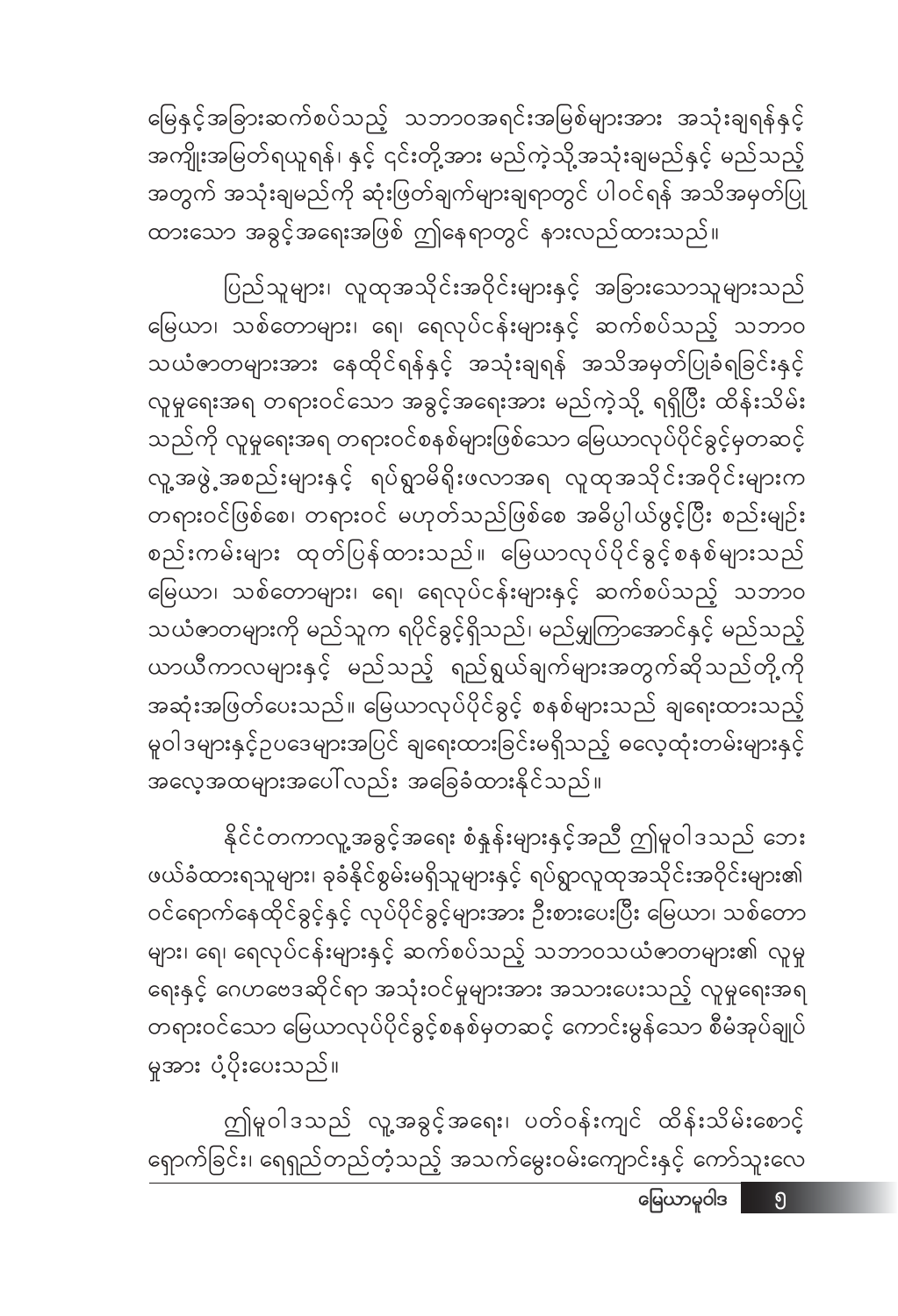ဒေသရှိ လူ့အဖွဲ့အစည်းဝင်အားလုံးအတွက် တရားမျှတပြီး ငြိမ်းချမ်းသည့် အနာဂတ်အား အစဉ်မပြတ်ဖော်ဆောင်ရေးကို လှုံ့ဆော်ပြီး မြှင့်တင်ရန် ရည် ရွယ်သည်။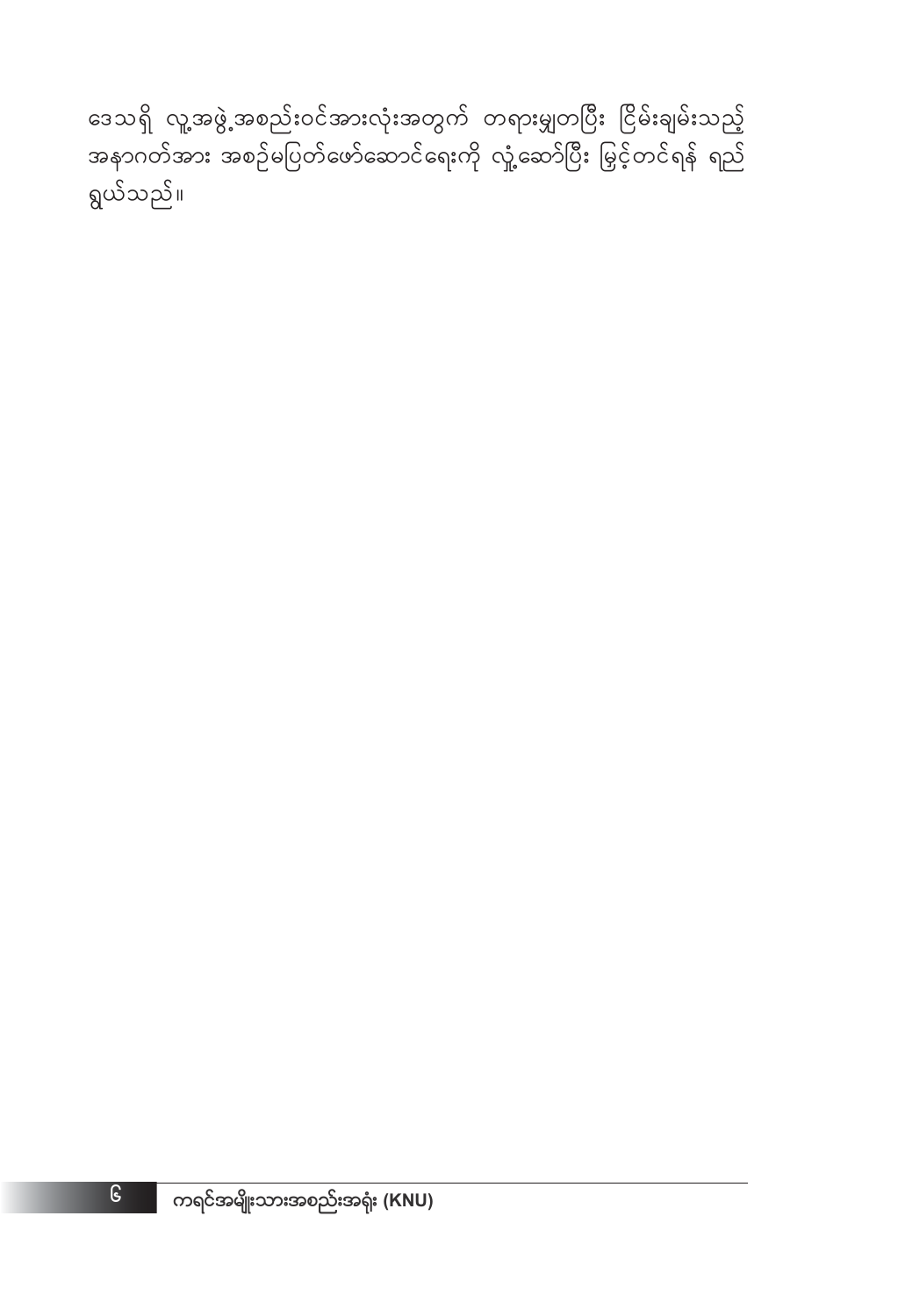$a$ မြယာမူဝါဒ $\begin{array}{|c|c|} \hline \quad q \end{array}$ 

**၁.၁.၆။** အစိုးရအာဏာပိုင်အဖွဲ့ အစည်းများက ဖွံ့ ဖြိုးရေးစီမံကိန်းလုပ်ငန်းများ

**၁.၁.၅။** ပြည်နယ်ဒေသအတွင်း၌ ဘိုးစဉ်ဘောင်ဆက် နေထိုင်လာခဲ့သော ဒေသခံ တိုင်းရင်းသား ပြည်သူများသည် ၎င်းတို့အသက်ရှင်နေထိုင်သော နယ်မြေ၊ ကျေးရွာတဝိုက်ရှိ သဘာဝမြေ၊ တောရိုင်းမြေ၊ သစ်တောမြေ၊ စား ကျက်မြေနှင့် အင်းအိုင်တို့ကို စုပေါင်းပိုင်ဆိုင် အသုံးချခွင့်ရှိသည်။

**၁.၁.၄။** ပြည်သူလူထုက ၎င်းတို့ပိုင်ဆိုင်သည့် မြေယာအား ရောင်းချခွင့်၊ ပေါင် .<br>နံခွင့်၊ လှဲလှယ်ခွင့်၊ ပေးကမ်းခွင့်၊ ငှားရမ်းခွင့် နှင့် အမွေဆက်ခံပိုင်ခွင့် ပါဝင် သည့် လွှဲပြောင်းပိုင်ခွင့်ရှိသည်။

**၁.၁.၃။** တိုင်းရင်းသားပြည်သူလူထုတိုင်း (နိုင်ငံသားတိုင်း) သည် မြေယာပိုင် ဆိုင်ခွင့်ရှိပြီး ၎င်းအား အကန့်အသတ်အားဖြင့် ပိုင်ဆိုင်မှု ရှိစေရမည်။ မိမိ ကိုယ်တိုင် ဓါးမဦးချ ထွန်ယက်စိုက်ပျိုးလုပ်ကိုင်သူသည် အဆိုပါ လယ်ယာမြေ ကိုလည်းကောင်း၊ ဥယျာဉ်ခြံမြေကိုလည်းကောင်း ပိုင်ဆိုင်ခွင့်ရှိသည်။

**၁.၁.၂။** ဒေသခံ တိုင်းရင်းသားပြည်သူလူထု နှင့် ရပ်ရွာအဖွဲ့ အစည်းများ၏ .<br>မိရိုးဖလာအရ တရားဝင် မြေယာပိုင်ဆိုင်ခွင့်ကို အသိအမှတ်ပြုရမည်။

**၁.၁.၁။** မြေယာ၊ သစ်တော၊ ရေ၊ ရေလုပ်ငန်းနင့် သဘာ၀ သယံဇာတများအား တိုင်းရင်းသား ပြည်သူလူထုက ပိုင်ဆိုင်သည်။

အပိုဒ် ၁.၁။ ကော်သူးလေ မြေယာမူဝါဒဆိုင်ရာ အခြေခံမူ d (Basic Principle of Kawthoolei Land Policy)

### (Preliminary)

အခန်း၁။ပဏာမ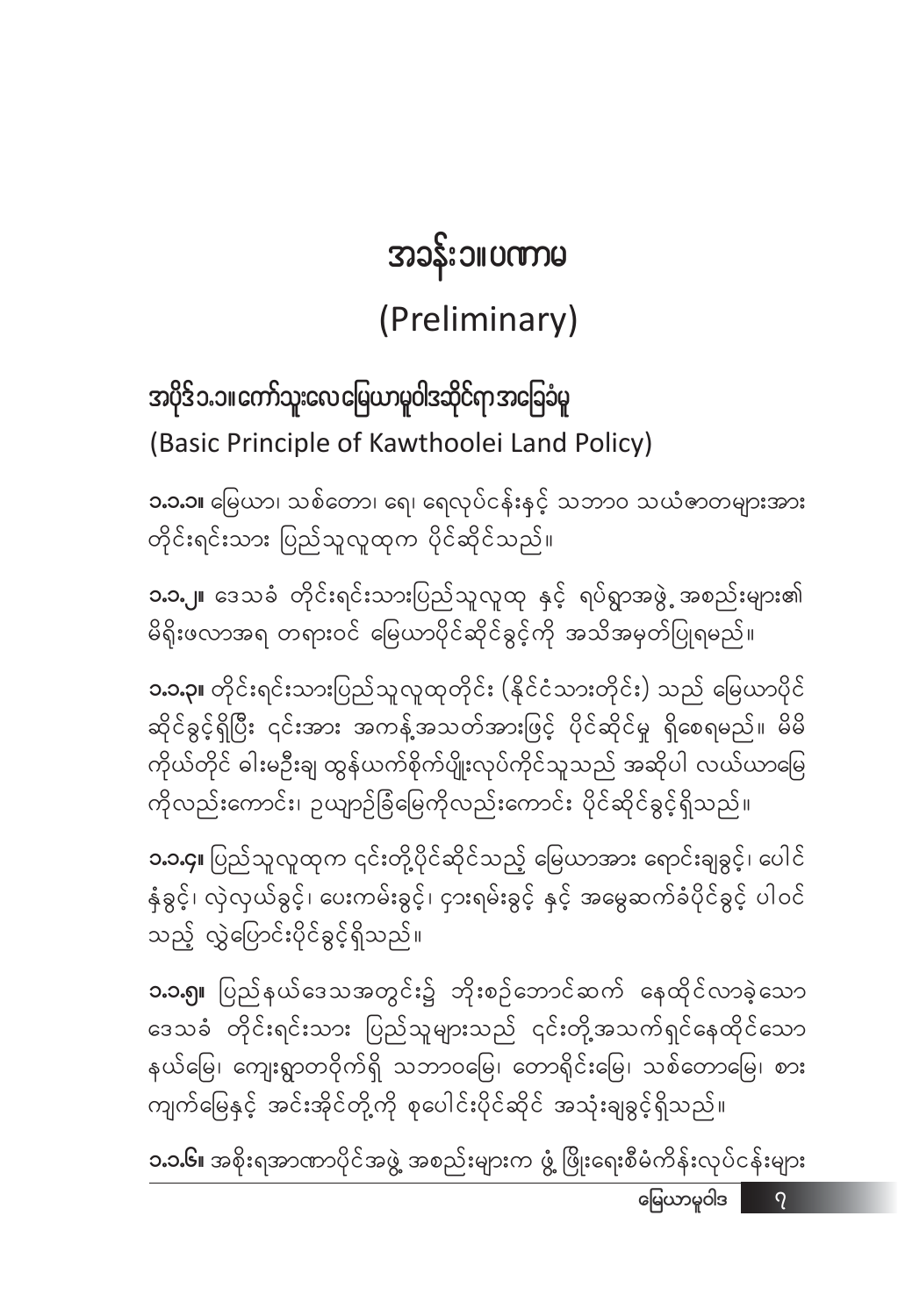**၂.၁.၁။** ယခုမြေယာမူဝါဒနှင့်အတူ ကရင်အမျိုးသားအစည်းအရုံး– KNU $($ ယခု မှစ၍ "KNU အာဏာပိုင်များ" ဟု သုံးသွားမည်) သည် နိုင်ငံတကာ လူ့အခွင့်အ

#### အပိုဒ်၁.၂။ရည်ရွယ်ချက် (Objectives)

**၁.၁.၉။** ကရင်အမျိုးသား အစည်းအရုံး (ကေအဲန်ယူ) အနေဖြင့် မြေယာပိုင်ဆိုင်မှု ကို အသိအမှတ်ပြု မှတ်တမ်းတင် ဆောင်ရွက်ပေးသည့် မြေယာမှတ်ပုံတင်စနစ် နှင့် မြေယာကို စီမံခန့်ခွဲမှု စနစ်တို့ကို ဖော်ဆောင်သည့် ယန္တယားတည်ဆောက် လည်ပတ်စေရမည်။ မြေယာနှင့်စပ်လျှဉ်း၍ အငြင်းပွားမှုများအား ဖြေရှင်<mark>း</mark> ဆောင်ရွက်သည့် ကော်မတီများ ဖွဲ့စည်းရာတွင် ကေအဲန်ယူအာဏာပိုင်များ သာမက လူထု၏ ပါဝင်ပတ်သက်မှုကို အခြေခံလျှက် တောင်သူလယ်သမား သမဂ္ဂများ၊ ဥပဒေပညာရှင်များ၊ အမျိုးသမီးနှင့် လူငယ်အဖွဲ့အစည်းများမှ ကိုယ်စားလှယ်များ ပါဝင်ဖွဲ့စည်းစေရမည်။

**ာ.၁.၈။** မိမိနေရင်းရပ်ကို စွန့်ခွာထွက်ပြေးနေရသူများသည် ၎င်းတို့ ပိုင်ဆိုင်ခဲ့ သော မြေယာများအား ပြန်လည်ရပိုင်ခွင့်နှင့် လျော်ကြေးရပိုင်ခွင့်ရှိသည်။

ပေးရမည်။

 $\circ$ 

**၁.၁.ဂု။** အထက် အပိုဒ် $($ ၁.၁၆) ပါ အခွင့်အရေး ရပိုင်ခွင့်ရှိသူများအား အသိ အမှတ်ပြုပြီး ၎င်းတို့အား အခြားသူများက ပိုင်နက်ကျူးကျော်ခြင်း၊ တရားမဝင် ဝင်ရောက်နေထိုင်ခြင်း၊ အသုံးချခြင်း၊ အဓမ္မသိမ်းယူခြင်းတို့မှ အကာအကွယ်

ဆောင်ရွက်ရာတွင် အများပြည်သူအကျိုးအလို့ငှာ မြေယာများသိမ်းယူရန် .<br>လိုအပ်ပါက မြေယာအပေါ် (အကန့်အသတ်နှင့်) တဦးချင်း ပိုင်ဆိုင်ခွင့်၊ ဒေသခံပြည်သူများ၏ စုပေါင်းပိုင်ဆိုင် အသုံးချခွင့်၊ မိရိုးဖလာအရ မြေယာ ပိုင်ဆိုင်ခွင့်တို့အား အသိအမှတ်ပြုသည့် အခြေခံတွင် ဒေသခံပြည်သူများနှင့် ု<br>ညှိနိုင်းပြီး အသုံးဝင်တန်ဘိုးအရ ကာလပေါက်ဈေးနှင့် လိုက်လျှောညီထွေစွာ ထိုက်သင့်သည့် လျော်ကြေးပေးခြင်း၊ သင့်တင့်မျှတသည့်မြေနေရာ အစားထိုး ပေးခြင်း၊ နစ်နာဆုံးရှုံးသူတို့အား ဘဝပြန်လည် ထူထောင်ပေးခြင်းတို့ကို ဆောင်ရွက်ပေးရမည်။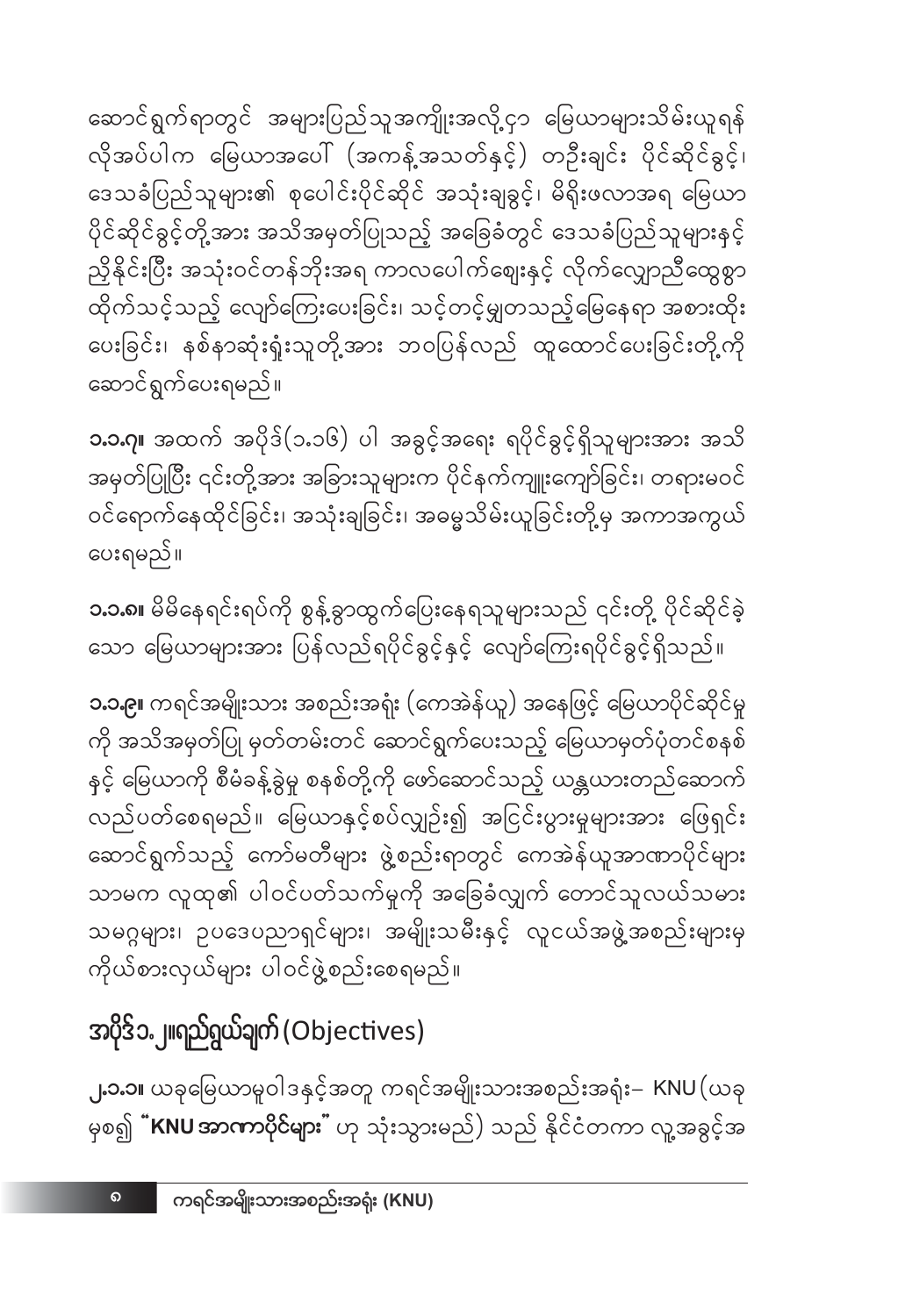**၁.၂.၄။** ဓလေ့ထုံးတမ်းအရမြေယာလုပ်ပိုင်ခွင့် (Customary Tenure Rights) နှင့် ကျင့်သုံးထားခြင်းများအား အသိအမှတ်ပြု၊ ဦးစားပေးပြီး မြှင့်တင်ရန်နှင့် နေထိုင်ခွင့်များ တည်တံ့ခိုင်မြဲခြင်း၊ အသုံးပြုခြင်းနှင့် အများပိုင်မြေများအား အသုံးချနိုင်ခြင်းတို့အား အာမခံနိုင်ရန် - အထူးသဖြင့် ဆင်းရဲနွမ်းပါးသူများ၊ ဘေးဖယ်ခံထားရသူများ၊ ခုခံနိုင်စွမ်းမရှိသူများနှင့် ကြာမြင့်စွာအခြေချခဲ့သည့် ရပ်ရွာလူထုများ အသုံးချနိုင်ရန်နှင့် ၎င်းတို့အား အခြားသူများ၏ ပိုင်နက် ကျူးကျော်ခြင်း၊ တရားမဝင် လာရောက်နေထိုင်ခြင်းနှင့် အသုံးချခြင်းများမှ လွတ်ငြိမ်းရန်။

**၁.၂.၃။** မြေယာလုပ်ပိုင်ခွင့်ပုံစံမျိုးစုံ (Tenure) နှင့် ၎င်းတို့နှင့်ပတ်သက်သည့် အခွင့်အရေးများ၊ စည်းမျဉ်းများ၊ တာဝန်ဝတ္တရားများနှင့် ပိုင်ဆိုင်မှု၊ ဝင် ရောက်နေထိုင်မှု၊ အသုံးချမှုတို့ဆိုင်ရာ အကန့်အသတ်များနှင့် စီမံခန့်ခွဲမှု ဓလေ့များအား တရားမျှတပြီး ငြိမ်းချမ်းစွာ ဖွံ့ဖြိုးတိုးတက်ကာ ဖူလုံသော လူ့အဖွဲ့ အစည်း အခြေအနေအောက်တွင် ပြဋ္ဌာန်းပေးရန်။

**၁.၂.၂။** ကရင်လူမျိုးများနှင့် ကြာမြင့်စွာအခြေချခဲ့သည့် ကျေးရွာလူထု အသိုင်း အဝိုင်းများ၏ မြေယာလုပ်ပိုင်ခွင့်များအားအသိအမှတ်ပြုရန်၊ ကာကွယ်ရန်၊ ဦးစားပေးရန်နှင့် မြှင့်တင်ရန်အတွက်၊ ဆင်းရဲနွမ်းပါးသူများ၊ ဘေးဖယ်ခံထား ရသူများ၊ ခုခံနိုင်စွမ်းမရှိသူများ၏ ဝင်ရောက်နေထိုင်ခွင့်နှင့် အသုံးချပိုင်ခွင့် များအား အသားပေးပြီး၊ အမျိုးသမီးများနှင့်လူငယ်များ၏ အခွင့်အရေးများ ကိုလည်း အထူးဂရုပြုကာ ၎င်းတို့၏ အခွင့်အရေးများနှင့် အသုံးချမှု အကျိုး အမြတ်များ ဆုံးရှုံးခြင်းမှ ကာကွယ်ပေးရန်။

ရေး စံချိန်စံနှန်းများ ထိန်းသိမ်းရန်၊ ကရင်လူမျိုးအားလုံးနှင့် ကြာမြင့်စွာ အခြေချခဲ့သည့် ရပ်ရွာလူထုအသိုင်းအဝိုင်းတို့ ဖူလုံရေးကို မြှင့်တင်ရန်နှင့် ကော်သူးလေအနှံ့တွင် ဒေသတွင်းအစားအစာ ထုတ်လုပ်မှုစနစ်များ၊ ဂေဟ စနစ်များနှင့် အစားအစာလုံခြုံမှုတို့အား ကာကွယ်ပေးရန် ကြိုးပမ်းလုပ်ဆောင် လျှက်ရှိသည်။ မြေယာ၊ သစ်တောများ၊ ရေ၊ ရေလုပ်ငန်းများနှင့်ဆက်စပ်သည့် သဘာ၀သယံဇာတများနှင့် ပတ်သက်ပြီး ဤမူဝါဒအတွင်းရှိ သီးခြားဦးတည် ချက်များမှာ အောက်ပါအတိုင်း ဖြစ်သည် –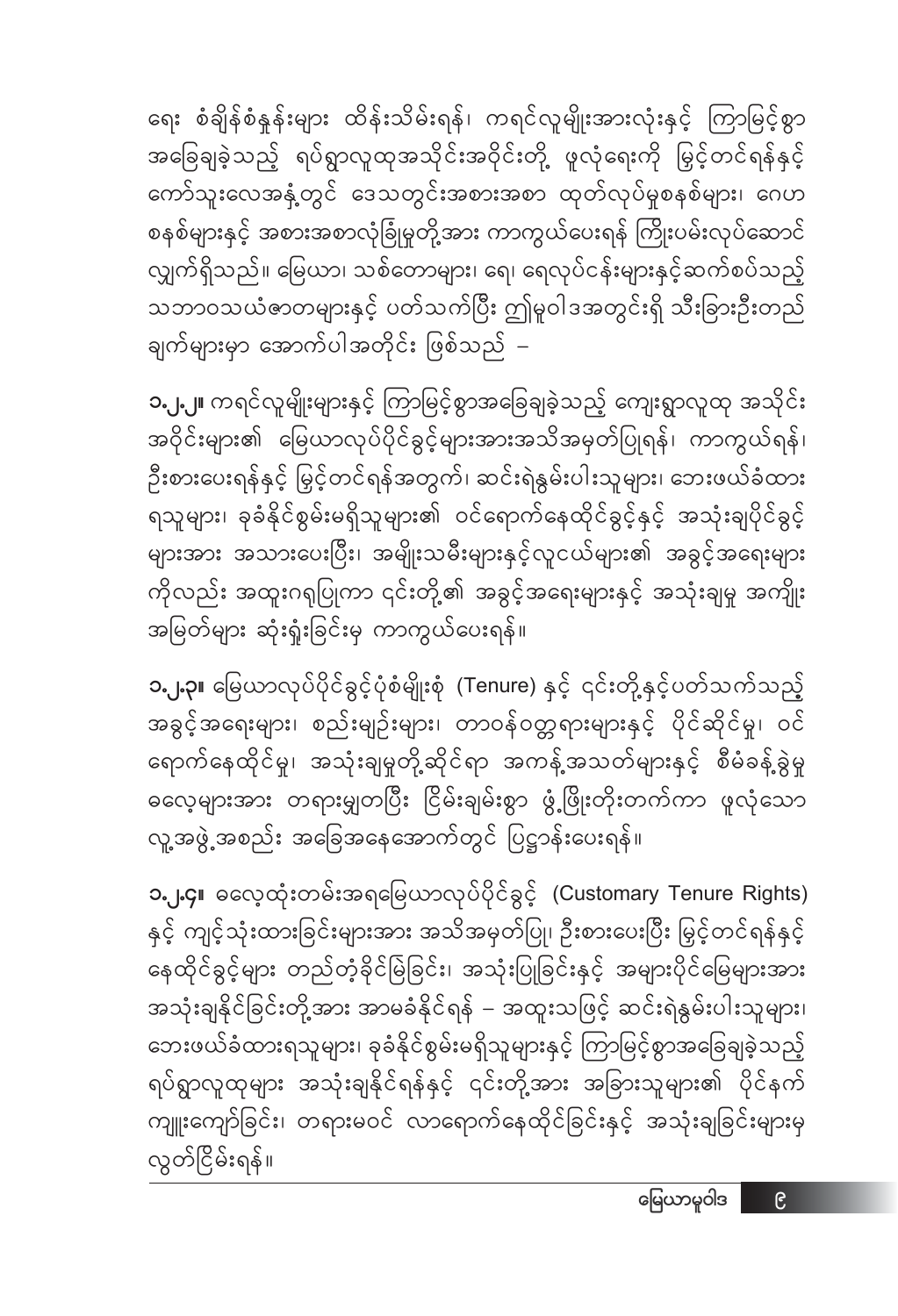**၁.၂.၁၀။** သက်ဆိုင်ပြီး သင့်တော်သည့် KNUဌာနနှင့် အေဂျင်စီအားလုံးအတွက် သက်ဆိုင်ရာ တာဝန်ဝတ္တရားများနှင့် အခန်းကဏ္ဍများ ချမှတ်ရန်။ အဆိုပါ မူဝါဒထဲတွင် –ကရင်စိုက်ပျိုးရေးဌာန (KAD)၊ ကရင်သစ်တောဌာန (KFD)၊

ထိရောက်သည့်စနစ်တခု ချမှတ်ရန်။

OC

**၁.၂.၉။**မြေယာလုပ်ပိုင်ခွင့်နှင့်ပတ်သက်သည့် နစ်နာမှုများနှင့် အငြင်းပွားမှုများ အား ကိုင်တွယ်ကုသပေးရန်အတွက် သင့်တော်ပြီး လက်လမ်းမီနိုင်သော

**၁.၂.၈။** ဒေသခံပြည်သူများနှင့် ရပ်ရွာလူထုအဖွဲ့ အစည်းများ ကျင့်သုံးနေသော ဓလေ့ထုံးတမ်းဆိုင်ရာ မြေယာလုပ်ပိုင်ခွင့်များ (Customary Tenure) အပါအဝင် လူမှုရေးအရတရားဝင်သည့် မြေယာလုပ်ပိုင်ခွင့်များ (Socially-Legitimate Tenure) ကို တိကျစွာမှတ်တမ်းတင်ပြီး မှန်ကန်ကြောင်း တရားဝင် ထောက်ခံသော အားလုံးတတ်နိုင်ပြီး အလွယ်တကူ အသုံးပြုနိုင်သည့် မြေယာ မှတ်ပုံတင် စနစ်တခုအား ပြဌာန်းရန်။

**၁.၂.ဂု။** ရေရှည်တည်တံ့ခိုင်မြဲသည့် ပတ်ဝန်းကျင်ထိန်းသိမ်းရေးနှင့် ကောင်းမွန် သည့် ဂေဟစိုက်ပျိုးရေးနှင့် ရေထွက်ကုန်ပစ္စည်း မွေးမြူထုတ်လုပ်ရေး ဓလေ့ များအား ဦးစားပေးမြှင့်တင်ရန်။

**၁.၂.၆။** ဂေဟဆိုင်ရာ သင့်တော်ကောင်းမွန်သည့် စိုက်ပျိုးရေးလုပ်ငန်းများနှင့် အစားအစာ ထုတ်လုပ်ရေးလုပ်ငန်းများ (ငါးဖမ်းခြင်း၊ အမဲလိုက်ခြင်း၊ သီးနှံ များ ကောက်ခြင်းနှင့် တိရိစ္ဆာန် ထိန်းကျောင်းခြင်းအပါအဝင်) အား ထိန်းသိမ်း ရန် ကြိုးပမ်းအားထုတ်ခဲ့သောဒေသခံများနှင့် ကြာမြင့်စွာအခြေချ နေထိုင်နေသူ များ၏ လုပ်ဆောင်မှုများအား အပြည့်အဝ အသိအမှတ်ပြုရန်နှင့် အားလုံး၏ လူမှုရေးဆိုင်ရာဖူလုံမှုနှင့် ဂေဟဆိုင်ရာ ဖူလုံမှုများကို အကျိုးပြုသည့် အထွေ ထွေ နေထိုင်မှု ဓလေ့များအား အသိအမှတ်ပြုရန်။

ဦးစားပေးပြီး မြှင့်တင်ရန်။

**ာ.၂.၅။** ၎င်းတို့၏မြေများ၊ အသက်မွေးဝမ်းကျောင်းများနှင့် အိုးအိမ်များထံမှ အတင်းအဓမ္မ ဖယ်ရှားခြင်းခံရသော ဒုက္ခသည်များနှင့် မိမိနေရင်းအရပ်ကို စွန့်ခွာထွက်ပြေးနေရသူများ၏ လျော်ကြေး ရပိုင်ခွင့်များကို အသိအမှတ်ပြု၊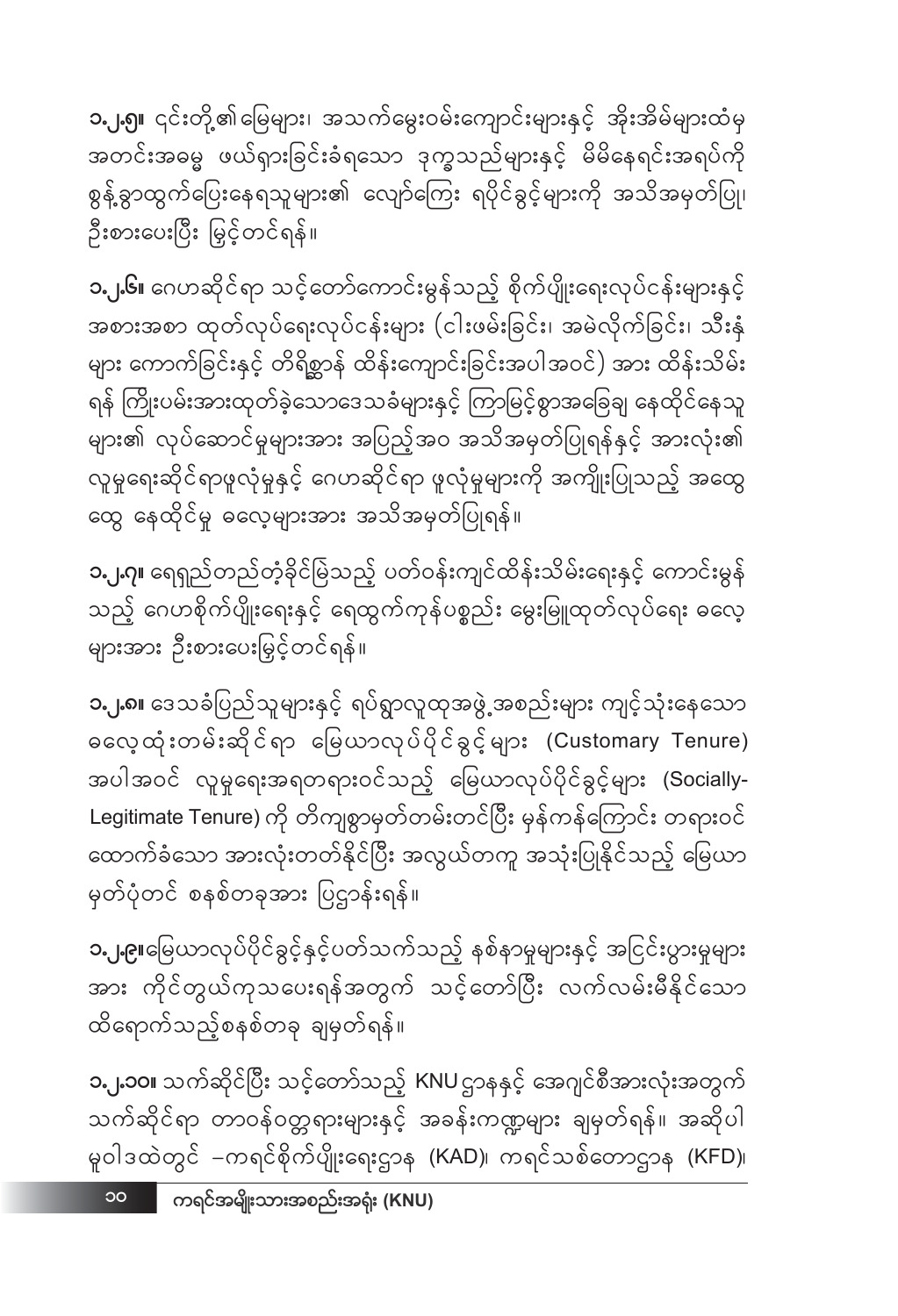ကရင်ရေလုပ်ငန်းဌာန (KFiD)၊ ကရင်သတ္တုတွင်းဌာန (KMD)၊ ကရင်ပြည်ထဲ ရေးရာဌာန (KID) နှင့် ကရင်တရားရေးဌာန (KJD) တို့ပါဝင်သည်။

#### အပိုဒ်၁.၃။သဘောသဘာ၀နှင့်အတိုင်းအတာ (Nature and Scope)

**၁.၃.၁။** ကော်သူးလေနယ်မြေအတွင်းရှိ မြေယာ၊ သစ်တောများ၊ ရေ၊ ရေလုပ် ငန်းများနှင့် ဆက်စပ်သည့် သဘာ၀ သယံဇာတများလုပ်ပိုင်ခွင့်ကို မျှတပြီး တရားဝင်သော၊ ငြိမ်းချမ်းစွာနှင့် ဂေဟဆိုင်ရာ အုပ်ချုပ်ခြင်းအား အထောက် အကူပြုမည့် စည်းမျဉ်းဥပဒေများကို ဤမူဝါဒက ချမှတ်ပေးသည်။

**၁.၃.၂။**ဤမူဝါဒသည် ကော်သူးလေနယ်မြေအတွင်းရှိ မိရိုးဖလာ ရပ်ရွာလူထု အဖွဲ့ အစည်းများနှင့် အခြား ကြာမြင့်စွာအခြေချခဲ့သည့် ရပ်ရွာလူထုများနှင့် မြေ၊ သစ်တောများ၊ ရေလုပ်ငန်း၊ ရေနှင့် ဧီဝမျိုး ကွဲများနှင့်သက်ဆိုင်သည့် မိရိုးဖလာ နေထိုင်မှု၊ အသုံးချမှုနှင့် ထိန်းသိမ်းစောင့်ရှောက်မှု ဓလေ့များကို အသိအမှတ်ပြုသည်။

**၁.၃.၃။** ဤမူဝါဒအား နိုင်ငံတကာ လူ့အခွင့်အရေး အခြေခံသဘောတရားများနှင့် စံချိန်စံနူန်းများနှင့်အညီ အဓိပ္ပါယ်ဖွင့်ပြီး စီမံခန့်ခွဲရမည်ဖြစ်သည်။<sup>၂</sup>

**၁.၃.၄။** ဤမူဝါဒသည် အနာဂတ်တွင် ဗဟိုချုပ်ကိုင်မှု လျှော့ချသည့် ဖက်ဒရယ် ပြည်ထောင်စုအား လိုလားသည့် KNU ၏ ဦးတည်ချက်နှင့် တပြေးညီဖြစ်သည်။

ဤမူဝါဒသည် နိုင်ငံတကာလူ့အခွင့်အရေး ကိရိယာမျိုးစုံတို့အား ကိုးကားပြီး ၎င်းတို့ ထဲတွင်– inter alia ၊ လူ့အခွင့်အရေး ကြေငြာစာတမ်း၊ အပြည်ပြည်ဆိုင်ရာ စီးပွား ရေး၊ လူမှုရေးနှင့် ယဉ်ကျေးမှု အခွင့်အရေးဆိုင်ရာ ညီလာခံ၊ အပြည်ပြည်ဆိုင်ရာ နိုင်ငံသားနှင့် နိုင်ငံရေးအခွင့်အရေးဆိုင်ရာ ညီလာခံတို့ အပါအဝင် အခြား ဆက် နွယ်သည့် ကိရိယာများဖြစ်သော ILO ညီလာခံ နံပါတ် ၁၆၉၊ ဧီဝမျိုးကွဲဆိုင်ရာ ညီလာခံ၊ ဌာနေတိုင်းရင်းသား ပြည်သူများ အခွင့်အရေးဆိုင်ရာ ကုလသမဂ္ဂ ကြေငြာ စာတမ်း၊ the Right to Food, the Right to Water, the UN Principles on Housing and Property Restitution for Refugees and Displaced Persons (the "Pinheiro Principles") ESifh FAO-Tenure Guidelines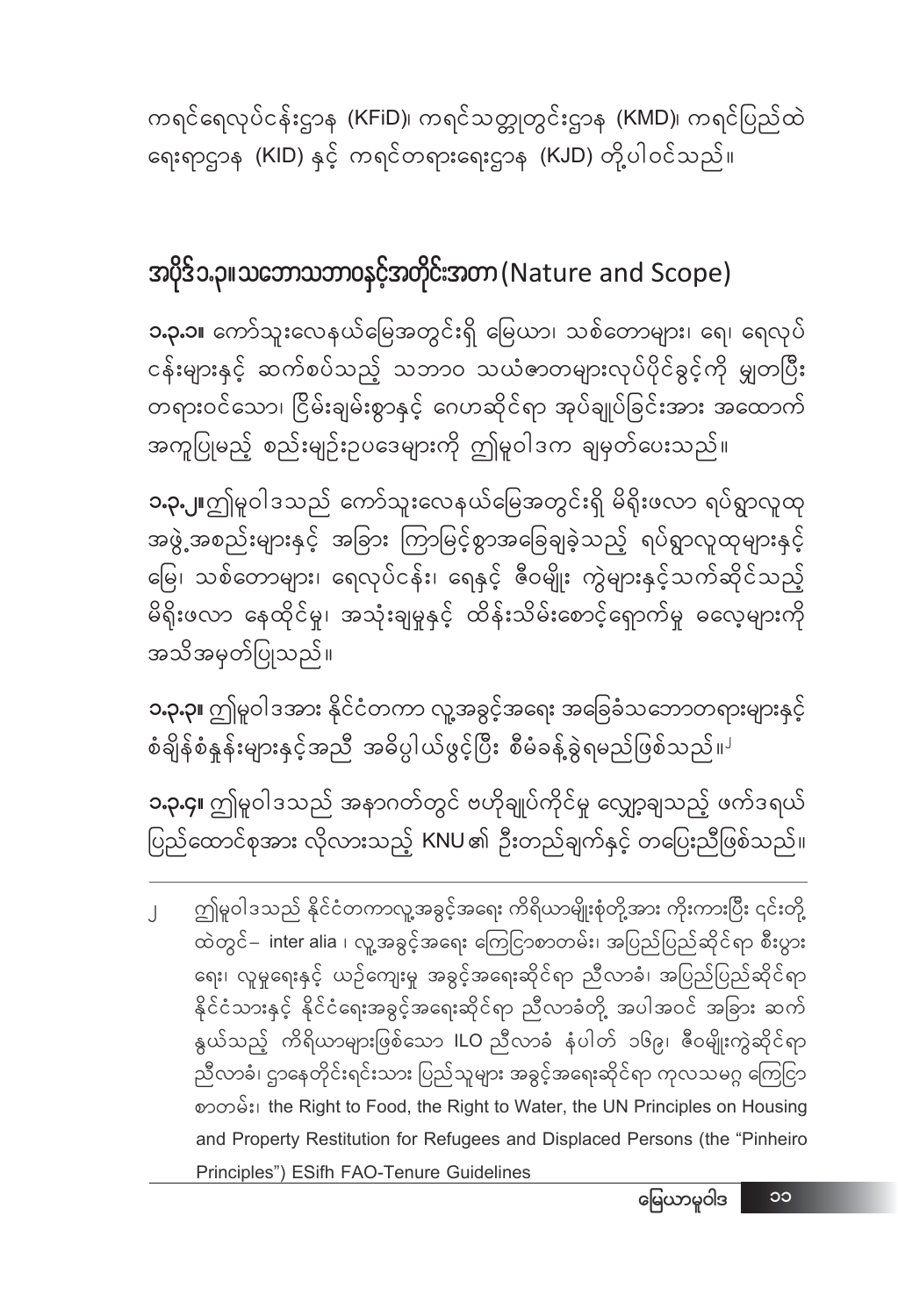အကြောင်းမှာ အောက်တွင် ဖော်ပြထားသော မူဝါဒသည် ဒေသခံပြည်သူများ၏ ထုံးတမ်းဥပဒေများကို လက်လှမ်းမီနိုင်သော ပြည်နယ်နှင့် မြို့နယ်အဆင့် တို့တွင် အကောင်အထည်ဖော်ထားသည့် မြေယာစီမံခန့်ခွဲမှုအာဏာတို့အပေါ် လုံးဝတည်နေသည်။

#### အပိုဒ်၁.၄။အဓိပ္ပါယ်ဖွင့်ဆိုချက်များ (Definitions)

**၁.၄.၁။အများပိုင်မြေများ (Communal Lands)** ဒေသခံကျေးရွာလူထု၏အဖွဲ့ ဝင် အားလုံးက ဘုံအဖြစ်ထားရှိကာ ထိန်းသိမ်းပြီး အသုံးပြုသောမြေကို ဆိုလို သည်။ အများပိုင်မြေများသည် ရိုးရာ**ံ**ကော်ႆ မြေယာလုပ်ပိုင်ခွင့် စနစ်များ၏ အဓိကအချက်ဖြစ်ပြီး ဤမူဝါဒတွင် အဓိပ္ပါယ်ဖွင့်ဆိုထားသည့် ကျေးရွာမြေများ ၏ အစိတ်အပိုင်းတခုလည်း ဖြစ်နိုင်သည်။ အများပိုင်မြေများသည် မြေတခု တည်းသာ ပါဝင်ခြင်းမဟုတ်ဘဲ ပတ်သက်သည့် သစ်တောနှင့် ရေသယံဇာတ များပါ ပါဝင်သည်။

**ာ.၄.၂။ ံကော်** ံသည် ကရင်လူမျိုးတို့၏ ဓလေ့ထုံးတမ်းဆိုင်ရာ မြေလုပ်ပိုင်ခွင့် ပုံစံ (Customary Tenure) ပင် ဖြစ်သည်။ ၎င်းထဲတွင် ပါဝင်သည်မှာ အများ .<br>ပိုင် မြေယာ၊ သစ်တောများ၊ ရေလုပ်ငန်းများ၊ ရေနှင့် ဆက်စပ်သည့် သဘာဝ သယံဇာတများဖြစ်ပြီး ၎င်းတို့အား သီးခြား ရပ်ရွာလူထု အဖွဲ့ အစည်းတခု၏ ကြီးကြပ်အုပ်ချုပ်မှုနှင့် မြေယာလုပ်ပိုင်ခွင့်အစီအမံအောက်တွင် ဝင်ရောက် နေထိုင် အသုံးပြုပြီး စီမံအုပ်ချုပ်သည်။ ကော်အား အောက်ပါအတိုင်း ဖွဲ့ စည်း ထားသည် –

• မြေယာ၊ သစ်တောများ၊ ရေလုပ်ငန်းများ၊ ရေနှင့် ဆက်စပ်သည့် သဘာဝ သယံဇာတများအား အစုလိုက် ဝင်ရောက်နေထိုင်ပြီး အသုံးချခြင်း – ပြည်သူအစုအဖွဲ့ ပိုင်သစ်တောများ၊ စားကျက်မြေများ၊ ကျေးရွာ (လူနေ

**C**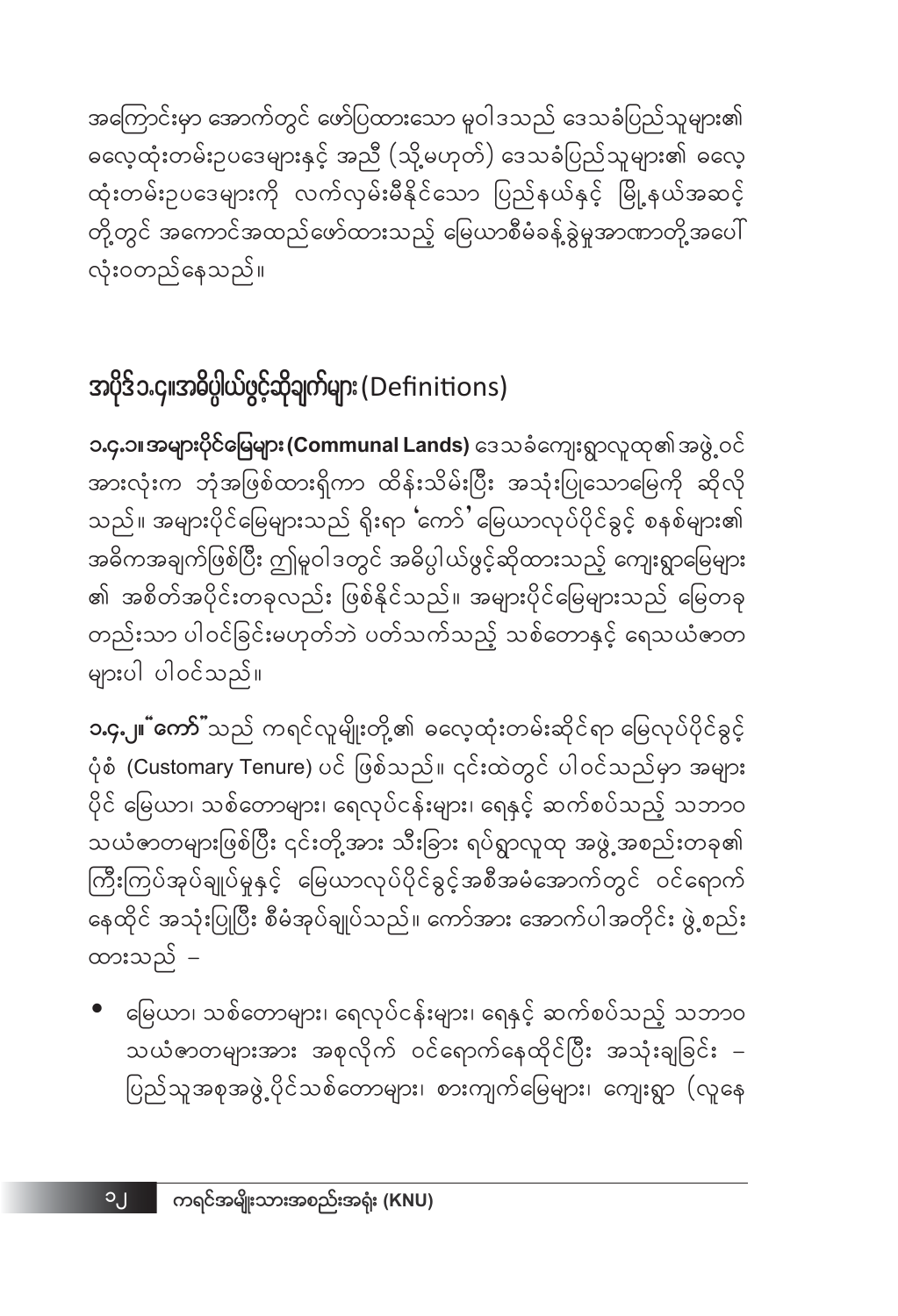**ာ.၄.၄။ ံကုႆ** – ကရင်တောင်ယာ အလှည့်ကျစိုက်ပျိုးရေး၏ ရိုးရာစနစ် (Karen upland Rotational Farming) ဖြစ်သည်။ ဤစနစ်သည် ဂေဟဗေဒအရ

**၁.၄.၃။ကျေးရွာမြေများ (Village Lands) –** ကျေးရွာမြေများဆိုသည်မှာ ဒေသခံ ကျေးရွာလူထုတခု၏ အဖွဲ့ဝင်များ နေထိုင်ပြီး အသုံးပြုသောမြေများကို ဆိုလို သည်။ ၎င်းကျေးရွာမြေများထဲတွင် ဒေသခံကျေးရွာ လူထု၏ အဖွဲ့ ဝင်အားလုံးက ဘုံအဖြစ်သတ်မှတ်ကာ ထိန်းသိမ်းပြီး အသုံးပြုသော အများပိုင်မြေများအပြင် စိုက်ပျိုးရေး သို့မဟုတ် နေထိုင်ရန်အတွက်အသုံးပြုသော အိမ်ထောင်စု/ မိသားစု ပိုင်မြေလည်း ပါဝင်သည်။ ကျေးရွာမြေများအား အခန်း ၃.၅ တွင် အသေးစိတ် ဖော်ပြထားသည့်အတိုင်း ကျေးရွာမြေယာကော်မတီများက စီမံအုပ်ချုပ် သည်။

စသည်တို့ကို အသိအမှတ်ပြုရမည်မှာ ဓလေ့ထုံးတမ်းဆိုင်ရာ စည်းမျဉ်းဉပဒေ များသည် အချိန်နှင့်အညီ ပြောင်းလဲတတ်ပြီး သက်ဝင်လျှက်ရှိကာ ကျေးရွာ တခုမှတခုနှင့် ဒေသတခုမှတခု မတူညီမှုနှင့် ပြောင်းလဲမှုများ ရှိနိုင်သည်။

- ယဉ်ကျေးမှုအမွေအနှစ်တည်နေရာများ
- ရိုးရာသင်္ချိုင်းမြေများကဲ့သို့သော ဘာသာရေးအရာ အထွတ်အမြတ်ထား သည့် နယ်မြေများ
- မိသားစုများ သို့မဟုတ် အိမ်ထောင်စုများ ဝင်ရောက်နေထိုင်ပြီး အသုံးချ သည့် မြေယာ၊ သစ်တောများ၊ ရေလုပ်ငန်းများ၊ ရေနှင့် ဆက်စပ်သည့် သဘာဝ သယံဇာတများ၊ နေအိမ်ဝင်းများ၊ နေအိမ်တွင်းရှိ ဥယျာဉ်များ၊ 'ကုႆ တောင်ယာအလှည့်ကျ စိုက်ပျိုးရေးဇုန်များ (ပလပ်မြေများ အပါအ ဝင်)၊ သစ်သီးခြံများ၊ မြေပြန့်လယ်မြေများ နှင့် အခြားအမျိုးအစားများ။

ထိုင်သော)၊ အများပိုင် ဥယျာဉ်များ၊ ရေလုပ်ငန်းများနှင့် အချို့ 'ကု<sup>'၃</sup> တောင်ယာအလှည့်ကျ စိုက်ပျိုးရေးဇုန်များ (ပလပ်မြေများ အပါအဝင်) နှင့် အခြား အမျိုးအစားများ ပါဝင်သည်။

၁၃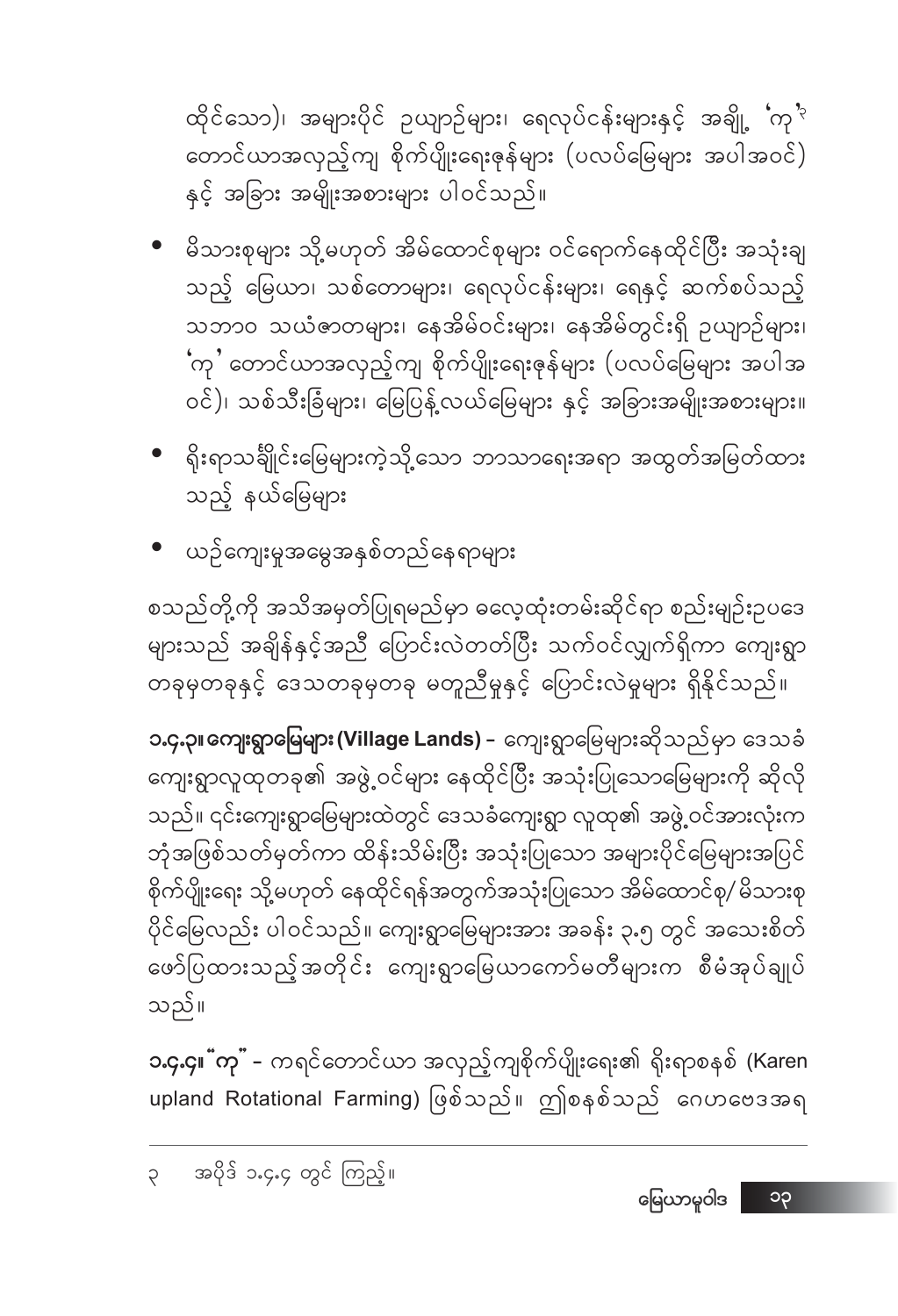ရေရှည်တည်တံ့နိုင်ပြီး သစ်တောများ ပြန်လည်ရှင်သန်လာရန်အတွက် ရေရှည် ပလပ်ကာလများနှင့်အတူ ရေတိုသီးနှံများ စိုက်ပျိုးခြင်းအပေါ် အခြေခံသည်။ ်ကုႆ ကျင့်သုံးမှု ဓလေ့များသည် ကရင်ယဉ်ကျေးမှု၊ လူမှုရေးဓလေ့ထုံးတမ်း အစဉ်အလာ၊ ဘာသာရေးဆိုင်ရာ ကျင့်သုံးမှုများနှင့် 'ကော်' မြေယာလုပ်ပိုင်ခွင့် စနစ်တို့တွင် စွဲမြဲစွာ အမြစ်တွယ်နေသည်။ အစဉ်အလာအရ ကျေးရွာအဖွဲ့ ဝင် များသည် နေရာတခုချင်းစီတွင် မည်သူက စိုက်ပျိုးနေသည်ကို သိရှိကြပြီး မြေပေါ်တွင် ထုတ်လုပ်မှုများပြုလုပ်နေသော စိုက်ပျိုးသူများ၏ အခွင့်အရေး များအားလည်း လေးစားကြသည်။ ပလပ်မြေများသည် မြေဆီလွှာ အားဖြည့်ရန် အဓိကကျသည်။ ထို့ကြောင့် `ကု စနစ်အား ကျင့်သုံးနေသော ရပ်ရွာလူထုများ အတွက် ပလပ်မြေများ လုံခြုံစိတ်ချစွာ ထားရှိပိုင်ခွင့်သည် မရှိမဖြစ် လိုအပ် သည်။

၁.၄.၅။ တရားဝင်မဟုတ်သည့် မြေယာလုပ်ပိုင်စွင့် (Informal Tenure) – မြေတွင် ဝင်ရောက် နေထိုင်သူများနှင့် အသုံးချသူများ၏ မြေယာအသုံးချမှုဓလေ့များအား KNU အာဏာပိုင်များ နှင့်(သို့မဟုတ်) ဓလေ့ထုံးတမ်းအရ အာဏာပိုင်များက ၎င်းတို့၏ မြေအသုံးချမှုလုပ်ထုံးများအား အသိအမှတ် မပြုသေးသော အခြေ အနေမျိုးကို ဆိုလိုပြီး ၎င်းတို့ထဲတွင် စစ်ဘေးရှောင်များ (IDP) များနှင့် ဒုက္ခ သည်များကဲ့သို့သော အထူးသဖြင့် ဘေးဖယ်ခံထားရသူများ၊ ခုခံနိုင်စွမ်း မရှိ သူများ (Marginalized and Vulnerable People) နှင့် လူထု အသိုင်းအဝိုင်းများ ပါဝင်သည်။

၁.၄.၆။ KNU အာကာပိုင်များ၏စီမံခန့်ခွဲမှု အောက်ရှိ အများပြည်သူ အကျိုးစီးပွား အတွက်ရည်ရွယ်ထားသောမြေ (KNU Authorities-Managed Public Purpose Land - KMPPL)အဆိုပါမြေသည် အများပြည်သူအကျိုး (သို့မဟုတ်) ဂေဟ စနစ်ဆိုင်ရာ ဝန်ဆောင်မှုအတွက် ရှင်းလင်းပြတ်သားစွာ ကြေငြာထားသော KNU အာဏာပိုင်များက စီမံခန့်ခွဲသည့် သဘာ၀ရှုခင်း နယ်မြေများကိုဆိုလို သည်။ ၎င်းအား ပွင့်လင်းမြင်သာပြီး တာဝန်ယူမှုရှိသည့် ဆုံးဖြတ်ချက်ချမှတ်ခြင်း လုပ်ငန်းစဉ်များဖြင့် ပိုင်းခြားသတ်မှတ်ပေးသည်။ ကော်သူးလေဒေသတွင် KNU အာဏာပိုင်များ၏ စီမံခန့်ခွဲမှုအောက်ရှိ အများပြည်သူအကျိုးစီးပွား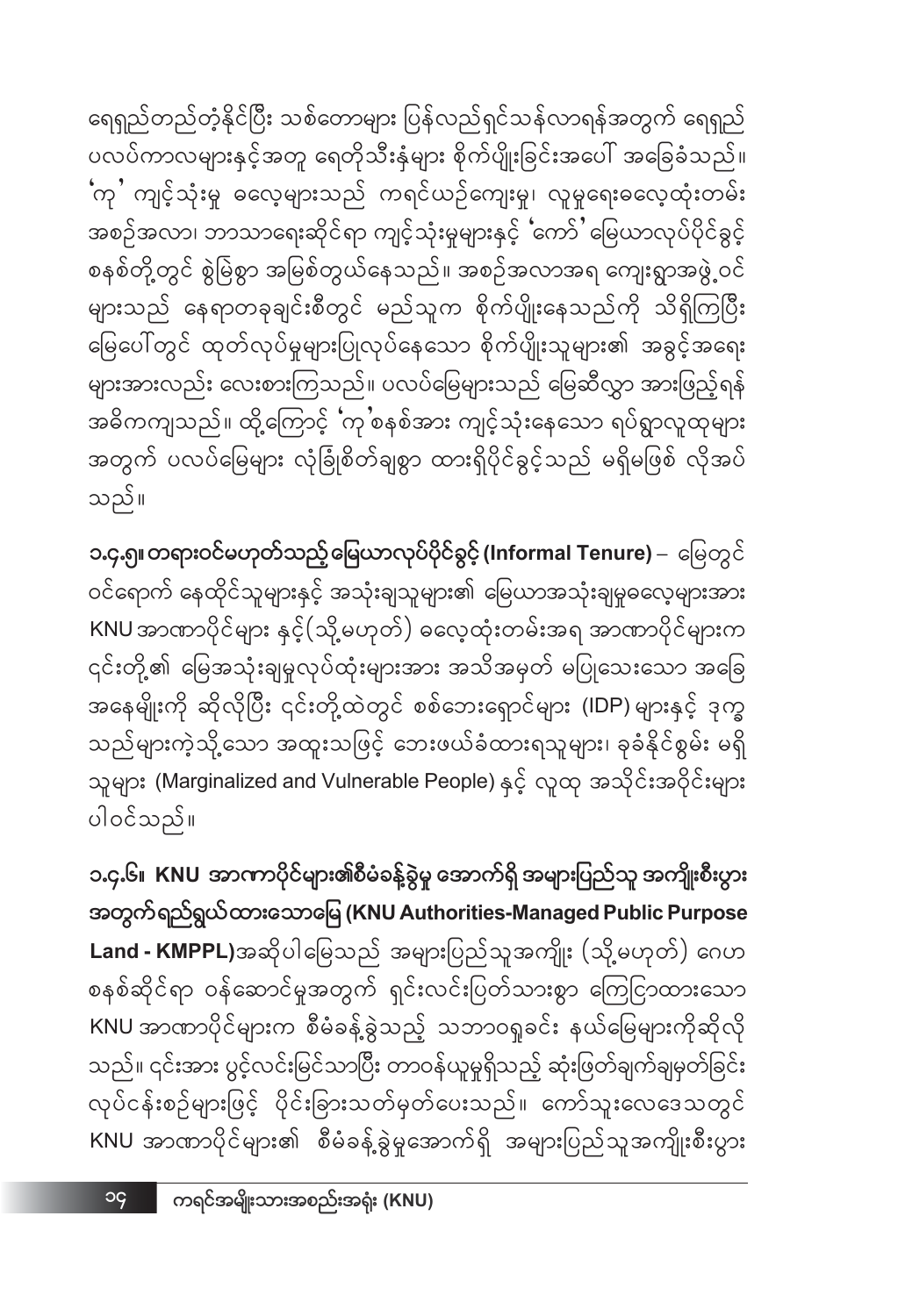အတွက် ရည်ရွယ်ထားသော မြေ (KMPPL) အမျိုးအစား (၃) မျိုးရှိသည်။  $\frac{1}{2}$ င်းတို့မှာ – အခါအားလျော်စွာ ပေါ်ပေါက်သည့်မြေယာ (Periodic Land)၊ ထိန်းသိမ်းကန့်သတ်ထားသည့်မြေ (Reserved Land) နှင့် အများပြည်သူပိုင် သည့်မြေယာ (Public Land) တို့ဖြစ်သည်။

- **အခါအားလျော်စွာ ပေါ်ပေါက်သည့်မြေယာ (Periodic Land)** ယခု (သို့ မ ဟုတ်) နောက်တွင် KAD က မြေယာကော်မတီနှင့် ဓလေ့ထုံးတမ်းဆိုင်ရာ အာဏာပိုင်များ၏ ကြိုတင်၍ လွတ်လပ်စွာပေးသော သဘောတူခွင့်ပြုချက် (FPIC) နှင့် ပူးပေါင်းဆောင်ရွက်ကာ ချမှတ်ပေးသည့်မြေ ဖြစ်သည်။ ၎င်းတို့သည် ရေစီးဆင်းမှု (သို့မဟုတ်) မိုးရေတို့ အပေါ်မူတည်ပြီး ရေ လမ်းကြောင်းတလျှောက်တွင် အချိန်ကာလအားလျော်စွာ ပေါ်ပေါက် တတ်သော မြေယာဖြစ်သည်။
- $\bullet$   $\,$  ထိန်းသိမ်းကန့်သတ်ထားသည့် မြေယာ (Reserved Land) ယခု  $\,$  (သို့မ ဟုတ်) နောက်တွင် ကရင်သစ်တောဌာန (KFD) က သီးခြားသတ်မှတ်ပေး ထားသော မြေယာများဖြစ်ပြီး ၎င်းတို့ထဲတွင် င်္သာစိတောကြိုးဝိုင်းပ  $({\sf Reserved\,\, Forest})$ ၊ ပိတိန်းသိမ်းထားခြင်းမရှိသည့် သစ်တောများ $"$  $(Unreserved\ Forest)$ ၊ ်တောရိုင်းတိရိစ္ဆာန် ဘေးမဲ့တောများ $`$  (Wildlife  $P$ rotected Areas)၊ 'အမျိုးသား ပန်းခြံနေရာများ' (National Park Areas) နှင့် ထိုကဲ့သို့ ထိန်းသိမ်းထားသော မြေများနှင့်အတူရှိသည့် ကြားခံနယ်မြေ များ (Buffer Zones) ပါဝင်သည်။
- $\frac{1}{2}$ အများပြည်သူပိုင်သည့်မြေယာ (Public Land) ယခု (သို့မဟုတ်) နောက် တွင် KAD သည် အများပြည်သူ၏ အခြေခံအဆောက်အအုံအတွက် အသုံး ချရန်ဟု သတ်မှတ်ထားသော မြေယာများဖြစ်သည်။ အဆိုပါ အခြေခံ းသြောက်အအုံတွင် လမ်းများ၊ တံတားများ၊ KNU အာဏာပိုင်များ၏ အဆောက်အဦးများ၊ ကျောင်းများ၊ ဆေးရုံများ၊ အစိုးရမဟုတ်သည့် အဖွဲ့ အစည်းများနှင့် လူထုအသိုင်းအဝိုင်းဆိုင်ရာ အဖွဲ့ အစည်းများ၏ရုံးများနှင့် အခြား အများပြည်သူသုံးစွဲရန်ဟု အများကသတ်မှတ်ထားသော အခြေခံ အဆောက်အအုံများ ပါဝင်သည်။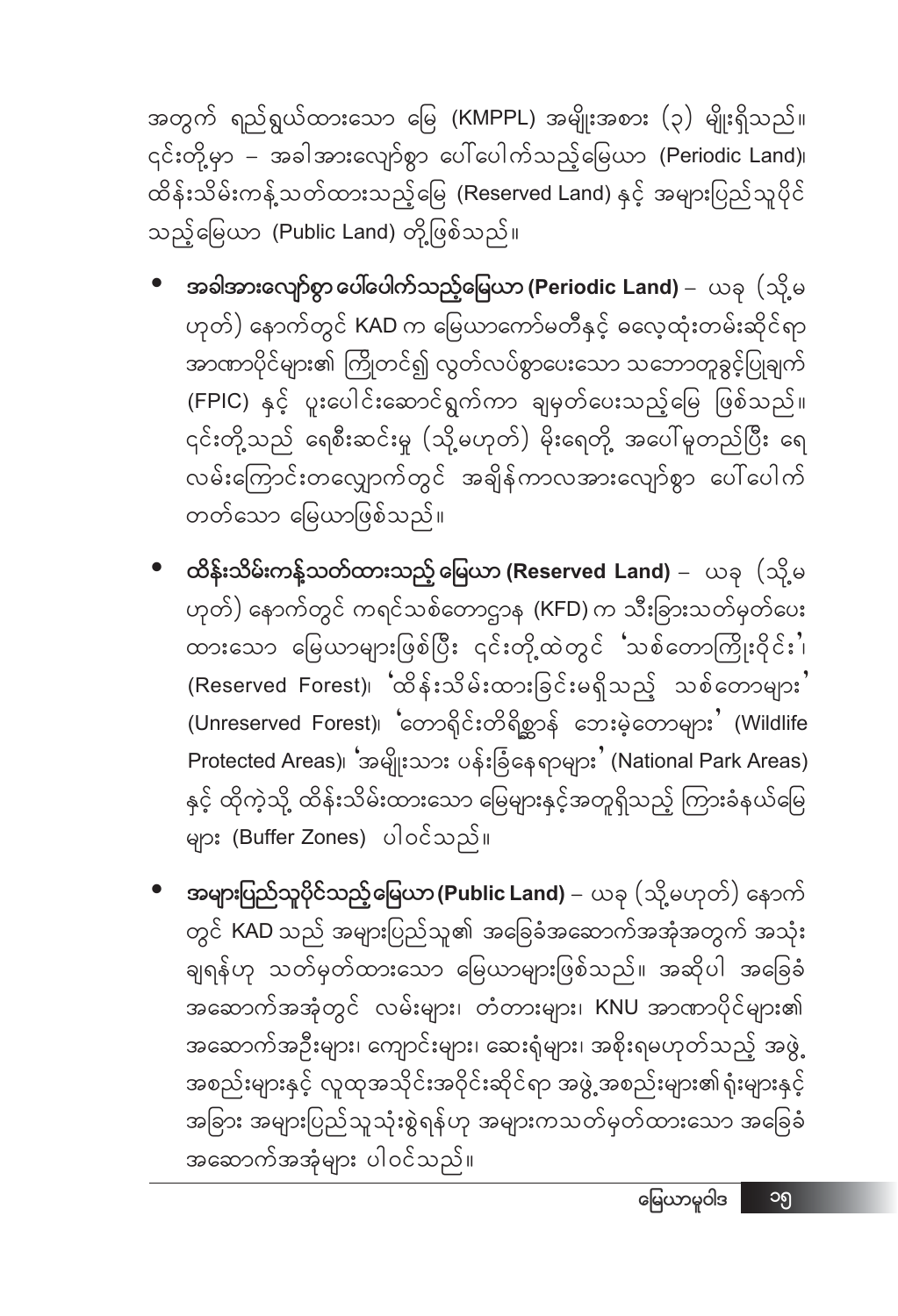၁၆ ကရင်အမျိုးသားအစည်းအရုံး (KNU)

**၁.၄.၁ဝ။ စိုက်ပျိုးရေးဆိုင်ရာ စည်းမျဉ်းများ (Cultivation Rules)** – ာသည် ဗဟို မြေယာကော်မတီနှင့် ပူးပေါင်းလုပ်ဆောင်၍ KAD က ချမှတ်ထားသည့် စိုက်ပျိုးရေးအား စီမံအုပ်ချုပ်သည့် စည်းမျဉ်းဥပဒေများကို ဆိုလိုပြီး ၎င်းတို့ထဲ တွင် ပါဝင်သည်မှာ (၁) မြေယာအား ဈေးကစားမှု သက်သက်အတွက် အသုံး ပြုရမည် မဟုတ်ဘဲ ဒေသတွင်း အစားအစာထုတ်လုပ်ရေးစနစ်များ၏ ကြံ့နိုင် မှုအား အထောက်အကူပြုရန် အသုံးချရမည်ဆိုသော လိုအပ်ချက်၊ (၂) အထက် ပိုင်း ရေအသုံးချမှုများသည် အောက်ပိုင်း ရေအသုံးပြုနေသူများအပေါ် သွား ရောက်ပြီး ထိခိုက်မှုမရှိစေရ ဆိုသော လိုအပ်ချက်၊ (၃) KAD ထံမှ ကြိုတင်

၁.၄.၉။ ဓလေ့ထုံးတမ်းအရအာကာပိုင်များ (Customary Authorities) – ်ကော် $\cdot$ စနစ်တွင် 'ကော်' နှင့်ပတ်သက်ပြီး ဆုံးဖြတ်ချက်များချသော ကျေးရွာခေါင်း ဆောင်များရှိသည်။ ဓလေ့ထုံးတမ်းအရ အာဏာပိုင်များ၏ ဆုံးဖြတ်ချက် ချမှတ်ခြင်း အနေအထားသည် ဒေသခံရပ်ရွာလူထု၏ လူမှုရေး၊ ယဉ်ကျေးမှု၊ ဘာသာရေးအယူအဆများနှင့် အဖွဲ့အစည်းများမှ ဆင်းသက်လာသည်။

**၁.၄.၈။ကျေးရွာမြေယာကော်မတီ** – ရိုးရာ 'ကော်'မြေယာ အုပ်ချုပ်မှုဖွဲ့ စည်းပုံများ မရှိသည့် ရပ်ရွာလူထုများထဲတွင် သင့်တော်သော အရေအတွက်ဖြင့် ရွေးချယ် ထားသည့် ဒေသခံ ခေါင်းဆောင်များနှင့် ရပ်ရွာလူထုအဖွဲ့ ဝင်များဖြင့် ဖွဲ့ စည်း ထားသည့် ဒေသခံ ကျေးရွာမြေ ကော်မတီတခုကို ဤမူဝါဒ၏ အပိုဒ် (၃.၅) အရ ထူထောင်ရမည်။ ၎င်းကော်မတီသည် ဤမူဝါဒတွင် အဓိပ္ပါယ်ဖွင့်ထားသော ကျေးရွာမြေများအား ဤမူဝါဒ၏ အပိုဒ် (၃.၅) အရ အုပ်ချုပ်ရန်တာဝန်ရှိပြီး ထိုအထဲတွင် မြေယာမှတ်ပုံတင်ခြင်း၊ စည်းမျဉ်းဉပဒေများအား ပြဌာန်းခြင်းနှင့် အငြင်းပွားမှုများ ဖြေရှင်းခြင်းတို့ ပါဝင်သည်။

**၁.၄.၇။ဗဟိုမြေယာကော်မတီ**– အစိုးရဆိုင်ရာနှင့် အရပ်ဘက်လူ့အဖွဲ့ အစည်း/ ရပ် ရွာလူထုအခြေပြု အဖွဲ့ အစည်းများ ပါဝင်သည့် KNU ကော်မတီတခုဖြစ်ပြီး အဆိုပါကော်မတီအား ဤမူဝါဒ၏ ပိုဒ်ခွဲ (၃.၄) တွင်ဖော်ပြထားသည့် KNU မြေယာမူဝါဒနှင့် ၎င်း၏ အကောင်အထည်ဖော်ခြင်း တို့နှင့်ပတ်သက်သည့် ကိစ္စအားလုံးတို့အား စီမံခန့်ခွဲရန် KAD အောက်တွင် ရေရှည်လုပ်ပိုင်ခွင့်နှင့် အတူ ထူထောင်ထားရမည် ဖြစ်သည်။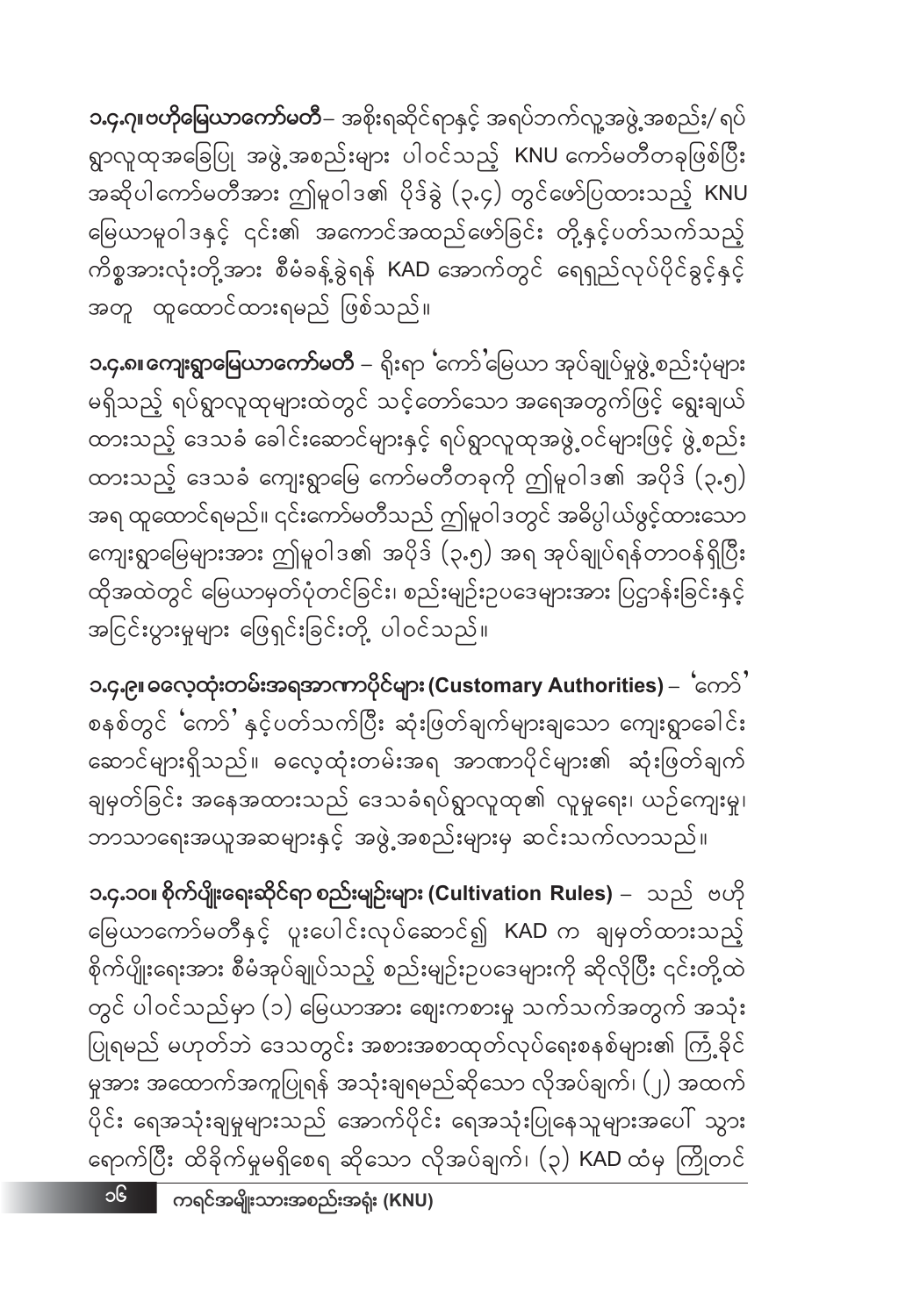၁.၄.၁၂။ အသုံးရျပိုင်ရွင့်များ လွှဲပြောင်းရြင်း နှင့်ပတ်သက်သည့် စည်းမျဉ်းများ (Use Rights Transfer Rules) – သည် မြေအသုံးချပိုင်ခွင့်များ လွှဲပြောင်းခြင်းကို စီမံအုပ်ချုပ်သည့် စည်းမျဉ်းများနှင့် ဥပဒေများအား ရည်ညွှန်းကာ ၎င်းတို့ထဲ

၁.၄.၁၁။ အမွေဆက်ံရံရြင်းဆိုင်ရာစည်းမျဉ်းများ (Inheritance Rules)  $-$  သည် အသုံးချပိုင်ခွင့်များအား အမွေဆက်ခံခြင်းကို အုပ်ချုပ်သည့် စည်းမျဉ်းများနှင့် ဉပဒေများကို ဆိုလိုပြီး ၎င်းတို့ထဲတွင် ပါဝင်သည်မှာ – (၁) ဗဟိုမြေယာ ကော်မတီနှင့် ညှိနှိုင်းတိုင်ပင်ပြီး ဓလေ့ထုံးတမ်းအရ အာဏာပိုင်များ သို့မဟုတ် ကျေးရွာမြေကော်မတီ၏ သဘောတူညီချက်ဖြင့် အမွေဆက်ခံခြင်းဖြင့် လွှဲပြောင်းပေးခြင်းအား KAD က ခွင့်ပြုထားပြီးဖြစ်ကြောင်း လိုအပ်ချက်၊ ၎င်း အပြင် အမွေဆက်ခံကြောင်း ရေးသားထားသည့် သက်သေများအား KAD ထံသို့ ပေးပို့၍ မှတ်ပုံတင်ထားရမည်ဖြစ်သည်။ (၂) အရည်အချင်းမပြည့်မီသူ (သို့မဟုတ်) မြေယာအား ငွေထောက်ပံ့မှုတခုအတွက် အပေါင်အဖြစ် သုံးလိုသူ ထံသို့ မြေအား အမွေရထားသူက အမွေလွှဲပြောင်းခြင်းကို တားမြစ်ထားသည့် ကန့် သတ်ချက်၊ (၃) မြေယာအမွေ ဆက်ခံထားသူသည် စိုက်ပျိုးရေးဆိုင်ရာ ဉပဒေနှင့် ဤမူဝါဒတွင် ပါဝင်သော အခြားစည်းမျဉ်းများအား နားလည်ပြီး -<br>၎င်းတို့နှင့်အညီ ဆောင်ရွက်ရမည်ဆိုသည့် လိုအပ်ချက်များပင် ဖြစ်သည်။ အမွေဆက်ခံသည့် စည်းမျဉ်းများအား ကျင့်သုံးရာတွင် KAD သည် လိင်ခွဲခြားမှု မရှိစေသည့် နည်းလမ်းဖြင့် အမျိုးသမီးများ၏ အခွင့်အရေးများကို အကာအ ကွယ်ပေးပြီး ဝင်ရောက်နေထိုင် အသုံးချသူများအား အသုံးပြုခွင့်ပေးရမည်။ အထူးသဖြင့် ဘေးဖယ်ခံထားရသူများ၊ ခုခံနိုင်စွမ်း မရှိသူများနှင့် လူထုအသိုင်း အဝိုင်းများ၊ ဉပမာအားဖြင့်– IDP များနှင့် ဒုက္ခသည်များဖြစ်ပြီး ၎င်းတို့၏ မြေယာအသုံးချမှု ဓလေ့များအား KNU အာဏာပိုင်များနှင့် မိရိုးဖလာ အာဏာ ပိုင်များက အသိအမှတ်ပြုခြင်း မရှိသေးပါ။

သည်။

ခွင့်ပြုချက်အား ရှင်းလင်းစွာမရရှိမီ သဘာဝ မြေသြဇာအစား ဓာတုဗေဒဖြင့် ပြုလုပ်ထားသော ပိုးသတ်ဆေးများ၊ ပေါင်းသတ်ဆေးများနှင့် ဓာတ်မြေဩဇာ များအား အသုံးပြုခြင်းကို တားမြစ်ရန်ဆိုသည့် လိုအပ်ချက်တို့ ပါဝင်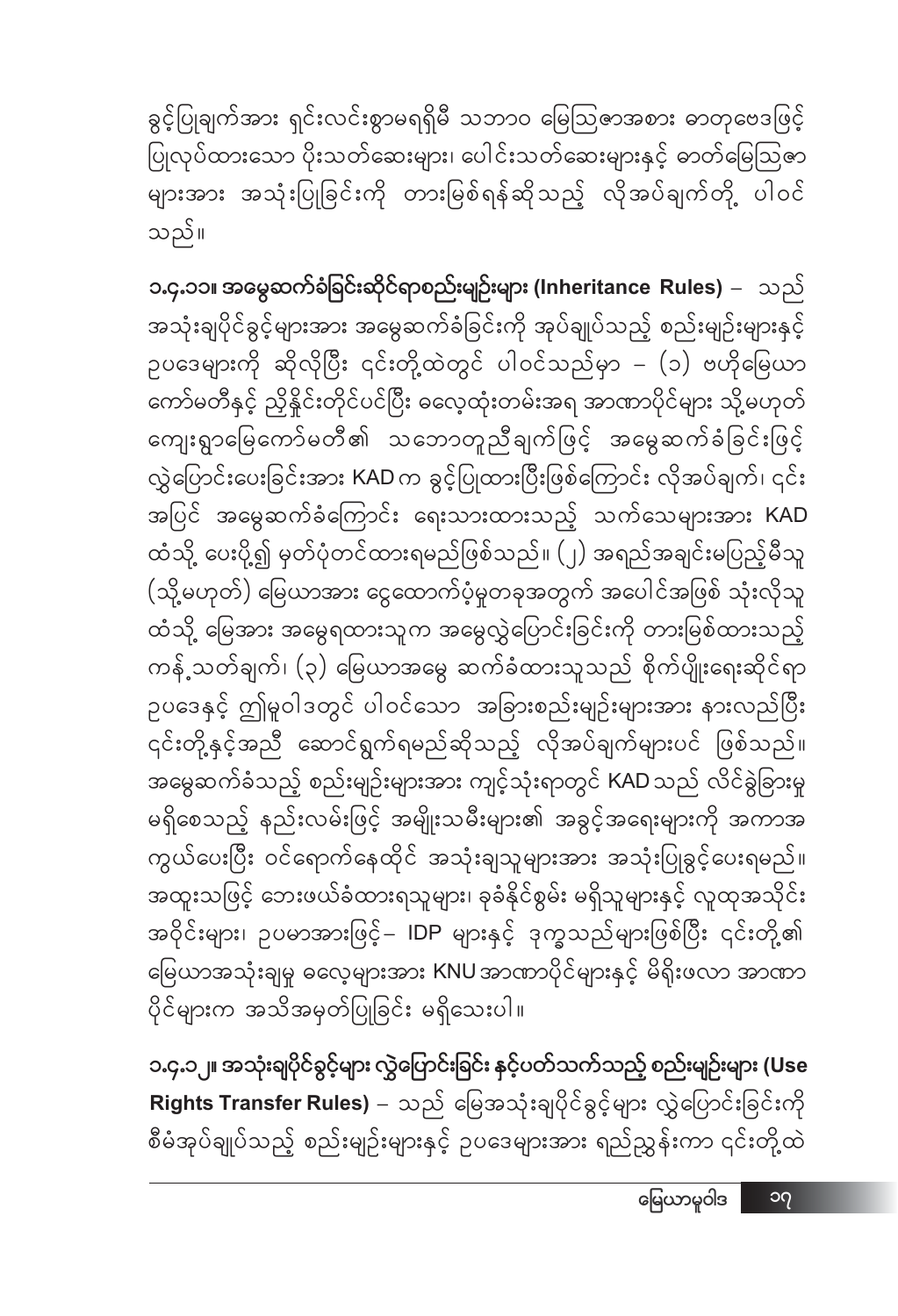အရည်အချင်းပြည့်မီလျှင် လက်ရှိလယ်ယာထဲတွင် လုပ်ကိုင်နေသော အလုပ် သမား တဦးတယောက်အား လွှဲပြောင်းခြင်းများပြုလုပ်ရာတွင် မည်သည့်မြေ အသုံးချပိုင်ခွင့်အား မလွှဲပြောင်းမီ KAD က အဆုံးအဖြတ် ပေးရမည် ဖြစ် သည်။ ၁.၄.၁၃။ကြိုတင်၍လွတ်လပ်စွာပေးသော သဘောတူနွင့်ပြုချက် (Free, Prior and Informed Consent - FPIC) – သည် ဒေသခံရပ်ရွာလူထုများ ၎င်းတို့၏ မြေယာများ၊ နယ်မြေများ သို့မဟုတ် သဘာဝသယံဇာတများအား အကျိုး သက်ရောက်မည့်ကိစ္စများနှင့် ပတ်သက်ပြီး ဆုံးဖြတ်ချက်များ ချရာတွင် ပါဝင် ဆောင်ရွက်ရွင့်ကို ဆိုလိုသည်။ FPIC အရွင့်အရေးအား ဌာနေတိုင်းရင်းသား

တွင် ပါဝင်သည်မှာ (၁) အခါအားလျော်စွာ ပေါ်ပေါက်သည့်မြေယာ (Periodic Land) မှ မြေမပါရ၊ (၂) အသုံးချသူအသစ်သည် စိုက်ပျိုးရေးစည်းမျဉ်းများနှင့် ဤမူဝါဒတွင် ချမှတ်ထားသော အခြားစည်းမျဉ်းများနှင့်အညီ ဆောင်ရွက်ရမည် ဆိုသည်ကို နားလည်သဘောတူရန် လိုအပ်ချက်၊ (၃) မြေယာအသုံးချပိုင်ခွင့်အား .<br>လွှဲပြောင်းသည့်အခါတွင် နှစ်ဦးနှစ်ဘက်စလုံးက သဘောတူညီချက် လက်မှတ် ရေးထိုးကာ မှတ်ပုံတင်ထားရမည်ဖြစ်ပြီး ဗဟိုမြေယာကော်မတီနှင့် ညှိနှိုင်းတိုင် ပင်၍ မိရိုးဖလာအရ အာဏာပိုင်များ သို့မဟုတ် ကျေးရွာမြေကော်မတီထံမှ ကြိုတင်သဘောတူညီချက်ဖြင့် ၎င်းလွှဲပြောင်းသည့် သဘောတူညီချက်ကို KAD အား တင်ပြပြီး ခွင့်ပြုချက်ရယူရမည်ဆိုသော လိုအပ်ချက်၊ (၄) မြေယာ အား စာဖြင့်ရေးသားထားခြင်းဖြင့်သော်လည်းကောင်း (သို့မဟုတ်) မြေပုံနှင့် ရည်ညွှန်းထားခြင်းဖြင့် သော်လည်းကောင်း ဖော်ပြပေးရမည်ဆိုသော လိုအပ် ချက်၊ (၅) မူလမြေအသုံးပြုသူက သဘောထားအမှန်ဖြင့် ချုပ်ဆိုရာတွင် ပထမ ဆုံးအနေနှင့် ရွာထဲမှ အရည်အချင်းပြည့်မီသည့် ဆွေမျိုးတဦးတယောက်ထံသို့ လွှဲပြောင်းပေးခြင်း၊ ဒုတိယအနေနှင့် ရွာထဲမှ အရည်အချင်း ပြည့်မီသည့် <br>ဆွေမျိုးမဟုတ်သူတဦးတယောက်ထံသို့ လွှဲပြောင်းပေးခြင်း၊ တတိယအနေနှင့်

ပြည်သူများ အခွင့်အရေးဆိုင်ရာ ကုလသမဂ္ဂ ကြေငြာစာတမ်း (UNDRIP) တွင် ဖော်ပြထားပြီး အခြားနိုင်ငံတကာဉပဒေတွင်လည်း ထည့်သွင်းရေးသား ထားသည်။ လက်တွေ့အားဖြင့် ၎င်း၏အဓိပ္ပါယ်မှာ စီမံကိန်းများ၏ဒဏ်ခံရသော ရပ်ရွာလူထုများသည် စီမံကိန်းများအား ခွင့်ပြုခြင်း သို့မဟုတ် ငြင်းပယ်ခြင်းများ ကရင်အမျိုးသားအစည်းအရုံး (KNU) ၁၈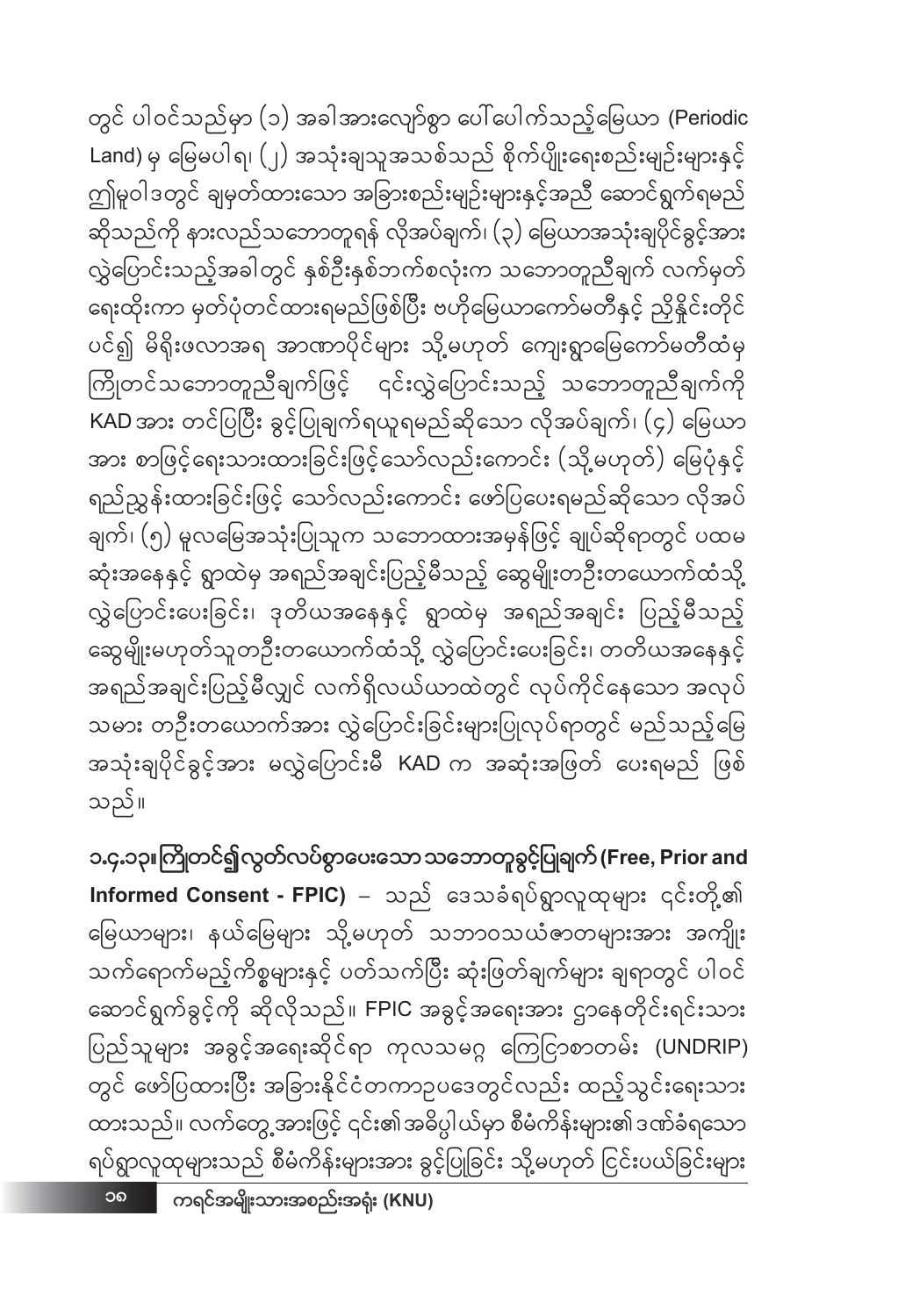• လုံခြုံစွာနှင့်ဂုဏ်သိက္ခာရှိစွာဖြင့် မိမိသဘောဖြင့်မိမိ ပြန်လာခွင့် – ဆိုလို သည်မှာ ဒုက္ခသည်များနှင့် ပြည်တွင်းတိမ်းရှောင်ဒုက္ခသည် (IDPs) များ \_\_\_\_<br>အား ဦးတည်ချက်ရှိရှိ နောက်ဆုံးပေါ် သတင်းအချက်အလက်များ ဖြည့် ဆည်းပေးပြီး အတင်းအဓမ္မသဘော သို့မဟုတ် ခြိမ်းခြောက်မှုတို့ မပါဘဲ အိမ်သို့ပြန်လာရန် ကိုယ်ပိုင်ဆုံးဖြတ်ချက်ချပိုင်ခွင့်ရှိရမည် ဖြစ်သည်။

- ပြန်လည်လျော်ကြေးပေးခြင်း မဖြစ်နိုင်ပါက မျှတသည့် အစားထိုးလျော် ကြေး ရပိုင်ခွင့်။
- များသည် ဒုက္ခသည်များနှင့် ပြည်တွင်းတိမ်းရှောင်ဒုက္ခသည် (IDPs) များ၏ လျော်ကြေးရပိုင်ခွင့်တို့အား ဖော်ပြထားပြီး ထိုအထဲတွင် လိင်နှင့် ပတ်သက်ပြီး မျှတမှု၊ ခွဲခြားဆက်ဆံမှုကင်းလွတ်ခြင်း၊ လွတ်လပ်စွာသွားလာနိုင်ခွင့်၊ နိုင်ငံ တကာဥပဒေ နှင့် သဟဇာတရှိမှု အစရှိသည်တို့ ပါဝင်သည်။ အထူးသဖြင့် ကော်သူးလေအခြေအနေနှင့် ဆက်နွယ်သည့်အချက်များမှာ –

**ာ.၄.၁၄၊ Pinheiro Principles** – သည် ဒုက္ခသည်များနှင့် ပြည်တွင်းတိမ်းရှောင် ဒုက္ခသည် (IDPs) များအတွက် ကုလသမဂ္ဂဆိုင်ရာမူများကို ဆိုလိုပြီး ၎င်း သည် ဒုက္ခသည်များနှင့် ပြည်တွင်းတိမ်းရှောင်ဒုက္ခသည် (lDPs) များအား ၎င်းတို့ မူလဖယ်ရှားခံရသည့် အိမ်များနှင့်ပိုင်ဆိုင်မှုများထံသို့ ပြန်လာပြီး နေထိုင်ခွင့်အား မြှင့်တင်ပေးခြင်းကို လမ်းညွှန်ပေးခြင်း ဖြစ်သည်။ အဆိုပါမူ

ပြုလုပ်သည့်အခါတွင် အတင်းအဓမ္မခိုင်းစေခြင်း၊ ခြိမ်းခြောက်မှု၊ ခြယ်လှယ် ခံရမှု သို့မဟုတ် အကြပ်ကိုင်ခံရမှုတို့မှ ကင်းလွတ်ပြီး စီမံကိန်း အကောင်အထည် မဖော်မီ ဆက်နွယ်သည့်အချက်အလက်အားလုံးကိုလည်း သိရှိထားပြီး ဖြစ်ရ မည်။ ရပ်ရွာလူထုများအား သတင်းအချက်အလက်များပေးရာတွင် သီးခြား လေ့လာသုံးသပ်မှုဖြင့် သင့်တော်သည့် ဘာသာစကားနှင့် သင့်တော်သည့်ပုံစံဖြင့် ပေးရမည် ဖြစ်ပြီး ဥပဒေနှင့်နည်းပညာဆိုင်ရာ အကြံပြုမှု များအားလည်း တောင်းဆိုလျှင် ပံ့ပိုးပေးရမည် ဖြစ်သည်။ FPIC သည် ရပ်ရွာလူထုအပေါ် အကျိုးသက်ရောက်သည့် ဆုံးဖြတ်ချက်များနှင့်ပတ်သက်ပြီး ၎င်းတို့၏ ဆွေး နွေးညှိနိူင်းခွင့်ကို အကာအကွယ်ပေးကာ ရိုးရာအစဉ်အလာအရ ဆုံးဖြတ်ချက် ချခြင်း လုပ်ငန်းစဉ်အတွက်လည်း ခွင့်ပြုပေးထားသည်။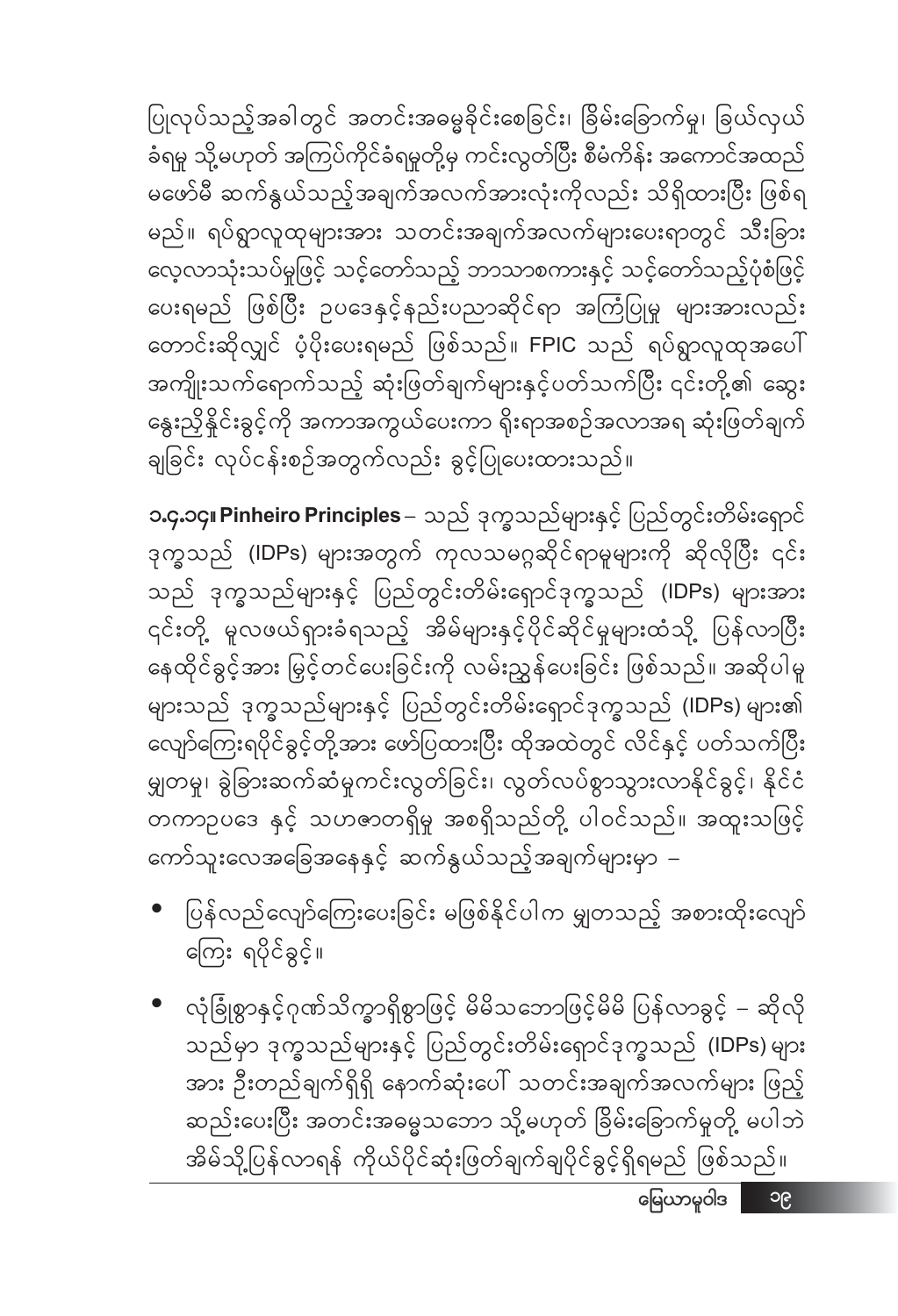ကရင်အမျိုးသားအစည်းအရုံး (KNU)

၂၀

• ဒုတိယလာရောက်နေထိုင်သူများအား မူလနေထိုင်သူများ ပြန်ရောက်လာ ၍ ဖယ်ရှားခြင်းခံရပါက မျှတသည့် လျော်ကြေးနှင့် လုံလောက်သည့်အိမ်၊ မြေနှင့်ပိုင်ဆိုင်မှုတို့ရရှိခွင့် တို့ဖြစ်သည်။

**၁.၄.၁၅။လူမှုရေးအရတရားဝင်မှု (Socially-legitimate)** – ဆိုလိုသည်မှာ တရား ဉပဒေက တရားဝင်အသိအမှတ် မပြုသော်လည်း ဒေသတွင်းစံနှန်းများနှင့် တန်ဖိုးများအရ ကျယ်ပြန့်စွာ အသိအမှတ်ပြုခံရသော မြေယာလုပ်ပိုင်ခွင့် တောင်းဆိုချက်များကို ရည်ညွှန်းပါသည်။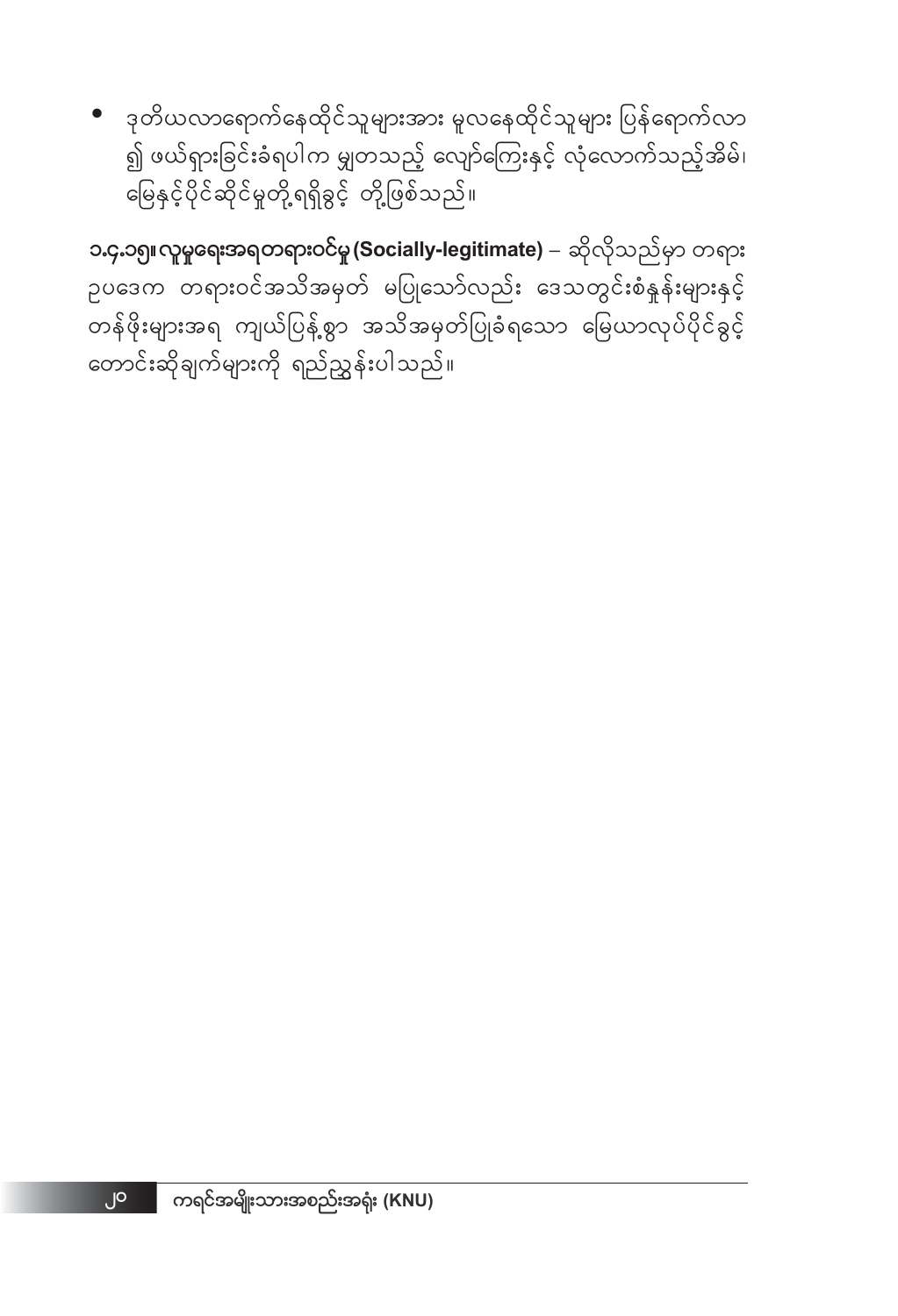## အခန်း ၂။ အထွေထွေ မူဝါဒဆိုင်ရာ ကိစ္စရပ်များ (General Policy Matters)

#### အပိုဒ် ၂.၁။အခြေခံသဘောတရားများ (Basic Principles)

**၂.၁.၁။** အောက်ဖော်ပြပါ အခြေခံသဘောတရားများသည် မြေယာ၊ သစ်တော များ၊ ရေ၊ ရေလုပ်ငန်းများနှင့် ဆက်စပ်သည့် သဘာဝသယံဇာတများတွင် ဝင်ရောက်နေထိုင်ခြင်းနှင့် အသုံးပြုခြင်းနှင့် ပတ်သက်သည့် မြေယာလုပ်ပိုင်ခွင့် <u>အား ကောင်းမွန်စွာ အုပ်ချုပ်မှုပေးနိုင်ရန် မရှိမဖြစ် လိုအပ်သောကြောင့်</u> လိုက်နာရမည်ဖြစ်သည်။

**၂.၁.၂။** တရားဝင်မှတ်တမ်းတင်ထားသည်ဖြစ်စေ၊ မတင်ထားသည်ဖြစ်စေ လူမှုရေးအရ အသိအမှတ်ပြုထားသည့် မြေယာလုပ်ပိုင်ခွင့် ကိုင်ဆောင်သူများနှင့် ၎င်းတို့၏ ရပိုင်ခွင့်များအား အသိအမှတ်ပြုရန်နှင့် လေးစားရန်၊ အခြားသူများ၏ လူမှုရေးအရ တရားဝင်သော မြေယာလုပ်ပိုင်ခွင့်များအား ထိပါးခြင်းကို ရှောင် ကြဉ်ရန်နှင့် မြေရာလုပ်ပိုင်ခွင့်နှင့် ပတ်သက်သည့် တာဝန်ဝတ္တရားများအား ဆောင်ရွက်ရန်။

**၂.၁.၃။** အမျိုးသမီးများသည် လယ်သမားများအနေနှင့်ဖြစ်စေ ကျေးလက် အလုပ်သမားအနေနှင့် ဖြစ်စေ၊ သစ်တောအတွင်းနေထိုင်သူများ (သို့မဟုတ်) တိရိစ္ဆာန်ထိန်းကျောင်းသားများ (သို့မဟုတ်) အမျိုးသမီးများအနေနှင့်ပင်ဖြစ်စေ မြေယာအား ထိရောက်စွာလက်လှမ်းမီနိုင်ရန် ၎င်းတို့၏ ကွဲပြားသော တောင်းဆိုပိုင်ခွင့်ကို အသိအမှတ်ပြုရမည်ဖြစ်သည်။ အမျိုးသမီးများသည် လယ်သမားများ၊ ယာယီလယ်သမားများ၊ တိရိစ္ဆာန်ထိန်းကျောင်းသူများနှင့် ထင်းကောက်သူများ ဖြစ်သောကြောင့် ကျေးလက်မှ ဆင်းရဲနွမ်းပါးသော အမျိုး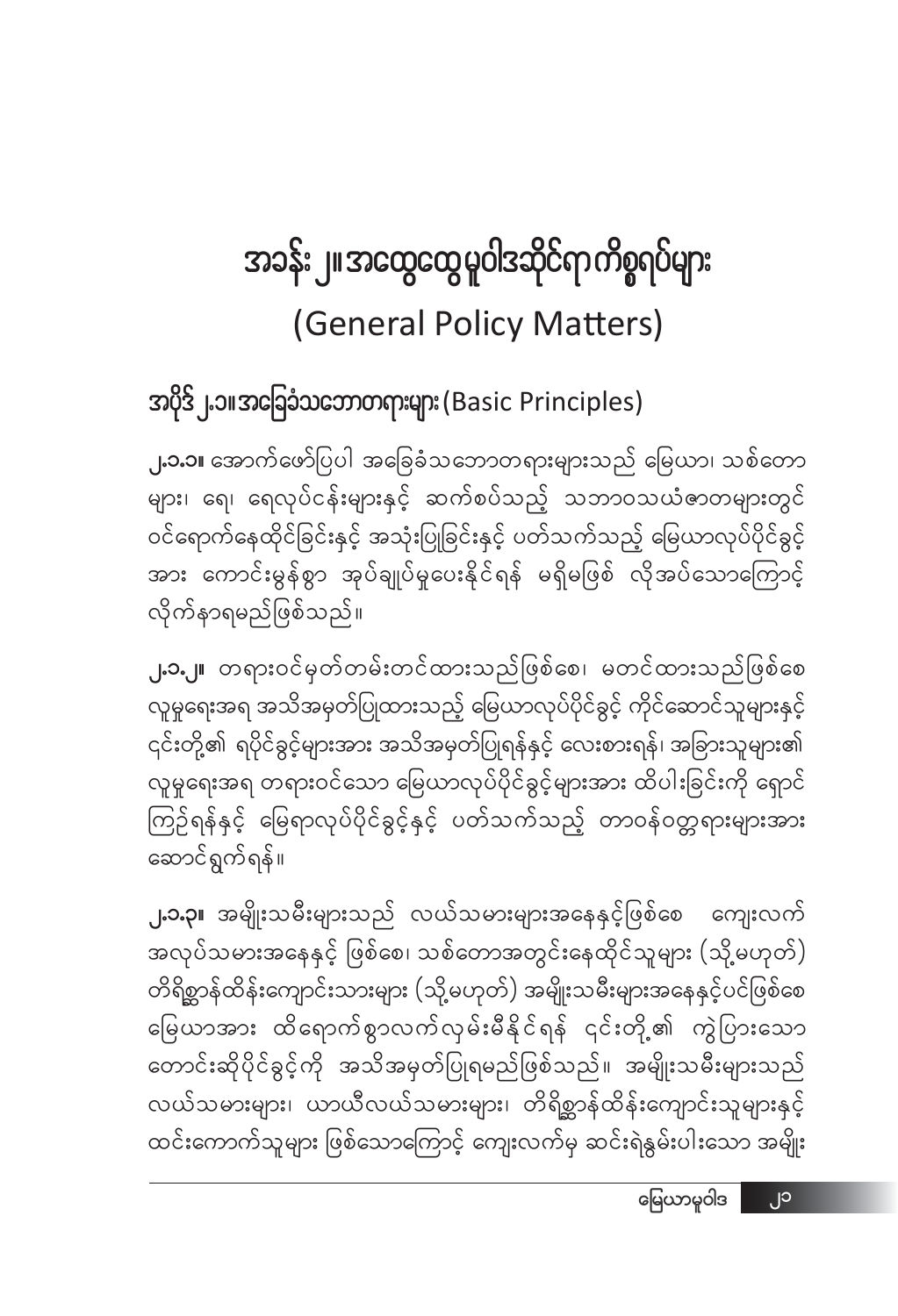**၂.၁.ဂု။** လူမှုရေးအရ တရားဝင်သော မြေယာလုပ်ပိုင်ခွင့်များအား ချိုးဖောက် ခြင်းများကို ကိုင်တွယ်ရန်အလို့ငှာ တရားမျှတမှုကို လက်လှမ်းမီရန်အတွက် ဖြည့်ဆည်းပေးခြင်း။ မြေယာလုပ်ပိုင်ခွင့်များနှင့်ပတ်သက်ပြီး ဖြစ်ပွားသည့် အငြင်းပွားမှုများအား ဖြေရှင်းပေးရန်အတွက် တရားရေးဆိုင်ရာ အာဏာပိုင်များ

**၂.၁.၆။** လူမှုရေးအရ တရားဝင်သော မြေယာလုပ်ပိုင်ခွင့်များ (Sociallylegitimate Tenure Rights) ခံစားနိုင်ခြင်းကို မြှင့်တင်ပြီး ထောက်ပံ့ပေးရန်။ ပြည်သူများသည် ၎င်းတို့၏ မြေယာလုပ်ပိုင်ခွင့်များအား အပြည့်အဝရရှိ ခံစားနိုင်ရန် အလို့ငှာ မြှင့်တင်ပေးရန်နှင့် သေချာစွာဆောင်ရွက်စေရန် တက်တက်ကြွကြွ ကိုင်တွယ်ရန်နှင့် အဓိပ္ပါယ်ရှိသည့် အများပြည်သူ ရင်းနှီး မြှုပ်နှံမှုများ ပြုလုပ်ရန် ဖြစ်သည်။

ကာကွယ်ပေးရန်။

**၂.၁.၅။** ခြိမ်းခြောက်မှုများနှင့် စည်းကမ်းချိုးဖောက်မှုများမှ လူမှုရေးအရ တရားဝင်သော မြေလုပ်ပိုင်ခွင့်များအား ကာကွယ်ပေးရန်။ နိုင်ငံတကာ လူ့အခွင့်အရေး ဉပဒေနှင့် မကိုက်ညီသော အတင်းအဓမ္မ ဖယ်ရှားခြင်းအပါအဝင် စိတ်ထင်တိုင်းစိုင်းခြင်းကြောင့် နေထိုင်ခွင့်နှင့် အသုံးချပိုင်ခွင့် ဆုံးရှုံးမှုများမှ

**၂.၁.၄။** များသောအားဖြင့် အတိတ်မှ 'မမြင်သာသည့် 'လူမှုရေး မတရားမှုများ အား မြင်သာစေရန် နှင့် ထိရောက်စွာ ကုသနိုင်ရန် သမိုင်းအား အခြေခံရမည် ဖြစ်သည်။ မြေပေါ်ရှိ ဘေးဒုက္ခ ကျရောက်လွယ်သည့် လူမှုအဖွဲ့ အစည်း အုပ်စု များအပေါ် ကျူးလွန်ထားသည့် လူမှုရေး မတရားမှုများအား ဖော်ထုတ်ရေးနှင့် ပြန်လည်တည့်မတ်ပေးရေးသည် အရေးကြီးသည့် အခွင့်အရေးတရပ်ပင်ဖြစ် သည်။ ယခု မြေယာမူဝါဒသည် ရေရှည်တွင် အောင်မြင်ရန် အရေးကြီးသည်။ အကြောင်းမှာ အတိတ်တွင်ဖြစ်ခဲ့သည့် ပဋိပက္ခများအား မဖြေရှင်းဘဲ ထား ခဲ့ပါက ရေရှည်တွင် အောင်မြင်မှုအား ဟန့်တားနေမည်ဖြစ်သည်။

သမီးများသည် မြေသယံဇာတများနှင့်ဆက်စပ်မှုများရှိနေပြီး အိမ်ထောင်စု အတွင်း အမျိုးသားများနှင့် မှီခိုမှုမရှိသောကြောင့် မြေသုံးပိုင်ခွင့်များအား ၎င်းတို့ ကိုယ်တိုင် သီးခြားပိုင်ဆိုင်သည့်အခွင့်အရေး ရှိသည်။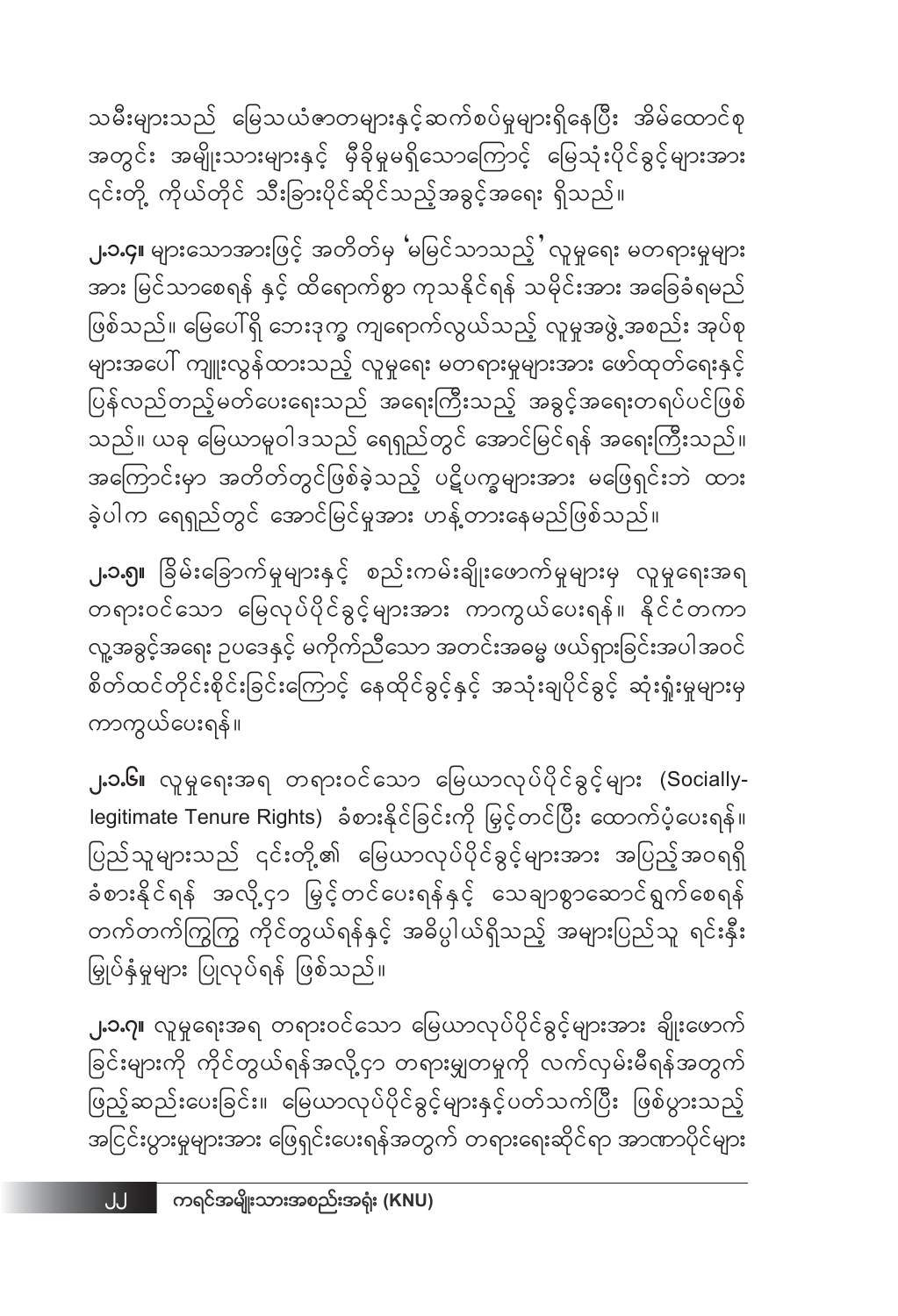**၂.၁.၁၀။** စီးပွားရေးလုပ်ငန်းများက လူ့အခွင့်အရေးများနှင့် လူမှုရေးအရ တရားဝင်သော မြေယာ လုပ်ပိုင်ခွင့်များအား လေးစားလာခြင်းကို အာမခံနိုင် ရန်၊ စီးပွားရေးလုပ်ငန်းများသည် လူ့အခွင့်အရေး ချိုးဖောက်မှုများ (သို့မဟုတ်) လူမှုရေးအရ တရားဝင်သော မြေယာလုပ်ပိုင်ခွင့်များအားအခြေပျက်ရန် ပြုလုပ်ခြင်းတို့တွင် ပါဝင်မှုမရှိစေခြင်းကို အာမခံနိုင်ရန်၊ KNU အာဏာပိုင်များ ပိုင်သည့် (သို့မဟုတ်) KNU အာဏာပိုင်များက ထိန်းချုပ်ထားသည့် (သို့မ .<br>ဟုတ်) KNU အာဏာပိုင်များအောက်ရှိ အေဂျင်စီများထံမှ သိသာသည့် ထောက်ပံ့မှုနှင့် ဝန်ဆောင်မှုရရှိသည့် စီးပွားရေးလုပ်ငန်းများသည် အထက် ဖော်ပြပါ ချိုးဖောက်မှုများအား ပြုလုပ်ခြင်းမှကာကွယ်ရန်အတွက် အဆင့် တိုးမြှင့်ပြီး ဆောင်ရွက်ရန်နှင့် လူ့အခွင့်အရေးများအပေါ်နှင့် လူမှုရေးအရ တရားဝင်သော မြေယာလုပ်ပိုင်ခွင့်များအပေါ် စီးပွားရေးလုပ်ငန်းများကြောင့် ကျရောက်သည့် မကောင်းသောအကျိုးသက်ရောက်မှုများအား ထိရောက်သည့် တရားရေးဆိုင်ရာကုသမှုပေးနိုင်ရန်တို့ ဖြစ်သည်။

**၂.၁.၉။** မြေယာ လုပ်ပိုင်ခွင့်နှင့် ပတ်သက်သည့် အငြင်းပွားမှုများ၊ အကြမ်းဖက်မှု များပါဝင်သည့် ပဋိပက္ခများနှင့် အဂတိလိုက်စားမှုများအား ကာကွယ်ရန်၊ မြေ ယာ လုပ်ပိုင်ခွင့်နှင့်ပတ်သက်သော အငြင်းပွားမှုများမှ ဖြစ်ပေါ်လာသည့် အကြမ်းဖက် ပဋိပက္ခများအား တားဆီးရန်အတွက် တက်ကြွစွာကိုင်တွယ်ရန်၊ အဂတိလိုက်စားမှုပုံစံအားလုံး၊ အဆင့်အားလုံးနှင့် အခြေအနေအားလုံးတို့ အား ကြိုးပမ်းတားဆီးရမည်ဖြစ်သည်။

**၂.၁.၈။** လူမှုရေးအရ တရားဝင်သော ပြည်သူလူထုအတွက် ရည်ရွယ်ချက်များဖြင့် ဆောင်ရွက်သော ကိစ္စများအတွက် မြေယာလုပ်ပိုင်ခွင့်များအား သိမ်းယူခဲ့လျှင် မှန်ကန်သည့် လျော်ကြေးများပေးရမည်။

ပေးရန်။

(သို့မဟုတ်) ဓလေ့ထုံးတမ်းဆိုင်ရာ နည်းလမ်းများမှတဆင့် ထိရောက်ပြီး လူတိုင်း လက်လှမ်းမီနိုင်သည့် နည်းလမ်းများအား ဖြည့်ဆည်းပေးရန်၊ လက် လှမ်းမီပြီး မဆိုင်းမတွသော အာဏာတည်စေသည့် ရလဒ်များအား ဖြည့်ဆည်း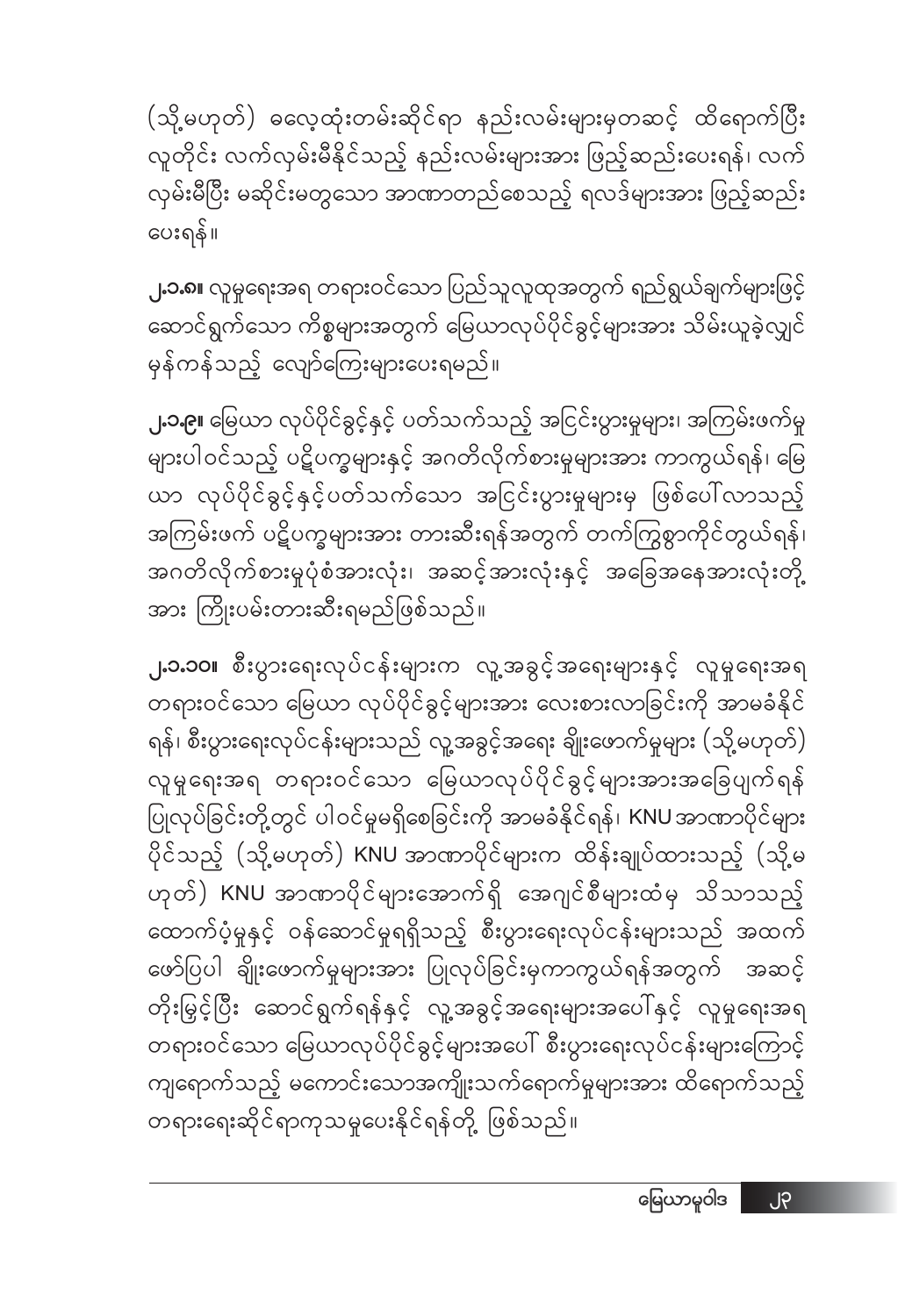#### အပိုဒ် ၂.၂။အကောင်အထည်ဖော်ဆောင်ခြင်းဆိုင်ရာအခြေခံမူများ (Principles of Implementation)

**၂.၂.၁။** အောက်ဖော်ပြပါ အကောင်အထည်ဖော်ဆောင်ခြင်းဆိုင်ရာ အခြေခံမူ များသည် မြေယာ၊ သစ်တောများ၊ ရေ၊ ရေလုပ်ငန်းများနှင့် ဆက်စပ်သည့် သဘာဝ သယံဇာတများ၏ မြေယာလုပ်ပိုင်ခွင့်အား ကောင်းမွန်စွာ အုပ်ချုပ်မှု ပေးနိုင်ရန် မရှိမဖြစ်လိုအပ်သောကြောင့် လိုက်နာရမည် ဖြစ်သည်။

၂.၂.၂။ လူ့**ဂုက်သိက္ခာ (Human Dignity)** – ပင်ကိုယ်ရှိရင်းစွဲ ဂုဏ်သိက္ခာနှင့် တန်းတူညီမျှမှုရှိပြီး လွှဲပြောင်း၍ မရနိုင်သည့် လူသားတဦးချင်းစီ၏လူ့အခွင့် အရေးများအား အသိအမှတ်ပြုခြင်း။

၂.၂<mark>.၃။ စွဲခြားဆက်ဆံမှု ကင်းလွတ်ခြင်း (Non-discrimination)</mark> – ာုပဒေနှင့် မူဝါဒများအောက်တွင် သာမကဘဲ လက်တွေ့မှာပင် မည်သူ့ကိုမှ ခွဲခြားပြီး ဆက်ဆံခြင်း မပြုလုပ်ရပါ။

၂.၂**.၄။ ညီမျမှုနှင့် တရားမျတမှု (Equity and Justice)** – လူသားတိုင်း၏ ညီမျှမူကို အသိအမှတ်ပြုနိုင်ရန်အတွက် လူသားတိုင်း၏ မတူညီမှုကို အသိ အမှတ်ပြုရမည်။ အားလုံးအတွက် အထူးသဖြင့် အမျိုးသမီးများ၊ ကလေး သူငယ်များ၊ ဆင်းရဲနွမ်းပါးသူများ၊ ခုခံနိုင်စွမ်းမရှိသူများနှင့် ဘေးဖယ်ခံ ထားရသူများအား ဇောင်းပေးလျှက် စွမ်းအားမြင့်တင်ခြင်းအပါအဝင် မြေယာ၊ သစ်တောများ၊ ရေ၊ ရေလုပ်ငန်းများနှင့် ဆက်စပ်သည့် သဘာဝသယံဇာတ များအားလုံးအား ထိန်းချုပ်နိုင်ရန်နှင့် တန်းတူညီမှုရှိသော မြေယာလုပ်ပိုင်ခွင့်နှင့် လူမှုရေးဆိုင်ရာ တရားမျှတမှုကို မြင့်တင်ရန်အလို့ငှာ၊ အပြုသဘော ဆောင် သည့် ဆောင်ရွက်ချက်များကို လုပ်ဆောင်ပေးရမည်။

၂.၂.၅။ကျားမရေးရာ သာတူညီမျှမှု (Gender Equality) – အမျိုးသမီးနှင့် အမျိုး သားများ မတူညီမှုများကို အသိအမှတ်ပြုပြီး လိုအပ်လျှင် မျှတမှုများအား .<br>မြှင့်တင်ပေးသည့် တိကျသော ဆောင်ရွက်မှုများ လုပ်ဆောင်ခြင်းဖြင့် အမျိုးသ မီးများနှင့် အမျိုးသားများ လူ့အခွင့်အရေးအားလုံးကို ခံစားနိုင်ရေးကို အာမခံ ရန် ဖြစ်သည်။ အမျိုးသမီးများနှင့် မိန်းကလေးငယ်များသည် ၎င်းတို့၏ လူမှု ၂၄ ကရင်အမျိုးသားအစည်းအရုံး (KNU)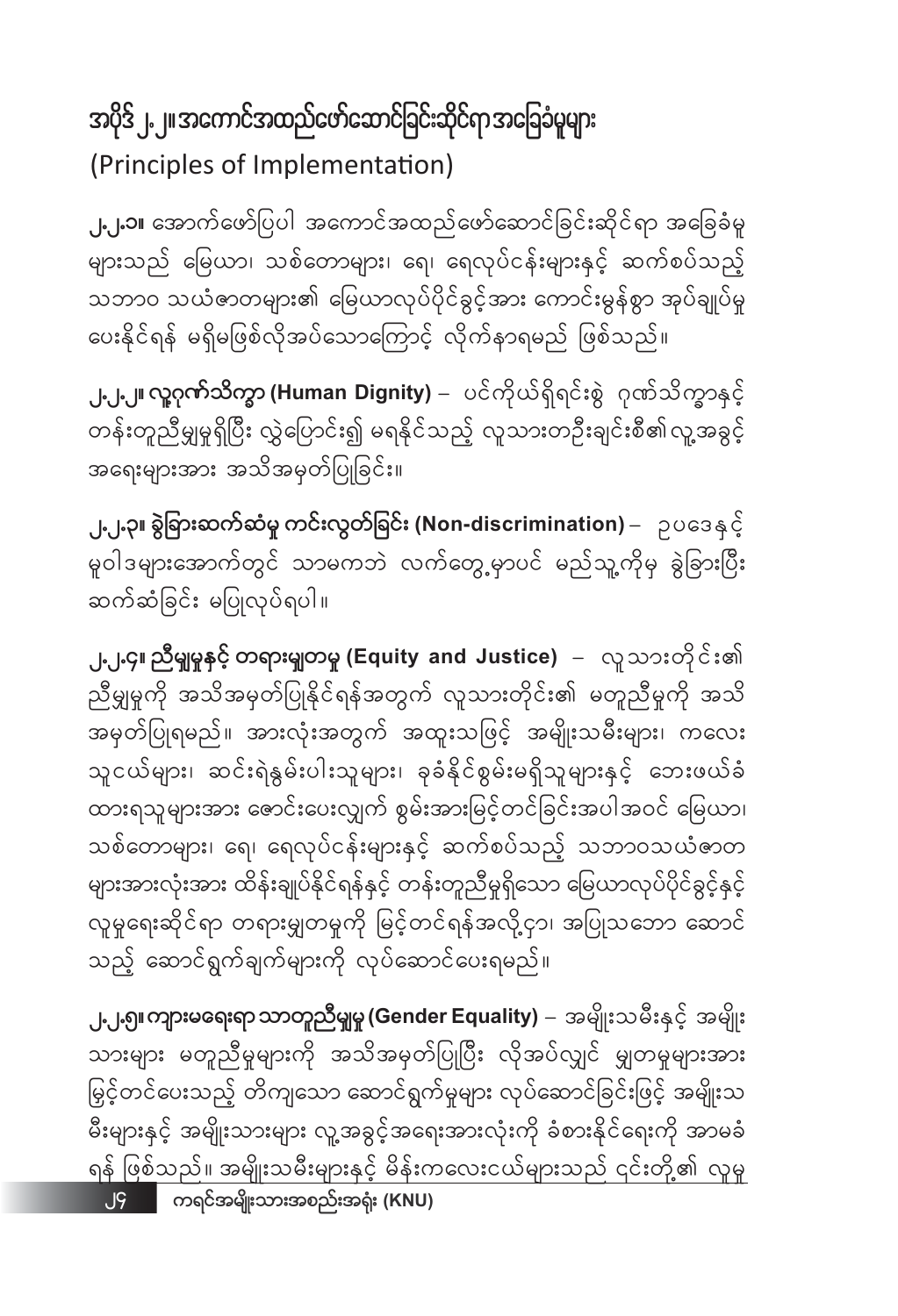ရေးနှင့် အိမ်ထောင်ရေးအခြေအနေ မည်သို့ပင်ရှိစေကာမူ မြေယာ၊ သစ်တော များ၊ ရေ၊ ရေလုပ်ငန်းများနှင့် ဆက်စပ်သည့် သဘာဝသယံဇာတများ နှင့် ပတ်သက်သည့် မျှတသော မြေယာလုပ်ပိုင်ခွင့်များနှင့် ရယူနိုင်ခြင်းကို KNU အာဏာပိုင်များက အာမခံရမည်ဖြစ်သည်။

၂.၂.၆။ အလုံးစုံနှင့် ရေရှည်တည်တံ့ခိုင်မြဲစေသည့် ရျဉ်းကပ်ပုံ (Holistic and **Sustainable Approach)** – မြေယာ၊ သစ်တောများ၊ ရေ၊ ရေလုပ်ငန်းများနှင့် ဆက်စပ်သည့် သဘာ၀ သယံဇာတများနှင့် ၎င်းတို့အား အသုံးချမှုများသည် အပြန်အလှန် ဆက်စပ်လျှက်ရှိခြင်းကို အသိအမှတ်ပြုခြင်း၊ ၎င်းတို့အာ<mark>း</mark> စီမံ ခန့်ခွဲရန်အတွက် ပူးပေါင်းပြီး တည်တံ့ခိုင်မြဲမည့် ချဉ်းကပ်ပုံကို သဘောတူ လက်ခံခြင်း ဖြစ်သည်။

၂.၂.၇။ ညှိနိူင်းတိုင်ပင်မှုနှင့် ပါဝင်မှု (Consultation and Participation) – ဆုံးဖြတ်ချက်များအား အကောင်အထည်မဖော်မီ အချိန်ကပင် လူမှုရေးအရ တရားဝင်မြေယာလုပ်ပိုင်ခွင့် ရှိထားသည့် ဆုံးဖြတ်ချက်အကျိုးကို ခံစားရသော သူများအား ထိတွေ့ပြီး ကူညီပံ့ပိုးမှုကို ရှာကြံခြင်း၊ ၎င်းတို့၏ပံ့ပိုးမှုများအား တုံ့ပြန်ခြင်း၊ အုပ်စုများအကြား တည်ရှိနေသည့် အင်အားမညီမျှမှုအား ထည့်သွင်းစဉ်းစားကာ တဦးချင်း သော်လည်းကောင်း၊ အစုအဖွဲ့ နှင့်သော်လည်း ကောင်း ဆုံးဖြတ်ချက်ချသည့် လုပ်ငန်းစဉ်များတွင် တက်ကြွမှု၊ လွတ်လပ်မှု၊ ထိရောက်မှု စသည့် အဓိပ္ပါယ်ရှိသော ပူးပေါင်းပါဝင်မှုဖြစ်စေရန် သေချာစွာ ဆောင်ရွက်ခြင်းဖြစ်သည်။

**၂.၂.၈။ တရားဥပဒေစိုးမိုးရေး (Rule\_of\_Law)** – ္ထိုင်ငံတကာလူ့အခွင့်အရေး ဉပဒေနှင့် စာချုပ်စာတမ်းများအရ ၎င်းတို့၏ တည်ရှိဆဲတာဝန်ဝတ္တရားနှင့် ကိုက်ညီပြီး အားလုံးနှင့်အကျုံးဝင်သည့် သက်ဆိုင်ရာ ဘာသာစကားဖြင့် လူသိရှင်ကြား ထုတ်ပြန်ထားကာ တန်းတူပြဌာန်းထားသော လွတ်လပ်စွာ စီရင်ဆုံးဖြတ်နိုင်သည့် ဥပဒေများမှတဆင့် စည်းမျဉ်းများအား အခြေခံသည့် ချဉ်းကပ်ပုံကို ကျင့်သုံးခြင်းဖြစ်သည်။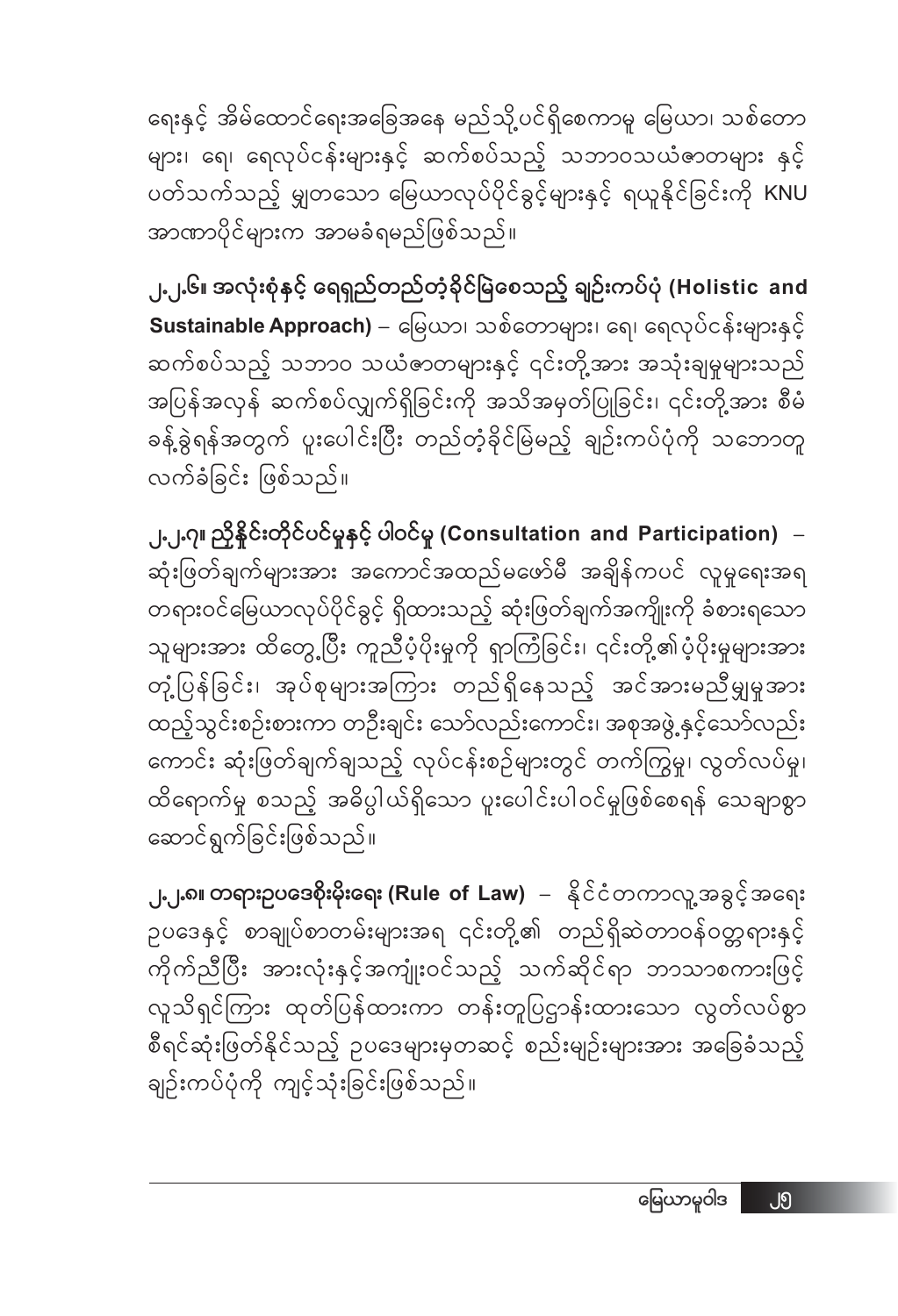**၂.၃.၂။** မည်သည့်မြေယာလုပ်ပိုင်ခွင့်မှ အကြွင်းမဲ့ပြည့်စုံခြင်း မရှိသည်ကို ပါဝင်သူအားလုံးက အသိအမှတ်ပြုရမည်ဖြစ်သည်။ မြေယာလုပ်ပိုင်ခွင့်

**၂.၃.၁။** KNU အာဏာပိုင်များသည် မြေယာလုပ်ပိုင်ခွင့်နှင့်ပတ်သက်သည့် ၎င်း ၏ လုပ်ဆောင်ချက် အားလုံးနှင့် အုပ်ချုပ်မှုတို့သည် နိုင်ငံတကာ လူ့အခွင့်အ ရေး ဥပဒေနှင့် ကိုက်ညီမှုရှိစေရန် သေချာစွာ လုပ်ဆောင်ရမည်။

#### အပိုဒ် ၂.၃။ လုပ်ပိုင်ခွင့်များနှင့် တာဝန်ဝတ္တရားများ (Rights and Responsibilities)

၃.၂.၁၁။စဉ်ဆက်မပြတ်တိုးတက်မှု (Continuous Improvement) – သက်သေ အထောက်အထား အခြေခံသည့် စီမံချက်များ ဖော်ထုတ်ရန်နှင့် ဤမူဝါဒ၏ အားလုံးနှင့်ခြုံငုံသော မျှော်မှန်းချက်၊ ရည်ရွယ်ချက်နှင့် အခြေခံမူများနှင့် ပတ်သက်သည့် စဉ်ဆက်မပြတ်တိုးတက်မှုများကို နိုင်မာစေရန်အလို့ငှာ KNU အာဏာပိုင်များက မြေယာလုပ်ပိုင်ခွင့် စီမံအုပ်ချုပ်ခြင်းအပေါ် စောင့်ကြည့် လေ့လာပြီး အကဲဖြတ်နိုင်ရန်အတွက် ယန္တရားများအား ပိုမိုကောင်းမွန်လာ အောင် ဆောင်ရွက်ရမည် ဖြစ်သည်။

**၃.၂.၁ဝ။တာဝန်ယူမှု** (Accountability) – တသီးပုဂ္ဂလများ၊ အများပိုင်အေဂျင်စီများ နှင့် အစိုးရမဟုတ်သည့် ပါဝင်ဆောင်ရွက်သူများအား ၎င်းတို့၏ လုပ်ရပ်များနှင့် ဆုံးဖြတ်ချက်များကို နိုင်ငံတကာ လူ့အခွင့်အရေးနှင့် တရားဉပဒေ စိုးမိုးရေး ဆိုင်ရာ အခြေခံမူများနှင့်အညီ တာဝန်ယူစေရန် လုပ်ဆောင်ခြင်းဖြစ်သည်။

**၃.၂၉။ ပွင့်လင်းမြင်သာမှုရှိခြင်း (Transparency)** – မူဝါဒများ၊ ဥပဒေများနှင့် လုပ်ငန်းစဉ်များအား သက်ဆိုင်ရာ ဘာသာစကားကို အသုံးပြုကာ ရှင်းလင်းစွာ အဓိပ္ပါယ်ဖွင့်ပြီး အများသိအောင် ပြုလုပ်ထားခြင်း၊ ဆုံးဖြတ်ချက်များကိုလည်း သက်ဆိုင်ရာ ဘာသာစကားနှင့်သော်လည်းကောင်း၊ အားလုံးအသုံးပြုနိုင်သည့် ပုံစံများဖြင့်သော်လည်းကောင်း ကျယ်ပြန့်စွာ အများသိအောင် ပြုလုပ်ခြင်း ဖြစ်သည်။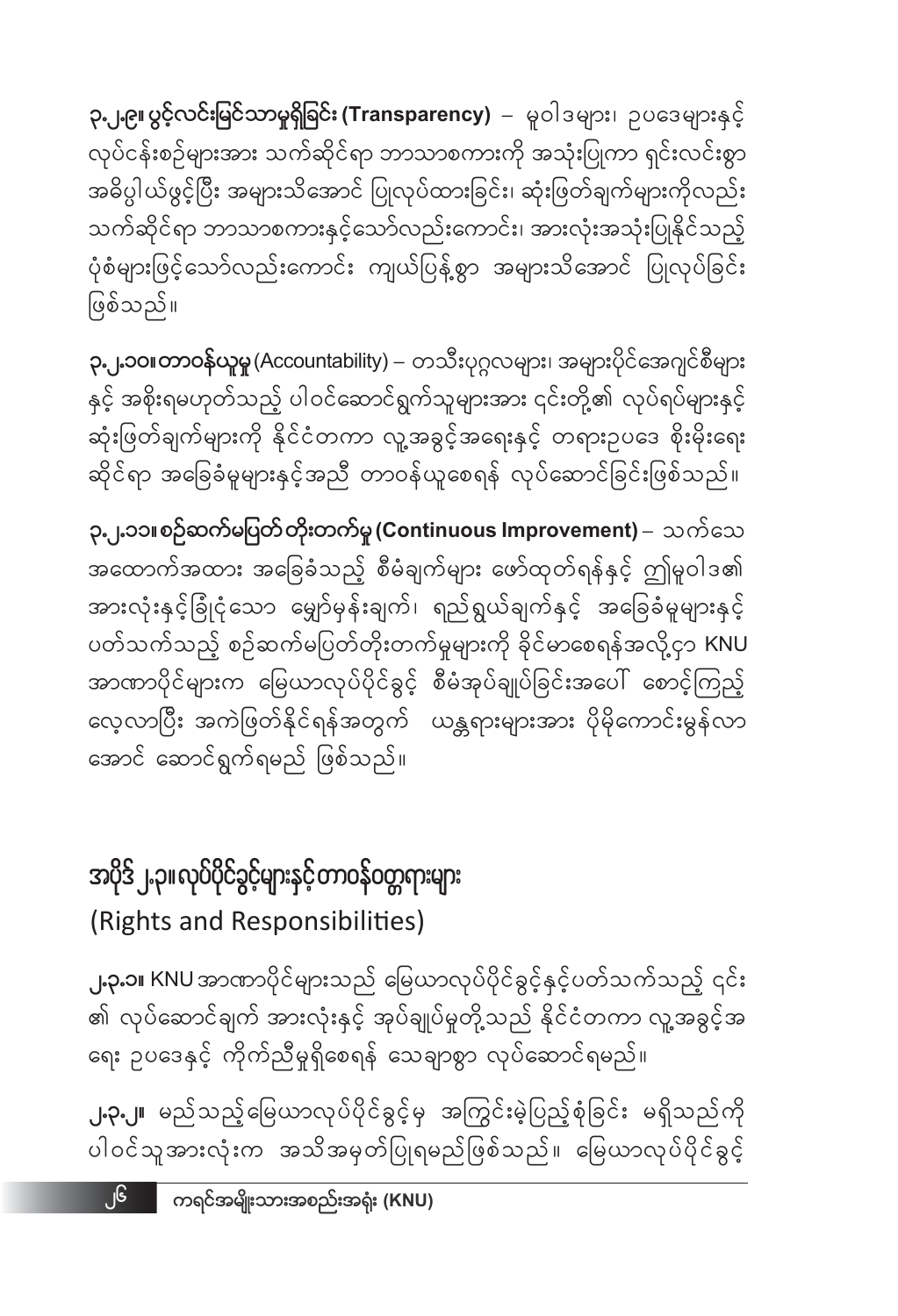**၂.၃.၃။** KNU အာဏာပိုင်များသည် မိရိုးဖလာ ဝင်ရောက်နေထိုင်ခြင်း၊ အသုံးချ ခြင်းနှင့် ဆက်စပ်သည့် လက်ရှိရေးသားထုတ်ပြန်ထားသောဉပဒေ၏ အကာ အကွယ်အောက်တွင်မရှိသော ဓလေ့များအပါအဝင် လူမှုရေးအရ တရားဝင်သော မြေယာလုပ်ပိုင်ခွင့်များအတွက် တရားဝင် အသိအမှတ်ပြုခြင်းကို ပြုလုပ်ပေးရ မည် ဖြစ်သည်။ KNU အာဏာပိုင်များသည် လူသိရှင်ကြား ထုတ်ပြန်ထားသည့် စည်းမျဉ်းများမှတဆင့် တရားဝင်သည်ဟု မှတ်ယူထားသော ရပိုင်ခွင့် အမျိုး အစားများကို အဓိပ္ပါယ်ဖွင့်ဆိုရမည်။ ထိုသို့ အဓိပ္ပါယ်ဖွင့်ဆိုရာတွင် လူမှုရေး အရ တရားဝင် ဝင်ရောက်နေထိုင်မှု၊ အသုံးချမှုနှင့် ဆက်စပ်သည့်ဓလေ့များအား အသားပေးရမည်။ ထို့အပြင် မိမိတို့၏ဆန္ဒမပါဘဲ မိမိတို့နေရပ်များမှ စွန့်ခွာ သွားရခြင်းနှင့် မိရိုးဖလာအရ ဝင်ရောက်နေထိုင်ခွင့်နှင့် လုပ်ပိုင်ခွင့်များအား ယခင် ဖြစ်ပွားခဲ့သော ပဋိပက္ခများကြောင့် ဆုံးရှုံးခဲ့သူများအပါအဝင် စိတ်ထင် တိုင်းစိုင်းပြီး ရွှေ့ပြောင်းစေခြင်း၊ အတင်းအဓမ္မ ရွှေ့ပြောင်းခိုင်းခြင်း၊ အနောက် အယှက်ပေးခြင်းနှင့် အခြားခြိမ်းခြောက်မှုများထံမှ တန်းတူညီမျှသည့် တရား ရေးရာကာကွယ်မှုကို အာမခံပေးသော မြေယာလုပ်ပိုင်ခွင့် လုံခြုံမှုကို စီမံပေး ရမည်။ ထို့နောက် ၎င်းတို့၏ တရားဝင် မြေယာလုပ်ပိုင်ခွင့်များကို အခြားသော အဖျက်အဆီးနှင့် အနှောက်အယှက်များ မဖြစ်ပေါ်လာစေဘဲ အပြည့်အဝ သိရှိထားကာ ပြန်လည်ပေးအပ်ရေးကို သေချာအောင်ဆောင်ရွက်ရမည် ဖြစ်သည်။

ထိန်းညှိထားသည်။

အားလုံးသည် လူ့အခွင့်အရေးများ၊ အခြားသူများ၏ နေထိုင်မှုနှင့် အသုံးချ ပိုင်ခွင့်များက ကန့်သတ်ထားသည့်အပြင် အများပြည်သူ အကျိုးအလို့ငှာ KNU အာဏာပိုင်များ၏ ဆောင်ရွက်ချက်များကလည်း ကန့်သတ်ထားသည်။ အဆိုပါ ဆောင်ရွက်ချက်များအား နိုင်ငံတကာလူ့အခွင့်အရေးဆိုင်ရာ ကတိ ကဝတ်များနှင့်အညီ အများကောင်းစားရေးကို မြှင့်တင်အားပေးခြင်းအတွက် ဒီမိုကရေစီနည်းလမ်းအရ ဥပဒေဖြင့် ဆုံးဖြတ်ရမည်ဖြစ်သည်။ မြေယာ၊ သစ် တောများ၊ ရေ၊ ရေလုပ်ငန်းများနှင့်ဆက်စပ်သည့် သဘာဝသယံဇာတများအား ရေရှည် အကာအကွယ်ပေးခြင်းနှင့် တည်တံ့ခိုင်မြဲစေသည့်နည်းဖြင့် အသုံးချ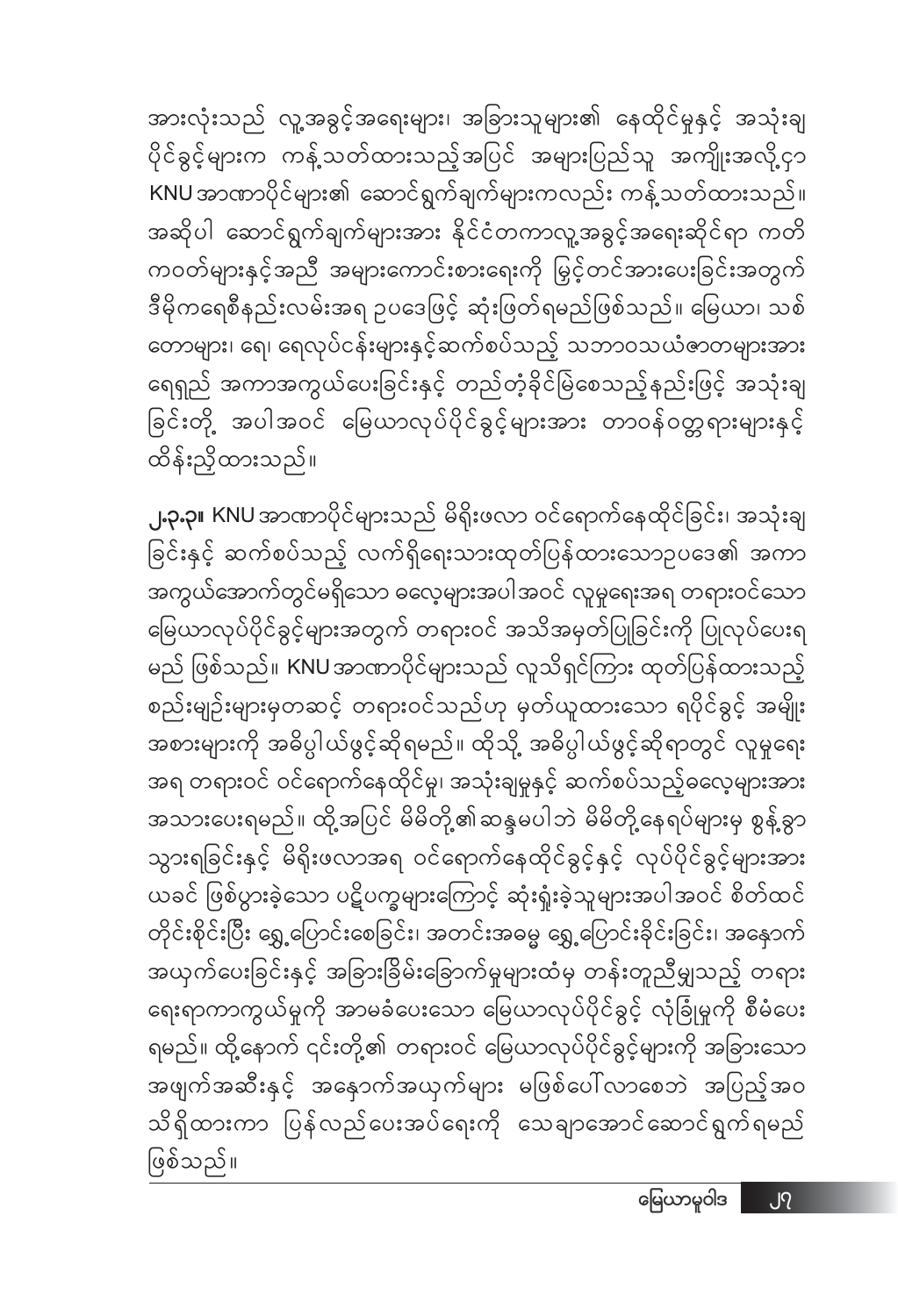**၂.၃.၆။** လူ့အခွင့်အရေးအားလုံးသည် ကမ္ဘာတဝှမ်းလုံးနှင့်သက်ဆိုင်ပြီး ခွဲခြား၍ မရကာ တခုနှင့်တခု အဆက်အစပ်ရှိသောကြောင့် မြေယာ၊ သစ်တောများ၊ ရေ၊ ရေလုပ်ငန်းများနှင့် ဆက်စပ်သည့် သဘာဝသယံဇာတများအား စီမံ အုပ်ချုပ်သည့်အခါတွင် ဝင်ရောက်နေထိုင်မှုနှင့် သယံဇာတများ အသုံးချမှု တို့နှင့် တိုက်ရိုက်ဆက်နွယ်သည့် အခွင့်အရေးများကိုသာ ထည့်စဉ်းစားရမည် မဟုတ်ဘဲ ပိုမိုကျယ်ပြန့်သည့် နိုင်ငံသား၊ နိုင်ငံရေး၊ စီးပွားရေး၊ လူမှုရေးနှင့် ယဉ်ကျေးမှု ရပိုင်ခွင့်များကိုပါ ထည့်တွက်ရမည်ဖြစ်သည်။ ထိုကဲ့သို့ လုပ်ဆောင်သည့်အခါတွင် KNU အာဏာပိုင်များသည် လယ်သမားများ၊ တိုင်း ရင်းသားပြည်သူများ၊ ရေလုပ်သားများ၊ တိရိစ္ဆာန် ထိန်းကျောင်းသူများ၊ ကျေးလက်နေအလုပ်သမားများ၊ ကျေးလက်နေ အမျိုးသမီးများနှင့် ကျေးလက် နေ ကလေးသူငယ်များတို့၏ လူ့အခွင့်အရေးများအပါအဝင် လူ့အခွင့်အရေး အကာအကွယ်လိုအပ်နေသူများကို အကာအကွယ်ပေးနေသူများ၏ နိုင်ငံသား

**၂.၃.၅။** ပြည်သူများသည် မိမိတို့ကိုယ်တိုင် ရပ်တည်ရန်အလို့ငှာ မိမိတို့ကိုယ် တိုင် လုပ်ဆောင်မှုဖြင့် မြေယာလုပ်ပိုင်ခွင့်များရယူရန် မရနိုင်သည့်အခါ၊ အကောင်အထည်ဖော်သည့် အေဂျင်စီများနှင့် တရားရေးဆိုင်ရာ အာဏာပိုင် များ၏ ဝန်ဆောင်မှုများကိုလက်လှမ်းမမီသည့်အခါ (သို့မဟုတ်) ၎င်းတို့၏ မြေယာလုပ်ပိုင်ခွင့်များကို အကျိုးသက်ရောက်နိုင်သည့် လုပ်ငန်းစဉ်များတွင် ပါဝင်ခွင့် မရှိသည့်အခါမျိုးများတွင် KNU အာဏာပိုင်များက ခွဲခြားဆက်ဆံမှုနှင့် လိင်ခွဲခြားမှုများ မရှိသော အထောက်အကူမျိုးအား ပံ့ပိုးပေးရမည်ဖြစ်သည်။

မည်။

**၂.၃.၄။ KNU** အာဏာပိုင်များသည် အိမ်ထောင်ရေးအခြေအနေ ပြောင်းလဲ သည့်ကိစ္စများ၊ တရားဥပဒေအရ စွမ်းဆောင်နိုင်မှု မရှိခြင်းနှင့် စီးပွားရေးသယံ ဇာတများအား လက်လှမ်းမမီခြင်းတို့ အပါအဝင် မြေယာလုပ်ပိုင်ခွင့်များနှင့် ပတ်သက်သည့် ခွဲခြားဆက်ဆံမှုပုံစံအားလုံးကို ဖယ်ရှားပြီး တားမြစ်ရမည် ဖြစ်သည်။ KNU အာဏာပိုင်များသည် အမျိုးသမီးများနှင့် အမျိုးသားများအတွက် အမွေဆက်ခံခြင်းနှင့် သေတမ်းစာရေးပြီး လွှဲပြောင်းပေးနိုင်ခြင်းတို့ အပါအဝင်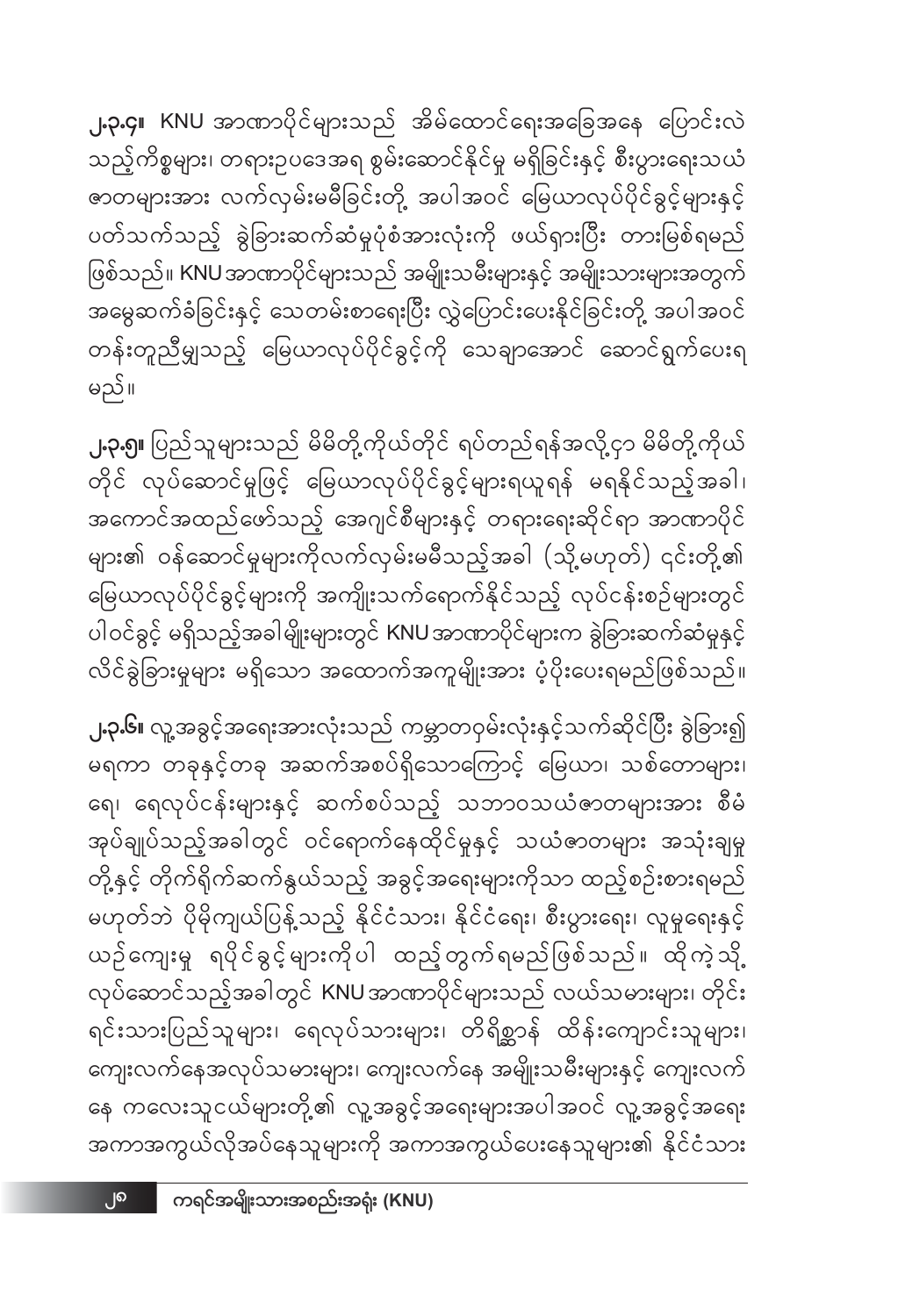မြေယာမူဝါဒ ၂၉

**၂.၃.၈။** KNU အာဏာပိုင်များသည် မြေယာ၊ သစ်တောများ၊ ရေ၊ ရေလုပ်ငန်း များနှင့် ဆက်စပ်သည့် သဘာဝသယံဇာတများတွင် နေထိုင်ပြီး မြေယာအသုံးချ နေသူအားလုံး၊ အထူးသဖြင့် ဆင်းရဲနွမ်းပါးသူများ၊ ခုခံနိုင်စွမ်းမရှိသူများနှင့် ဘေးဖယ်ခံထားရသူများအားလုံး၏ ပူးပေါင်းပါဝင်မှုကို ကြိုဆိုပြီး ထောက်ပံ့ ပေးသင့်သည်။ အကြောင်းမှာ ၎င်းတို့သည် မြေယာလုပ်ပိုင်ခွင့်အား အုပ်ချုပ်မှု၊ အခြားအလားတူကိစ္စများ၊ နယ်မြေဖွံ့ဖြိုးတိုးတက်ရေး နှင့်ပတ်သက်သည့်

အသေအချာ ဆောင်ရွက်ပေးရမည် ဖြစ်သည်။

**၂.၃.ဂု။ KNU** အာဏာပိုင်များက မြေယာလုပ်ပိုင်ခွင့်များနှင့် ပတ်သက်သည့် အငြင်းပွားမှုများအား ဖြေရှင်းရာတွင် လူအများ လက်ခံနိုင်သည့် ထိရောက်စွာ အချိန်မီ ဖြေရှင်းပေးသော နည်းလမ်းများကို ခွဲခြားမှုမရှိဘဲ ကျွမ်းကျင်သည့် တရားရေးနှင့်အုပ်ချုပ်ရေး အဖွဲ့အစည်းများမှတဆင့် လက်လှမ်းမီစေရန် ဖြည့်ဆည်းပေးပြီး သင့်တော်သလို ပြန်လည်အယူခံဝင်နိုင်ခွင့် ပါဝင်သည့် ထိရောက်သော ကုစားသည့်နည်းများလည်း ဖြည့်ဆည်းပေးရမည်။ ထိုကုစား သည့်နည်းများအား အမြန်ဆုံး အကျိုးသက်ရောက်မှုရှိအောင် ပြုလုပ်ရမည် ဖြစ်ပြီး ၎င်းထဲတွင် လျော်ကြေးပေးခြင်း၊ အာမခံပေးခြင်း၊ နစ်နာကြေးပေးခြင်းနှင့် -<br>ပြန်လည်ကြေအေးပေးခြင်း အစရှိသည်တို့ ပါဝင်ရမည်။ KNU အာဏာပိုင် များကလည်း ၎င်းနည်းလမ်းများကို ခုခံနိုင်စွမ်းမရှိသူများနှင့် ဘေးဖယ်ခံထား ရသူများပါ လက်လှမ်းမီနိုင်စေရန် သေချာစွာ ဆောင်ရွက်ရမည်ဖြစ်သည်။ ထို့အပြင် KNU အာဏာပိုင်များက မြေယာလုပ်ပိုင်ခွင့်နှင့်သက်ဆိုင်သော လူ့အခွင့်အရေး ချိုးဖောက်ခံရသည့် မည်သည့်ပုဂ္ဂိုလ်မဆို ထိုကဲ့သို့သော အငြင်းပွားမှုဖြေရှင်းရေးနှင့် ကုစားသည့်နည်းလမ်းများကို လက်လှမ်းမီစေရန်

သည်။

နှင့် နိုင်ငံရေးရပိုင်ခွင့်များကို လေးစားကာ အကာအကွယ်ပေးပြီး အသေအချာ ရရှိကြရန်ကိုလည်း ဆောင်ရွက်ပေးရမည်။ ထို့အပြင် မြေယာ၊ သစ်တောများ၊ ရေ၊ ရေလုပ်ငန်းများနှင့် ဆက်စပ်သည့် သဘာဝသယံဇာတများအား ကာကွယ် ရန် ဆောင်ရွက်နေသော ပုဂ္ဂိုလ်များ၊အဖွဲ့ အစည်းများနှင့် ဆက်ဆံသည့်အခါ နိုင်ငံတကာ လူ့အခွင့်အရေး မူဝါဒများအား လိုက်နာစောင့်ထိန်းရမည် ဖြစ်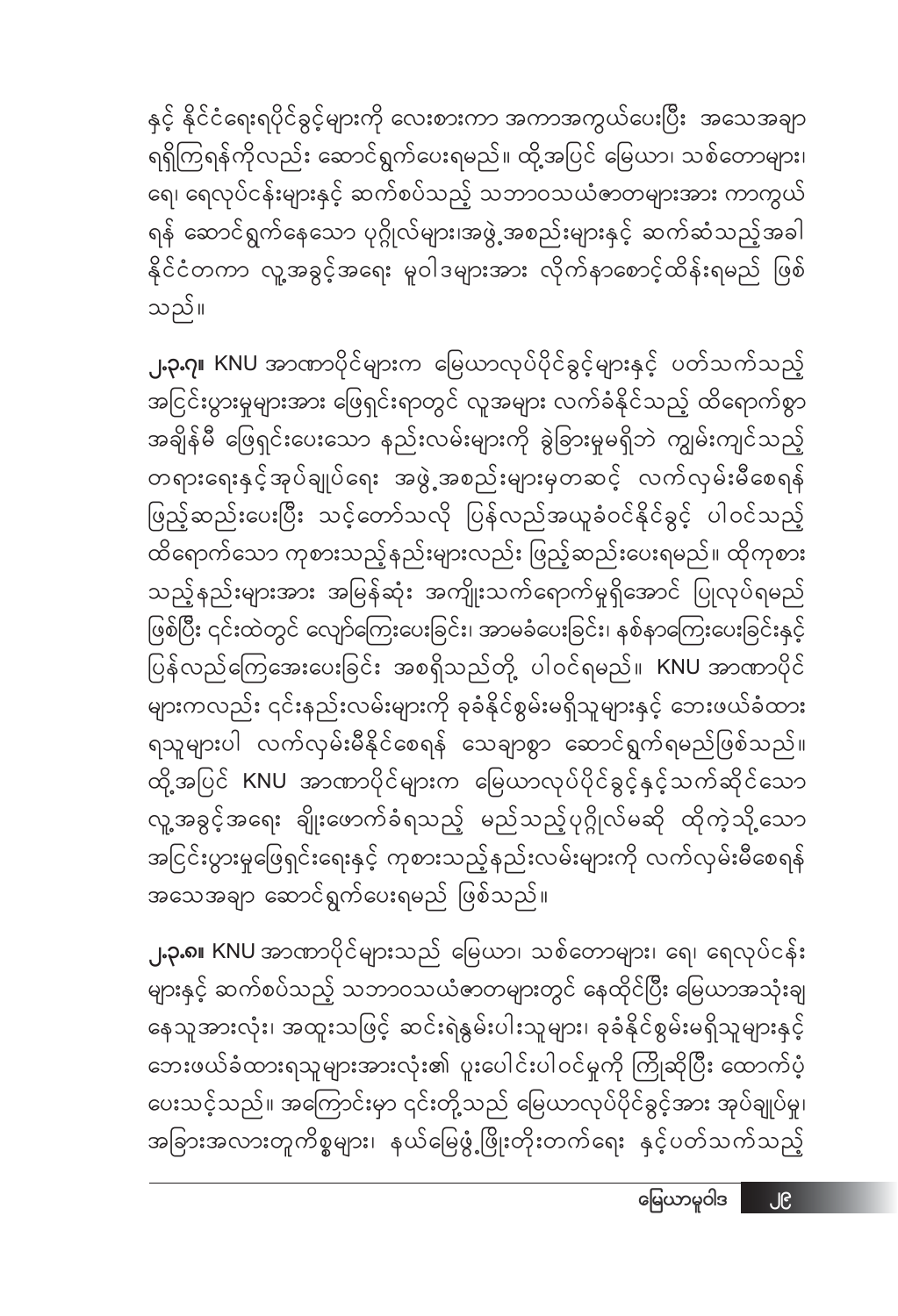မူဝါဒ၊ ဥပဒေနှင့် ဆုံးဖြတ်ချက်များ ဖော်ထုတ်ပြီး အကောင်အထည်ဖော်ခြင်း .<br>တို့တွင် အပြည့်အဝပါဝင်လာနိုင်ရန် ဖြစ်သည်။

အပိုဒ်၂.၄။မြေယာစီမံအုပ်ချုပ်မှုဆိုင်ရာမူဝါဒ၊ဥပဒေနှင့်အဖွဲ့အစည်းဆိုင်ရာမူဘောင်များ (Policy, Legal and Organizational Frameworks related to Land Governance)

**၂.၄.၁။** KNU ၏ မြေယာမူဝါဒနှင့် ၎င်းတို့အား အကောင်အထည် ဖော်ဆောင် ခြင်းနှင့် ပတ်သက်သည့် ကိစ္စရပ်များအားလုံးကို ဖြေရှင်းရန် ရေရှည်လုပ်ပိုင် ခွင့်အာဏာဖြင့် KAD ၏ လက်အောက်တွင် ဗဟိုမြေယာကော်မတီတခု ဖွဲ့ စည်း မည်ဖြစ်သည်။ ထိုအထဲတွင် ဌာနချင်း ဆက်ဆံရေးနှင့် နယ်စည်းမခြား ကိစ္စ ရပ်များ၊ ရှေ့တွင် ဖော်ပြထားသည့် လမ်းညွှန်မှုအခြေခံမူများ၊ အကောင်အထည် ဖော်ခြင်းဆိုင်ရာ အခြေခံမူများ၊ အထူးသဖြင့် စဉ်ဆက်မပြတ် တိုးတက်သည့် အခြေခံမူတို့နှင့် ကိုက်ညီသည့် မြေယာလုပ်ပိုင်ခွင့်စနစ်တို့ ပါဝင်သည်။

**၂.၄.၂။** ၎င်းဗဟိုမြေယာကော်မတီတွင် အောက်ပါကိုယ်စားလှယ်များ ပါဝင်ရ မည်။

- KAD မှ ကိုယ်စားလှယ်များ၊ KNU ဗဟိုအလုပ်အမှုဆောင် ကော်မတီဝင်များ၊ KFD၊ KFiD၊ KMD၊ KID၊ KJD နှင့် DOI မှကိုယ်စားလှယ်များ၊ CBO/CSO ကဏ္ဍမှ ကိုယ်စားလှယ်များနှင့် မြေယာအခွင့်အရေးဆိုင်ရာ ကျွမ်းကျင်ပညာ ရှင်များ ပါဝင်ရမည်။
- ဆုံးဖြတ်ချက်များသည် အများနိုင်မဲပေးစနစ်အား အခြေခံထားပြီး ပြုလုပ် မည်။
- နည်းပညာဆိုင်ရာကိစ္စများအား လမ်းညွှန်ရန် ကော်မတီတွင် အကြံပေး ်— —<br>ဘုတ်အဖွဲ့ ထားနိုင်သည်။ ၎င်းအကြံပေးဘုတ်အဖွဲ့သည် အကြံပေးရာတွင် သာ လုပ်ပိုင်ခွင့်ရှိမည်ဖြစ်ပြီး ဆုံးဖြတ်ချက်ချမှတ်ခြင်းနှင့်ပတ်သက်ပြီး မည်သည့်အခန်းကဏ္ဍ (သို့မဟုတ်) အာဏာမှ ရှိမည်မဟုတ်ပါ။

ော ကရင်အမျိုးသားအစည်းအရုံး (KNU)

oq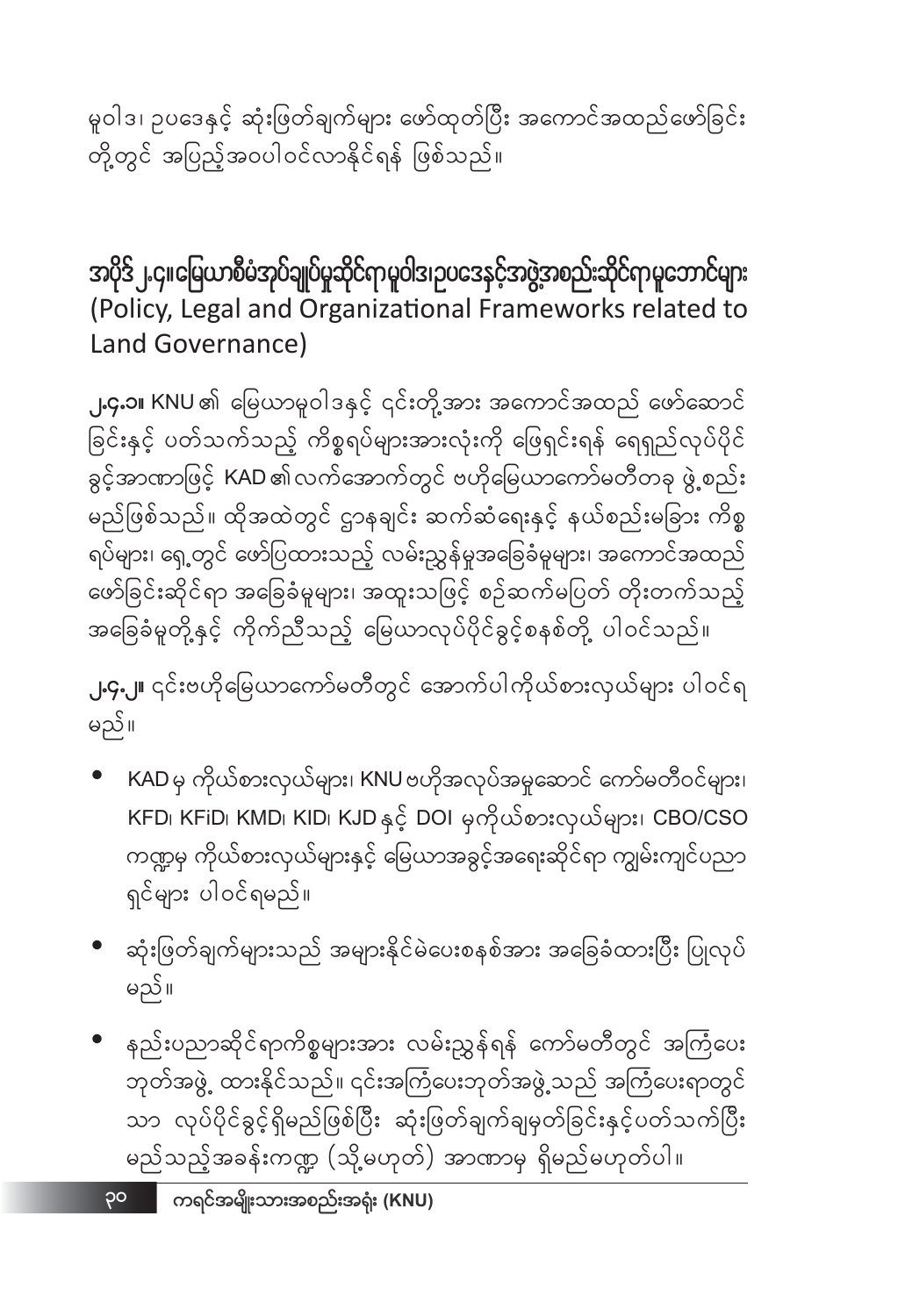**၂.၄.၃။** ဤဗဟိုမြေယာကော်မတီသည် (၁) မြေယာစီမံခန့်ခွဲခြင်း၊ (၂) မြေယာ မှတ်ပုံတင်ခြင်း၊ (၃) မြေယာပြဿနာဖြေရှင်းခြင်း ဟူ၍ အနည်းဆုံး လုပ်ငန်း ကော်မတီ (၃) ရပ် ထားရှိမည်ဖြစ်ပြီး ၎င်းတို့တွင် CBO/CSO များမှ ဦးဆောင် ကိုယ်စားလှယ် ၂၅ ရာခိုင်နှုန်း ပါဝင်ရမည် ဖြစ်သည် –

- မြေယာအမျိုးအစား ခွဲခြားသတ်မှတ်ခြင်း၊ အသုံးချခြင်းနှင့် အစီအစဉ် ရေးဆွဲခြင်းတို့ အပါအဝင် ၎င်းတို့ဖြင့်သာ ကန့်သတ်မထားသည့် အလုံးစုံ မြေယာလုပ်ပိုင်ခွင့်စနစ် စီမံခန့်ခွဲခြင်းနှင့်အုပ်ချုပ်ခြင်း၊
- ရွှေ့ပြောင်းနေထိုင်သူများ၊ မိမိနေရင်းဒေသသို့ ပြန်လည်ရောက်ရှိလာသော IDPs များနှင့် ဒုက္ခသည်များ အပါအဝင် ၎င်းတို့ဖြင့်သာ ကန့်သတ်မထား သည့် မြေယာလုပ်ပိုင်ခွင့်နှင့် ပတ်သက်သော စာရွက်စာတမ်း ပြုစုခြင်း၊ နယ်မြေပိုင်းခြားသတ်မှတ်ခြင်း၊ မှတ်ပုံတင်ခြင်းနှင့် မြေပုံရေးဆွဲခြင်း၊
- လျော်ကြေးပေးခြင်း၊ ပြန်လည်ခွဲဝေခြင်း၊ ရုပ်သိမ်းခြင်း၊ ပြန်လည်ပြင်ဆင် ခြင်းနှင့် ရင်းနှီးမြှုပ်နှံခြင်း၊ အကဲဖြတ်ခြင်းနှင့် လျော်ကြေးကိစ္စများကြောင့် ၎င်းတို့ဖြင့်သာ ကန့်သတ်မထားသည့် မြေယာလုပ်ပိုင်ခွင့် အငြင်းပွားမှုများ <u>ဆိုင်ရာ လုပ်ငန်းစဉ်နှင့် ပဋိပက္ခအဖြေရှာခြင်း။</u>

**၂.၄.၄။** လုပ်ငန်းကော်မတီများသည် ၎င်းတို့အလုပ်များနှင့် တာဝန်ဝတ္တရားများ ဆောင်ရွက်သည့်အခါများနှင့် သီးခြားဒေသတွင်း ကိစ္စများနှင့်ပတ်သက်သည့် ဆုံးဖြတ်ချက်များ ပြုလုပ်သည့်အခါတို့တွင် သက်ဆိုင်ရာဒေသတွင်း <mark>ံအစဉ်အ</mark> လာအရအာဏာပိုင်များ" (Master of the Kaw) အား ပါဝင်စေရမည် ဖြစ် သည်။

**၂.၄.၅။ ဗဟိုမြေယာကော်မတီ**သည် KNU ၏ မြေယာမူဝါဒနှင့် ၎င်းတို့အား အကောင်အထည် ဖော်ဆောင်ခြင်းနှင့် ပတ်သက်သည့် ကိစ္စရပ်များအားလုံးကို ဖြေရှင်းရန် ဩဇာအာဏာရှိသည်။ ထိုအထဲတွင် ဌာနချင်းဆက်ဆံရေးနှင့် နယ်စည်းမခြား ကိစ္စရပ်များ၊ ရှေ့တွင် ဖော်ပြထားသည့် လမ်းညွှန်မှုအခြေခံမူများ၊ အကောင်အထည်ဖော်ခြင်းဆိုင်ရာအခြေခံမူများ၊ အထူးသဖြင့် စဉ်ဆက်မပြတ်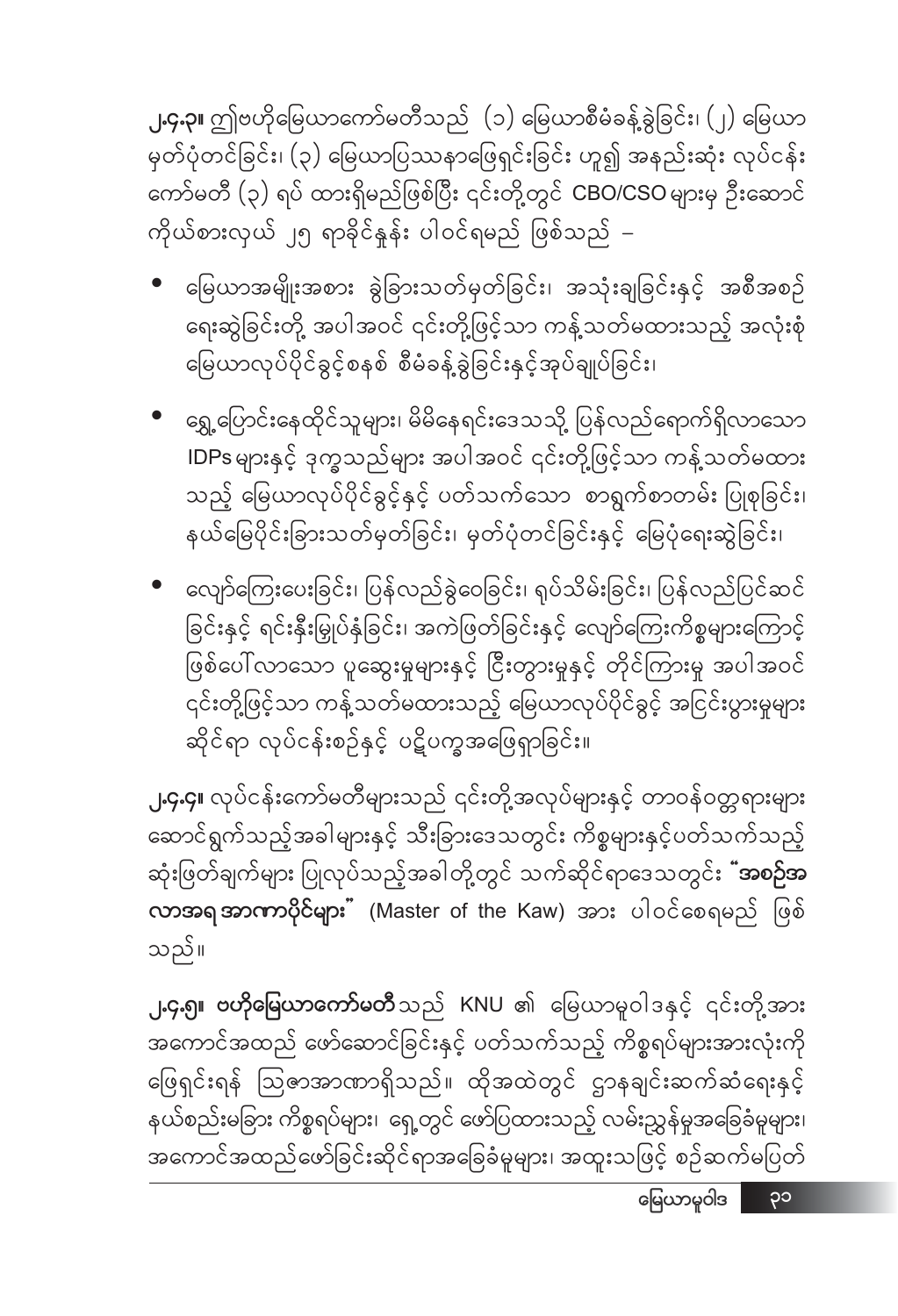တိုးတက်သည့် အခြေခံမူတို့နှင့်ကိုက်ညီသည့် မြေယာလုပ်ပိုင်ခွင့်စနစ်တို့ ပါဝင်သည်။

**၂.၄.၆။ ဗဟိုမြေယာကော်မတီ** တွင်ဤမူဝါဒပါအချက်အလက်များ အကောင် အထည်ဖော်နိုင်ရန် လိုအပ်ချက်အပေါ်တည်ပြီး ဖွံ့ဖြိုးရေးစီမံကိန်းများနှင့် ပတ်သက်သည့် အသုံးချပိုင်ခွင့်နှင့် မြေအမျိုးအစားမျိုးစုံတို့အတွက် အထူး ချမှတ်ထားသည့် စည်းမျဉ်းဥပဒေအသစ်များနှင့် အကောင်းဆုံး လက်တွေ့ စွမ်းဆောင်မှုစံနှန်းများချမှတ်ရန် ဩဇာအာဏာရှိမည်ဖြစ်သည်။ မြေယာ စီမံအုပ်ချုပ်မှု လုပ်ငန်းစဉ် နှင့်ပတ်သက်သည့် အတွေ့အကြုံများရရှိလာခြင်း၊ .<br>အခြေအနေများ ပြောင်းလဲလာခြင်းနှင့် သတင်းနှင့် နည်းပညာအသစ်များကို လက်လှမ်းမီလာခြင်းတို့ကြောင့် ဗဟိုမြေယာကော်မတီသည် တည်ရှိနေသော မြေစီမံခန့်ခွဲမှုစနစ်များနှင့် စည်းမျဉ်းဥပဒေနှင့် စွမ်းဆောင်မှုဆိုင်ရာစံနှန်းများ အား အရှိန်အခါအလိုက် ပြင်ဆင်နိုင်မည်ဖြစ်သည်။

**၂.၄.ဂု။ဗဟိုမြေယာကော်မတီ**သည် လုပ်ငန်းကော်မတီများအတွက် ဝန်ထမ်းများ ရွေးချယ်ခြင်း၊ ခန့်အပ်ခြင်းနှင့် တာဝန်ချပေးခြင်းများနှင့် ဤမူဝါဒတွင် ပါဝင်သည့် အချက်အလက်များအား အကောင်အထည်ဖော်ခြင်းနှင့်ဆက်နွယ် သည့် အခြားလုပ်ငန်းများအပေါ် ဩဇာအာဏာ ရှိမည်ဖြစ်သည်။

**၂.၄.၈။ဗဟိုမြေယာကော်မတီ** သည် မူဝါဒအား အကောင်အထည်ဖော်ခြင်းတွင် ပေါ်ထွက်လာမည့် ကုန်ကျစရိတ်များ မျှဝေသုံးစွဲခြင်းနှင့် ပြင်ပမှ ငွေကြေး ထောက်ပံ့မှုဇာစ်မြစ်တို့နှင့် ပတ်သက်ပြီး သက်ဆိုင်ရာဌာနများ သို့မဟုတ် ဒေ သခံ အုပ်ချုပ်ရေးအာဏာပိုင်တို့နှင့် ညှိနှိုင်းဆောင်ရွက်သွားမည်ဖြစ်သည်။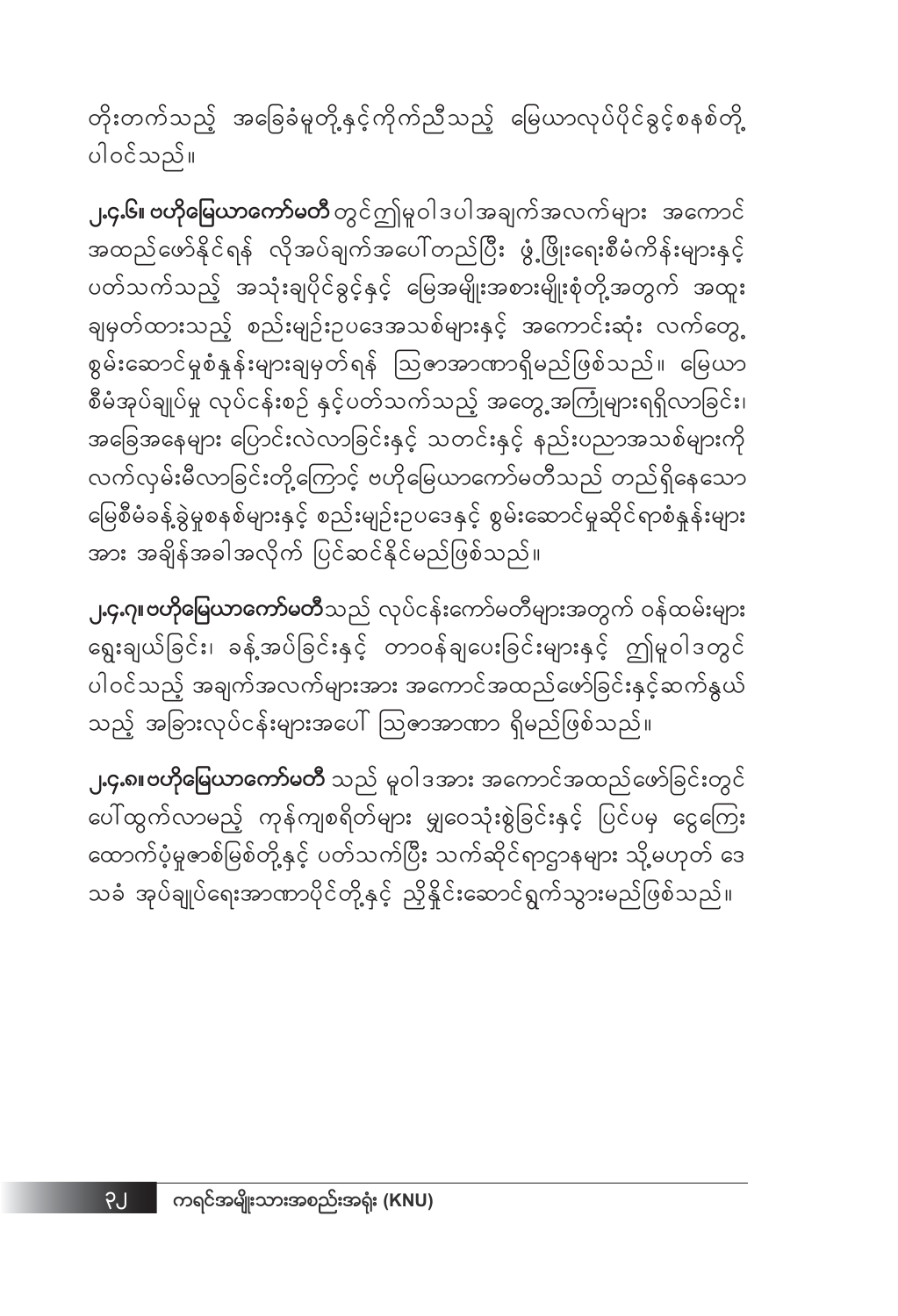### အသိအမှတ်ပြုခြင်းနှင့်ခွဲဝေသတ်မှတ်ခြင်း (Reconignation and Allocation of Tenure **Rights and Duties)**

အခန်းဉ။မြေယာလုပ်ပိုင်ခွင့်များနှင့်တာဝန်ဝတ္တရားများအား

အပိုဒ်၃.၁။အခြေခံသဘောတရားများ (Basic Principles)

**၃.၁.၁။** ကော်သူးလေ၏ မြေယာ၊ သစ်တောများ၊ ရေ၊ ရေလုပ်ငန်းများနှင့် ဆက်စပ်သည့် သဘာ၀ သယံဇာတများအား ပြည်သူများက ပိုင်ဆိုင်ကာ KNU အာဏာပိုင်များက စီမံခန့်ခွဲသည်။ KNU အာဏာပိုင်များသည် ပြည်သူ များ၏အမွေအနှစ်ဖြစ်သည့် ထိုအရာအားလုံးအား ပိုမိုကျယ်ပြန့်သည့် လူမှု ရေး၊ စီးပွားရေးနှင့်ပတ်ဝန်းကျင်ဆိုင်ရာ ဦးတည်ချက်များအရ နိုင်ငံတကာ လူ့အခွင့်အရေး ဥပဒေနှင့်အညီစီမံခန့်ခွဲရမည်ဖြစ်သည်။ KNU အာဏာပိုင်များ သည်မြေယာ၊ သစ်တောများ၊ ရေ၊ ရေလုပ်ငန်းများနှင့် ဆက်စပ်သည့် သဘာဝ သယံဇာတများနှင့် သက်ဆိုင်သော မြေယာလုပ်ပိုင်ခွင့်ဆိုင်ရာ အချက်အလက် များအား လက်လှမ်းမီသော စာရင်းမှတ်တမ်းများ ထိန်းသိမ်းထားရှိခြင်းဖြင့် ခေတ်မီအောင် အမြဲတမ်းပြုလုပ်ထားရမည်။ ထိုစာရင်းမှတ်တမ်းများတွင်လည်း စီမံအုပ်ချုပ်မှုအတွက် တာဝန်ရှိသည့် အေဂျင်စီများအပြင် ပုဂ္ဂိုလ်တဦးချင်း၊ တိုင်းရင်းသားလူမျိုးများနှင့် အခြားကြာမြင့်စွာတည်ရှိခဲ့သည့် ရပ်ရွာလူထု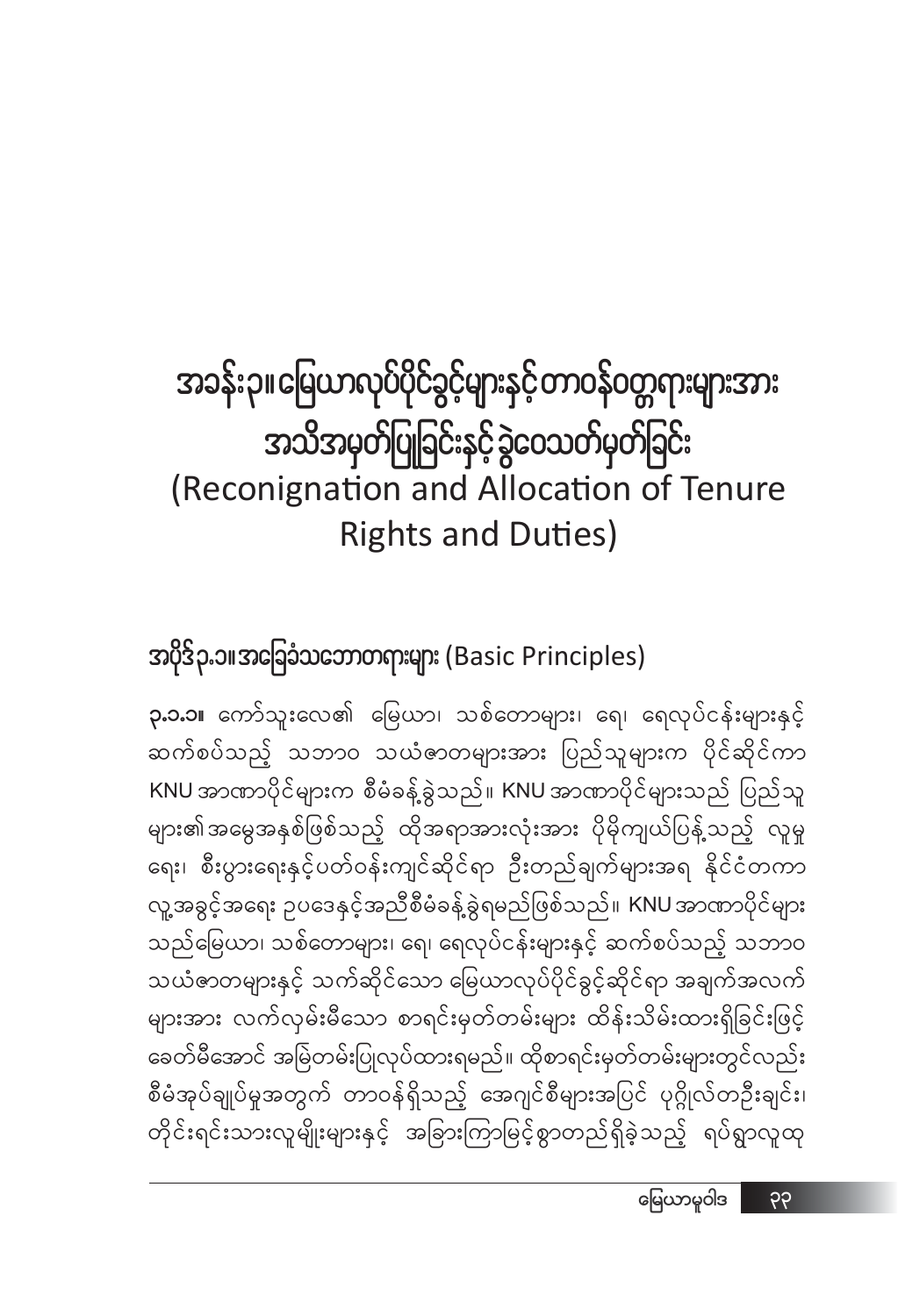**၃.၁.၃။** ဤမြေမူဝါဒသည် ပိုင်ဆိုင်မှုအခွင့်အရေးများ၊ အကြုံးဝင်သည့် လူမျိုး အုပ်စုများ၊ လူ့အဖွဲ့ အစည်း၊ နိုင်ငံတော်နှင့်/ာသို့မဟုတ် အိမ်ထောင်စုတခုခြင်းစီ သုံးပိုင်ခွင့်တို့နှင့်ပတ်သက်ပြီး ကွဲပြားခြားနားမှုကိုလက်ခံနိုင်သည့် နားလည်မှု အား လက်ခံယုံကြည်ထားသည်။ အိမ်ထောင်စုတခုချင်းနှင့် အစုပိုင်မြေများသည် ပိုမိုကျယ်ပြန့်သည့် လူမှုရေးအရနှင့်ဂေဟစနစ်အရ တည်ဆောက်ထားသည့် ရေမြေရှုခင်းများ၏ အစိတ်အပိုင်းတခုဖြစ်ပြီး မြစ်ဖျားပိုင်းနှင့် မြစ်အောက်ပိုင်း တို့သည် တခုနှင့်တခု ဆက်နွယ်မှုရှိကာ အလုံးစုံကို ထည့်စဉ်းစားသည့်နည်းဖြင့် စီမံခန့်ခွဲကာ အသိအမှတ် ပြုရမည်ဖြစ်သည်။ ဤမြေယာမူဝါဒသည် မြေနှင့် ရေအရင်းအမြစ်များအား ဒီမိုကရေစီ နည်းလမ်းကျကျ လက်လှမ်းမီစွာ ထိန်း ချုပ်သည့် အခွင့်အရေးပေးထားသည်။ အဆိုပါမူဝါဒများတွင်လည်း မူဝါဒ မျိုးစုံကို ဖော်ပြထားသည်။ ၎င်းအထဲတွင် (တခြားအကြာင်းအရာများတွင်) ဝင်ရောက်နေထိုင်မှု၊ အသုံးချမှုနှင့်ထိန်းချုပ်မှု၊ မြေစုစည်းပိုင်ဆိုင်မှုနှင့် ကျေးလက်ဆင်းရဲနွမ်းပါးမှု မြင့်သည့် အခြေအနေများတွင် ပြန်လည်ခွဲဝေမှုများ ပြုလုပ်ခြင်း၊ ပြည်သူများသည် ယခင်ကနှင့် ယခုဖြစ်ပွားနေသော ပဋိပက္ခများ ကြောင့် ၎င်းတို့နေထိုင်ရာဒေသမှ ၎င်းတို့၏ဆန္ဒမပါဘဲ ဖယ်ရှားခြင်း ခံရသည့် အခါနှင့် မိရိုးဖလာအရ ဝင်ရောက်နေထိုင်ခွင့်နှင့် အသုံးချခွင့်များ ဆုံးရှုံးသည့်

**၃.၁.၂။ KNU** အာဏာပိုင်များသည် အများပိုင်ကဏ္ဍက ထိန်းသိမ်းထားသော မြေယာ၊ သစ်တောများ၊ ရေ၊ ရေလုပ်ငန်းများနှင့်ဆက်စပ်သည့် သဘာဝ သယံ <mark>ဓာတများတွင် နေထိုင်ခြင်းနှင့် အသုံး</mark>ချခြင်းတို့နှင့်ပတ်သက်သည့် မူဝါဒများ အား ဖော်ထုတ်ပြီး လူသိရှင်ကြားဖြစ်အောင် ပြုလုပ်ရမည်ဖြစ်ပြီး ၎င်းတို့၏ အကျိုးအမြတ်အား မျှတစွာခွဲဝေခြင်းကို အားပေးသည့်မူဝါဒများ ဖော်ထုတ်နိုင် ရန် ကြိုးပမ်းရမည်ဖြစ်သည်။ ၎င်းသယံဇာတများနှင့်ပတ်သက်သည့် စီမံအုပ် ချုပ်ခြင်း (သို့မဟုတ်) အပေးအယူများပြုလုပ်ခြင်းအား အများပြည်သူဆိုင်ရာ မူဝါဒများကို ဖြည့်ဆည်းပေးသည့်အနေနှင့် ထိရောက်စွာ၊ ပွင့်လင်းမြင်သာ စွာနှင့် တာဝန်ရှိစွာ လုပ်ကိုင်ဆောင်ရွက်သွားရမည်ဖြစ်သည်။

အဖွဲ့အစည်းများ လက်ဝယ်ရှိ လူမှုရေးအရ တရားဝင်သော မည်သည့် မြေယာ လုပ်ပိုင်ခွင့်များကိုမဆို မှတ်တမ်းတင် ရေးသားပြုစုထားရမည် ဖြစ်သည်။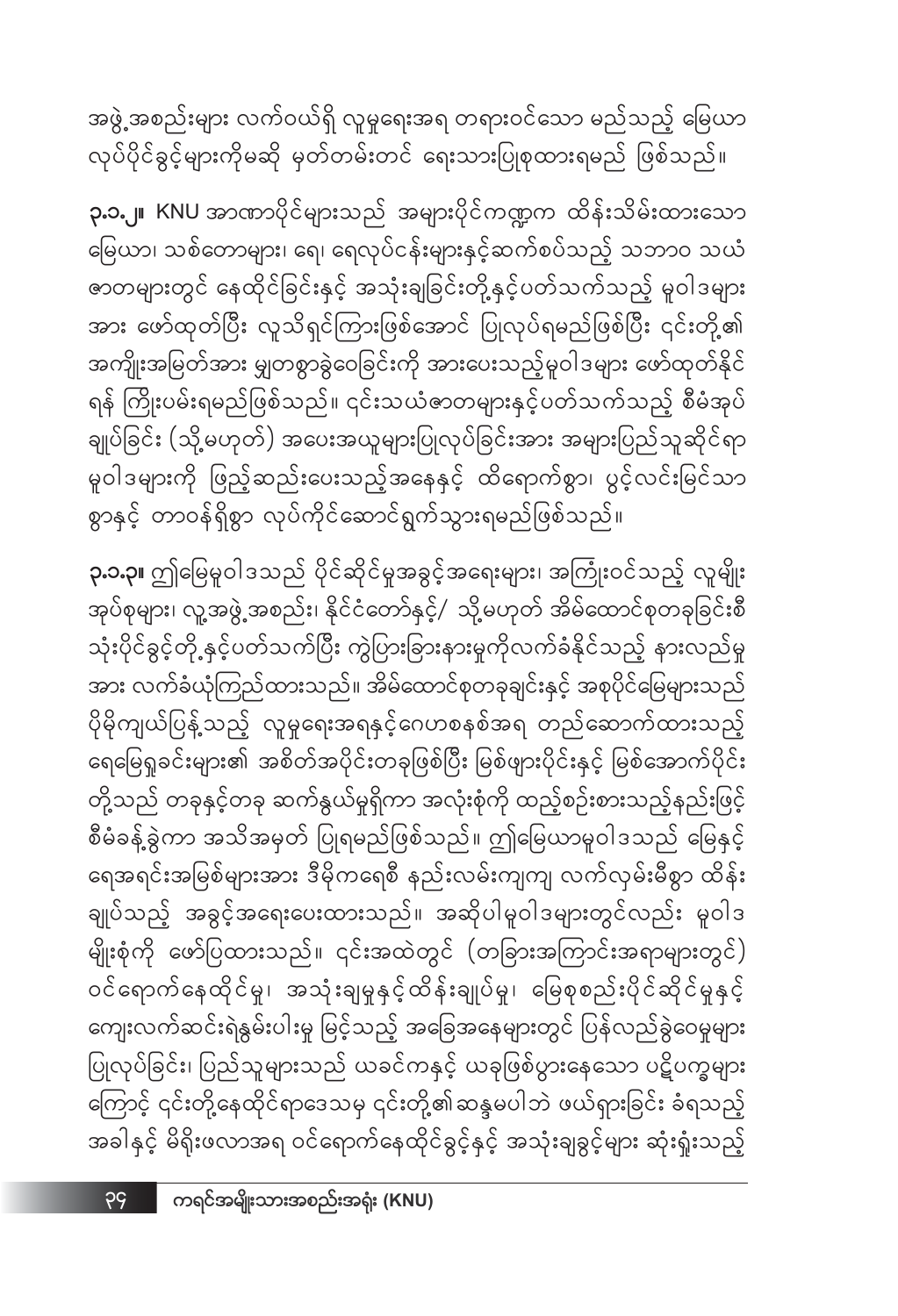ပိုင်များက အသိအမှတ်ပြုပြီး ဦးစားပေးရမည်ဖြစ်သည်။ အကြောင်းမှာ ထိုမှ သာလျှင် ပြည်သူများသည် ဤမူဝါဒတွင်ပါဝင်သည့် ကာလရှည် မြေယာ လုပ်ပိုင်ခွင့်များအား ရယူ၊ ခံစားပြီး အပြည့်အဝ အကောင်အထည်ဖော်သွား နိုင်မည် ဖြစ်သည်။

### အပိုဒ်၃.၂။တားဆီးကာကွယ်ပေးခြင်း (Safeguards)

**၃.၂.၁။** ဆင်းရဲနွမ်းပါးသူများ၊ ဘေးဖယ်ခံထားရသူများနှင့် ခုခံနိုင်စွမ်း မရှိ သူများနှင့် လူထုအသိုင်းအဝိုင်းများ အစရှိသူတို့အား ၎င်းတို့၏ မြေယာလုပ် ပိုင်ခွင့်များကို တရားဝင် အသိအမှတ်ပြုသည့် အခွင့်အရေးအပြည့်အဝ ရရှိစေ ရန်အတွက် ပုဂ္ဂိုလ်တဦးချင်း၊ မိသားစုများ၊ လူထု အသိုင်းအဝိုင်းများ၏ မြေယာလုပ်ပိုင်ခွင့်များအား တရားဝင်အသိအမှတ်ပြုခြင်းနှင့် ခွဲဝေခြင်းတို့ကို စနစ်တကျပြုလုပ်ရမည်ဖြစ်သည်။ အများပိုင်မြေယာနှင့်/ သို့မဟုတ် KNU အာ ဏာပိုင်များ၏ စီမံခန့်ခွဲမှုအောက်ရှိ အများပြည်သူအကျိုးစီးပွားအတွက် ရည်ရွယ်ထားသောမြေနှင့်ပတ်သက်၍ မြေယာလုပ်ပိုင်ခွင့်များအား အသိ အမှတ်ပြုသည့်အခါ (သို့မဟုတ်) ခွဲဝေသည့်အခါတွင် KNU အာဏာပိုင်များ သည်-

အခြေအနေမျိုးအတွက် လျော်ကြေးများပေးခြင်းနှင့် ကြီးကြပ်အုပ်ချုပ်ခြင်းတို့ ပါဝင်သည်။ မြေယာများနှင့် အသက်မွေးဝမ်းကျောင်းလုပ်ကိုင်မှုတွင် ပြည်သူ များ၏ လုပ်အားနှင့် အသိတရားများအား ရင်းနှီးမြှုပ်နှံမှုတို့အား KNU အာဏာ

**၃.၂.၂။** လူမှုရေးအရ တရားဝင်ဖြစ်သော မြေယာလုပ်ပိုင်ခွင့်များနှင့် သီးနှံ ကောက်သိမ်းခွင့်ကဲ့သို့သော အခြားမြေယာလုပ်ပိုင်ခွင့်များ အပါအဝင် လက် ရှိတွင် KNU အာဏာပိုင်များ (သို့မဟုတ်) မိရိုးဖလာ င်ကာ်ႆ အရ ဥပဒေများ က အကာအကွယ်ပေးခြင်း မရှိသည့်တိုင်အောင် အခြားသူများ၏ ဝင်ရောက် နေထိုင်၊ အသုံးချခွင့်များကို ချိုးဖောက်ခြင်း (သို့မဟုတ်) ဖျက်သိမ်းခြင်းများ မှ အကာအကွယ်ပေးရန်။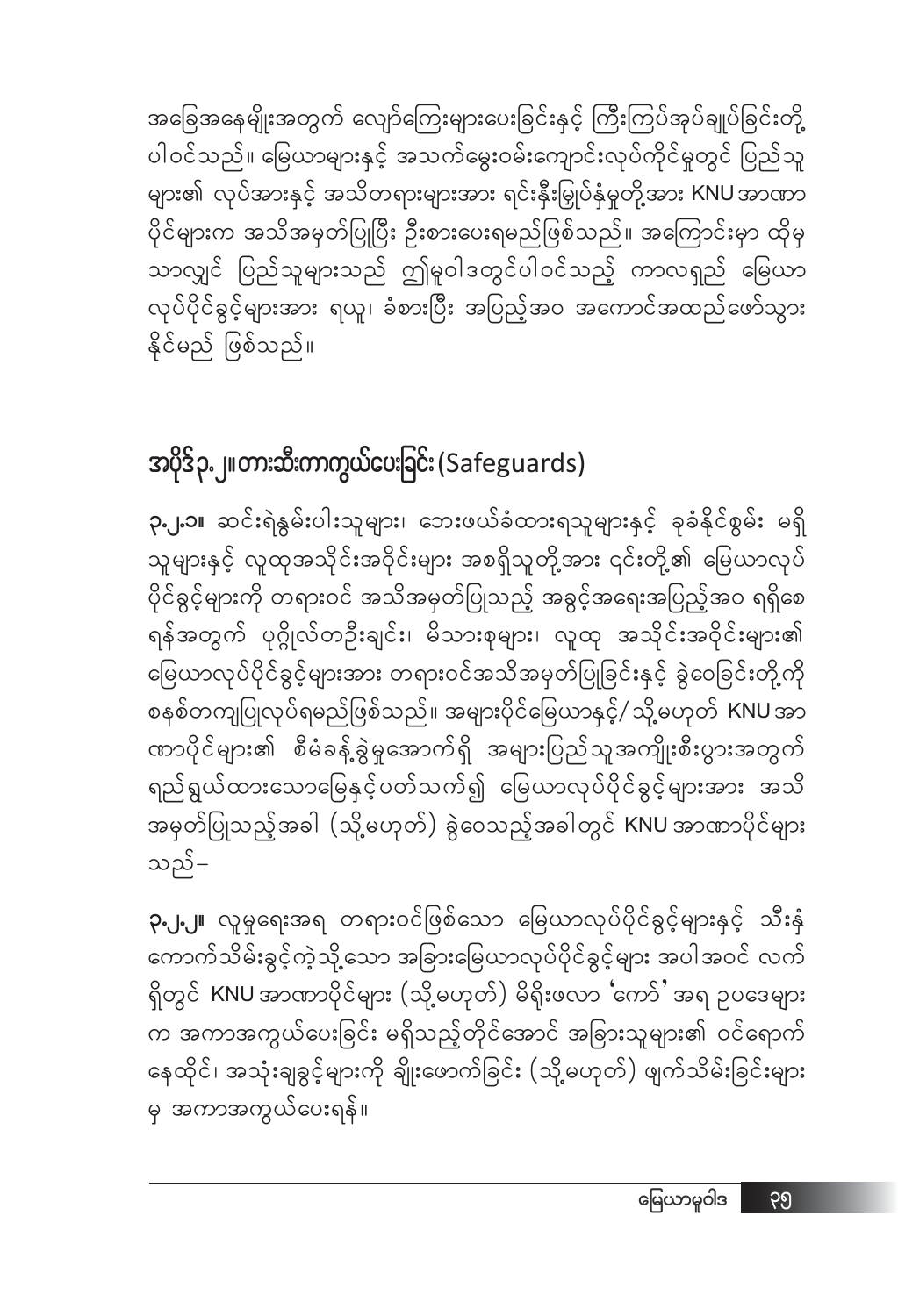**၃.၂.၆။** အသိအမှတ်ပြုခံထားရသည့် မြေယာလုပ်ပိုင်ခွင့်များ ရရှိထားသူများနှင့် မြေယာလုပ်ပိုင်ခွင့်အသစ်များ ချပေးခံထားရသူများသည် ၎င်းတို့၏ ရပိုင်ခွင့် များနှင့် တာဝန်ဝတ္တရားများကို အပြည့်အဝ သိရှိနိုင်ရန် ပြုလုပ်ရမည်။ လိုအပ်

#### ရေးသားပြုစုထားရမည်ဖြစ်သည်။

**၃.၂.၅။**အမျိုးသမီးများနှင့် အမျိုးသားများအား မကြာခင်ကမှ အသိအမှတ်ပြု ခြင်းခံထားရသော မြေယာလုပ်ပိုင်ခွင့်များထဲတွင် တူညီသည့် ရပိုင်ခွင့်များအား ရရှိစေရန် အာမခံပေးရမည်ဖြစ်ပြီး ၎င်းရပိုင်ခွင့်များအား မှတ်တမ်းထဲတွင်

### ဆောင်ရွက်ပေးရမည်ဖြစ်သည်။

**၃.၂.၄။** ပထမဦးဆုံးအနေနှင့် တည်ရှိနေသောမြေယာလုပ်ပိုင်ခွင့် ရရှိထားသူ အားလုံးအား တရားဝင် မှတ်တမ်းတင်ထားခြင်း ရှိ၊ မရှိကို ဖော်ထုတ်ရမည်။ ထားသော တိုင်းရင်းသားလူမျိုးများနှင့် အခြား ရပ်ရွာလူထုအသိုင်းအဝိုင်းများ၊ လုပ်ကွက်ငယ်လယ်သမားများနှင့် အကျိုးသက်ရောက်သူအားလုံးကို ပါဝင်ရန် ထည့်သွင်းပေးရမည်ဖြစ်သည်။ ပြည်သူများက ၎င်းတို့၏မြေယာလုပ်ပိုင်ခွင့် များသည် အသိအမှတ်ပြု ခံရခြင်း (သို့မဟုတ်) လေးစားခံရခြင်း မရှိဟု ယုံကြည်ပါက KNUအာဏာပိုင်များသည် ၎င်းတို့အား တရားမျှတမှုရရှိစေရန်

**၃.၂.၃။** မြေယာ၊ သစ်တောများ၊ ရေ လုပ်ငန်းများ၊ ရေနှင့် ဆက်စပ်သည့် သဘာဝ သယံဇာတများအား မိရိုးဖလာအစဉ်အလာအရ အသုံးချပိုင်ခွင့်များ ရရှိထားသော ပြည်သူများနှင့် ဒေသခံ ရပ်ရွာ လူထုအသိုင်းအဝိုင်းများအား ထိုက်တန်သည့် ထည့်သွင်း စဉ်းစားပေးခြင်း ပြုလုပ်ရမည်ဖြစ်သည်။ မူဝါဒ များတွင် အခြားသူများ၏ မြေယာလုပ်ပိုင်ခွင့်များအား ထည့်တွက်ရမည်ဖြစ်ပြီး အကျိုးသက်ရောက်မှု ရှိနိုင်သူတိုင်းကို ညှိနိူင်းတိုင်ပင်သည့်အခါ၊ ပူးပေါင်း ပါဝင်သည့်အခါနှင့် ဆုံးဖြတ်ချက်ချမှတ်သည့်အခါများတွင် ထည့်သွင်းရမည် ဖြစ်သည်။ မြေယာလုပ်ပိုင်ခွင့်များ ခွဲဝေခြင်းသည်ထိုသယံဇာတများကို လူမှုရေးအရ တရားဝင်ဖြစ်သော လက်လှမ်းမီနိုင်မှုအား ထိခိုက်ခြင်းအားဖြင့် ပြည်သူတို့၏ လူနေမှုဘဝများကို ခြိမ်းခြောက်ခြင်း မရှိစေရန် အဆိုပါ မူဝါဒများတွင် ရှင်းလင်းစွာ ပြဋ္ဌာန်းရန်လိုအပ်သည်။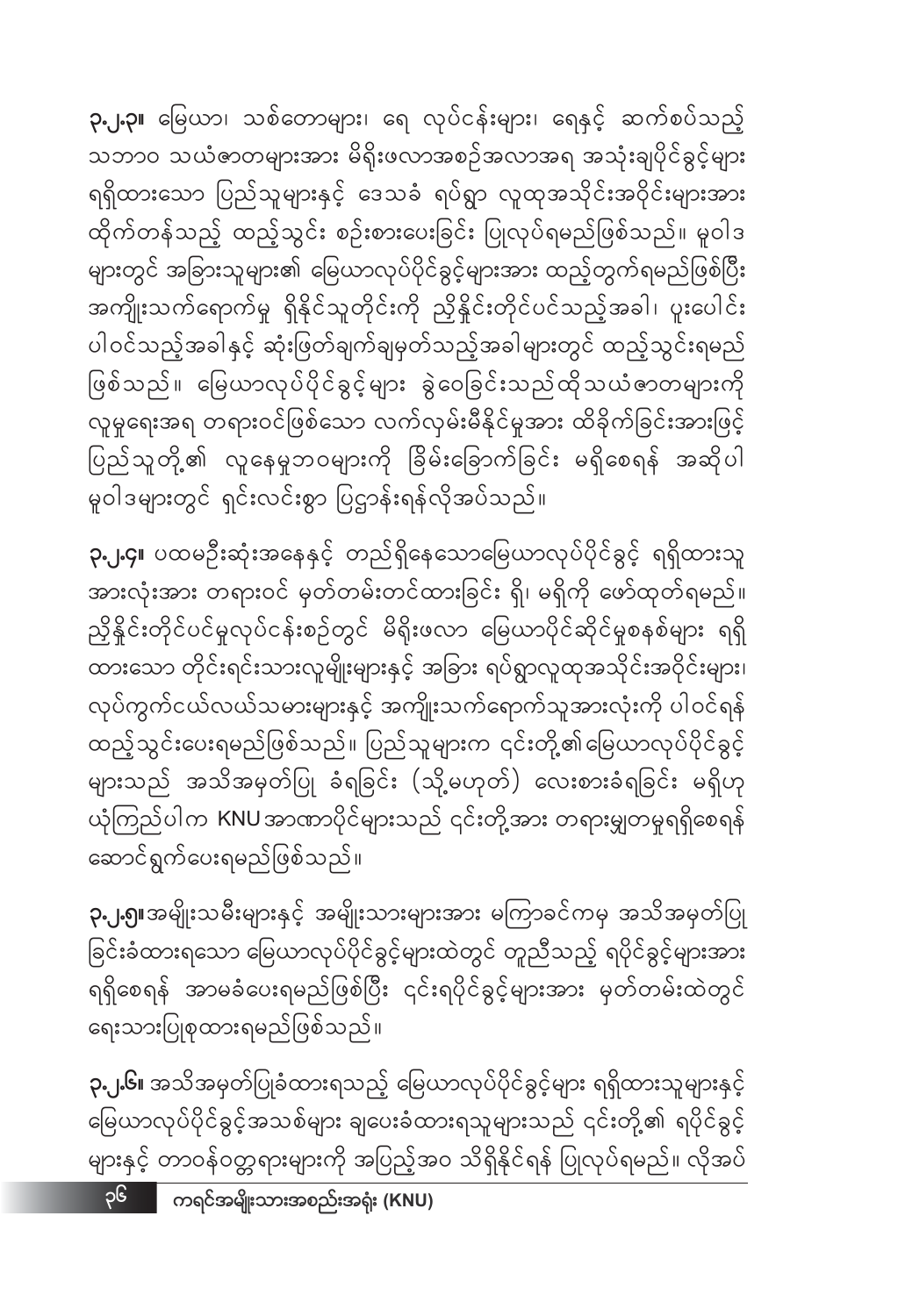**၃.၃.၂။ KNU** အာဏာပိုင်များသည် တိုင်းရင်းသားလူမျိုးများနှင့် င်ကာ်'စနစ် များရှိသော အခြားလူထု အသိုင်းအဝိုင်းများ၏ တရားဝင်မြေယာလုပ်ပိုင်ခွင့် .<br>များအား အသိအမှတ်ပြုပြီး အကာအကွယ် ပေးရမည်ဖြစ်သည်။ ထိုကဲ့သို့ အသိအမှတ်ပြုသည့် အခါမျိုးတွင် လူထုအသိုင်းအဝိုင်းတခုက သီးသန့်

**၃.၃.၁။** မြေယာ၊ သစ်တောများ၊ ရေလုပ်ငန်းများ၊ ရေနှင့်ဆက်စပ်သည့် သဘာ၀ သယံဇာတများသည် တိုင်းရင်းသားလူမျိုးများနှင့် ကော် (မိရိုးဖလာ မြေယာလုပ်ကိုင်ခွင့်) စနစ်များရှိသော အခြား လူထုအသိုင်းအဝိုင်းများအတွက် လူမှုရေး၊ ယဉ်ကျေးမှုဆိုင်ရာ၊ ဘာသာရေး၊ စီးပွားရေး၊ ပတ်ဝန်းကျင်ဆိုင်ရာနှင့် နိုင်ငံရေးတန်ဖိုးများ ရှိသည်။ KNU အာဏာပိုင်များသည် တိုင်းရင်းသားလူမျိုးများ နှင့် 'ကော်'မြေယာပိုင်ဆိုင်မှုစနစ်များရှိသော လူထုအသိုင်းအဝိုင်းများ၏ ငွေသားမဟုတ်သည့်တန်ဖိုးများအား စဉ်ဆက်မပြတ် အသိအမှတ်ပြု၊ လေးစား ပြီး ထည့်သွင်း စဉ်းစားရမည်ဖြစ်သည်။

### 

**၃.၂.၇။** တရားဝင် ဝင်ရောက်နေထိုင်ခွင့်နှင့် အသုံးချပိုင်ခွင့်များအား ပွင့်လင်း မြင်သာပြီး အားလုံးပါဝင်နိုင်သည့် နည်းလမ်းများဖြင့် ခွဲဝေမှုများ ပြုလုပ် သော နားလည်နိုင်သည့် ရိုးရှင်းသော လုပ်ထုံးလုပ်နည်းများဖြင့် ပြုလုပ်သွားရ မည် ဖြစ်သည်။ ပါဝင်ရန်အလားအလာရှိသူအားလုံးအား သက်ဆိုင်ရာ ဘာသာစကားများဖြင့် အချက်အလက်များကို ဖြည့်ဆည်းပေးရမည်။ မကြာခင် ကမှ ချပေးထားသည့် မြေယာလုပ်ပိုင်ခွင့်များအား အခြားတည်ရှိနေသော မြေယာလုပ်ပိုင်ခွင့်များနှင့်အတူ မှတ်တမ်းတင် စနစ်တခုထဲတွင် ထည့်သွင်း ထားရမည် (သို့မဟုတ်) အားလုံးနှင့်သက်ဆိုင်သည့် မူဘောင်တခုအတွင်း တွင် အချိတ်အဆက် ပြုလုပ်ထားရမည်ဖြစ်သည်။

သည့်အခါတွင် KNU အာဏာပိုင်များသည် ထိုပုဂ္ဂိုလ်များ ၎င်းတို့၏ မြေလုပ် .<br>ပိုင်ခွင့်များအား အပြည့်အဝခံစားနိုင်ရန်နှင့် တာဝန်ဝတ္တရားများအား အပြည့် အဝ ဆောင်ရွက်သွားရန် ပံ့ပိုးပေးရမည်ဖြစ်သည်။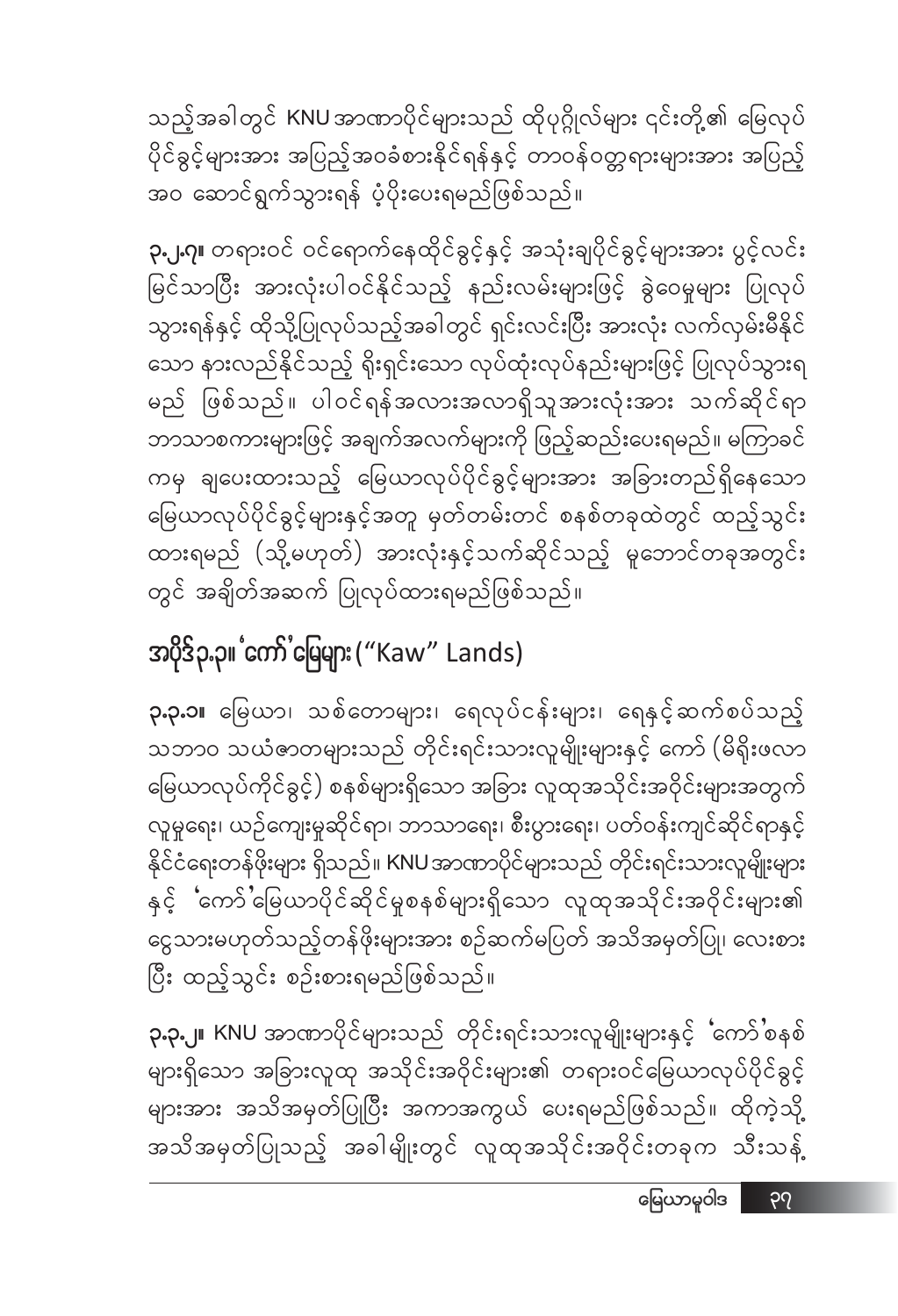**၃.၃.၆။** မြေယာလုပ်ပိုင်ခွင့်စနစ်များနှင့် ပတ်သက်သည့် ဆုံးဖြတ်ချက်များ ချမှတ်ရာတွင် ပြည်သူများနှင့် လူထုအသိုင်းအဝိုင်းများ၏ အပြည့်အဝ ထိ ရောက်စွာ ပူးပေါင်းပါဝင်ခြင်းကို ၎င်းတို့၏ ဒေသတွင်း (သို့မဟုတ်) မိရိုးဖ လာ အဖွဲ့ အစည်းများမှတဆင့် မြှင့်တင်ပေးရမည်။ KNU အာဏာပိုင်များသည် တိုင်းရင်းသားလူမျိုးများနှင့် `ကော်ႛ စနစ်များရှိသော အခြားလူထု အသိုင်းအ ဝိုင်းများ၏ မြေယာလုပ်ပိုင်ခွင့်စနစ်များနှင့် ပတ်သက်သည့် မူဝါဒများနှင့် ဉပဒေများအား ဖော်ထုတ်သည့်အခါတွင် ခုခံနိုင်စွမ်းမရှိသူများနှင့် ဘေးဖယ်ခံရ သူများ အပါအဝင် အကျိုးသက်ရောက်သည့် လူထု အသိုင်းအဝိုင်းများမှ

**ု.၃.၅။** ဗဟိုမြေယာကော်မတီနှင့် ပူးပေါင်းဆောင်ရွက်မှုနှင့် မိရိုးဖလာအရ အာဏာပိုင်များ၏ ခွင့်ပြုချက်ဖြင့် KAD သည် ကျေးရွာထူထုနှင့်ပူးပေါင်းကာ ကော်သူးလေရှိ ကျေးရွာရပ်ရွာလူထုများက ထိန်းသိမ်းထားသော အများပိုင် မြေများ၏ ယာယီနယ်နိမိတ်များအား သင့်တော်ပြီး လက်တွေ့ ပြုလုပ်နိုင်သည့် အခါများတွင် နားလည်အောင်ရှင်းလင်းပေးပြီး နယ်နိမိတ် သတ်မှတ်ပေးမည် ဖြစ်သည်။ မြေပုံရေးဆွဲနိုင်သည့် လေ့လာဆန်းစစ်မှု ပြုလုပ်ပြီးစီးသည့်အခါ နယ်နိမိတ်များအား မြေပုံများပေါ်တွင် ဖော်ပြပြီး လေ့လာဆန်းစစ်မှုများအား မှတ်ပုံတင်ဌာနတွင် မှတ်ပုံတင်ထားမည်ဖြစ်သည်။

**၃.၃.၄။** တိုင်းရင်းသားလူမျိုးများနှင့် ကော်စနစ်များရှိသော အခြားလူထု အသိုင်းအဝိုင်းများအား ၎င်းတို့၏ဘိုးဘွားပိုင် မြေယာများမှ အတင်းအဓမ္မ ဖယ်ရှားခြင်းများ မပြုလုပ်ရပါ။

**ု.၃.၃။** ထိုသို့သော အသိအမှတ်ပြုခြင်းနှင့် ပတ်သက်သည့် သတင်းအချက် အလက်များကို လက်လှမ်းမီရန်လွယ်သည့် နေရာတွင် နားလည်ရန်လွယ်ကူသော သင့်တော်သည့်ပုံစံ၊ သက်ဆိုင်ရာ ဘာသာစကားများဖြင့် အများသိရှိအောင် ဆောင်ရွက်ပေးရမည်ဖြစ်သည်။

အသုံးပြုပြီး ခွဲဝေပြီးအသုံးချသည့် မြေယာ၊ သစ်တောများ၊ ရေလုပ်ငန်းများ၊ ရေနှင့် ဆက်စပ်သည့် သဘာဝသယံဇာတများအား ထည့်သွင်းစဉ်းစားရ မည်။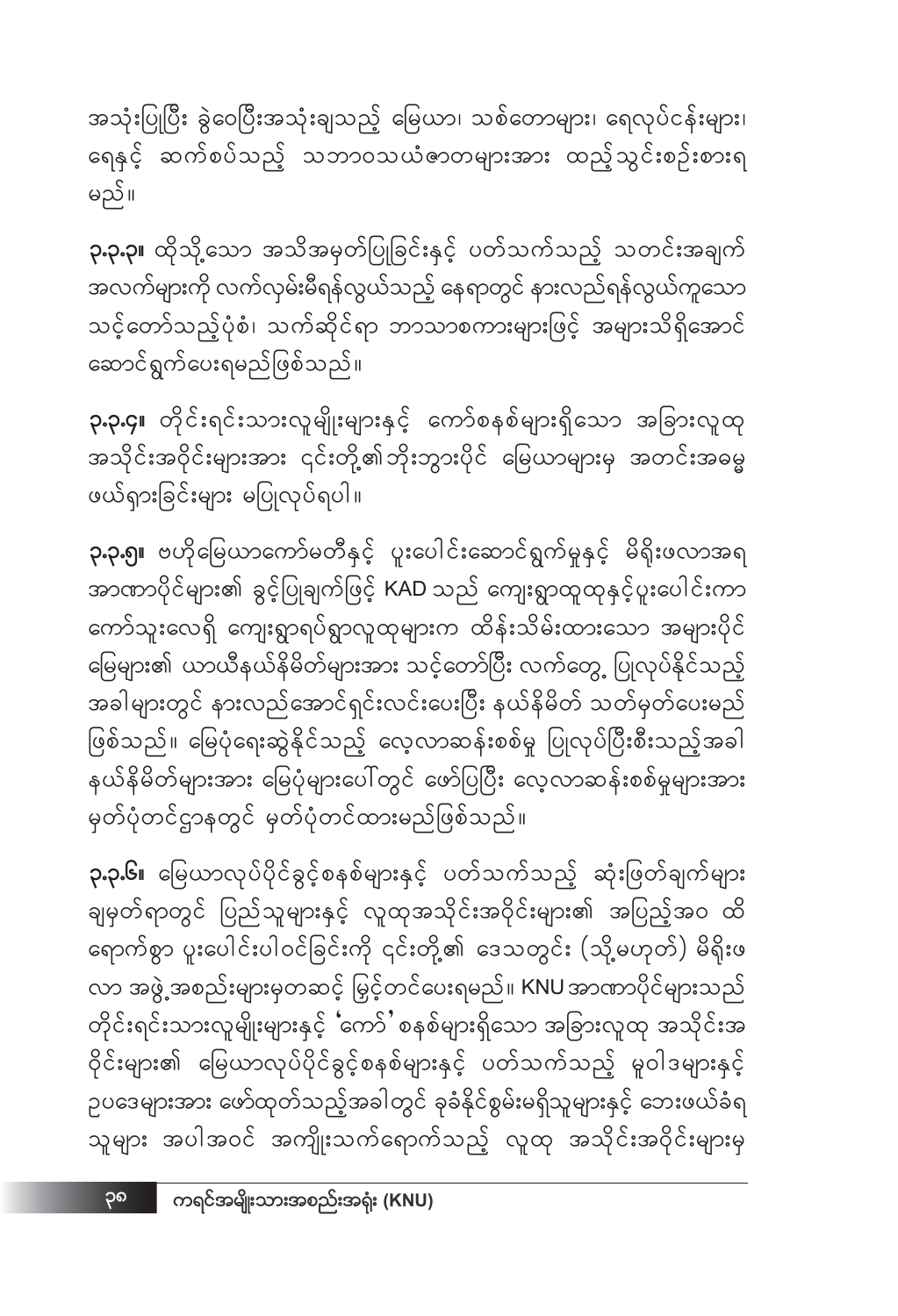**၃.၃.၁၀။ KNU** အာဏာပိုင်များသည် လူထုအသိုင်းအဝိုင်းများတွင် မြေယာ လုပ်ပိုင်ခွင့်နှင့် ပတ်သက်သည့် ပဋိပက္ခများ ဖြေရှင်းနိုင်ရန် ်ကော်'စနစ်များ သုံးစွဲနေသည့် ပြည်သူများနှင့် လူထုအသိုင်းအဝိုင်းများ၏ ချဉ်းကပ်ပုံနည်းလမ်း

တင်ထားရမည် ဖြစ်သည်။

**၃.၃.၉။** ရပ်ရွာလူထုအသိုင်းအဝိုင်းတခုက ကန့်ကွက်မှု မပြုလုပ်သည့်အခါမျိုး တွင် KNU အာဏာပိုင်များသည် ရပ်ရွာလူထုအသိုင်းအဝိုင်းက ဝင်ရောက်နေ .<br>ထိုင်ပြီး အသုံးချနေသည့် မြေယာ၊ သစ်တောများ၊ ရေလုပ်ငန်းများ၊ ရေနှင့် ဆက်စပ်သည့် သဘာဝသယံဇာတများ၏ သဘာဝနှင့် တည်နေရာတို့နှင့် သက်ဆိုင်သည့် သတင်းအချက်အလက်များကို တရားဝင် မှတ်တမ်းတင်ပြီး လူသိရှင်ကြား ဖြစ်အောင် ပြုလုပ်ရမည်ဖြစ်သည်။ တိုင်းရင်းသားလူမျိုးများနှင့် .<br>'ကော်'စနစ်များရှိသော အခြားလူထု အသိုင်းအဝိုင်းများ၏ မြေယာလုပ်ပိုင်ခွင့် များအား တရားဝင် မှတ်တမ်းတင်ပြီးသည့်အခါတွင် ယှဉ်ပြိုင်တောင်းဆိုလာမှု များမှ ကာကွယ်ရန် အများပြည်သူ လုပ်ပိုင်ခွင့်၊ တသီးပုဂ္ဂလိက လုပ်ပိုင်ခွင့်နှင့် ဘုံမြေယာလုပ်ပိုင်ခွင့် အစရှိသည့် လုပ်ပိုင်ခွင့်များတွင် ထည့်သွင်း၍ မှတ်တမ်း

**ု.၃.၈။** KNU အာဏာပိုင်များသည် တိုင်းရင်းသားလူမျိုးများနှင့် 'ကော်**'** စနစ်များရှိသော အခြားလူထု အသိုင်းအဝိုင်းများ၏ မြေယာ၊ သစ်တောများ၊ ရေလုပ်ငန်းများ၊ ရေများအား အခြားသူများက တရားမဝင်သုံးစွဲခြင်းမှ အကာအကွယ်ပေးရမည်ဖြစ်သည်။

**၃.၃.ဂု။** ဖွဲ့စည်းပုံအခြေခံဥပဒေဆိုင်ရာ ပြုပြင်ပြောင်းလဲမှုများ (သို့မဟုတ်) တရားရေးဆိုင်ရာ ပြုပြင်ပြောင်းလဲမှုများသည် အမျိုးသမီးများ၏ အခွင့်အရေး များကို အားဖြည့်ပေးသည့်အခါနှင့် ရိုးရာအစဉ်အလာများနှင့် အငြင်း ပွားဖွယ်ရာများ ရှိခဲ့သည့် အခါမျိုးတွင် အဖွဲ့ဝင်အားလုံးအနေဖြင့် 'ကော်**'** စနစ်များအတွင်းတွင် ၎င်းကဲ့သို့သော ပြောင်းလဲမှုများအား လက်ခံလာနိုင်စေရန် ရှင်းလင်းစွာနှင့်တက်ကြွစွာ ကြိုးပမ်းရမည်ဖြစ်သည်။

အဖွဲ့့ဝင်အားလုံး အပြည့်အဝနှင့်ထိရောက်စွာ ပါဝင်လာနိုင်ရန် ရှင်းလင်းစွာနှင့် တက်ကြွစွာ ကြိုးပမ်းဆောင်ရွက်ရမည်ဖြစ်သည်။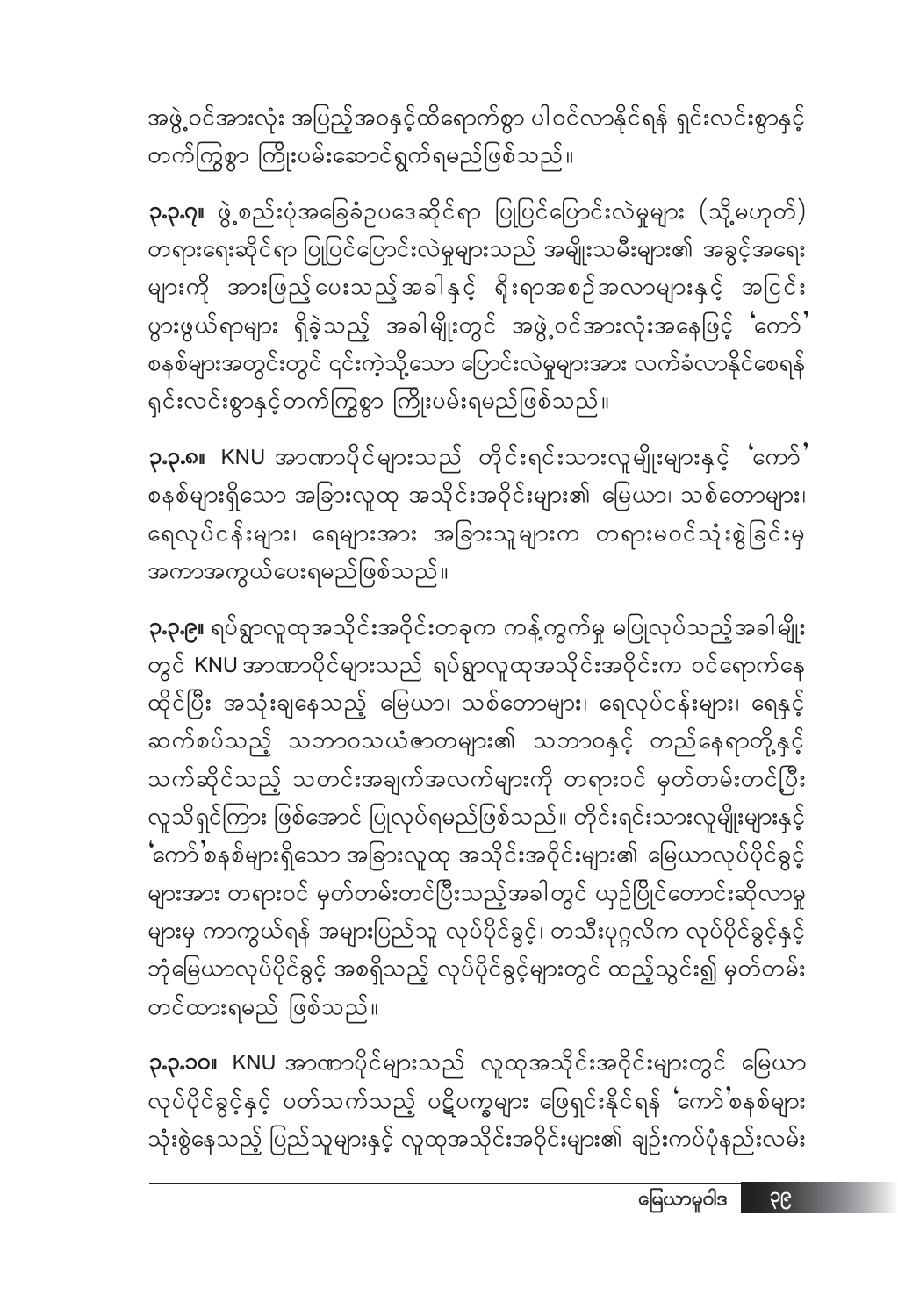ço

**၃.၄.၂။** မြေယာ၊ သစ်တောများ၊ ရေလုပ်ငန်းများ၊ ရေနှင့်ဆက်စပ်သည့် သဘာဝသယံဇာတများနှင့် ပတ်သက်ပြီး တရားဝင်မဟုတ်သည့် မြေယာလုပ်ပိုင် ခွင့်များ ပေါ်ပေါက်လာပါက KNU အာဏာပိုင်များနှင့် မိရိုးဖလာအရ အာဏာ ပိုင်များသည် ၎င်းတို့အား အသိအမှတ်ပြုရမည်ဖြစ်သည်။ ထို့အပြင် ဤမူဝါဒ ာ<br>အတွင်း ရှိနှင့်ပြီးသော တရားဝင်ပိုင်ဆိုင်ခွင့်များကို လေးစားရမည်ဖြစ်ပြီး အခြေအနေမှန်ကိုလည်း အသိအမှတ်ပြုရမည့်အပြင် လူမှုရေး၊ စီးပွားရေးနှင့် ပတ်ဝန်းကျင်ဆိုင်ရာ ကောင်းကျိုးအတွက်လည်း မြှင့်တင်ရမည်ဖြစ်သည်။ အထူးသဖြင့် KNU အာဏာပိုင်များသည် မိမိသဘောနှင့်မိမိ မဟုတ်ဘဲ၊ အတင်းအဓမ္မ (သို့မဟုတ်) စိတ်မအေးမချမ်းဖြင့် ပြုလုပ်ရသည့် ရွှေ့ပြောင်း မှုများမှ တရားဝင်မဟုတ်သည့် မြေယာပိုင်ဆိုင်မှုများ ဖြစ်ပေါ်လာခြင်းကို အသိအမှတ်ပြုရမည် ဖြစ်သည်။

**၃.၄.၁။** တရားဝင်မဟုတ်သည့် မြေယာလုပ်ပိုင်ခွင့်ဆိုသည်မှာ ဝင်ရောက်နေထိုင် သူများနှင့် အသုံးချသူများ၏ မြေယာအသုံးချမှုဓလေ့များအား KNU အာဏာ ပိုင်များနှင့် မိရိုးဖလာအရ အာဏာပိုင်များက အသိအမှတ်မပြုသေးသော အခြေအနေမျိုးကိုဆိုလိုပြီး ၎င်တို့ထဲတွင် အထူးသဖြင့် IDP များနှင့် ဒုက္ခသည် များကဲ့သို့သော ဘေးဖယ်ခံထားရသူများ၊ ခုခံနိုင်စွမ်းမရှိသူများနှင့် လူထု အသိုင်းအဝိုင်းများ ပါဝင်သည်။

#### အပိုဒ်၃.၄။တရား၀င်မဟုတ်သည့်မြေယာလုပ်ပိုင်ခွင့် (Informal Tenure)

များအား လေးစားရမည်ဖြစ်သည်။ ကျေးရွာလူထု အသိုင်းအဝိုင်း တခုတည်း ထက်ပို၍ မြေယာ၊ သစ်တောများ၊ ရေလုပ်ငန်းများ၊ ရေနှင့် ဆက်စပ်သည့် သဘာဝသယံဇာတများအား အသုံးချသည့်အခါမျိုးများတွင် ထိုလူထု အသိုင်း အဝိုင်းများအကြား ပဋိပက္ခများကို ဖြေရှင်းသည့်နည်းလမ်းများအား ပိုမို အားကောင်းအောင် ပြုလုပ်ရမည်ဖြစ်သည်။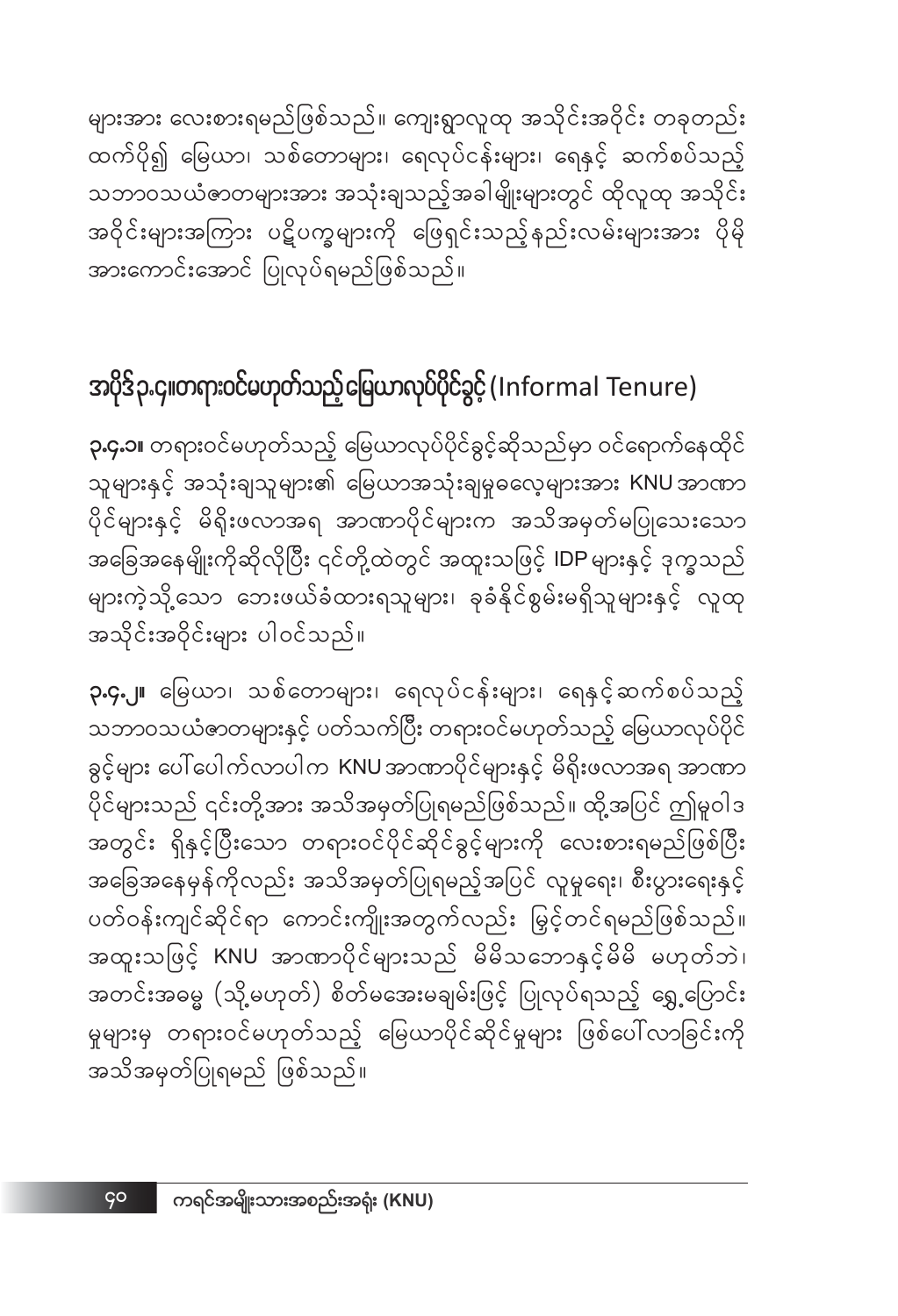**၃.၄.၅။ KNU** အာဏာပိုင်များနှင့် မိရိုးဖလာအရ အာဏာပိုင်များသည် .<br>တရားဝင်မဟုတ်သည့် မြေယာလုပ်ပိုင်ခွင့်များအား တရားဝင် အသိအမှတ် ပြုခြင်းများ ပြုလုပ်သည့်အခါတိုင်းတွင် အားလုံးပါဝင်ပြီး ကျား/မ ခွဲခြားမှု မရှိသည့် လုပ်ငန်းစဉ်များဖြင့် ပြုလုပ်ရမည်ဖြစ်သည်။ ထိုသို့ပြုလုပ်သည့်အခါ များတွင် KNU အာဏာပိုင်များနှင့် မိရိုးဖလာအရ အာဏာပိုင်များသည် လယ်သမားများ၊ အသေးစား စားသောက်ကုန်ထုတ်လုပ်သူများနှင့် ဆက်စပ် သည့် ဒေသတွင်း အစားအသောက်ထုတ်လုပ်သည့်စနစ်များအား အထူးအာရုံ စိုက်ပေးရမည်ဖြစ်သည်။ ၎င်းအစီအစဉ်များသည် တရားဝင် ဝန်ဆောင်မှုများအား ာ<br>လက်လှမ်းမီနိုင်အောင် ဆောင်ရွက်ပေးရမည်။ KNU အာဏာပိုင်များနှင့် မိရိုးဖလာအရ အာဏာပိုင်များသည် လူထုအသိုင်းအဝိုင်းများနှင့် ပါဝင်သူများ အား နည်းပညာနှင့် တရားရေးဆိုင်ရာ ထောက်ပံ့မှုများ ပေးနိုင်ရန် အားထုတ် ရမည်ဖြစ်သည်။

**၃.၄.၄။ KNU** အာဏာပိုင်များနှင့် မိရိုးဖလာအရ အာဏာပိုင်များအနေဖြင့် တရားဝင်မဟုတ်သည့် မြေယာပိုင်ဆိုင်မှုများနှင့်ပတ်သက်သည့် ဆောင်ရွက် ချက်အားလုံးသည် နိုင်ငံတကာဉပဒေနှင့် အခြားသက်ဆိုင်သည့် စာချုပ်စာတမ်း များတည်ရှိနေသော တာဝန်ဝတ္တရားများနှင့်အညီ ပြုလုပ်သွားရမည်ဖြစ်ပြီး ၎င်းတို့ထဲတွင် အစားအစာ၊ ရေနှင့် လုံလောက်သည့်အိမ်ခြေများ ဖြည့်ဆည်း ပေးရန် ပါဝင်သည်။

**၃.၄.၃။** KNU အာဏာပိုင်များနှင့် မိရိုးဖလာအရ အာဏာပိုင်များသည် တရားဝင် မဟုတ်သည့် မြေယာလုပ်ပိုင်ခွင့်များ၏ အခြေအနေများကို ဖြေရှင်းရန် မူဝါဒ .<br>များကိုဖော်ထုတ်ရမည်။ ထိုသို့ဖော်ထုတ်ရာတွင် KNU အာဏာပိုင်များ နှင့်/ သို့ မဟုတ် မိရိုးဖလာအရ အာဏာပိုင်များသည် တရားဝင်မြေယာပိုင်ဆိုင်မှုများအား လက်လှမ်းမီအောင် ကူညီလုပ်ဆောင်ပေးရမည်ဖြစ်ပြီး လိုအပ်၍ သင့်တော်သည့် အခါများတွင် ပြန်လည်နေရာချထားရေးပါ ပါဝင်ပြီး နိုင်ငံတကာ လူ့အခွင့်အ ရေး စံချိန်စံနှန်းများနှင့်အညီ ဆောင်ရွက်သွားရမည်ဖြစ်သည်။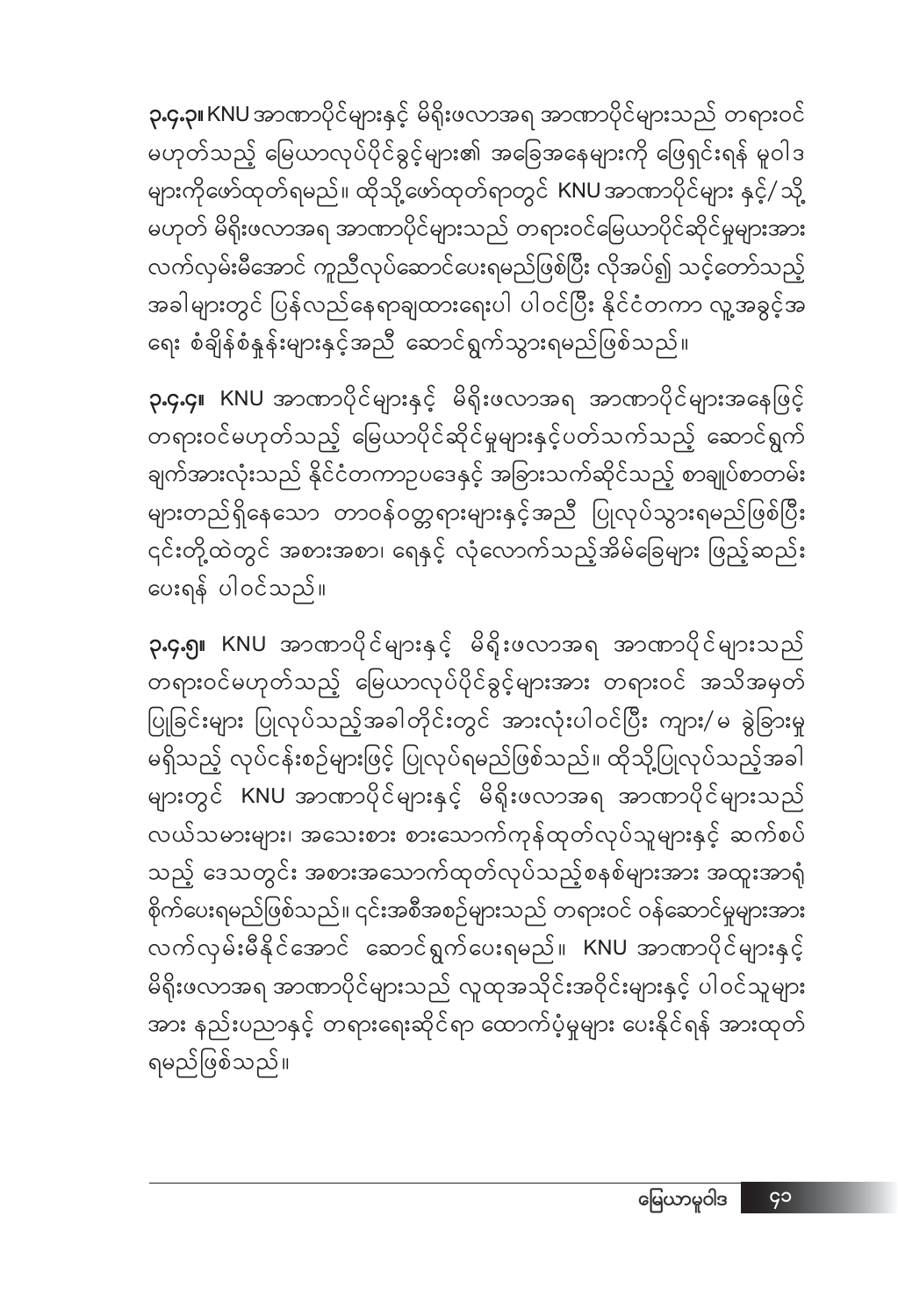**၃.၅.၂။** ကျေးရွာမြေများအား ကျေးရွာခေါင်းဆောင်များနှင့်ရပ်ရွာလူထုအဖွဲ့ ဝင်များမှ ကိုယ်စားလှယ်များပါဝင်သည့် ကျေးရွာမြေကော်မတီက စီမံအုပ်ချုပ် သွားမည်ဖြစ်သည်။ ရပ်ရွာလူထုတခု၏ ကျေးရွာမြေကော်မတီ၏ ဖွဲ့စည်းပုံ အတိအကျမှာ ရပ်ရွာလူထု၏ အရွယ်အစားနှင့်မြေယာကိစ္စများနှင့် ပတ်သက် ပြီး ရပ်ရွာလူထုအဖွဲ့့ဝင်အားလုံးအတွက် မျှတမှုရရှိစေရန် အသင့်တော်ဆုံး ပုံစံဖြစ်သည့် ရပ်ရွာလူထု၏ ဆုံးဖြတ်ချက်အပေါ် မူတည်မည်ဖြစ်သည်။ ကျေးရွာမြေယာကော်မတီထဲတွင် ရွေးကောက်တင်မြွောက်ထားသည့် အဖွဲ့့ဝင် ပြန်လည်သုံးသပ်သွားမည်ဖြစ်သည်။ ခွင့်ပြုနိုင်သည့် အိမ်ထောင်စုတခုစီနှင့် .<br>အများပိုင်မြေတွင် အစုလိုက်ဝင်ရောက်နေထိုင်ခွင့်နှင့် အသုံးချခွင့်တို့အား ကျေးရွာမြေကော်မတီက အဆုံးအဖြတ်ပေးမည်ဖြစ်ပြီး သီးခြားအသုံးချမှုများ အတွက် သီးခြားနေရာများ ချမှတ်ရမည်ဖြစ်သည်။ ၎င်းတို့ထဲတွင် စိုက်ပျိုးရေး၊ သစ်တော၊ ရေလုပ်ငန်း၊ စားကျက်မြေနှင့် အခြားရောနှောပြီး အသုံးပြုခြင်းများ ပါဝင်သည်။ ကျေးရွာမြေကော်မတီက လိုလားလျှင် သို့မဟုတ် ကြေငြာထားလျှင် မည်သည့် အဖွဲ့ ဝင်တဦးဦးက ၎င်းအတွက် (သို့မဟုတ်) ၎င်း၏မိသားစုအတွက် အများပိုင် မြေယာပေါ်တွင် အစားအစာများ စိုက်ပျိုးလျှင် လူထုအသိုင်းအဝိုင်း

**၃.၅.၁။** ကျေးရွာမြေဆိုသည်မှာ ရပ်ရွာလူထုအဖွဲ့ ဝင်အားလုံးက ထိန်းသိမ်းပြီး အသုံးပြုသည့် အများပိုင်မြေများပါဝင်သည့်အပြင် မိသားစုများက ထိန်း သိမ်းပြီးအသုံးပြုသည့် စိုက်ပျိုးရေးနှင့်နေထိုင်ရာအတွက် မိသားစုမြေကွက် များလည်း ပါဝင်သည်။

#### အပိုဒ်၃.၅။ကျေးရွာမြေ (Village Lands)

**၃.၄.၆။** တရားဝင်မဟုတ်သည့် မြေယာလုပ်ပိုင်ခွင့်များအား တရားဝင် အသိ အမှတ်ပြုခြင်း ပြုလုပ်ပေးရန် မဖြစ်နိုင်သောအခါများတွင် KNU အာဏာပိုင် များနှင့် မိရိုးဖလာအရ အာဏာပိုင် များသည် အတင်းအဓမ္မ ဖယ်ရှားခြင်းများအား တားဆီးရမည် ဖြစ်သည်။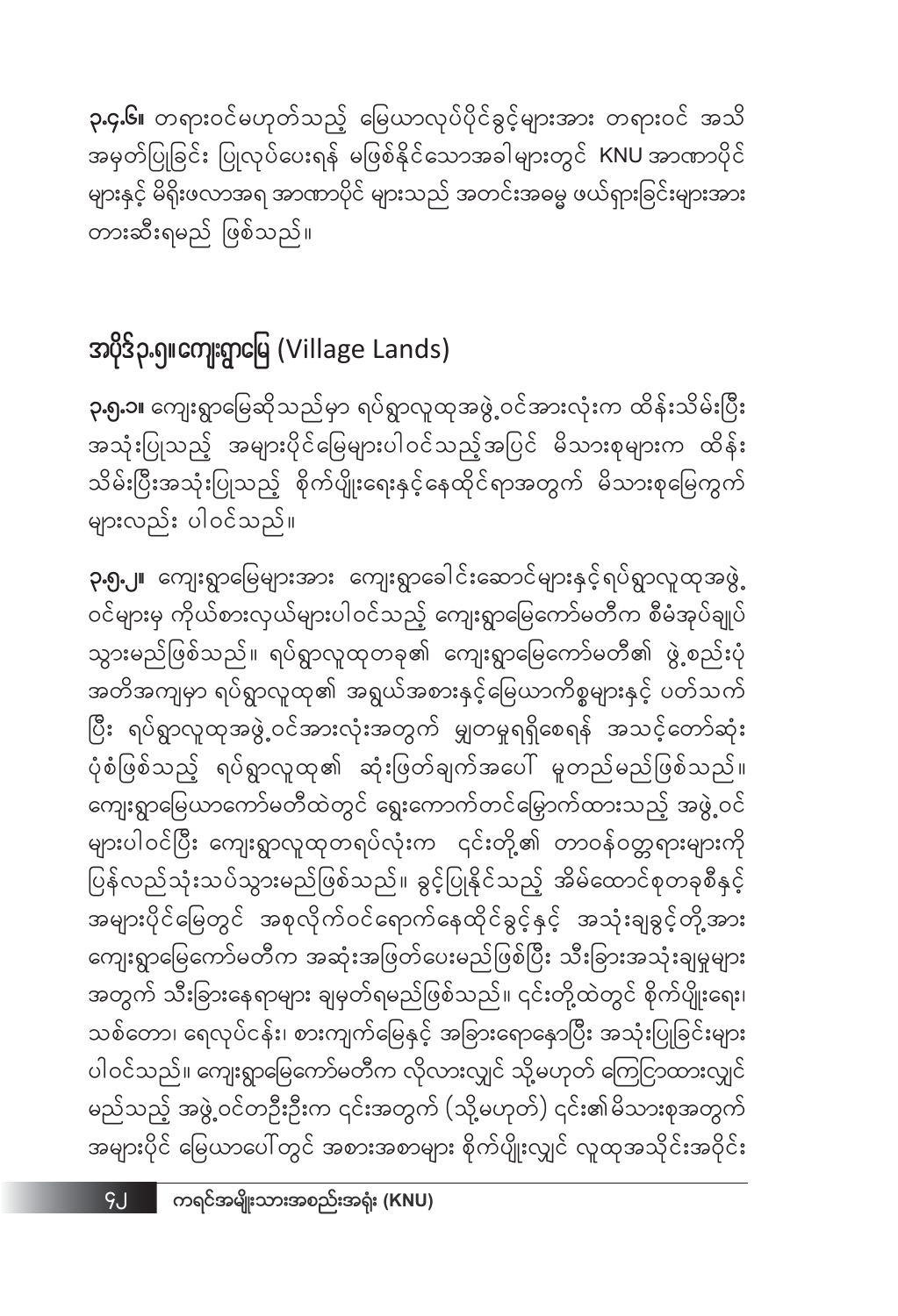**၃.၅.၄။** ကော်သူးလေရှိ ပြည်သူအများအပြားနှင့် လူထုအသိုင်းအဝိုင်းများ၏ မြေယာ လုပ်ပိုင်ခွင့်များနှင့် ဓလေ့များသည် အများပိုင်မြေ၏ အသိအမှတ်ပြု ခြင်းနှင့် အကာအကွယ်ပေးခြင်းအပေါ် မူတည်သည်။ ဗဟိုမြေယာကော်မတီ နှင့် ကျေးရွာမြေကော်မတီ၏ FPIC တို့ဖြင့် ပူးပေါင်း၍ KAD သည် ကော်သူး လေရှိ အများပိုင်မြေအားလုံးအား သက်ဆိုင်သည့် မှတ်ပုံတင်ဌာနများတွင် အသိအမှတ်ပြု တရားဝင်ထောက်ခံပြီး မှတ်ပုံတင်မည် ဖြစ်သည်။ အများပိုင် မြေများသည် မြေအရင်းအမြစ်များဖြင့်သာ ကန့်သတ်ထားသည်မဟုတ်ဘဲ ဆက်စပ်သည့် သစ်တောများနှင့် ရေအရင်းအမြစ်များလည်း ပါဝင်သည်။ထို့ ကြောင့် အများပိုင်မြေများတွင် ပြည်သူအစုအဖွဲ့ပိုင်သစ်တောများနှင့် သစ် တောမြေများ၊ ရေကန်များ၊ မြစ်များနှင့်စိမ့်မြေများ၊ ကရင်အလှည့်ကျ စိုက်ပျိုး မြေများ 'ကု ၊ ဉယျာဉ်များ၊ စားကျက်မြေများနှင့် အိမ်ထောင်စုနှင့် ကျေးရွာ အစားအစာနှင့် အစားအစာမဟုတ်သည့် ထုတ်လုပ်မှုများ၊ ဆေးဝါးပင်များ စိုက်ပျိုးခြင်း၊ ဂေဟဗေဒဆိုင်ရာ ဦးတည်ချက်များ၊ မြေမြှုပ်သင်္ဂြိုလ်ခြင်းအတွက် နှင့် အခြားဘာသာရေးနှင့် ယုံကြည်ချက်ဆိုင်ရာကိစ္စများအတွက် အသုံးချသည့်

ဖြစ်သည်။

**၃.၅.၃။** ကျေးရွာမြေယာကော်မတီသည် ဒေသခံ မြေယာအုပ်ချုပ်မှုဆိုင်ရာကိစ္စ အားလုံးအတွက် တာဝန်ရှိသည့်အဖွဲ့အစည်း ဖြစ်သော်လည်း ၎င်းသည် မြို့ နယ်နှင့် ခရိုင်အာဏာပိုင်များနှင့် အဖွဲ့အစည်းများမှတဆင့် ဗဟိုမြေယာ ကော်မတီ၏ ထောက်ပံ့မှုနှင့်လမ်းညွှန်မှုတို့ဖြင့် ညှိနှိုင်းဆောင်ရွက်သွားမည်

အား မျှတသည့်အခွန်ပေးရန် လိုအပ်သည်။ KAD သည် ဗဟိုမြေယာ ကော်မတီ နှင့် မိရိုးဖလာအရ အာဏာပိုင်များ၏ FPIC နှင့်သော်လည်းကောင်း၊ ကျေးရွာ မြေကော်မတီနှင့် အခြားကျေးရွာမှ အဖွဲ့ဝင်များနှင့် သော်လည်းကောင်း ညှိနှိုင်းတိုင်ပင်ကာ ပူးပေါင်းဆောင်ရွက်ခြင်းဖြင့် အများပိုင်မြေယာများပေါ်တွင် မည်သူက မည်သည့်လုပ်ပိုင်ခွင့်များကို မည်သည့်နေရာများတွင် မည်မျှအချိန် ကာလကြာအောင် မည်သည့်ရည်ရွယ်ချက်များအတွက် လုပ်ကိုင်မည်ဆိုသည်ကို ရှင်းလင်းအောင်ပြုလုပ်ပြီး မှတ်တမ်းတင်ကာ မှန်ကန်ကြောင်း တရားဝင် ထောက်ခံမှုပြုခြင်းများ ပြုလုပ်ရမည်ဖြစ်သည်။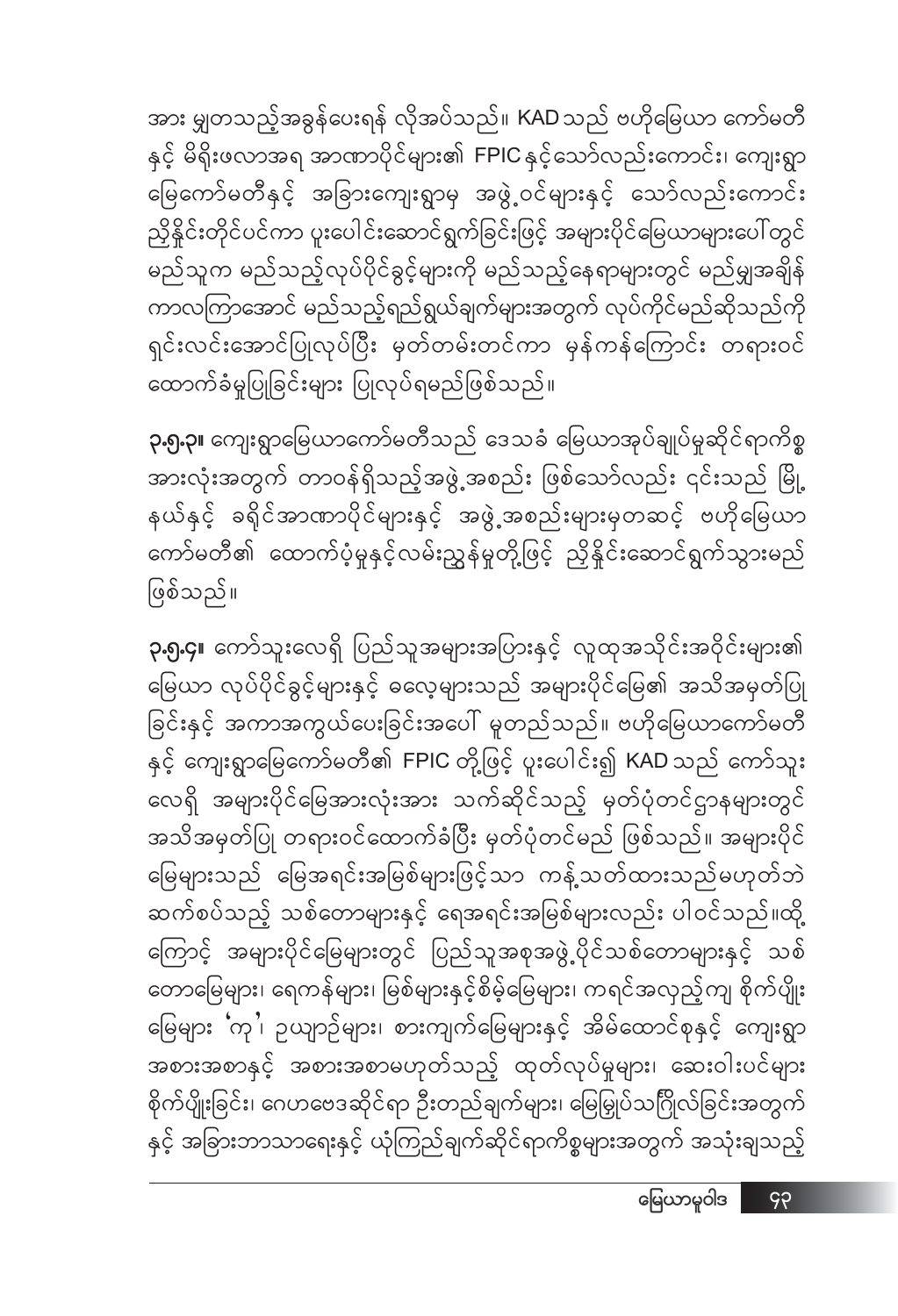**၃.၅.၆။** နှစ်ခုထက်ပိုသော ကျေးရွာလူထုအသိုင်းအဝိုင်းများ၏ နယ်နိမိတ် များသည် တခုနှင့်တခု ထပ်မိနေပါက KAD သည် ဗဟိုမြေယာကော်မတီနှင့် မိရိုးဖလာအရ အာဏာပိုင်များ သို့မဟုတ် ကျေးရွာမြေကော်မတီ၏ FPIC တို့ နှင့် ပူးပေါင်းဆောင်ရွက်ကာ ထိခိုက်သည့် ပြည်သူများနှင့် လူထုအသိုင်းအဝိုင်း အားလုံးတို့နှင့် ဆွေးနွေးတိုင်ပင်ပြီး နယ်နိမိတ်များ၏ အတိအကျတည်နေရာကို လူထုအသိုင်းအဝိုင်း၏ အများဆန္ဒဖြင့် ဆုံးဖြတ်သွားမည်ဖြစ်သည်။ ကျေးရွာ လူထုအသိုင်းအဝိုင်းတခုသည် အများပိုင်မြေအတွင်းရှိ နယ်နိမိတ်များအား ပြင်ဆင်လိုပါက KAD၊ ဗဟိုမြေယာကော်မတီ၊ သက်ဆိုင်သည့် မိရိုးဖလာအရ အာဏာပိုင်များ သို့မဟုတ် ကျေးရွာမြေယာကော်မတီတို့နှင့် ထိခိုက်ခံရမှု အလားအလာရှိသော ပြည်သူအားလုံးနှင့် ဆွေးနွေးတိုင်ပင်ရမည်ဖြစ်သည်။ မည်သည့် ပြင်ဆင်ချက်မျိုးကိုမဆို ပြုလုပ်လိုလျှင် KAD၊ ဗဟိုမြေယာကော်မတီ၊ သက်ဆိုင်သည့် မိရိုးဖလာအရ အာဏာပိုင်များ၏ ခွင့်ပြုချက်နှင့်ထိခိုက်ခံရမှု

ရယူရမည်ဖြစ်သည်။

**၃.၅.၅။** ရပ်ရွာလူထုအသိုင်းအဝိုင်း အဖွဲ့ ဝင်များနှင့် မိသားစုများ၏ ဝင်ရောက် နေထိုင်ခွင့်နှင့် အသုံးချခွင့်များကို ကျေးရွာမြေတွင်သာ ခွင့်ပြုနိုင်ပြီး ကျေးရွာ မြေ ကော်မတီနှင့်အခြားသင့်တော်သည့် ကျေးရွာအဖွဲ့အစည်းများ၊ ပွင့်လင်းမြင် သာပြီး တာဝန်ခံမှုရှိသော ဆုံးဖြတ်ချက်ချမှတ်ရေး လုပ်ငန်းစဉ်များမှတဆင့် ဆုံးဖြတ်ထားသည့်အတိုင်း အိမ်ထောင်စုတခုစီ (သို့မဟုတ်) အစုလိုက်အား ခွင့်ပြုနိုင်သည်။ ရပ်ရွာလူထုအဖွဲ့ ဝင်များနှင့် မိသားစုများသည် နေထိုင်ရန်နှင့် စိုက်ပျိုးရန်အတွက် မြေကွက်များအား ရယူနိုင်သည်။ ၎င်းတို့သည် အဆိုပါ မြေကွက်များအား ကျေးရွာမြေယာကော်မတီက ချမှတ်ထားသည့် စည်းမျဉ်း ဉပဒေများအောက်တွင်ထိန်းသိမ်းရန် တာဝန်ရှိသည်။ ၎င်းရပ်ရွာလူထု အဖွဲ့ ဝင် နှင့် မိသားစုများ၏ မြေကွက်များအား မည်သည့်လွှဲပြောင်းခြင်းနှင့် ငှားရမ်း ခြင်းကိုမဆို ပြုလုပ်လျှင် ကျေးရွာမြေကော်မတီထံမှ ကြိုတင်ခွင့်ပြုချက်

အခြားနေ ရာများပါဝင်သည် ။ အခြား အများပိုင် မြေများ၏ ဥပမာများမှာ ဘာသာရေးအကြောင်းများ၊ ပညာရေး၊ ကျန်းမာရေးနှင့် အစည်းအဝေးခန်းမများ ဆောက်လုပ်ရန်အတွက် အသုံးပြုသည့်မြေများ ပါဝင်သည်။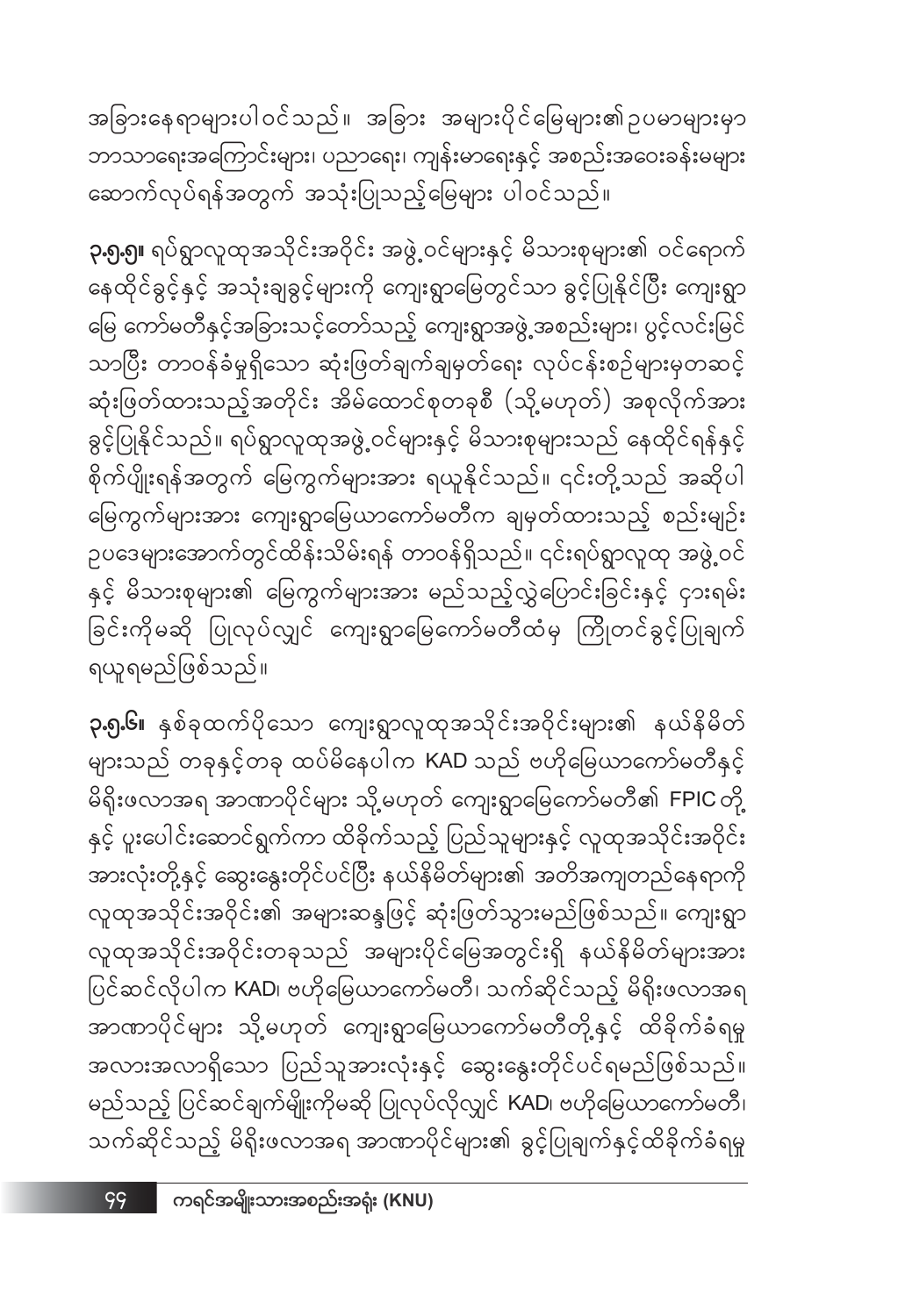အလားအလာရှိသော ပြည်သူအားလုံးတို့၏ FPIC ကို ရယူရမည်ဖြစ်သည်။ အများ<mark>၏သဘောတူညီချက် မရရှိသော်လည်း ကျေးရွာလူထုအ</mark>သိုင်းအဝိုင်းက ပြင်ဆင်ချက်အား ဆက်လက်ပြုလုပ်သွားလိုပါက ထိုကိစ္စအား အများသဘော တူညီချက် ရရှိရန် ကြားဝင်ဖြန်ဖြေမှုပုံစံဖြင့် ဆောင်ရွက်သွားရမည် ဖြစ်သည်။ ပြင်ဆင်ချက်ကြောင့် ထိခိုက်ခံရသူများ ရှိပါက ထိခိုက်ခံရသူများသည် KNU အာဏာပိုင်များထံမှ တရားမျှတသည့် နစ်နာကြေး ရရှိရမည်ဖြစ်သည်။

**၃.၅.၇။** မည်သည့်အများပိုင် မြေ (သို့မဟုတ်) ၎င်း၏ အစိတ်အပိုင်းတခုအား မည်သည့်အချိန်တွင် မည်သည့်ဖွံ့ဖြိုးရေးစီမံကိန်း (သို့မဟုတ်) ရင်းနှီးမြှုပ်နှံမှု အတွက် ထိခိုက်ခံရနိုင်သည့် ပြည်သူများ (သို့မဟုတ်) ကျေးရွာလူထု အဖွဲ့အ စည်းများ၏ FPIC မပါဘဲ အသုံးချခွင့်မရှိပါ။

### အပိုဒ် ၃.၆။ KNU အာဏာပိုင်များ၏ စီမံခန့်ခွဲမှုအောက်ရှိ အများပြည်သူ အကျိုး စီးပွားအတွက်ရည်ရွယ်ထားသောမြေ

(KNU Authorities-Managed Public Purpose Land)

**၃.၆.၁။ အခါအားလျော်စွာ ပေါ်ပေါက်သည့်မြေယာ (Periodic Land)** – အဆိုပါ မြေသည် ဗဟို မြေယာကော်မတီနှင့် မိရိုးဖလာအရ အာဏာပိုင်များ၏ FPIC .<br>သို့မဟုတ် ကျေးရွာမြေကော်မတီနှင့် ပူးပေါင်းဆောင်ရွက်ကာ ယခု (သို့မ ဟုတ်) နောင်တွင် KAD က ရေစီးဆင်းမှု (သို့မဟုတ်) မိုးရေတို့အပေါ်မူတည်ပြီး ရေလမ်းကြောင်းတလျှောက်တွင် အချိန်ကာလအားလျော်စွာ ပေါ်ပေါက်တတ် သော မြေယာအဖြစ်သတ်မှတ်ပေးသောမြေ ဖြစ်သည်။ အခါအားလျော်စွာ ပေါ်ပေါက်သည့် မြေယာသည် အဓိကကျသည့် လူမှုရေး၊ ဇောဗေဒဆိုင်ရာနှင့် ဂေဟဆိုင်ရာ အသုံးဝင်မှုများရှိပြီး ၎င်းသည် ဗဟိုမြေယာကော်မတီနှင့် မိရိုး ဆုံးဖြတ်ချက်အတိုင်း အများပြည်သူကောင်းကျိုးအား အထောက်အကူ ပြုရ မည် ဖြစ်သည်။ အခါအားလျော်စွာ ပေါ်ပေါက်သည့်မြေအား ဗဟိုမြေယာ ကော်မတီက အလွန်တိကျ ရှင်းလင်းပြတ်သားသည့် အနေအထားဖြင့် ဆုံး မြေယာမူဝါဒ \_\_ ၄၅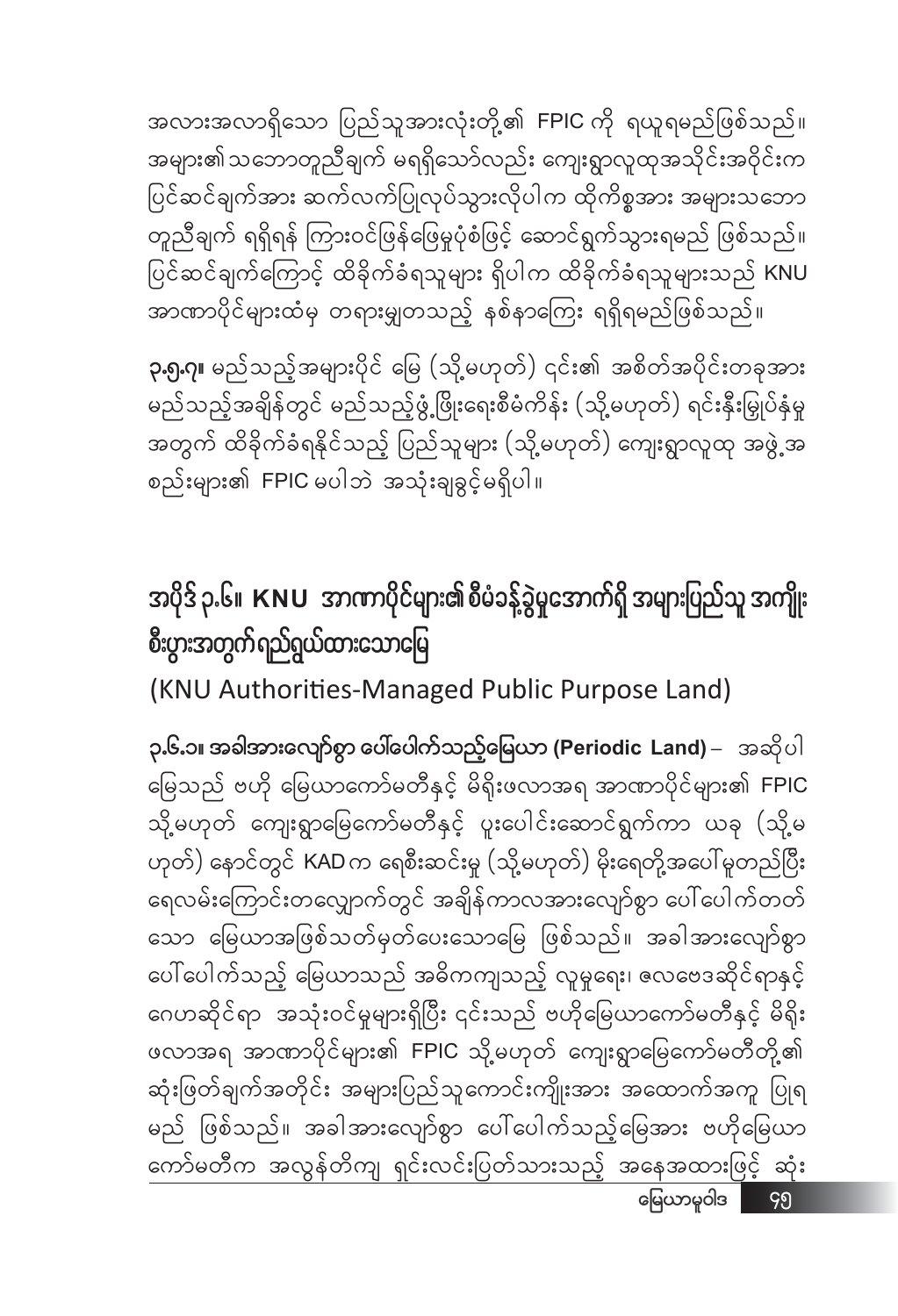$56$ 

၃.၆.၃။အများပြည်သူပိုင်သည့်မြေယာ (Public Land) – အဆိုပါမြေသည် ယခု (သို့မဟုတ်) နောင်တွင် KAD သည် အများပြည်သူ၏ အခြေခံ အဆောက်အအုံ အတွက် အသုံးချရန်ဟု သတ်မှတ်ထားသော မြေယာများဖြစ်သည့် လမ်းများ၊ တံတားများ၊ KNU အာဏာပိုင်များ၏ အဆောက်အဦးများ၊ ကျောင်းများ၊ ဆေးရုံများ၊ အစိုးရမဟုတ်သည့် အဖွဲ့အစည်းများနှင့် လူထုအသိုင်းအဝိုင်းဆိုင် ရာ အဖွဲ့ အစည်းများ၏ ရုံးများနှင့် အခြားအများပြည်သူသုံးစွဲရန်ဟု အများက သတ်မှတ်ထားသော အခြေခံအဆောက်အအုံများ ပါဝင်သည်။ အများပြည်သူ ပိုင်သည့် မြေယာသည် အဓိကကျသည့် လူမှုရေး၊ ဇေလဗေဒဆိုင်ရာနှင့်

၃.၆.၂။ ထိ<mark>န်းသိမ်းကန့်သတ်ထားသည့် မြေ (Reserved Land)</mark> – အဆိုပါ မြေ သည် ယခု (သို့မဟုတ်) နောင်တွင် ကရင်သစ်တောဌာန (KFD) က 'သစ်တော .<br>ကြိုးဝိုင်း ၊ ထိန်းသိမ်းထားခြင်းမရှိသည့် သစ်တောများ ၊ တောရိုင်းတိရိစ္ဆာန် ဘေးမဲ့တောများ ၊ အမျိုးသား ဥယျာဉ်နေရာများ နှင့် ထိုကဲ့သို့ ထိန်းသိမ်း ထားသော မြေများနှင့်ကပ်လျက်ရှိသည့် ကြားခံနယ်မြေများအဖြစ် သတ်မှတ် ပေးထားသော မြေများဖြစ်သည်။ ထိန်းသိမ်းကန့်သတ်ထားသည့် မြေယာသည် အဓိကကျသည့် လူမှုရေး၊ ဇောဗေဒဆိုင်ရာနှင့် ဂေဟဗေဒဆိုင်ရာ အသုံးဝင်မှု များရှိပြီး ၎င်းသည် ဗဟိုမြေယာကော်မတီနှင့် မိရိုးဖလာအရ အာဏာပိုင်များ၏ FPIC သို့မဟုတ် ကျေးရွာမြေယာကော်မတီတို့၏ ဆုံးဖြတ်ချက်အတိုင်း အများပြည်သူ ကောင်းကျိုးအား အထောက်အကူပြုရမည် ဖြစ်သည်။ KFD ၏ သက်ဆိုင်ရာ စည်းမျဉ်းများနှင့်အညီ အလွန်ရှင်းလင်းပြတ်သားသည့် အခြေအနေများတွင် ဗဟိုမြေယာကော်မတီက ဆုံးဖြတ်ချက်ပြုရမည်ဖြစ်ပြီး မိရိုးဖလာအရ အာဏာပိုင်များ သို့မဟုတ် ကျေးရွာမြေယာကော်မတီ၏ FPIC နှင့်အတူ လူမှုရေးနှင့် ဂေဟဗေဒဆိုင်ရာ အသုံးဝင်မှုနှင့် ပြည်သူလူထု၏ ကောင်းကျိုးတို့အား မထိခိုက်စေဘဲ ထိန်းသိမ်းကန့်သတ်ထားသည့် မြေယာအား စိုက်ပျိုးရေးအသုံးပြုမှုများအတွက် အရည်အချင်းပြည့်မီသော ပြည်သူများနှင့် လူထုအသိုင်းအဝိုင်းများအား ချပေးနိုင်သည်။

ဖြတ်ချက်ချကာ အသုံးပြုခွင့်များနှင့် တာဝန်ဝတ္တရားများအား အရည်အချင်း ပြည့်မီသော ပြည်သူများနှင့် လူထုအသိုင်းအဝိုင်းများအား ချပေးနိုင်သည်။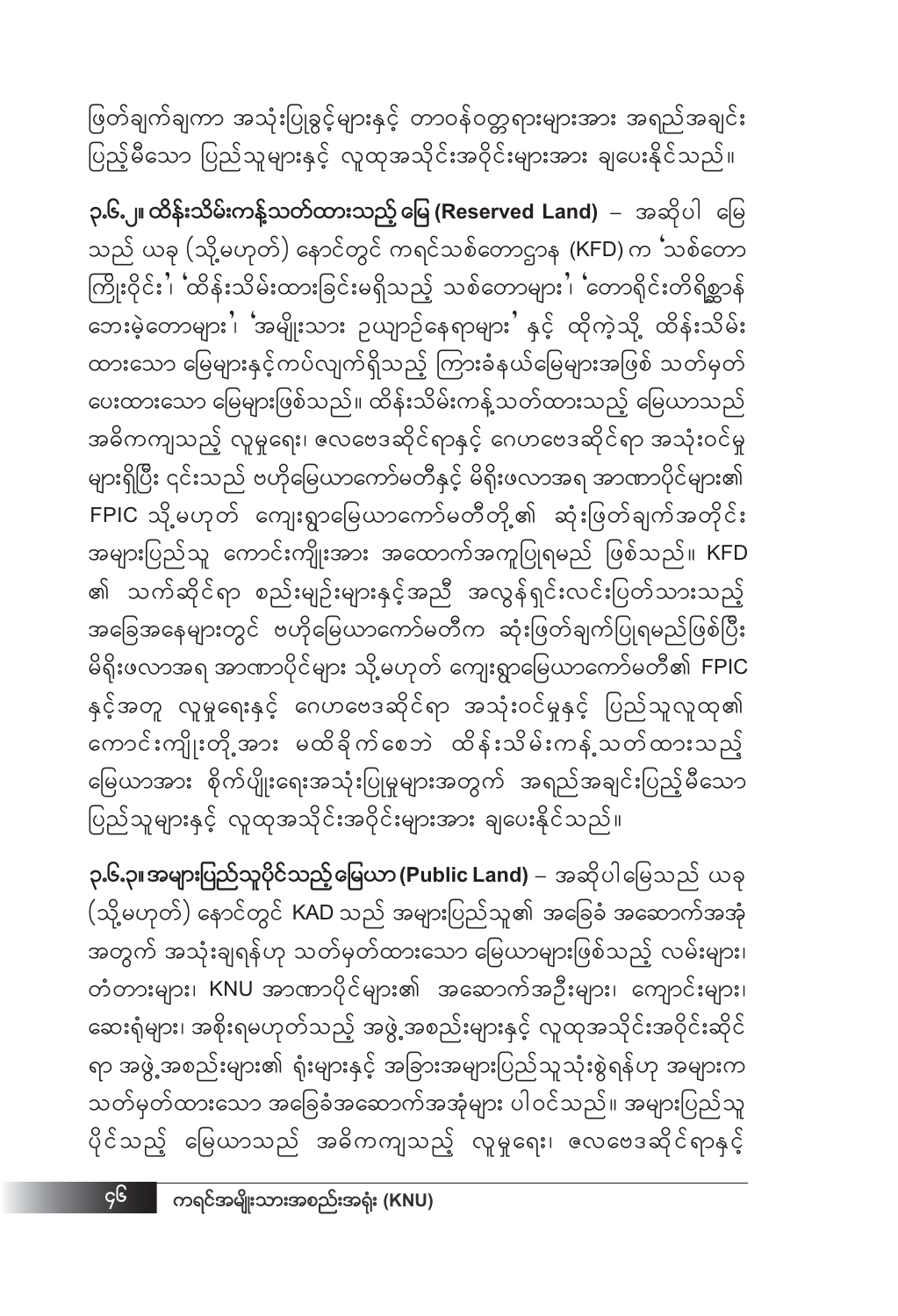ဒုက္ခသည် (သို့မဟုတ်) ပြည်တွင်းတိမ်းရှောင် ဒုက္ခသည်တဦးအဖြစ်  $(c)$ (သို့မဟုတ်) အခြေအနေတခုကြောင့် ခရီးသွားရသည့်အခါမျိုးမှလွဲ၍ အဓိကအားဖြင့် ၁၉၈၈ ခုနှစ် မတိုင်မီကတည်းက ကော်သူးလေတွင်

**၃.၇.၂။** ဝင်ရောက်နေထိုင်ခွင့် (သို့မဟုတ်) အသုံးချခွင့်ရရှိနိုင်ရန် ကန့်သတ်ချက် များထဲတွင် အသက် ၁၈ နှစ်နှင့်အထက်ရှိသူတဦးဖြစ်ပြီး ရာဇဝတ်မှု ကျူးလွန် ခြင်း မရှိဘူးသည့်သူတဦးဖြစ်ကာ –

**၃.ဂု.၁။** မြေယာ၊ သစ်တောများ၊ ရေလုပ်ငန်းများ၊ ရေနှင့် ဆက်စပ်သည့် သဘာဝ သယံဇာတများတွင် ဝင်ရောက်နေထိုင်ခြင်း (သို့မဟုတ်) အသုံးချခြင်း အတွက် ဗဟိုမြေယာ ကော်မတီနှင့် ကျေးရွာလူထုအသိုင်းအဝိုင်းနှင့် မိရိုးဖလာ အရ အာဏာပိုင်များ သို့မဟုတ် ကျေးရွာမြေကော်မတီတို့၏ ပူးပေါင်းမှုဖြင့်၊ KAD ၏ ခွင့်ပြုခြင်းနှင့် မှန်ကန်ကြောင်း ထောက်ခံပေးခြင်းတို့ လိုအပ်သည်။ ထိုသို့သော ဝင်ရောက်နေထိုင်ခွင့် (သို့မဟုတ်) အသုံးချခွင့်အား သက်ဆိုင်သည့် မှတ်ပုံတင်ဌာနတွင် မှတ်ပုံတင်ထားရမည်ဖြစ်သည်။

### အပိုဒ်ဉ.ဂု။အသုံးချပိုင်ခွင့်များအားစည်းမျဉ်းစည်းကမ်းသတ်မှတ်ခြင်း (Regulating Use Rights)

ဂေဟဆိုင်ရာ အသုံးဝင်မှုများရှိပြီး ၎င်းသည် ဗဟိုမြေယာကော်မတီနှင့် မိရိုး ဖလာအရ အာဏာပိုင်များ၏ FPIC တို့၏ သတ်မှတ်ချက်ဖြင့် အများပြည်သူ ကောင်းကျိုးအား အထောက်အကူပြုရမည် ဖြစ်သည်။အလွန်ရှင်းလင်းပြတ် သားသည့် အခြေအနေများတွင် ဗဟိုမြေယာကော်မတီက ဆုံးဖြတ်ချက် ပြုရမည်ဖြစ်ပြီး မိရိုးဖလာအရ အာဏာပိုင်များ သို့မဟုတ် ကျေးရွာမြေ ကော်မ တီ၏ FPIC နှင့်အတူ လူမှုရေးနှင့် ဂေဟဗေဒဆိုင်ရာ အသုံးဝင်မှုနှင့် ပြည်သူ လူထု၏ကောင်းကျိုးတို့အား မထိခိုက်စေဘဲ အများပြည်သူပိုင်သည့် မြေယာ အားအသုံးပြုခွင့်များနှင့် တာဝန်ဝတ္တရားများကို အရည်အချင်းပြည့်မီသေ<mark>ာ</mark> ပြည်သူများနှင့် လူထုအသိုင်းအဝိုင်းများအား ချပေးနိုင်သည်။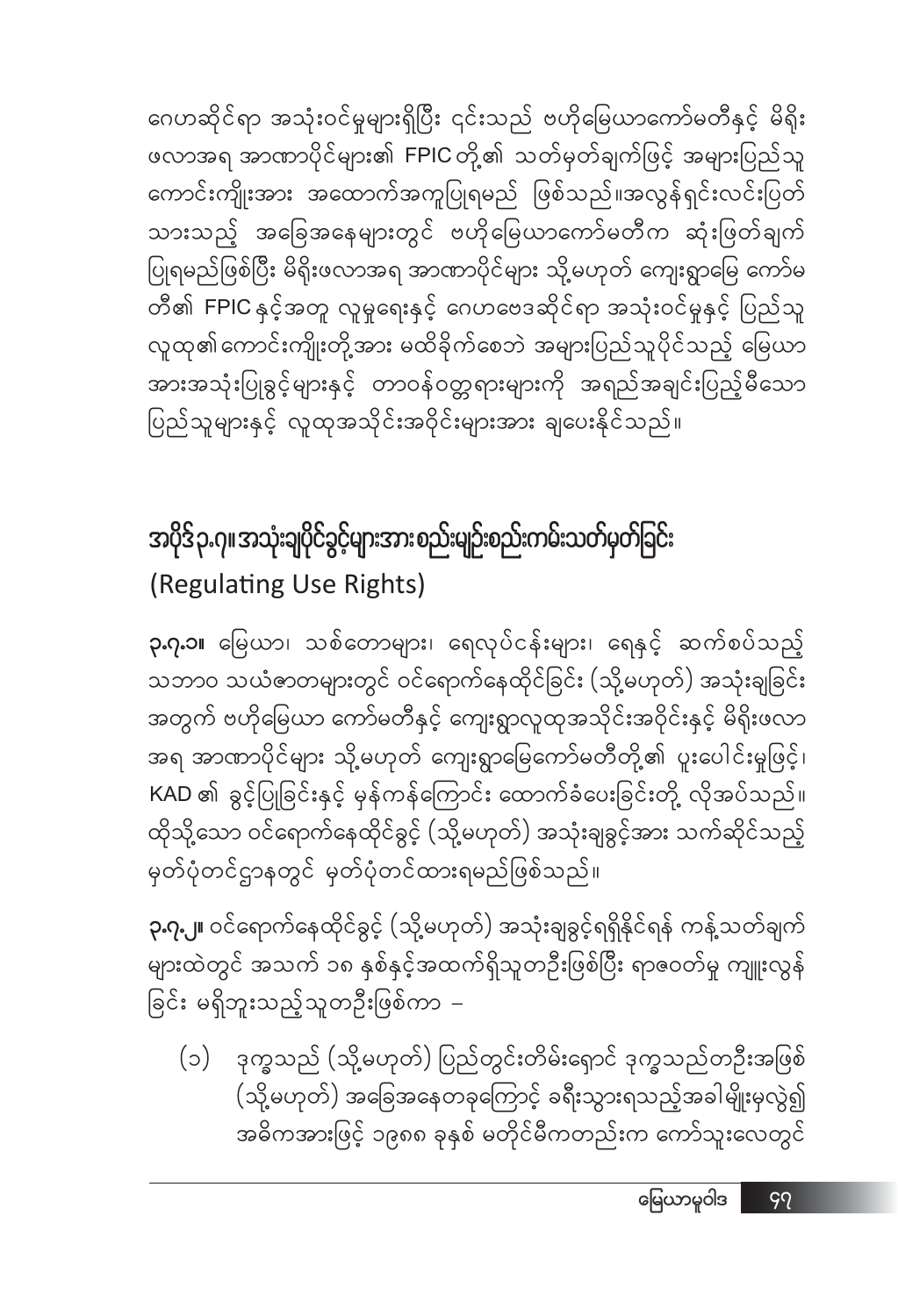ကရင်အမျိုးသားအစည်းအရုံး (KNU)

၄၈

ညှိနိုင်းတိုင်ပင်ပြီး KAD က ချမှတ်ထားသည့်အတိုင်း တင်းကြပ်သည့် အကန့် အသတ်များအောက်တွင် ရှိသည်။ မြေယာအသုံးချပိုင်ခွင့်ကို မိုးစပါး စိုက်ပျိုး ရန်အတွက် အကန့်အသတ်မှာ ဧက ၂၀ ဖြစ်ပြီး၊ နုန်းမြေစိုက်ပျိုးရေးအတွက် ၂ ဧကမှ ၅ ဧကအထိနှင့် နုန်းမြေ၏ မျိုးအောင်ခြင်းအပေါ်မူတည်၍ သတ်မှတ် ပေးသည်။ ဗဟိုမြေယာကော်မတီနှင့် ကျေးရွာလူထု အသိုင်းအဝိုင်း အဖွဲ့ဝင် များနှင့် မိရိုးဖလာအရ အာဏာပိုင်တို့၏ FPIC တို့ဖြင့် ညှိနှိုင်းတိုင်ပင်ပြီး ဤမူဝါဒ၏ ဦးတည်ချက်နှင့် အခြေခံမူဝါဒများနှင့် ကိုက်ညီမှသာလျှင် KAD သည် ခွင့်ပြုထားသည့် ဧက ၂၀ အားကျော်၍ ဧက ၅၀ အထိ ပေးသည့် အခြေ အနေများအပေါ် မူတည်၍ခွင့်ပြုနိုင်ပြီး၊ ထိုမြေသည် သီးသန့်စိုက်ခင်းများ ပြုလုပ်ခြင်းအတွက် မလုံလောက်မှသာ ခွင့်ပြုမည်ဖြစ်သည်။ ဤမူဝါဒ အောက်တွင် လူတဦးသည် ၎င်းအတွက် ခွင့်ပြုထားသည့်မြေယာအား အသုံးပြု

ဝင်ရောက်နေထိုင်ခွင့် (သို့မဟုတ်) အသုံးချပိုင်ခွင့်အား မျှဝေပြီး  $(\varsigma)$ အသုံးပြုသည့် ဇနီးနှင့် ခင်ပွန်းဖြစ်ကာ ၎င်းတို့နှစ်ဦးသည် အထက် ဖော်ပြပါ စံနှန်းများနှင့် ကိုက်ညီကြောင်း မှတ်တမ်းတင်ခံထားရသူ တို့ဖြစ်သည်။

**ု.ဂု.၃။** မည်သည့် အသုံးချပိုင်ခွင့်မဆို ဗဟိုမြေယာကော်မတီနှင့် မိရိုးဖလာအရ အာဏာပိုင်များ သို့မဟုတ် ကျေးရွာမြေယာကော်မတီ၏ FPIC တို့နှင့်

ရောက်နေထိုင်ခွင့် (သို့ မဟုတ်) အသုံးချပိုင်ခွင့် ရရှိခဲ့ဖူးသူဖြစ်ကြောင်း KAD၊ ဗဟိုမြေယာကော်မတီ၊ ကျေးရွာလူထု အသိုင်းအဝိုင်းများနှင့် မိရိုးဖလာအရ အာဏာပိုင်များ လက်ခံနိုင်သည့် သက်သေ အ ထောက်အထားများ ရှိထားသူ၊

ကော်သူးလေတွင် နေထိုင်သူတဦးဖြစ်ပြီး မြေတခုပေါ်တွင် ဝင်

၁၉၈၈ ခုနှစ် နောက်ပိုင်းတွင် ကော်သူးလေတွင် နေထိုင်ပြီး ကော်  $\left(\begin{array}{c} \end{array}\right)$ သူးလေရှိ တိုင်းရင်းသားလူမျိုးများ၏ အကျိုးအတွက် လူမှုဝန်ဆောင် မှုများ ပြုလုပ်ထားသူ၊

 $(\varsigma)$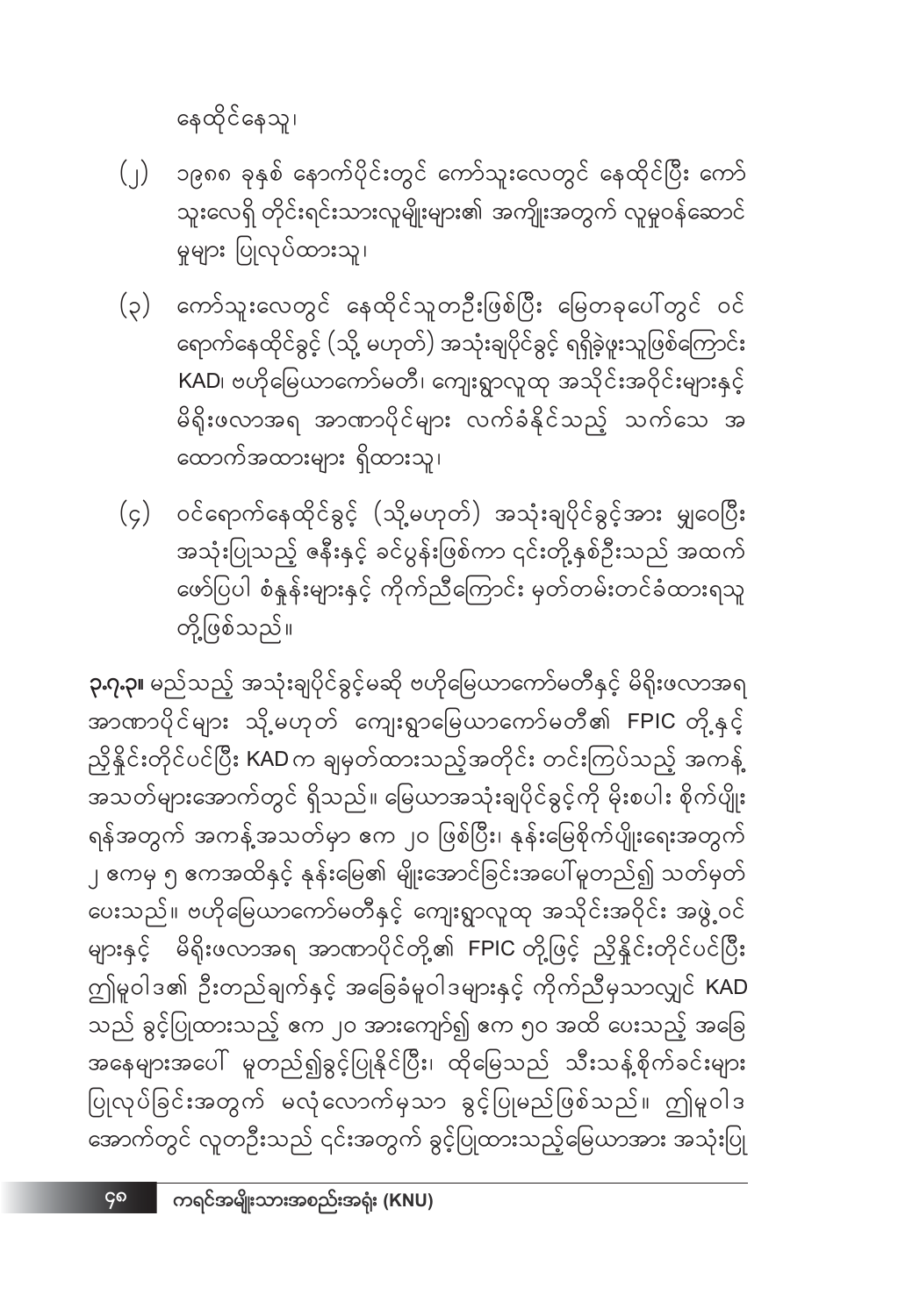**၃.၇.၄။** လုပ်ငန်းတခု (သို့မဟုတ်) စီးပွားဖြစ် စိုက်ပျိုးရေးအတွက် ဝင်ရောက် နေထိုင်ခွင့်နှင့် အသုံးချပိုင်ခွင့်သည် ဧက ၅၀ အထက်ကျော်လွန်၍ မရပါ။ လူတဦး (သို့မဟုတ်) ကုမ္ပဏီတခုအား ဤမူဝါဒအရ မြေယာအများဆုံး ငှားရမ်းခွင့်ပြုခြင်းကို တွက်ချက်ရာတွင် အချက်အလက်အားလုံး စုံလင်ရမည် .<br>ဖြစ်ပြီး ၎င်းပုဂ္ဂိုလ် (သို့မဟုတ်) ကုမ္ပဏီ၏ ကော်သူးလေအတွင်းရှိသည့် တိုက်ရိုက်ဖြစ်စေ၊ သွယ်ဝိုက်၍ဖြစ်စေ ရရှိထားသည့် ဝင်ရောက်နေထိုင်ခွင့်နှင့် အသုံးချပိုင်ခွင့်များအား ဖော်ပြရမည်ဖြစ်ကာ အမြင့်ဆုံးသတ်မှတ်ထားသည့် မြေယာအသုံးချပိုင်ခွင့်အထိ တွက်ချက်သွားမည်ဖြစ်သည်။ ထိုကဲ့သို့ မပြုလုပ် ပါက ၎င်းပုဂ္ဂိုလ် (သို့မဟုတ်) ကုမ္ပဏီ၏ ကော်သူးလေရှိ မြေယာလုပ်ပိုင်ခွင့်များ သည် အလိုအလျောက် ပျက်ပြယ်သွားမည်ဖြစ်သည်။

ခြင်းကို တွက်ချက်ရာတွင် အများဆုံးခွင့်ပြုထားသည့် ပမာဏအား တွက်ချက် မည်ဖြစ်ပြီး၊ ထိုပုဂ္ဂိုလ်သည် အခြားမြေယာသုံးစွဲမှုများ (သို့မဟုတ်) ငှားရမ်းမှု များ၊ တိုက်ရိုက်ဖြစ်စေ၊ သွယ်ဝိုက်၍ဖြစ်စေ ရှိပါက အများဆုံးနှုန်းအား တွက်ချက်သွားမည် ဖြစ်သည်။ ဧက ၂၀ အကန့်အသတ်အား ပိုပြီးတိုးချဲ့ရန် မိရိုးဖလာအရ အာဏာပိုင်များ သို့မဟုတ် ကျေးရွာမြေကော်မတီ၏ FPIC တို့နှင့် ပူးပေါင်း ဆောင်ရွက်၍ သူ (သို့မဟုတ်) သူမသည် ဝင်ရောက်နေထိုင်ခွင့် နှင့် အသုံးချပိုင်ခွင့် ရရှိရန် စိတ်ဝင်စားသည့် မြေယာ၊ သစ်တောများ၊ ရေ၊ ရေလုပ်ငန်းများ နှင့်ပတ်သက်ပြီး အချက်အလက်ပြည့်စုံစွာ တင်ပြရမည် ဖြစ် သည်။ ထိုသို့တင်ပြရန်ပျက်ကွက်ပါက အဆိုပါ လျှောက်ထားခြင်းသည် အလို အလျောက် ပျက်ပြယ်သွားမည် ဖြစ်သည်။ ၎င်းကန့်သတ်ချက်များအပေါ် ခြွင်းချက်ကို KAD က စိုက်ပျိုးရေးအား ကျယ်ပြန့်စွာပြုလုပ်ရန် သင့်တော်သည့် မြေပြန့်များအား ခွင့်ပြုနိုင်မည်ဖြစ်သည်။ ကန့်သတ်ချက်များအား စိုက် ပျိုးထုတ်လုပ်မှု အမြင့်ဆုံးဖြစ်လာရန် ရည်ရွယ်ချက်ဖြင့်သာ ကျော်လွှားနိုင် မည်ဖြစ်ပြီး ရောင်းချခြင်း၊ ရင်းနှီးမြှုပ်နှံမှုပြုလုပ်ခြင်း၊ စမ်းသပ်ခြင်း နှင့် အခြား ဖွံ့ဖြိုးရေး စီမံကိန်းများအတွက် ပြုလုပ်၍မရပါ။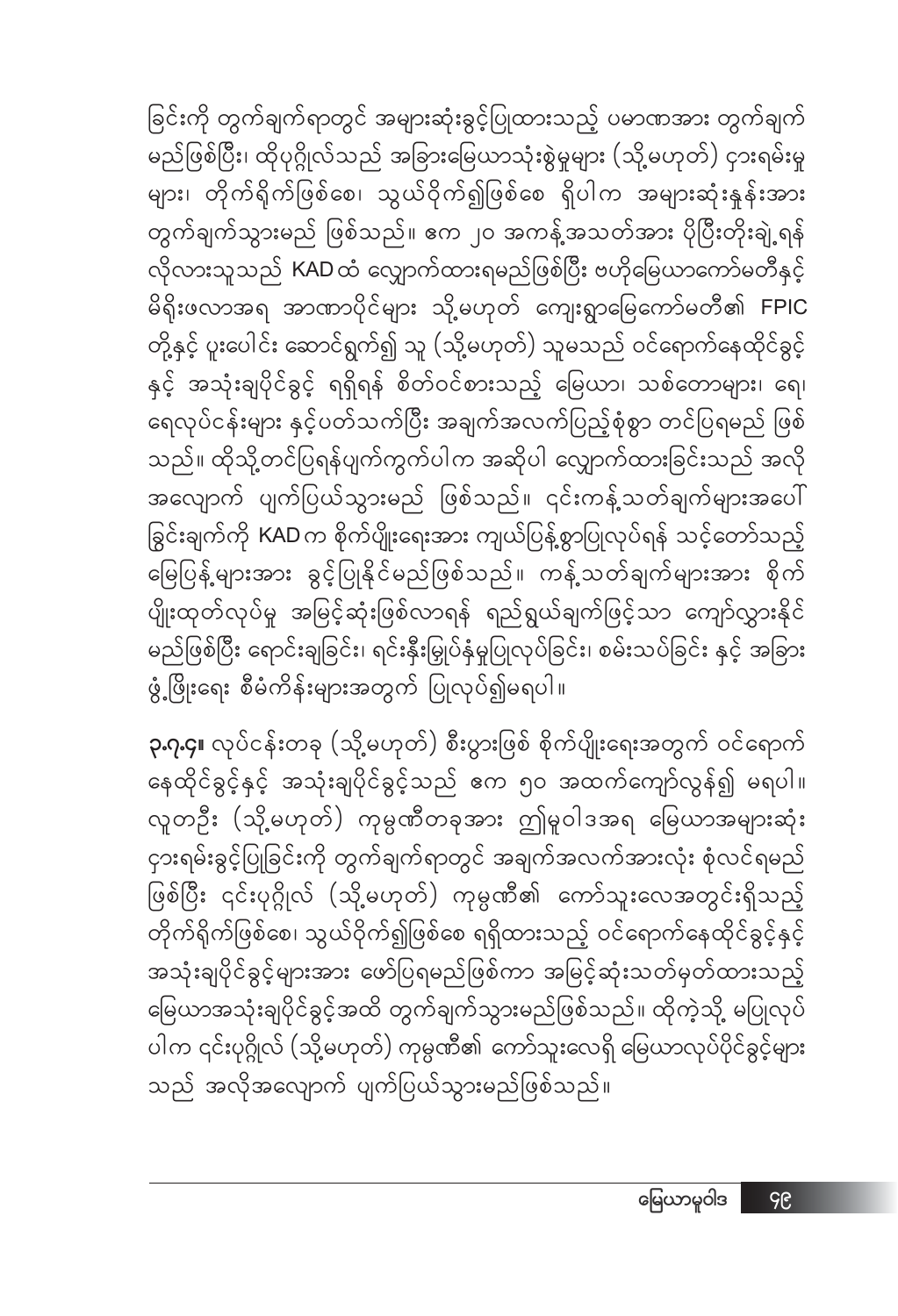**၃.ဂု.၅။** ကော်သူးလေအတွင်းရှိ မြေယာ၊ သစ်တောများ၊ ရေလုပ်ငန်းများ၊ ရေနှင့် ဆက်စပ်သည့် သဘာဝသယံဇာတများတွင် ဝင်ရောက်နေထိုင်ခွင့်နှင့် အသုံးချ .<br>ပိုင်ခွင့်များ ရရှိထားသူ မည်သူမဆို အောက်ဖော်ပါ ရပိုင်ခွင့်များနှင့် တာဝန် ၀တ္တရားများ ရှိသည် –

- ကာလရှည်နှင့် ကာလတို စိုက်ပျိုးရေးနှင့် ဆည်မြောင်းများ ဖော်ရန် (သို့မ ဟုတ်) ၎င်းတို့၏ လယ်မြေများအား ကာကွယ်ရန် လယ်မြေနှင့် ပတ်သက် သည့် အခြားလုပ်ဆောင်မှုများ ပြုလုပ်ခြင်းတို့အပါအဝင် မြေယာစိုက်ပျိုး ခွင့်နှင့် တာဝန်ဝတ္တရားများအား စိုက်ပျိုးခြင်းဆိုင်ရာ စည်းမျဉ်းများနှင့်အညီ ဆောင်ရွက်သွားရမည်ဖြစ်သည်။
- အသုံးချပိုင်ခွင့်လွှဲပြောင်းခြင်း ဉပဒေနှင့်အညီ ဝင်ရောက်နေထိုင်ခွင့်နှင့် အသုံးချပိုင်ခွင့်များအား အခြားသူတဦးထံသို့ လွှဲပြောင်းပိုင်ခွင့်၊
- အမွေဆက်ခံခြင်းဆိုင်ရာ စည်းမျဉ်းများနှင့်အညီ မြေယာ ဝင်ရောက်နေထိုင် ခွင့်နှင့် အသုံးချ ပိုင်ခွင့်များအား အခြားသူတဦးထံသို့ အမွေအဖြစ် လွှဲ ပြောင်းပိုင်ခွင့်၊
- မြေယာ ဝင်ရောက်နေထိုင်ခွင့်နှင့် အသုံးချပိုင်ခွင့်အတွက် ငှားရမ်းခများတွင် KAD နှင့် ဆွေးနွေးတိုင်ပင်ကာ ၎င်း၏ခွင့်ပြုချက်ဖြင့် ပတ်သက်သူများက ညှိနိူင်းထားသည့် သတ်မှတ်ချက်များ ပါဝင်ရမည်။ ထို့အပြင် ဗဟိုမြေယာ ကော်မတီနှင့် မိရိုးဖလာအရ အာဏာပိုင်များ သို့မဟုတ် ကျေးရွာမြေ ကော်မတီ၏ FPIC (သို့မဟုတ်) ထိန်းသိမ်းကန့်သတ်ထားသည့် မြေနေရာ များအတွက် KFD တို့နှင့်လည်းဆွေးနွေးတိုင်ပင်ရမည်။
- အထက်ဖော်ပြပါ အချက်တခုချင်းအား ဝင်ရောက်နေထိုင်ခွင့်နှင့် အသုံးချ ပိုင်ခွင့်များ၏ ကန့်သတ်ချက်တခုအဖြစ်မှတ်ယူပြီး ချိုးဖောက်မှုများရှိပါက ဖျက်သိမ်းခြင်းခံရမည် ဖြစ်သည်။

**၃.၇.၆။** မြေယာအစိတ်အပိုင်းအား (၃) နှစ်နှင့်အထက် ဆက်တိုက်နေထိုင်သူ တဦးက ဝင်ရောက်နေထိုင်ပြီး ထိုမြေယာတည်ရှိသော ကျေးရွာလူထု အသိုင်း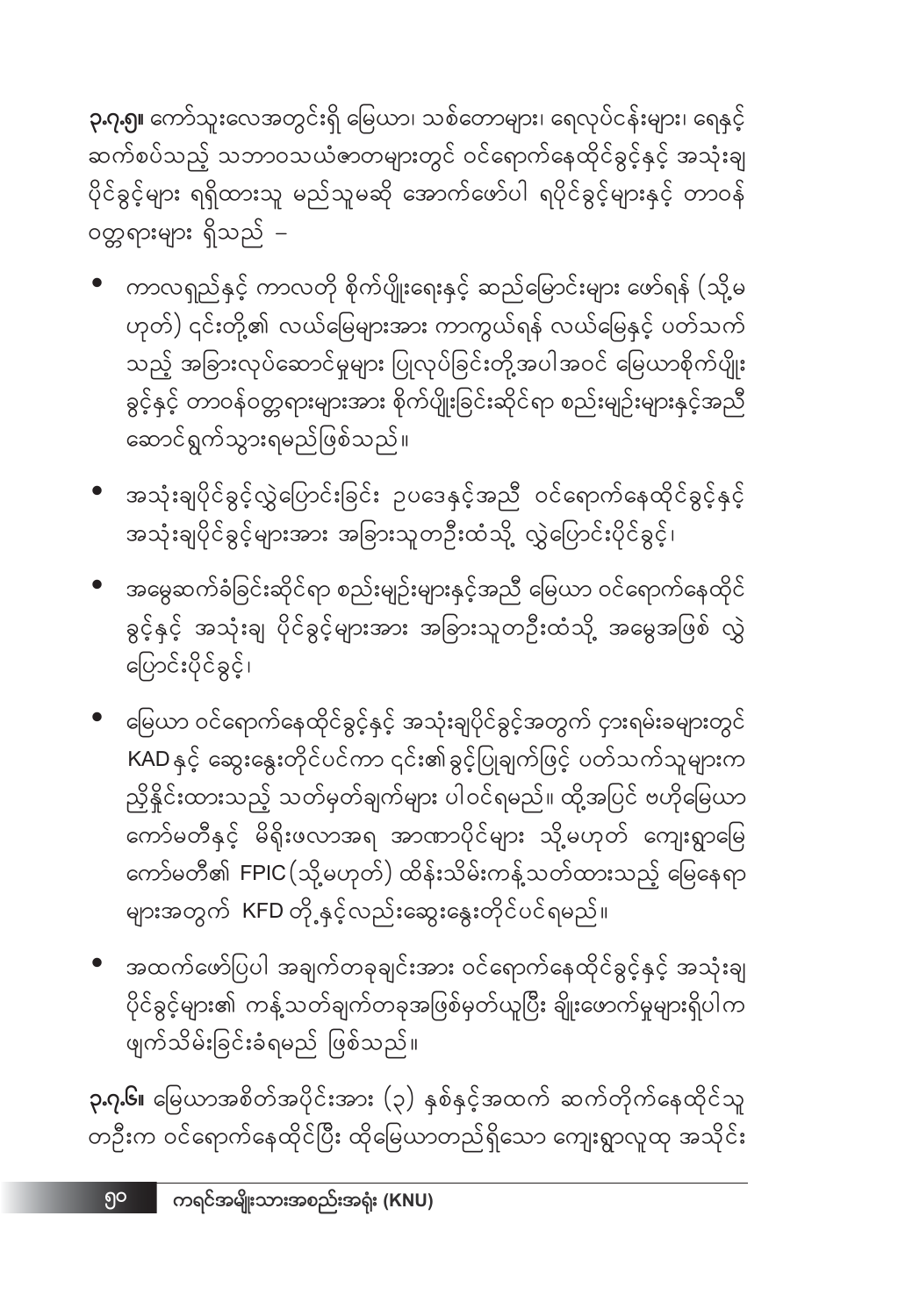**၃.ဂု.၈။** မြေယာလုပ်ပိုင်ခွင့် ကိုင်ဆောင်ထားသူသည် သူ (သို့မဟုတ်) သူမ၏ မြေယာလုပ်ပိုင်ခွင့် တာဝန်ဝတ္တရားများ (သို့မဟုတ်) ဤမူဝါဒတွင် ချမှတ်

**၃.၇.၇။** မြေယာဝင်ရောက်နေထိုင်ခွင့်နှင့် အသုံးချပိုင်ခွင့်များ သက်တမ်းကုန်သွား စေသည့် အခြေအနေများမှာ – (၁) မြေယာလုပ်ပိုင်ခွင့်များ ကိုင်ဆောင်ထားသူ သေဆုံးသွားသည့်အခါ၊ (၂) ထိုနေ့သည် မြေယာလုပ်ပိုင်ခွင့် စတင်ရရှိသည့်နေ့မှ နှစ် ၂၀ ပြည့်သွားသည့်အခါ၊ (၃) KNU အာဏာပိုင်များ၏မူဝါဒအရ မှားယွင်းစွာအသုံးချသည်ဟု KAD က ဗဟိုမြေယာကော်မတီနှင့် မိရိုးဖလာအရ အာဏာပိုင်များ သို့မဟုတ် ကျေးရွာမြေကော်မတီ၏ FPIC တို့နှင့် ဆွေးနွေး တိုင်ပင်ပြီး ဆုံးဖြတ်သောကြောင့် ရပ်ဆိုင်းသွားသည့်အခါတို့တွင် ဖြစ်သည်။ သို့သော် အိမ်ထောင်စုတွင် မြေယာလုပ်ပိုင်ခွင့်အား ရရှိထားသူ တဦးထက် ပိုပါက မြေယာလုပ်ပိုင်ခွင့်သည် တဦးတယောက် သေဆုံးခြင်းဖြင့် ပြီးဆုံးသွား .<br>မည်မဟုတ်ဘဲ ရပိုင်ခွင့် အမည်ကိုင်ဆောင်ထားသူအားလုံး သေဆုံးမှသာ ရပ်ဆိုင်းသွားမည် ဖြစ်သည်။ မြေယာလုပ်ပိုင်ခွင့်အား ခွင့်ပြုထားသည့် ပထမ .<br>သက်တမ်းအတွင်းတွင် မဖျက်သိမ်းခဲ့ပါက ၎င်းသက်တမ်းအား (၂) ကြိမ်အထိ ထပ်တိုးနိုင်ပြီး ပထမအကြိမ်တွင် (၁၀) နှစ်အထိ တိုးနိုင်ကာ၊ ဒုတိယအကြိမ်တွင် (၅) နှစ်အထိ တိုးနိုင်သည်။ သက်တမ်းတိုးမှုများအား KAD ၏ ကြိုတင်ခွင့်ပြု ချက်ရယူကာ KAD သည် ဗဟိုမြေယာကော်မတီနှင့် မိရိုးဖလာအရ အာဏာပိုင် များ သို့မဟုတ် ကျေးရွာမြေ ကော်မတီ၏ FPIC တို့နှင့် ဆွေးနွေးတိုင်ပင်ပြီး၊ ခွင့်ပြုချက် ပေး၊မပေး ဆုံးဖြတ်သွားမည် ဖြစ်သည်။ မြေယာလုပ်ပိုင်ခွင့်များ နှင့်ပတ်သက်ပြီး မည်သည့် သက်တမ်းကုန်ဆုံးခြင်း (သို့မဟုတ်) သက်တမ်း တိုးခြင်းကိုမဆို မှတ်ပုံတင်ထားရမည်ဖြစ်သည်။

သည်။

အဝိုင်းနှင့် မိရိုးဖလာအရ အာဏာပိုင်များ၏ ခွင့်ပြုချက်အရ စိုက်ပျိုးခဲ့သည်ဟု KAD ကသတ်မှတ်ပါက ထိုသူသည် ဝင်ရောက်နေထိုင်ခွင့်နှင့် အသုံးချပိုင်ခွင့်အား KAD ထံ တရားဝင်လျှောက်ထားပိုင်ခွင့် ရှိသည်။ KAD သည် ဗဟိုမြေယာ ကော်မတီနှင့် မိရိုးဖလာအရ အာဏာပိုင်များ၏ FPIC တို့နှင့် ဆွေးနွေးတိုင်ပင်ပြီး ထိုပုဂ္ဂိုလ်သည် အရည်အချင်းများ ပြည့်စုံလျှင် ထိုရပိုင်ခွင့်အား အပ်နှံနိုင်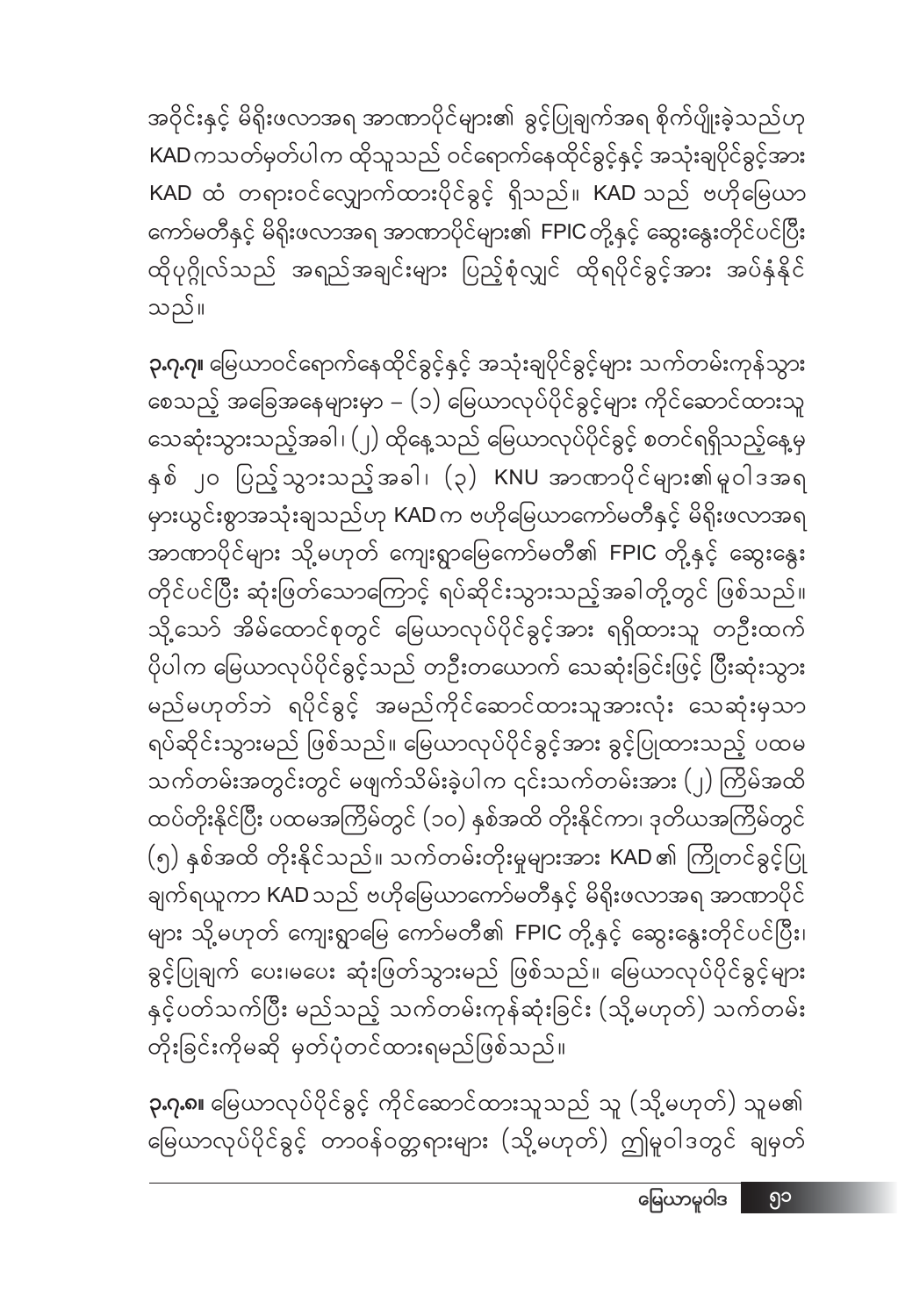• မြေအောက်ရှိ တွင်းထွက်သယံဇာတများအား ဖော်ပြပါအချက်များနှင့် ကိုက်ညီလျင် တူးဖော်ခွင့်ရှိသည်– (၁) မိုင်းတူးဖော်ခြင်းအား မိုင်းတူး ဖော်ခြင်းနှင့် ပတ်ဝန်းကျင်နှင့်ပတ်သက်သည့် ဉပဒေဆိုင်ရာ လိုအပ်ချက်တို့ နှင့်အညီ ဆောင်ရွက်ခြင်း၊ (၂) မြေယာသုံးစွဲပိုင်ခွင့် ကိုင်ဆောင်ထားသူ သည် မြေလွှာအား မည်သည့်အနောက်အယှက်မျိုးမှ မဖြစ်စေဘဲ အသုံးချ ခြင်း၊ (၃) အသုံးချပိုင်ခွင့်အား ကိုင်ဆောင်ထားသူကို မိုင်းတွင်းလုပ်ငန်း ကြောင့် မြေ၏ မြေလွှာ (သို့မဟုတ်) မြေဆီလွှာအခြေအနေတို့အပေါ်

**၃.၇.၉။** မြေယာ၊ သစ်တောများ၊ ရေလုပ်ငန်းများ၊ ရေနှင့် ဆက်စပ်သည့် သဘာ၀ သယံဇာတများတွင် ဝင်ရောက်နေထိုင်ခွင့်နှင့် အသုံးချပိုင်ခွင့်သည် ဗဟိုမြေယာကော်မတီနှင့် ကျေးရွာလူထုအသိုင်းအဝိုင်းနှင့် မိရိုးဖလာအရ အာဏာပိုင်များ၏ FPIC တို့ဖြင့် ဆွေးနွေးတိုင်ခြင်းဖြင့် KNU အာဏာပိုင် များက အလေးပေးထားသည့်အချို့သော အခွင့်အရေးများနှင့် ပတ်သက်သည့် အထွေထွေ ကန့်သတ်ချက်နှင့် တားမြစ်ချက်များအပေါ် မူတည်သည်။ ၎င်းတို့ ထဲတွင် အောက်ဖော်ပြပါအချက်များ ပါဝင်သည်။

ဖျက်သိမ်းနိုင်သည်။

ထားသည့် မြေယာလုပ်ပိုင်ခွင့် စည်းမျဉ်းများအတွက် ပြဋ္ဌာန်းချက်များအား နာခံခြင်းမရှိပါက KAD သည် ဗဟိုမြေယာကော်မတီ၊ အသုံးချပိုင်ခွင့် ကိုင် ဆောင်ထားသူနှင့် မိရိုးဖလာအရ အာဏာပိုင်များ သို့မဟုတ် ကျေးရွာ မြေကော်မတီနှင့် ဆွေးနွေးတိုင်ပင်ပြီး ပိုင်ဆိုင်ခွင့်အား ဖျက်သိမ်းနိုင်သည်။ ဖျက်သိမ်းမှုဖြစ်ပွားပါက ၎င်းအားသက်ဆိုင်သည့် မှတ်ပုံတင်ဌာနတွင် မှတ် တမ်းတင်ထားရမည်ဖြစ်သည်။ ၎င်းမြေယာလုပ်ပိုင်ခွင့်သည် စီးပွားရေး (သို့မဟုတ်) လုပ်ငန်းတခုအတွက်ဖြစ်ပြီး ၎င်းမြေယာ၊ သစ်တောများ၊ ရေလုပ် ငန်းများ၊ ရေနှင့် ဆက်စပ်သည့် သဘာဝသယံဇာတများအား ၎င်းတို့၏ လူမှုရေးနှင့် ဂေဟဗေဒဆိုင်ရာ အသုံးဝင်မှုများအား ဖြည့် ဆည်းပေးမှုနှင့် .<br>ထိခိုက်ခံစားရသည့် လူထုအသိုင်းအဝိုင်းများအား လူမှုဖူလုံရေးအတွက် ပံ့ပိုး ပေးမှုတို့ အချိန်မှန် စတင်ပြုလုပ်ခြင်း မရှိပါက (သို့မဟုတ်) ဆက်တိုက် ထုတ်လုပ်မှုများ မပြုလုပ်ပါကလည်း KAD သည် မြေယာသုံးစွဲပိုင်ခွင့်အား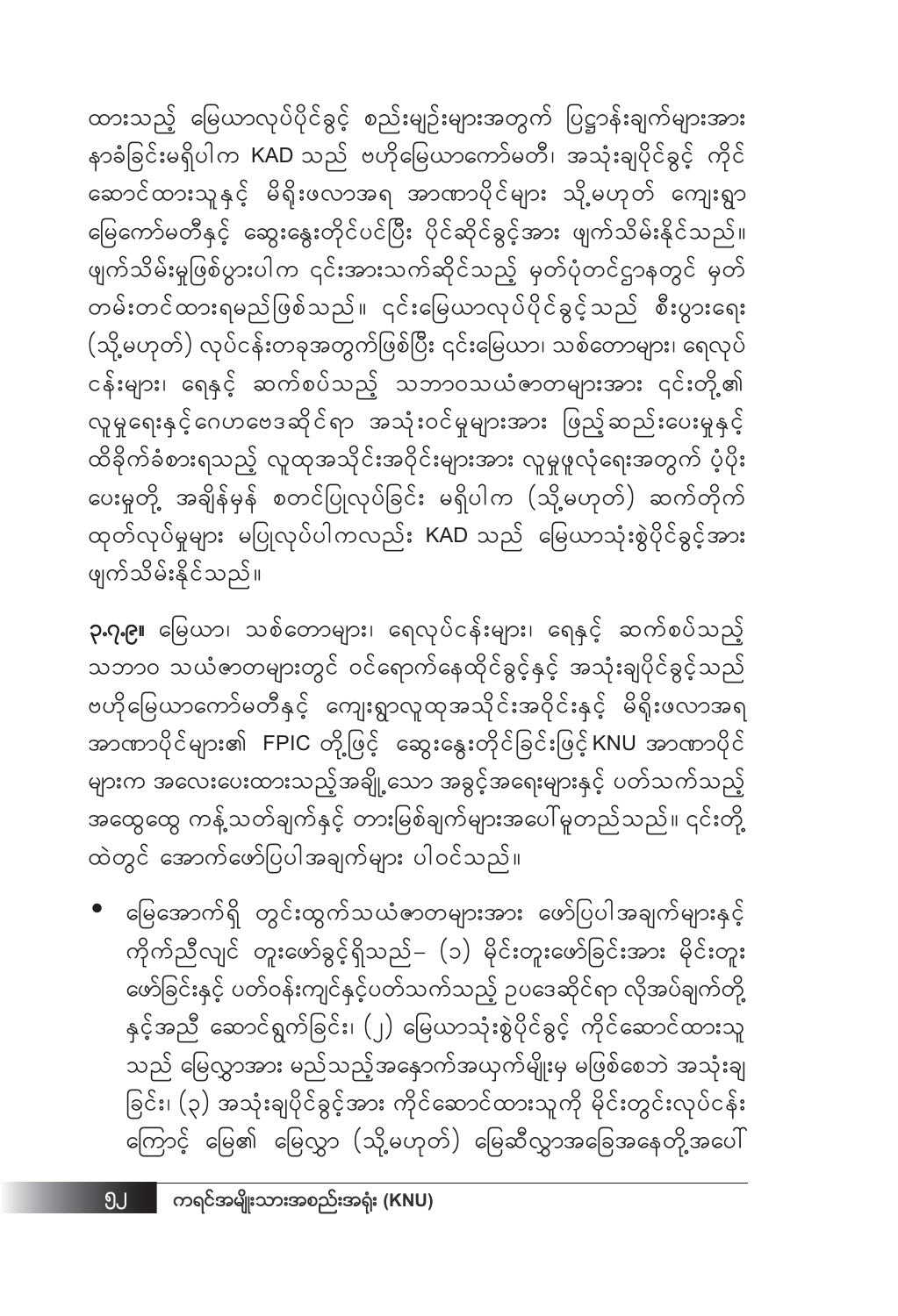မြေယာမူဝါဒ ၅၃

ဉပဒေက တရားဝင်အသိအမှတ်မပြုသေးသည့် မိရိုးဖလာအရနှင့် တရား ဝင် မဟုတ်သေးသည့် မြေယာလုပ်ပိုင်ခွင့်များအပါအဝင်၊ လူမှုရေးအရ တရားဝင်သော မြေယာလုပ်ပိုင်ခွင့်များအပေါ် မိုင်းတွင်းလုပ်ငန်း၊ သစ် ထုတ်လုပ်ရေး (သို့မဟုတ်) အခြားသယံဇာတ ထုတ်လုပ်ရေး ဆောင်ရွက်

● မိုင်းတွင်းလုပ်ငန်း၊ သစ်ထုတ်လုပ်ရေးနှင့် အခြားအလားတူ လုပ်ဆောင်မှု များကြောင့် အများပိုင်မြေများအပေါ် ကျရောက်လာနိုင်သည့် ဆိုးကျိုးများ ထံမှ ကာကွယ်ပေးခြင်းနှင့်၊

**၃.ဂု.၁၁။** ပြည်သူများ၏ မြေယာလုပ်ပိုင်ခွင့်များနှင့်ပတ်သက်သော အခွင့် အရေးများနှင့် ကန့်သတ်ချက်များသည် ဤမူဝါဒ၏ ယေဘုယျ မျှော်မှန်းချက် နှင့် အခြေခံမူတို့အပေါ် တသဝေမတိမ်း မူတည်သည်သာမက နိုင်ငံတကာ -<br>လူ့အခွင့်အရေး စံချိန်စံနှန်းများအပေါ်မူတည်ကာ နောက်ဆုံးတွင် ကြိုတင် ကာကွယ်ရေးဆိုင်ရာ အခြေခံသဘောတရားများအပေါ် မူတည်သည်။ ၎င်းနှင့် ပတ်သက်သည့် တာဝန်ဝတ္တရားများမှာ –

သင့်သည်။

**၃.ဂု.၁၀။** KNU အာဏာပိုင်များက တွင်းထွက်ပစ္စည်းများ ထုတ်ယူမှု (သို့မဟုတ်) သစ်နှင့်အခြား သဘာဝသယံဇာတများ (သို့မဟုတ်) စိုက်ပျိုးသီးနှံများဆိုင်ရာ အသုံးချပိုင်ခွင့်များကို ခွဲဝေသည့်အခါတွင် အသုံးချခွင့်များ ထိုခိုက်နစ်နာ သွားသော လူထုအသိုင်းအဝိုင်းသည် ထွက်လာသည့် အမြတ်အစွန်းမှ ရာခိုင် နှုန်းတခုခုအား ဗဟိုမြေယာကော်မတီနှင့် မိရိုးဖလာအရ အာဏာပိုင်များ သို့မ ဟုတ် ကျေးရွာမြေကော်မတီနှင့် တိုင်ပင်ဆွေးနွေးပြီး ဒေသခံလူထု အသိုင်းအ ဝိုင်း၏ အများဆန္ဒနှင့်အညီ သက်ဆိုင်ရာဌာန၏ ဆုံးဖြတ်ချက်အတိုင်း ရရှိ

KFD ၏ ကြိုတင်ခွင့်ပြုချက်မပါဘဲ ကျွန်းသစ်နှင့် အခြားအလားတူ တန်ဖိုးရှိသည့် သစ်များအား ခုတ်လှဲခြင်းမှ တားမြစ်ခြင်းနှင့် KFD ၏ အကျိုးသက်ရောက်သော စည်းမျဉ်းများအား လိုက်နာခြင်း။

ထိခိုက်မှုရှိခဲ့ပါက ပြန်လည် ပြုပြင်ပေးခြင်း၊ ဆုံးရုံးသွားသည့် မြေယာ ာ - - - - - - - -<br>အသုံးချပိုင်ခွင့် (သို့မဟုတ်) တန်ဖိုးများအား ပြန်လျော်ခြင်း။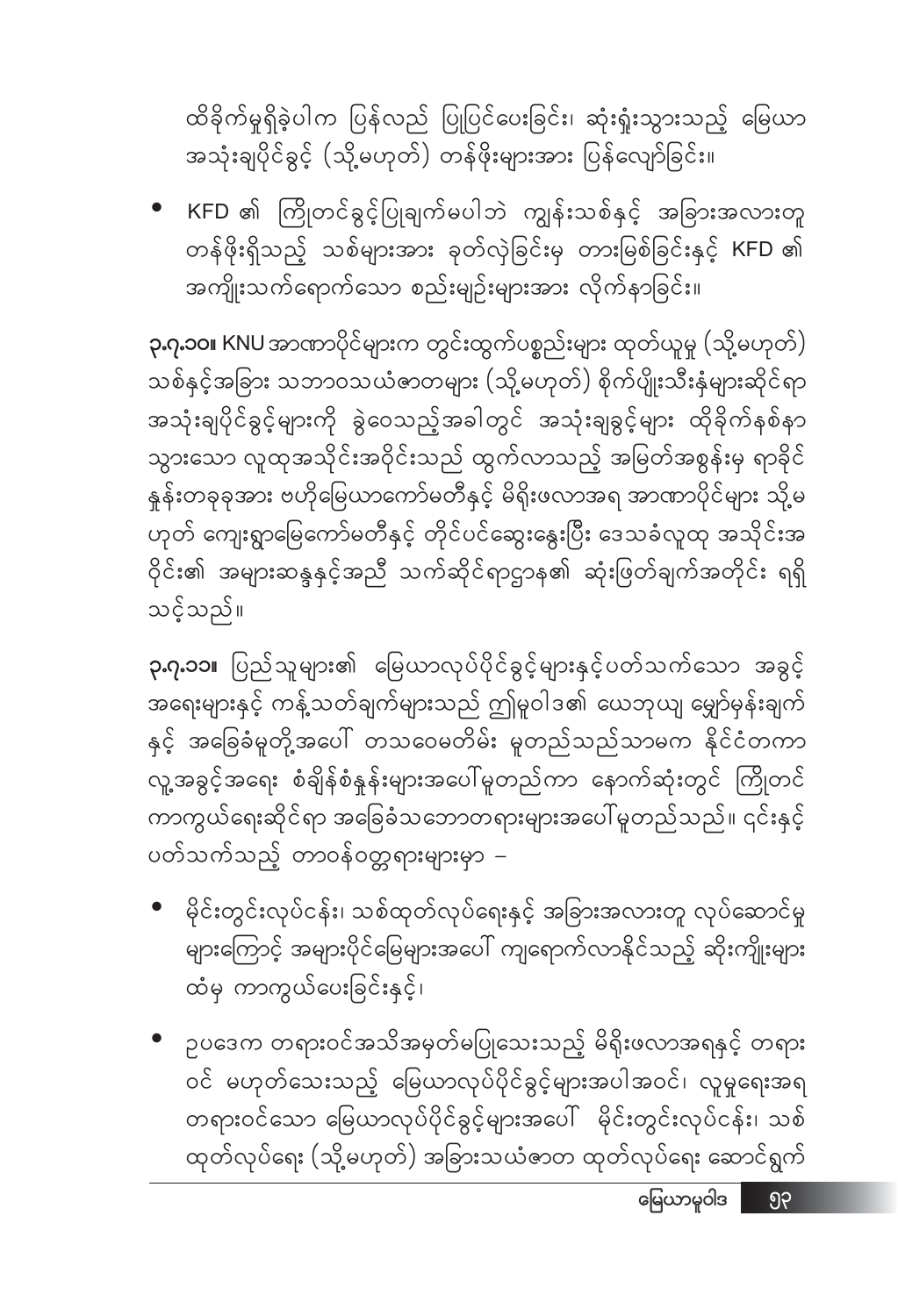ချက်များကြောင့် မည်သည့်ဆိုးကျိုးမှ မကျရောက်လာစေရန် ဆောင်ရွက် ခြင်းတို့ ဖြစ်သည်။

**၃.၇.၁၂။ KAD** ထံမှ မြေယာလုပ်ပိုင်ခွင့်များ ရရှိသောသူသည် အထွေထွေနှင့် သီးခြားလူမှုရေးနှင့် ဂေဟဗေဒဆိုင်ရာ ကောင်းကျိုးတို့အား ပံ့ပိုးပေးသည့် ဒေသတွင်းအစားအစာ ထုတ်လုပ်သည့် စနစ်များနှင့် နေထိုင်မှုဓလေ့များကို ဖြည့်ဆည်းထောက်ပံ့ပေးရန်လိုအပ်သည်။ KNU အာဏာပိုင်များက အစားအစာ မလုံလောက်မှု ကာလတခုအား ကြေငြာခဲ့လျှင် အသုံးချပိုင်ခွင့်များအား ခွဲဝေ သည့်အခါတွင် လယ်ယာလုပ်ငန်းအား အဓိကမလုပ်ကိုင်သူများ (သို့မဟုတ်) .<br>လယ်ယာလုပ်ငန်း လုပ်ကိုင်နိုင်သူများမရှိသည့် မိသားစုအတွင်းတွင် အမျိုးသ မရှာနိုင်သူတို့အား ဦးစားပေးသွားမည်ဖြစ်သည်။

**၃.ဂု.၁၃။** ဤမူဝါဒပါ ပြဋ္ဌာန်းမှုများအား ဆန့်ကျင်သည့် အသုံးချပိုင်ခွင့်များအား အသုံးချခွင့်များ ကိုင်ဆောင်သူတဦးက လွှဲပြောင်းထားသည်ကို KAD က တွေ့ ရှိပါက အသိပေးပြီး အကြောင်းပြချက်များအား ကြားနာပြီးသည့်အခါ မြေယာ၊ သစ်တောများ၊ ရေလုပ်ငန်းများ၊ ရေနှင့်ဆက်စပ်သည့် သဘာဝ သယံဓာတ များနှင့်ပတ်သက်သည့် သူ (သို့မဟုတ်) သူမ၏ မြေယာအသုံးချပိုင်ခွင့်ကို ဆိုင်းငံ့ထားခြင်း (သို့မဟုတ်) ရုပ်သိမ်းခြင်းများအား KAD က ပြုလုပ်သွားနိုင်ပြီး မည်သည့်အသုံးချပိုင်ခွင့်မဆို လုပ်ဆောင်သည့်အခါ ချိုးဖောက်မှုရှိခဲ့ပါက KAD က အဆုံးသတ်နိုင်သည်။

အပိုဒ် ၃.၈။ သဘောတူစာချုပ်ချုပ်ဆို၍ အကျိုးတူ ပူးပေါင်းဆောင်ရွက်သော စိုက်ပျိုးရေး (Contract Farming)

**၃.၈.၁။** လယ်သမားများအတွက် အန္တရာယ်အနည်းဆုံးဖြစ်ရန်နှင့် အကျိုးအမြတ် အများဆုံး ရရှိစေရန် KNU အာဏာပိုင်များသည် တရားဝင် သဘောတူစာချုပ် ချုပ်ဆို၍ အကျိုးတူ ပူးပေါင်းဆောင်ရွက်သော စိုက်ပျိုးရေးအား စောင့်ကြည့်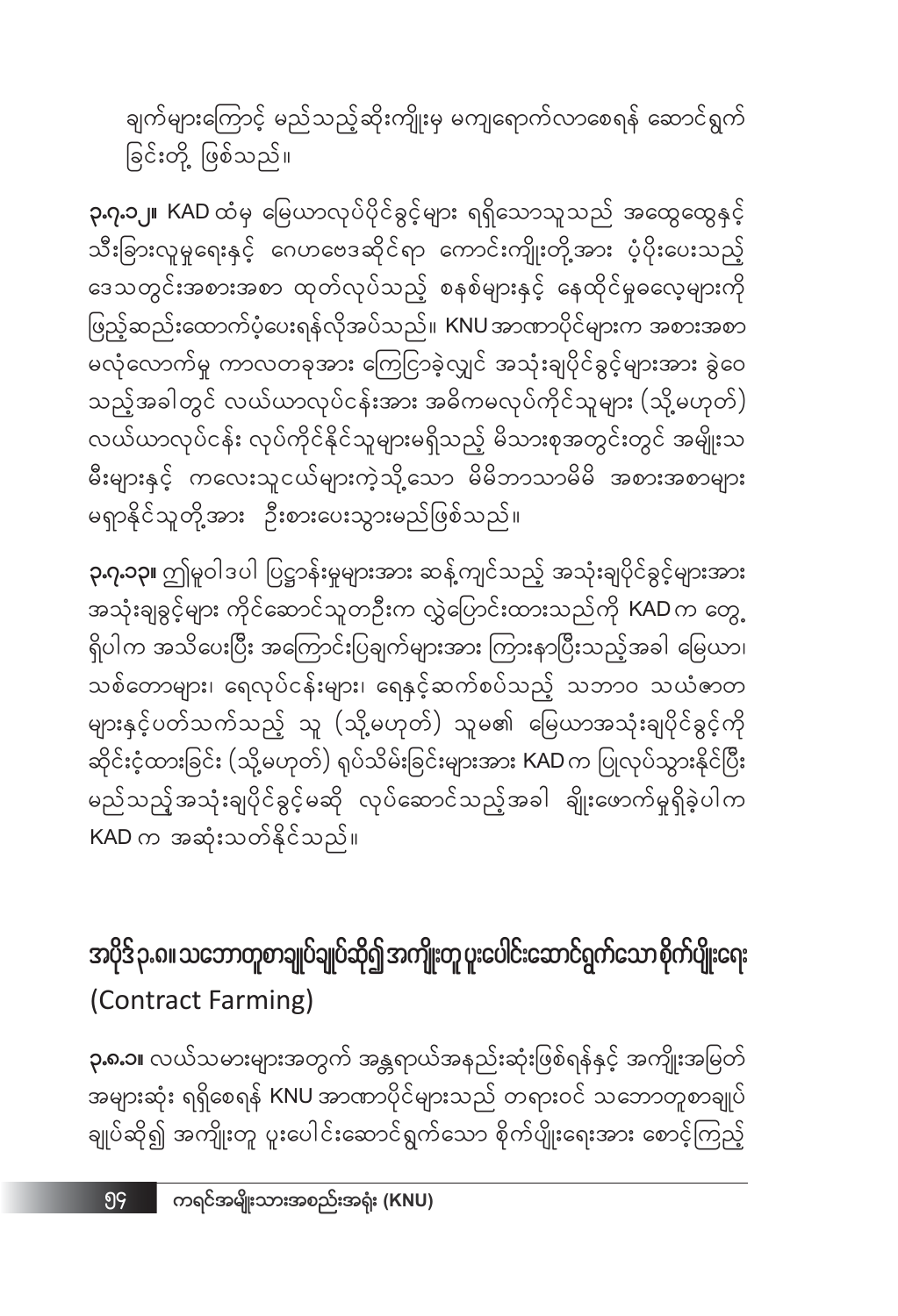အပိုဒ်၃.၉။ရင်းနီးမြှုပ်နှံမှု (Investment) **၃.၉.၁။** စိုက်ပျိုးရေးကဏ္ဍတွင် ရင်းနှီးမြှုပ်နှံသည့် KNU အာဏာပိုင်များနှင့် ကျေးရွာလူထု အဖွဲ့ အစည်းများနှင့် အိမ်ထောင်စုတခုချင်းစီ၏ သယံဇာတမျိုးစုံ (သဘာဝ၊ လူသားဆိုင်ရာ၊ လူမှုရေး၊ ယဉ်ကျေးမှု၊ ရုပ်ဝတ္ထုနှင့် ဘဏ္ဍာရေး ဆိုင်ရာတို့ ပါဝင်သည်) နှင့်သက်ဆိုင်သည့် ကတိကဝတ်များပါဝင်သည်။ ၎င်းတို့သည် ဥပမာအားဖြင့် – မြေဆီမြေသြဇာကောင်းရန် အရည်အသွေး မြှင့်ခြင်း၊ ယဉ်ကျေးမှုဓလေ့များနှင့် ကျင့်စဉ်များအား ထိန်းသိမ်းခြင်း၊ အနာဂတ် ကျေးလက်လူငယ်များအတွက် အခွင့်အလမ်းများ ဖော်ထုတ်ခြင်း စသည်ဖြင့် အများအကျိုးကို အထောက်အကူပြုစေသည်။ သို့ဖြစ်၍ စိုက်ပျိုး

**၃.၈.၃။** မြေယာအသုံးချခြင်းအပေါ် အုပ်ချုပ်မှုနှင့်ပတ်သက်သည့် နောက်ထပ် ဉပဒေများနှင့် မူဝါဒများ ပြဌာန်းသည့်အခါတွင် KNU အာဏာပိုင်များသည် ဗဟို မြေယာကော်မတီမှတဆင့် <mark>ံသဘောတူစာချုပ် ချုပ်ဆို၍ အကျိုးတူ</mark> **ပူးပေါင်းဆောင်ရွက်သော စိုက်ပျိုးရေး**ႆ ဆိုင်ရာကိစ္စကို ဆက်လက်လေ့လာရ မည်။ ထို့အပြင် သဘောတူစာချုပ်ချုပ်ဆို၍ အကျိုးတူပူးပေါင်းဆောင်ရွက်သော စိုက်ပျိုးရေးအား ဆောင်ရွက်သည့်အခါတွင် လယ်သမားများအတွက် အကျိုး အမြတ်ရှိစေပြီး နိုင်ငံတကာ လူ့အခွင့်အရေး ဥပဒေနှင့် အခြားစာချုပ်စာတမ်းများ အောက်ရှိ တာဝန်ဝတ္တရားများအား အသိအမှတ်ပြု၊ ကာကွယ်ပေးပြီး ဖြည့် ဆည်းပေးရန်အတွက် သေချာအောင်ဆောင်ရွက်ရမည်။

သည်။

**၃.၈.၂။** လယ်သမားများသည် ဒေသအတွင်းပွဲစားများနှင့် ငွေချေးသူများအပေါ် အားကိုးခြင်းဖြင့် မြင့်မားသည့်အတိုးနှန်းများမှ မလိုအပ်သည့် အန္တရာယ်များနှင့် အကြွေးသံသရာတိုးပွားခြင်းများ မဖြစ်စေရန် KNU အာဏာပိုင်များမှ လယ် သမားတို့အား လွယ်ကူစွာ လက်လှမ်းမီနိုင်သည့် ငွေချေးမှုများ ပြုလုပ်ပေးသင့်

စစ်ဆေးပြီး ထိန်းညှိရန် လိုသည်။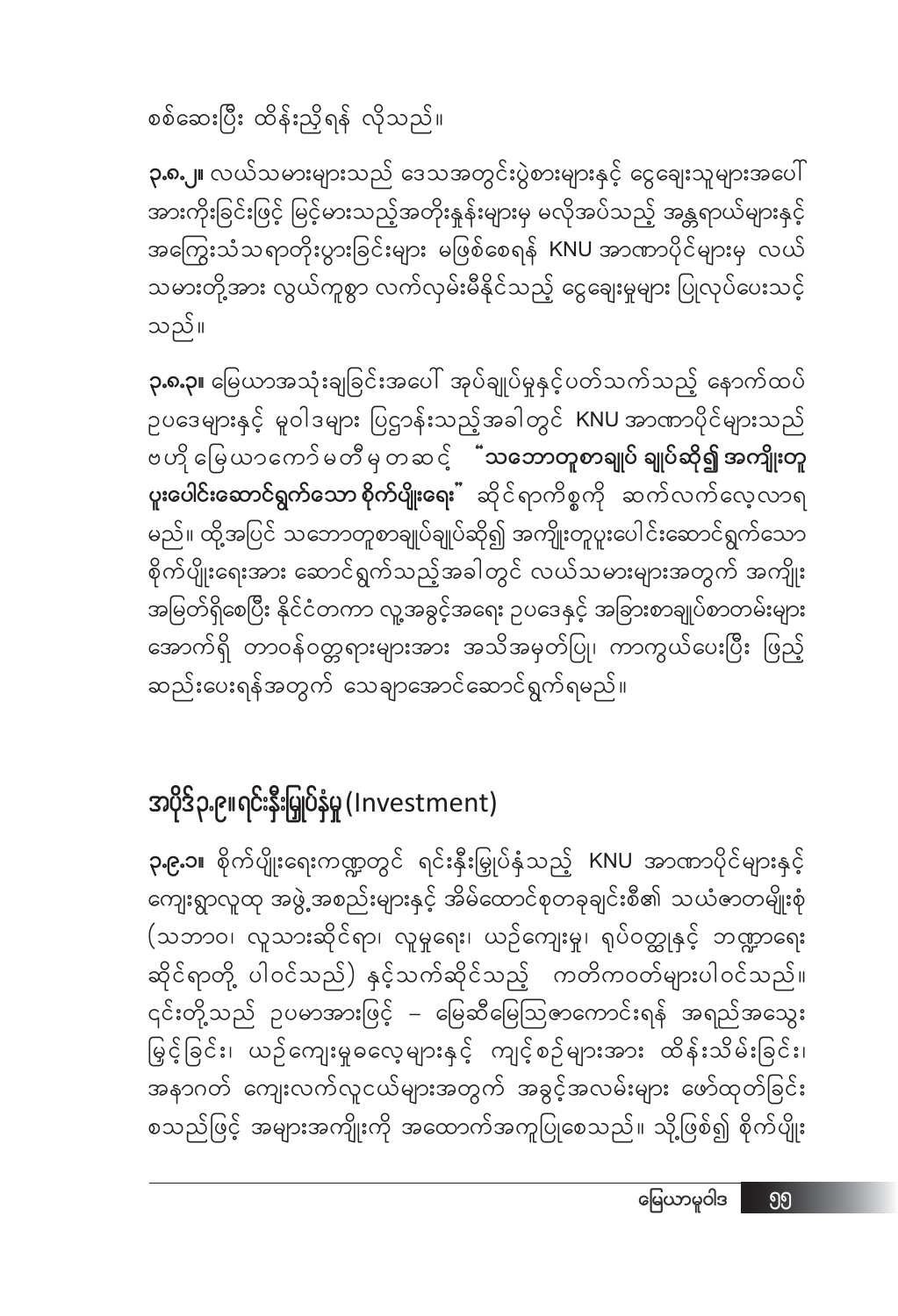**၃.၉.၄။** ဤမူဝါဒသည် အပြုသဘောဆောင်သည့် စိုက်ပျိုးရေးရင်းနှီးမြှုပ်နှံမှု များအား ဦးစားပေးပြီး ၎င်းတို့မှာ ဘေးဖယ်ခံထားရသူများ၊ ဆင်းရဲနွမ်းပါးသူ များနှင့် ခုခံနိုင်စွမ်းမရှိသူများနှင့် ကျေးရွာလူထု အဖွဲ့အစည်းများအား စီးပွား ရေးအရ အလားအလာရှိသည့်အရာများ၊ ဂေဟဗေဒအရ အဆင်ပြေပြီး

**၃.၉.၃။** တာဝန်သိသိ ဆောင်ရွက်သည့် ရင်းနှီးမြှုပ်နှံမှုများသည် ထိခိုက်မှုမရှိ စေဘဲ တရားဝင်မြေယာပိုင်ဆိုင်ခွင့် ကိုင်ဆောင်သူများ ပိုင်ဆိုင်မှုဆုံးရှုံးခြင်းနှင့် ပတ်ဝန်းကျင်ဆိုင်ရာ ထိခိုက်မှုများမှ အကာအကွယ်ပေးပြီး လူ့အခွင့်အရေးများ အားလည်း လေးစားရမည်ဖြစ်သည်။ ၎င်းတို့သည် ဤမူဝါဒ၏ မျှော်မှန်းချက် များနှင့် ရည်မှန်းချက်များကို အထောက်အကူဖြစ်စေရန်၊ ဆင်းရဲနွမ်းပါးမှု ပပျောက်ရန်၊ အစားအစာ ဖူလုံရန်၊ မြေယာ၊ သစ်တောများ၊ ရေလုပ်ငန်းများ၊ ရေနှင့် ဆက်စပ်သည့် သဘာဝသယံဇာတများအား ရေရှည်တည်တံ့စွာ အသုံးချနိုင်ရန်၊ အိမ်ထောင်စုတခုချင်းနှင့် ကျေးရွာလူထု အဖွဲ့ အစည်းများ၏ ကြံ့ခိုင်မှုတိုးပွားလာစေရန်၊ ပြည်သူများ မျှော်မှန်းသည့် ကျေးလက်ဖွံ့ဖြိုး တိုးတက်မှုများ ဖြစ်ပေါ်လာစေရန်၊ ဒေသတွင်း အစားအစာ ထုတ်လုပ်ရေး စနစ်များ ဆက်လက်ရှင်သန်ပြီး အားကောင်းလာစေရန်၊ ဂုဏ်သိက္ခာရှိသည့် အလုပ်အကိုင်များနှင့် လစာများ ရရှိကြစေရန်၊ ကျေးလက်လူနေမှုဘဝများ တည်ဆောက်ရန်နှင့် နိုင်ငံတကာလူ့အခွင့်အရေးမူများနှင့် စံချိန်စံနှန်းများ ထိန်းသိမ်းသွားနိုင်ရန်တို့အား ရရှိရန် ကြိုးပမ်းသွားရမည်ဖြစ်သည်။

မရပေ။

**၃.၉.၂။** ငြိမ်းချမ်းရေးနှင့်လူမှုရေး တရားမျှတမှု၊ လက်ရှိနှင့်အနာဂတ် လူမှုဖူလုံ ရေး၊ လူမှုရေးဆိုင်ရာ ပြန်လည်ထုတ်ပေးနိုင်စွမ်း အရည်အသွေးတို့အတွက် အရေးပါသည့်အရာများကို လျစ်လျူရှုသော၊ ကြီးမားသည့် ဂေဟဗေဒဆိုင်ရာ အကျိုးများကြောင့် လျော့ကျလာစေသော အများပြည်သူပိုင် (သို့မဟုတ်) ပုဂ္ဂလိက ရင်းနှီးမြှုပ်နှံမှုသည် ရေရှည်တည်တံ့ခိုင်မြဲမည်ဟု သက်မှတ်၍

ရေးကဏ္ဍတွင် ရင်းနှီးမြှပ်နှံခြင်းသည် အမြတ်အစွန်းတခု ရရှိရန်အတွက် မတည်ငွေများ ပံ့ပိုးခြင်းကိစ္စသာမကဘဲ အခြားကိစ္စများစွာလည်း ပါဝင် သည်။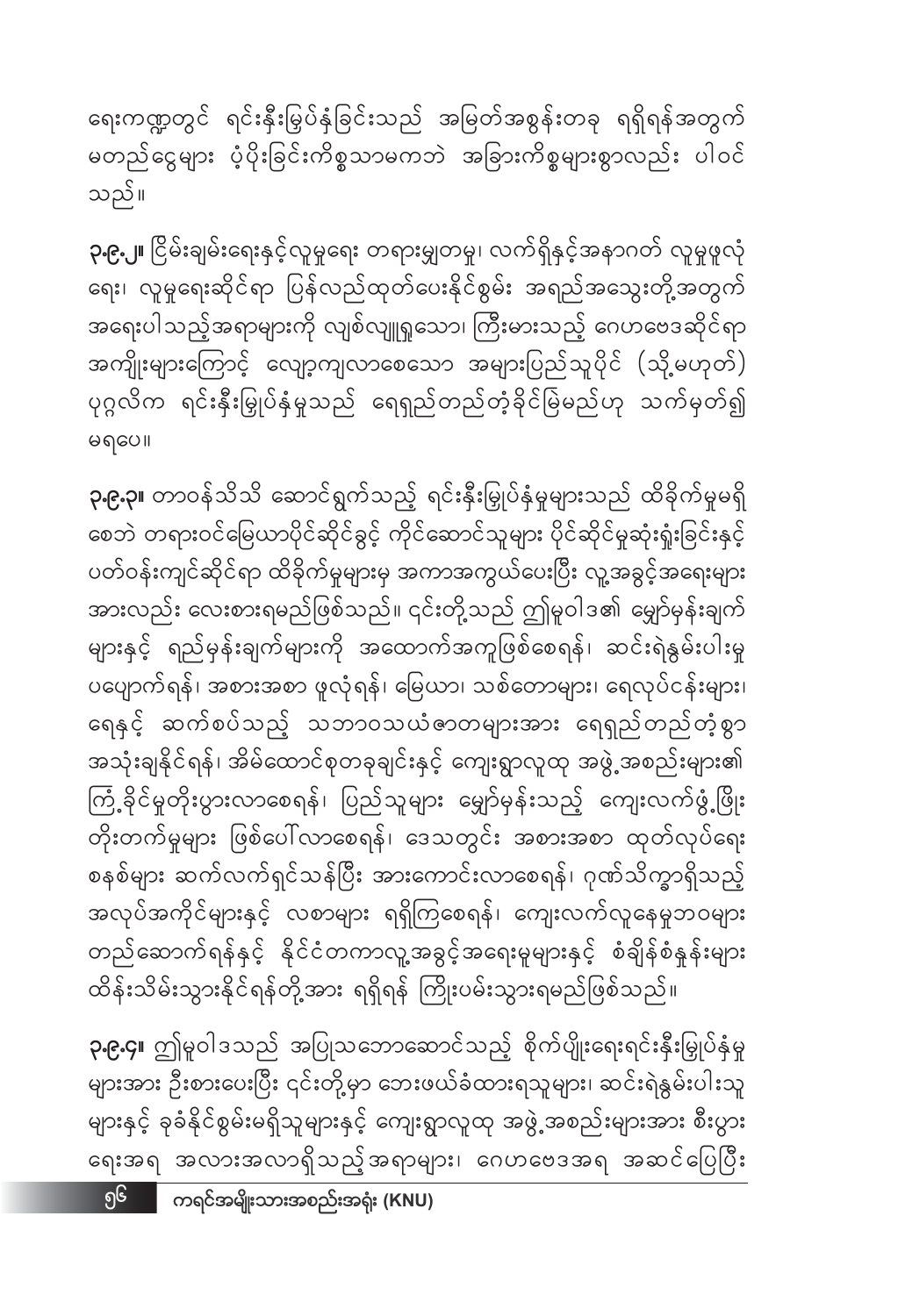**၃.၉.၆။** KNU အာဏာပိုင်များသည် KAD၊ ဗဟိုမြေယာကော်မတီ၊ ဒေသတွင်း မိရိုးဖလာအရ အာဏာပိုင်များ၊ ကျေးရွာမြေကော်မတီတို့နှင့် လူမှုအဖွဲ့ အစည်း အဖွဲ့ များနှင့်အတူ ကော်သူးလေနှင့် စိုက်ပျိုးရေးဆောင်ရွက်နေသောသူများ အတွက် ဂေဟစိုက်ပျိုးရေး အကောင်းဆုံးဓလေ့များအား ပိုမိုတိုးတက်လွယ် စေသော လုပ်ငန်းစဉ်တွင်ပါဝင်ဆောင်ရွက်သွားမည်ဖြစ်သည်။

ပညာများအား ရွေးချယ်အသုံးပြုခြင်း။

● ထုတ်လုပ်အား၊ ပတ်ဝန်းကျင်ဆိုင်ရာ အကျိုးသက်ရောက်မှု၊ မြေဆီလွှာ ပြောင်းလဲနိုင်မှုနှင့် အစားအစာထုတ်လုပ်ရေးစနစ်များအား ပိုမိုကောင်းမွန် လာစေရန် ဖော်ထုတ်ထားသည့် ဂေဟစိုက်ပျိုးရေးနှင့် လယ်ယာနည်း

● ပျိုးပင်များ ရောနှောခြင်း၊ အသီးအနှံများနှင့် ဟင်းသီးဟင်းရွက်များ စိုက်ပျိုးခြင်း၊ စပါးအား တခုတည်းသော ပျိုးပင်အဖြစ် မှီခိုခြင်းမှ အမျိုးမျိုး ပြောင်းလဲ စိုက်ပျိုးခြင်းနှင့်

.<br>မိရိုးဖလာအရ အာဏာပိုင်များနှင့် ဆွေးနွေးတိုင်ပင်ပြီး ဒေသတွင်း တိုင်းရင်း သားများ၏ အသိပညာ၊ မိရိုးဖလာ လယ်ယာဓလေ့နှင့် အခြား <sup>"</sup>**အကောင်းဆုံး ဓလေ့များ**" ပါဝင်သည့် လယ်သမားများ၏ ကိုယ်ပိုင်ရင်းနှီးမြှုပ်နှံမှုများအား ထောက်ပံ့၊ ကာကွယ်ပြီး အားဖြည့်ပေးသည့် ကော်သူးလေအတွင်းရှိ လယ်ယာ စိုက်ပျိုးရေးဆိုင်ရာ အများပြည်သူ ရင်းနှီးမြှုပ်နှံမှုများအား ဦးစားပေး၊ ဦးဆောင်ပြီး အားပေးခြင်းကို ပြုလုပ်သွားမည် ဖြစ်သည်။ အဆိုပါ အကောင်းဆုံးဓလေ့များမှာ –

ယဉ်ကျေးမှုအရ သင့်တော်သည့် ဓလေ့များအား အခြေခံသည့် အနာဂတ် ကျေးလက်ဒေသအား တည်ဆောက်သည့်အခါတွင် ဦးစားပေးပြီး မြေယာ၊ သစ်တောများ၊ ရေလုပ်ငန်းများ၊ ရေနှင့် ဆက်စပ်သည့် သဘာဝ သယံဇာတ များနှင့်ပတ်သက်သည့် ဝင်ရောက်နေထိုင်ခွင့်နှင့် အသုံးချပိုင်ခွင့်တို့အား လေးစားသည့် ရင်းနှီးမြှုပ်နှံမှုများအား ဦးစားပေးသည်။

**၃.၉.၅။ KAD** သည် မြေယာကော်မတီနှင့် ကျေးရွာလူထုအသိုင်းအဝိုင်းနှင့်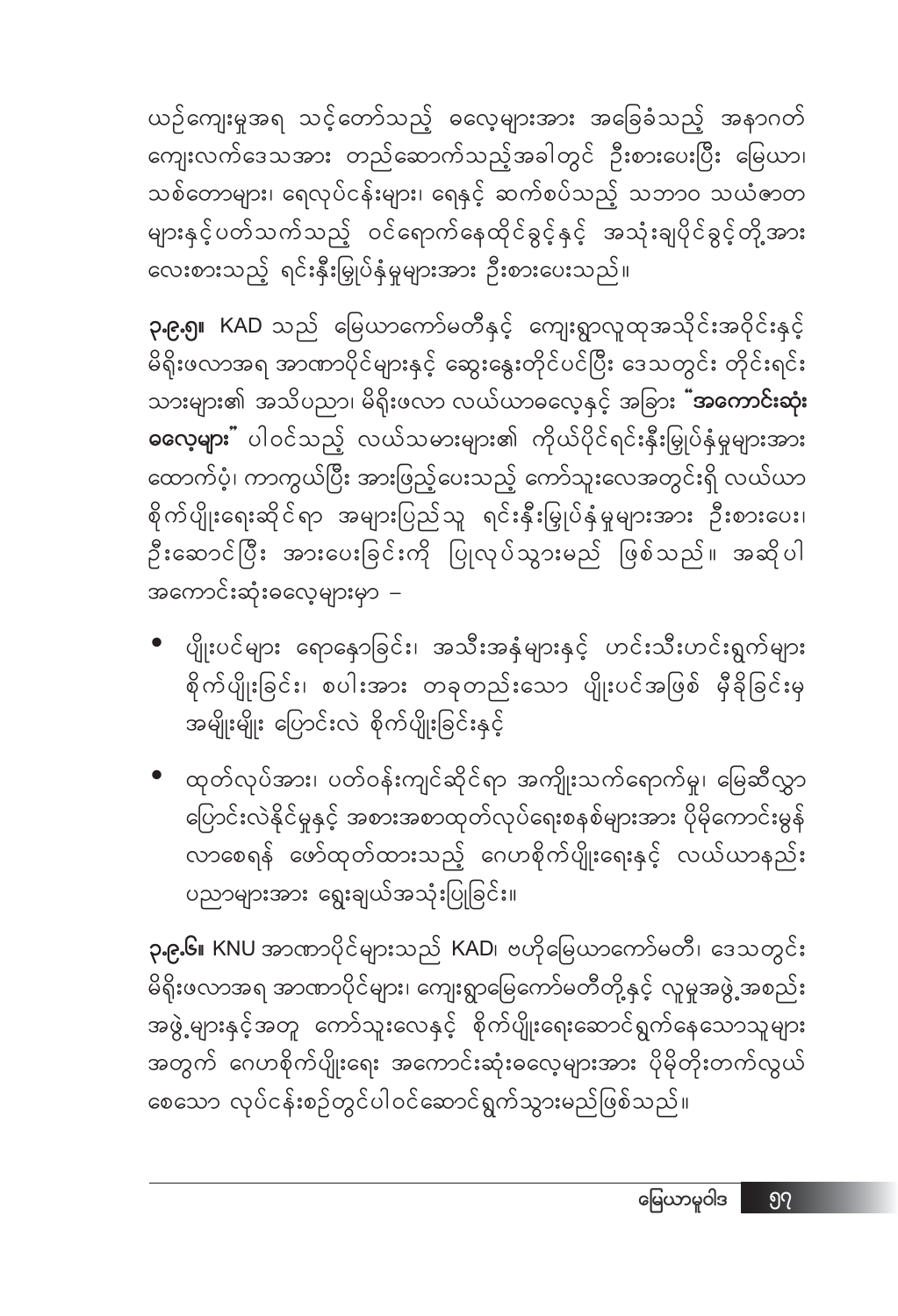**ှာ၉.၈။** မည်သည့် ကြီးမားသောရင်းနှီးမြှုပ်နှံမှု (သို့မဟုတ်) ဖွံ့ဖြိုးရေးစီမံကိန်းများ မစတင်မီ KNU အာဏာပိုင်များသည် ဗဟိုမြေယာကော်မတီမှတဆင့် KNU ပတ်ဝန်းကျင်ဆိုင်ရာ ထိန်းသိမ်း စောင့်ရှောက်ရေးကော်မတီ (KNU EPC) ၏ ထောက်ခံချက်ဖြင့် KNU ၏ ကနဦး ပတ်ဝန်းကျင်ဆိုင်ရာသုံးသပ်ချက်နှင့် ပတ်ဝန်းကျင်ဆိုင်ရာ အကျိုးသက်ရောက်မှုအား အကဲဖြတ်ခြင်း လုပ်ငန်းစဉ်နှင့် ဖွံ့ဖြိုးရေးစီမံကိန်း လေ့လာသုံးသပ်မှု မူဝါဒတို့နှင့်အညီ ပြုလုပ်သွားပြီး သီး ခြားပတ်ဝန်းကျင်၊ လူမှုရေး၊ ကျန်းမာရေးနှင့် လူ့အခွင့်အရေးဆိုင်ရာ ထိခိုက် မှုများအား အကဲဖြတ်ခြင်းများ ပြုလုပ်သွားကာ ရလဒ်များကို ကျယ်ကျယ်ပြန့်ပြန့် အများသိစေရန်ဆောင်ရွက်ပြီး <mark>"နိုင်ငံတကာ အထိအစိုက် အကဲဖြတ်မှုအသင်း</mark>" **(IAIA)** က ရံဖန်ရံခါချမှတ်သည့် စံနှန်းများနှင့်အညီ ဆောင်ရွက်သွားမည် ဖြစ် သည်။

ထိုသို့သော ကြီးမားသည့် ရင်းနှီးမြှုပ်နှံမှုနှင့် ဖွံ့ဖြိုးရေးစီမံကိန်းများနှင့် ကနဦးဆောင်ရွက်ချက်များ၏ ဖြစ်နိုင်ခြေနှင့်သင့်တော်မူတို့အား KAD သည် အနီးကပ် စောင့်ကြည့်သွားပြီး ဗဟိုမြေယာကော်မတီ၊ မိရိုးဖလာအရ အာဏာ ပိုင်များနှင့် ကျေးရွာမြေကော်မတီတို့နှင့် ဆွေးနွေးတိုင်ပင် ပူးပေါင်း ဆောင်ရွက် ကာ ဆုံးဖြတ်သွားမည်ဖြစ်သည်။ ၎င်းသည် KNU ပတ်ဝန်းကျင်ဆိုင်ရာ ထိန်း သိမ်း စောင့်ရှောက်ရေးကော်မတီ (KNU EPC) ၏ထောက်ခံချက်ရယူ ရမည် ဖြစ်ပြီး ၎င်းအား KNU ၏ ကနဦး ပတ်ဝန်းကျင်ဆိုင်ရာ သုံးသပ်ချက်နှင့် ပတ် ဝန်းကျင်ဆိုင်ရာ အကျိုးသက်ရောက်မှုအား အကဲဖြတ်ခြင်း လုပ်ငန်းစဉ်နှင့် ဖွံ့ဖြိုးရေးစီမံကိန်း လေ့လာသုံးသပ်မှု မူဝါဒတို့နှင့်အညီ ပြုလုပ်သွားမည် ဖြစ်သည်။

**၃.၉.ဂု။** သင့်လျော်ပြီး ဤမူဝါဒ၏ ဖော်ပြပါ မျှော်မှန်းချက်၊ ဦးတည်ချက်များနှင့် အခြေခံမူများနှင့်အညီ KNU အာဏာပိုင်များသည် ဗဟိုမြေယာကော်မတီမှ တဆင့် မိရိုးဖလာအရအာဏာပိုင်များ သို့မဟုတ် ကျေးရွာမြေကော်မတီနှင့် ညှိနိုင်းတိုင်ပင်၍ ဖွံ့ဖြိုးရေး စီမံကိန်းများနှင့် ကနဦး ဆောင်ရွက်ချက်တို့၏ ပုံစံဖြင့် ကြီးမားသည့် ရင်းနှီးမြှုပ်နှံမှုများအား ထည့်သွင်းစဉ်းစားနိုင်သည်။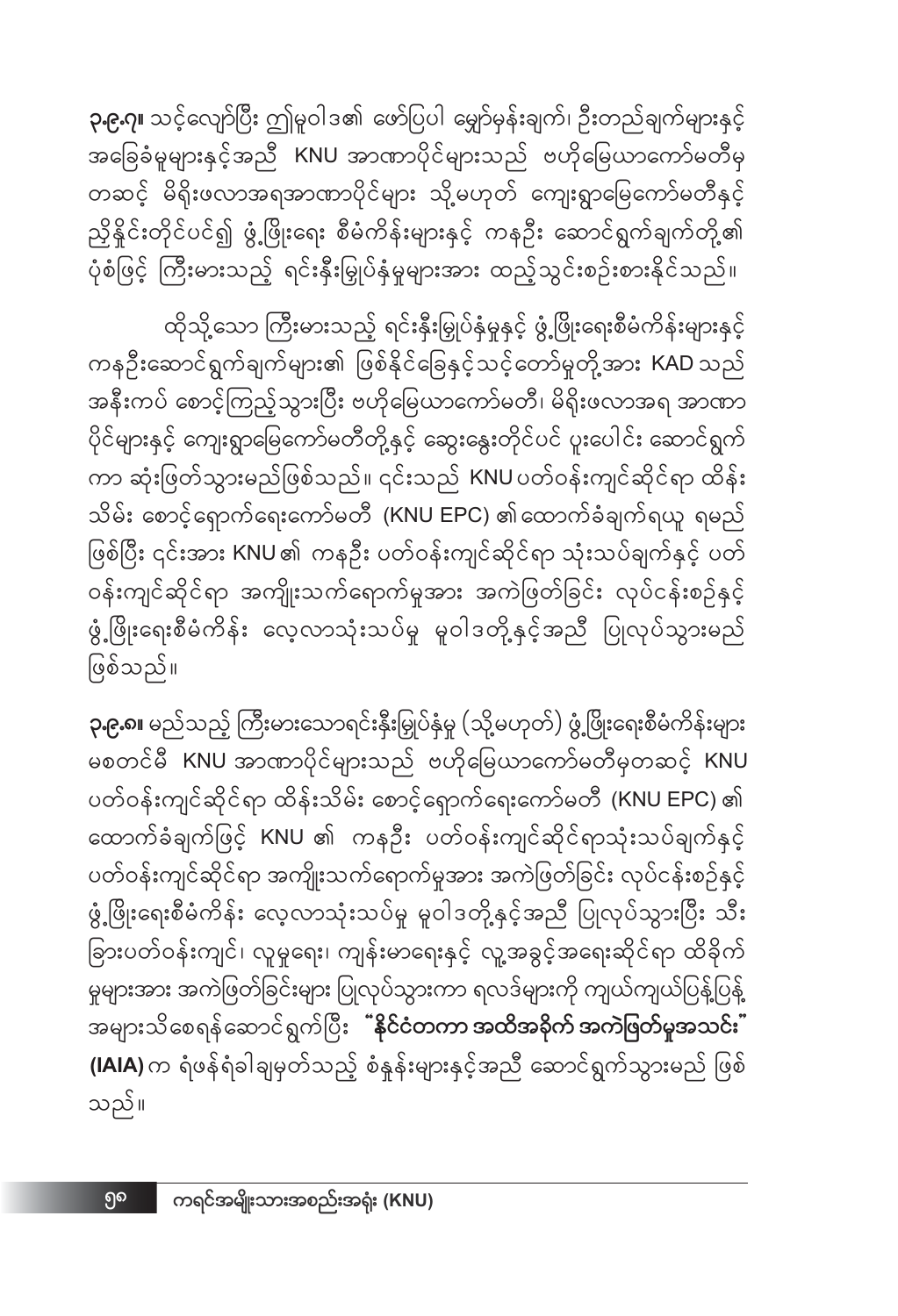ခွင့်ပြုမည် ဖြစ်သည်။

**၃.၉.၁၀။** ကြိုတင်၍လွတ်လပ်စွာ အသိပေးသော သဘောတူခွင့်ပြုချက် (FPIC) မပါဘဲ ပြည်သူများ (သို့မဟုတ်) လူထုအသိုင်းအဝိုင်းများ၏ အိမ်ထောင်စု တခုချင်းစီ (သို့မဟုတ်) အစုလိုက် မြေယာလုပ်ပိုင်ခွင့်များအား ကျူးကျော် ထိပါးနိုင်သည့် သို့မဟုတ် ဝင်ရောက်စွက်ဖက်နိုင်သည့် မည်သည့်ရင်နှီးမြှုပ်နှံမှု (သို့မဟုတ်) ဖွံ့ဖြိုးရေးစီမံကိန်းမျိုးကိုမှ ရှေဆက်ရန် ခွင့်ပြုမည်မဟုတ်ပါ။ .<br>ပြည်သူများအား ၎င်းတို့၏ လွတ်လပ်စွာအသိပေးသော သဘောတူညီခွင့် မရ ရှိဘဲ နေရာများမှ အတင်းအဓမ္မရွှေ့ပြောင်းစေခြင်းများဖြစ်စေနိုင်သည့် မည်သို့ သော ရင်းနှီးမြှုပ်နှံမှု (သို့မဟုတ်) ဖွံ့ဖြိုးမှု စီမံကိန်းမျိုးအား ရှေ့ဆက်ရန် ခွင့်ပြုမည် မဟုတ်ပါ။ ဗဟိုမြေယာကော်မတီ၊ ကျေးရွာလူထုအသိုင်းအဝိုင်းနှင့် မိရိုးဖလာအရ အာဏာပိုင်တို့၏ သဘောတူညီချက်ဖြင့် KNU ၏ ကနဦး ပတ်ဝန်းကျင်ဆိုင်ရာ အကဲဖြတ်ခြင်းနှင့် ပတ်ဝန်းကျင်ဆိုင်ရာ အကျိုးသက် ရောက်မှုအား ဆန်းစစ်ခြင်း လုပ်ထုံးလုပ်နည်းများနှင့် ဖွံ့ဖြိုးရေးစီမံကိန်း လေ့ လာသုံးသပ်မှု မူဝါဒတို့နှင့်အညီ KNU ပတ်ဝန်းကျင်ဆိုင်ရာ ထိန်းသိမ်းစောင့် မြှုပ်နှံမှု (သို့မဟုတ်) ဖွံ့ဖြိုးမှု စီမံကိန်းများကိုသာ ဆက်လက်လုပ်ဆောင်ရန်

**၃.၉.၉။** IAIA စံနှန်းများနှင့် KNU EPC ၏ ကနဦး ပတ်ဝန်းကျင်ဆိုင်ရာ သုံးသပ် ချက်နှင့် ပတ်ဝန်းကျင်ဆိုင်ရာ အကျိုးသက်ရောက်မှုအား အကဲဖြတ်ခြင်း လုပ် ငန်းစဉ်တို့နှင့်အညီ ဆောင်ရွက်ရန်အတွက် လိုအပ်ချက်၏နယ်ပယ်အား ကန့် သတ်ချက်များ မပြုလုပ်ဘဲ ထိခိုက်မှုအားအကဲဖြတ်ခြင်း လုပ်ငန်းစဉ်တွင် ပါဝင်ရမည်များမှာ (က) လုပ်ငန်းစဉ်တလျှောက်တွင် အများပြည်သူ ပါဝင် ခြင်း၊ (ခ) လက်ရှိဆောင်ရွက်နေသည့် (သို့မဟုတ်) ဆောင်ရွက်ရန် စီစဉ်နေ သည့် စီမံကိန်းများ၏ အခြားဖြစ်နိုင်ခြေရှိသည့် ထိခိုက်မှုများ၏ စုစုပေါင်း ပမာဏအား ဆန်းစစ်လေ့လာခြင်း၊ (ဂ) စီမံကိန်း၏ ကုန်ကျစရိတ်နှင့် အကျိုး အမြတ်များနှင့် ပတ်သက်သည့် သတင်းအချက်အလက်များနှင့် ရည်ရွယ်ထား သည့် အကျိုးအမြတ်များ အသေအချာရရှိစေရန် နည်းလမ်းများ၊ (ဃ) ထိခိုက်မှု ရှိနိုင်သည့် ပြည်သူများသည် လုပ်ငန်းစဉ်တလျှောက်တွင် ၎င်းတို့၏ အမြင်များအား ထုတ်ဖော်ရန်အတွက် နည်းလမ်းများပါဝင်သည်။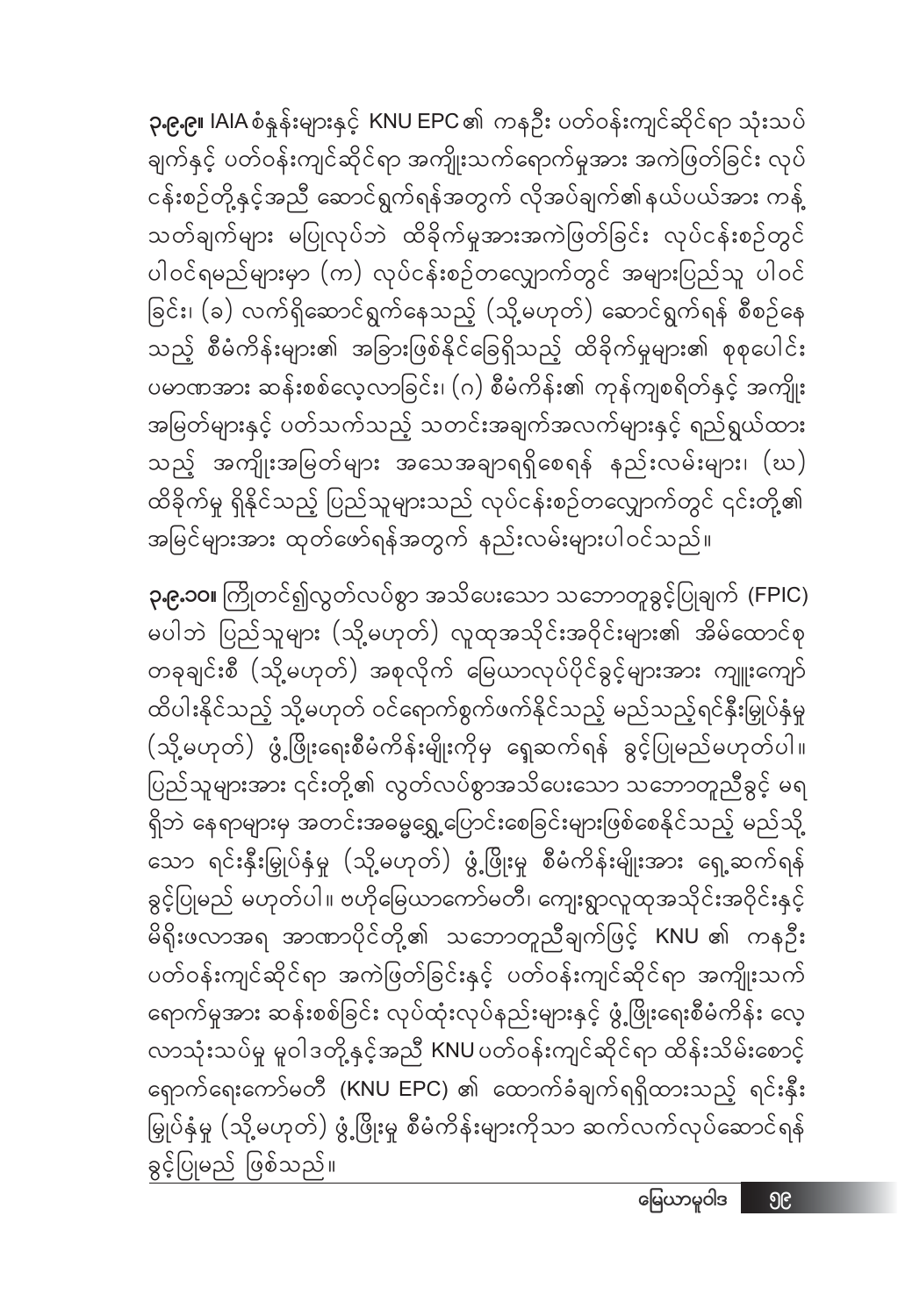**၃.၉.၁၄။** ဖွံ့ဖြိုးရေး၊ ပတ်ဝန်းကျင်ဆိုင်ရာ၊ လူမှုရေး၊ ကျန်းမာရေးနှင့် လူ့အခွင့် အရေး ထိခိုက်မှုနှင့် ပတ်သက်သော (KNU EPC) ၏ ဖွံ့ဖြိုးရေးစီမံကိန်း လေ့ လာ သုံးသပ်မှု မူဝါဒ သို့မဟုတ်သက်ဆိုင်ရာ ဥပဒေ သို့မဟုတ် မူဝါဒများအား လိုက်နာခြင်းမရှိပါက မည်သည့် ကြီးမားသော ရင်းနှီးမြှုပ်နှံမှု (သို့မဟုတ်) ဖွံ့ဖြိုးမှုစီမံကိန်း (သို့မဟုတ်) ကနဦး ဆောင်ရွက်ချက်များကိုမှ ဆက်လက် လုပ်ဆောင်ခွင့်ပေးမည် မဟုတ်ပါ။

**၃.၉.၁၃။** ရင်းနှီးမြှုပ်နှံမှုကြောင့် ထိခိုက်မှုဒဏ်ကိုခံခဲ့ရသော လူထုအသိုင်းအဝိုင်း များသည် သက်ဆိုင်ရာဌာနများ၊ ဗဟိုမြေယာကော်မတီ၊ ဒေသခံအာဏာပိုင် များနှင့် ထိခိုက်ခံရသည့်ရွာသားများနှင့် ဆွေးနွေးတိုင်ပင်ပြီး KNU အာဏာပိုင် များက ဆုံးဖြတ်သည့်အတိုင်း အမြတ်ရာခိုင်နူန်း တခုခုရရှိမည် ဖြစ်သည်။

#### ပြုလုပ်မည်ဖြစ်သည်။

**၃.၉.၁၂။** ပြန်လည်နေရာချခံထားရသူနှင့်/ သို့မဟုတ် မြေယာလုပ်ပိုင်ခွင့်များ ဆုံးရှုံးသူ (သို့မဟုတ်) ၎င်းတို့၏အသက်များ၊ လူနေမှုဘဝများ၊ ကျန်းမာရေး၊ ယဉ်ကျေးမှု (သို့မဟုတ်) မိရိုးဖလာဆိုင်ရာ တန်ဖိုးများ (သို့မဟုတ်) လူထု အသိုင်းအဝိုင်းဆိုင်ရာ ခံစားချက်တို့အပေါ် ကျရောက်လာသည့် ဆိုးကျိုးများ ခံစားခဲ့ရသော သူတဦး (သို့မဟုတ်) လူထုအဖွဲ့အစည်းအား မျှတစွာ ထည့် သွင်း စဉ်းစားသွားမည် ဖြစ်သည်။ ရင်းနှီးမြှုပ်နှံမှု (သို့မဟုတ်) ဖွံ့ဖြိုးမှုစီမံကိန်း (သို့မဟုတ်) ကနဦးဆောင်ရွက်ချက်တို့ထံမှ (သို့မဟုတ်) ပတ်သက်၍ ဖြစ်ပေါ် လာသော အငြင်းပွားမှုများအား တရားရေးဆိုင်ရာ ပြန်လည်သုံးသပ်မှုများ

**၃.၉.၁၁။** ပတ်ဝန်းကျင်နှင့် လူမှုရေးဆိုင်ရာ ဆန်းစစ်ခြင်း လုပ်ငန်းစဉ်များအနေဖြင့် .<br>ကွဲပြားသည့် မြေနှင့် သစ်တောအမျိုးအစားများနှင့် အသုံးချမှုများ (ဥပမာ – ထိန်းသိမ်းကန့်သတ်ထားသည့် မြေယာ၊ အများပြည်သူပိုင်မြေ၊ ဘုံမြေ၊ အစရှိသည့်) အတိုင်း မြေတိုင်းတာမှုတွင် ထိခိုက်မှုရှိသည့် မြေဧရိယာအား အသေးစိတ် ဖော်ပြသွားမည်ဖြစ်သည်။ ထိုသို့သော ထိခိုက်မှုဆိုင်ရာ ဆန်းစစ် လေ့လာမှုများအား ဖတ်၍လွယ်ပြီး မြေယာအကျယ်အဝန်းနယ်နိမိတ်နှင့် ကာလနယ်နိမိတ်များအား မြင်သာအောင် ပြုလုပ်ရမည်ဖြစ်သည်။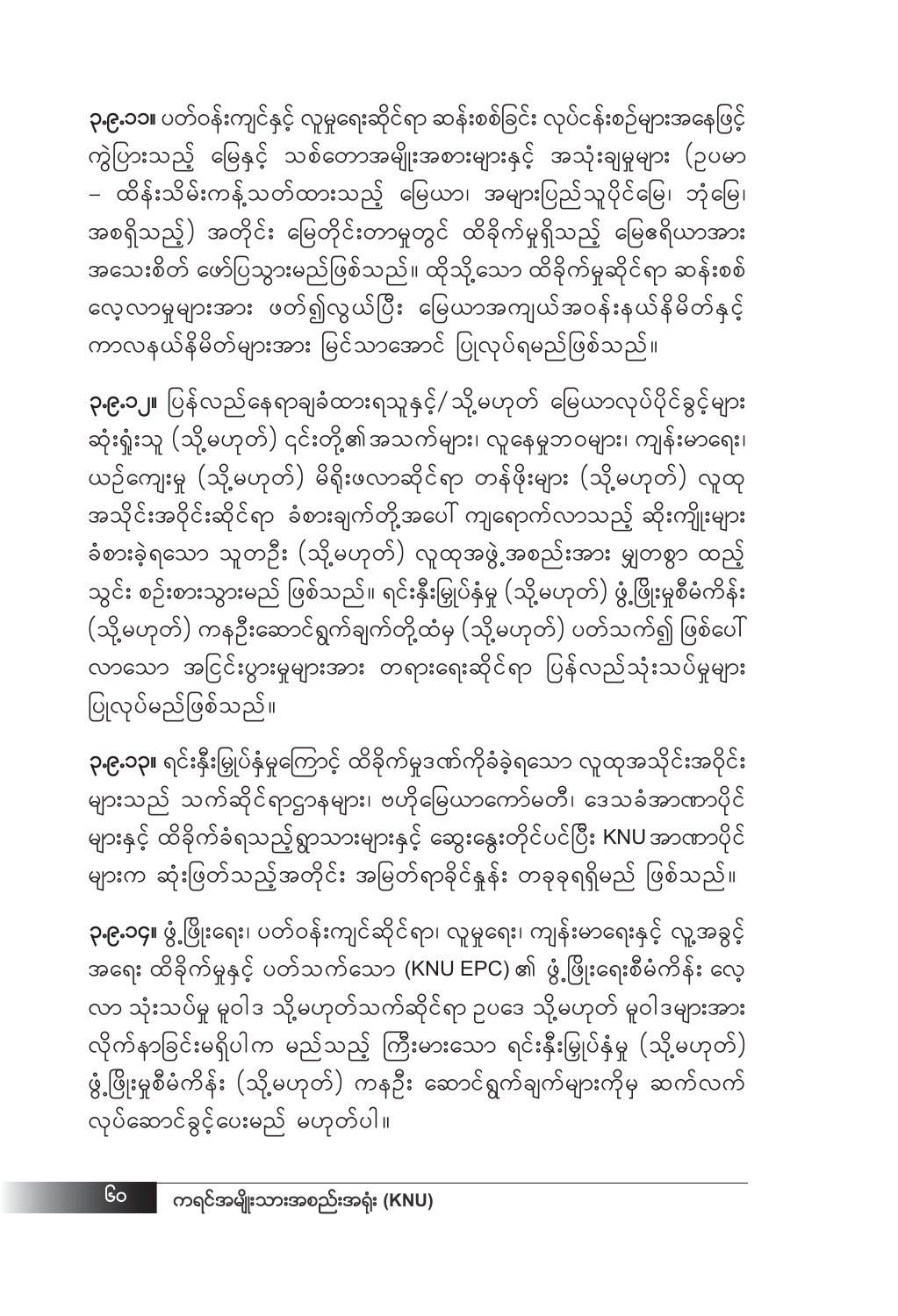**၃.၉.၁၇။** ပုဂ္ဂလိကသို့မဟုတ် အာဏာပိုင်အဖွဲ့အစည်းသည် အခြားနိုင်ငံ တခုခုမှ လာသည်ဖြစ်ပါက ဗဟိုမြေယာကော်မတီသည် ဤမူဝါဒတွင်ဖော်ပြ ထားသည့် လိုအပ်ချက်များအပြင် အထူးစည်းမျဉ်းများ၊ လိုအပ်ချက်များနှင့် ၎င်းတို့၏ လျှောက်လွှာအား ပြန်လည်သုံးသပ်ခြင်းများ ပြုလုပ်ရမည်။ ဗဟို မြေယာကော်မတီသည် KNU EPC နှင့် မိရိုးဖလာအရ အာဏာပိုင်များနှင့် ညှိနိုင်းဆွေးနွေးပြီး အထူးစည်းမျဉ်းများ၊ လိုအပ်ချက်များနှင့် ပြန်လည်သုံးသပ် ခြင်းဆိုင်ရာ လုပ်ထုံးလုပ်နည်းများအား ဖြစ်နိုင်သည့် အမြန်ဆုံးအချိန်အတွင်း 

**၃.၉.၁၆။** KNU အာဏာပိုင်များ၏ ဗဟိုမြေယာကော်မတီနှင့် KNU EPC မှ တဆင့်ချပေးသည့် ထောက်ခံချက်မပါဘဲ ပုဂ္ဂလိက သို့မဟုတ် အာဏာပိုင် အဖွဲ့ အစည်းတခုခုအား တိုက်ရိုက်ဖြစ်စေ၊ သွယ်ဝိုက်၍ဖြစ်စေ ဖွံ့ဖြိုးရေး စီမံကိန်းအတွက် ဖက်စပ်လုပ်ငန်းတခုတွင် ဝင်ရောက်ပါဝင်ခွင့် မပြုရ။

**၃.၉.၁၅။** ဖွံ့ဖြိုးမှုစီမံကိန်းများ ပြုလုပ်ရန် ကမ်းလှမ်းထားသည့် ဖက်စပ်လုပ်ငန်း များသည် ဗဟိုမြေယာကော်မတီ၊ ကျေးရွာလူထုအသိုင်းအဝိုင်းများနှင့် မိရိုး ဖလာအရ အာဏာပိုင်များမှတဆင့် KNU အာဏာပိုင်များထံမှ ကြိုတင်ခွင့်ပြုချက် ယူရမည် ဖြစ်သည်။ အောက်ပါအချက်များကို ဆန်းစစ်ရန် တောင်းဆိုချက်သည် ဗဟိုမြေယာကော်မတီ၊ KNU EPC၊ ကျေးရွာမြေကော်မတီများနှင့် မိရိုးဖလာအရ အာဏာပိုင်များအတွက် လုံလောက်သော သတင်းအချက်အလက်မျာ<mark>း</mark> မပါ လျှင် အဆိုပါ တောင်းဆိုချက်များအား ခွင့်ပြုမည်မဟုတ်။ အဆိုပါ ဆန်းစစ်မှု များတွင် (က) ကိစ္စရပ်များကို ထိန်းချုပ်ခြင်းနှင့် စီမံခန့်ခွဲခြင်းများ ပြုလုပ်ရန် ဖက်စပ်လုပ်ငန်းနှင့်ပတ်သက်သည့် သတ်မှတ်ချက်များ၊ (ခ) ဤဖက်စပ်လုပ်ငန်း ၏ ဆောင်ရွက်ချက်များကြောင့် အများဆုံးထိခိုက်နိုင်ခြေရှိသော ပြည်သူများ အတွက် ကမ်းလှမ်းထားသည့် အကျိုးအမြတ်များနှင့် (ဂ) KNU ဖွံ့ဖြိုးရေး စီမံကိန်း လေ့လာသုံးသပ်မှုမူဝါဒနှင့် ကနဦး ပတ်ဝန်းကျင်ဆိုင်ရာ သုံးသပ်ချက် နှင့် ပတ်ဝန်းကျင်ဆိုင်ရာ ထိခိုက်မှုအား ဆန်းစစ်ခြင်း လုပ်ထုံးလုပ်နည်းတို့ နှင့်အညီ စီမံကိန်းသည် KNU EPC ၏ထောက်ခံချက် ရရှိထားကြောင်း .<br>အတည်ပြုချက် စသည်တို့ပါဝင်သည်။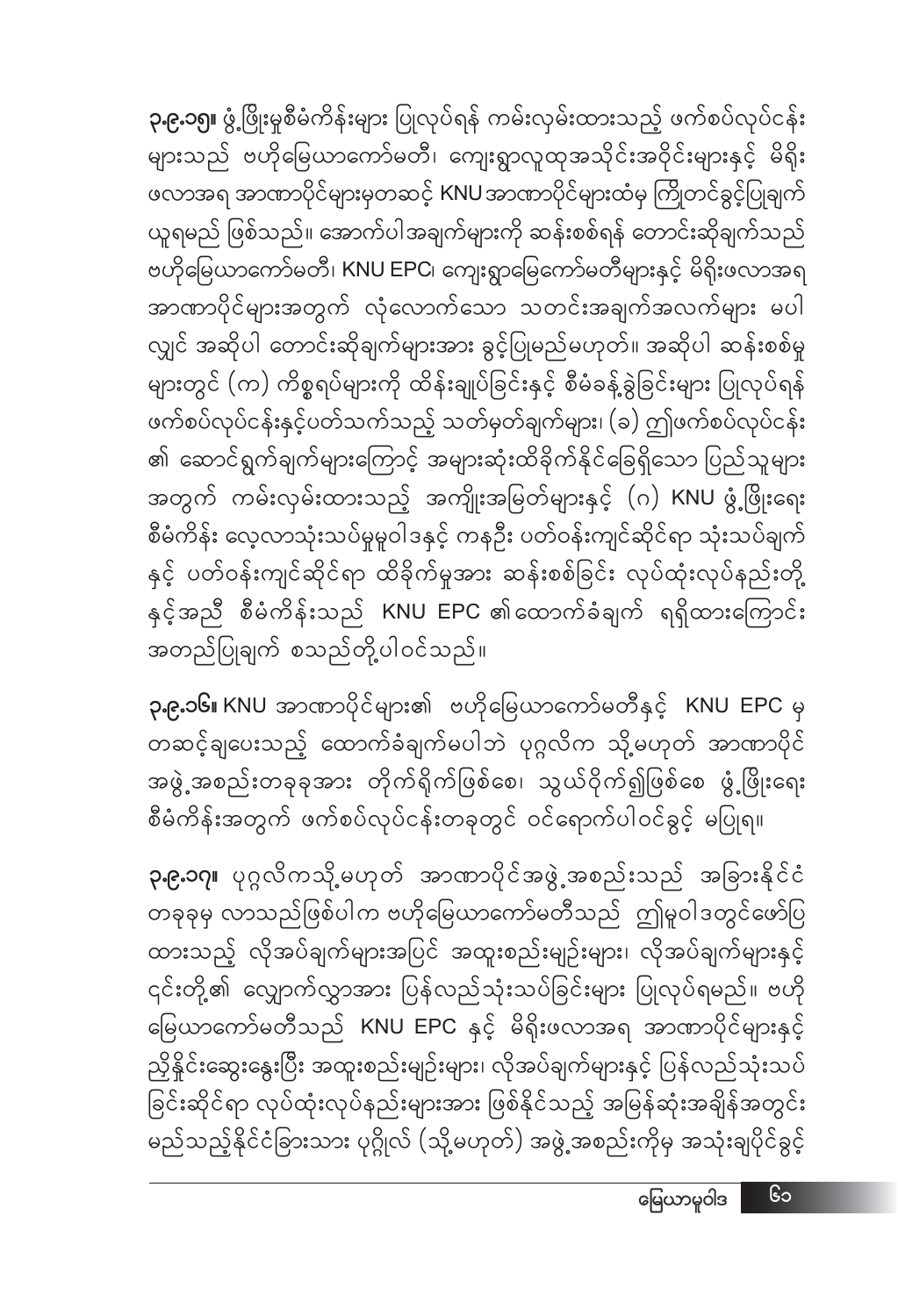မပေးမီ ဖော်ထုတ်၊ သတ်မှတ်ပြီး ကျယ်ပြန့်စွာ အများသိစေရန် ဆောင်ရွက်သွား မည် ဖြစ်သည်။

**၃.၉.၁၈။** မည်သည့် ရင်းနှီးမြှုပ်နှံမှုများနှင့်ပတ်သက်သည့် သဘောတူညီချက်များ ာ<br>တွင်မဆို ၎င်းတွင်ပါဝင်သည့် အားလုံး၏ရပိုင်ခွင့်များနှင့် တာဝန်ဝတ္တရားများ အား ရှင်းလင်းစွာ ဖော်ပြထားရမည်ဖြစ်ပြီး သဘောတူညီချက်ပါ သတ်မှတ် ချက်များကိုလည်း ရှင်းလင်းစွာသတ်မှတ်ထားကာ ၎င်းထဲတွင် ပြောင်းလဲနေ သော အခြေအနေများအား အသိအမှတ်ပြုသည့်အနေနှင့် ဤမူဝါဒမှ ဖော်ပြ ပြန်လည်သုံးသပ်ခွင့်နှင့် သတ်မှတ်ချက်များအား ပြန်လည်ညှိနှိုင်းခွင့်တို့ ပါဝင် ရမည် ဖြစ်သည်။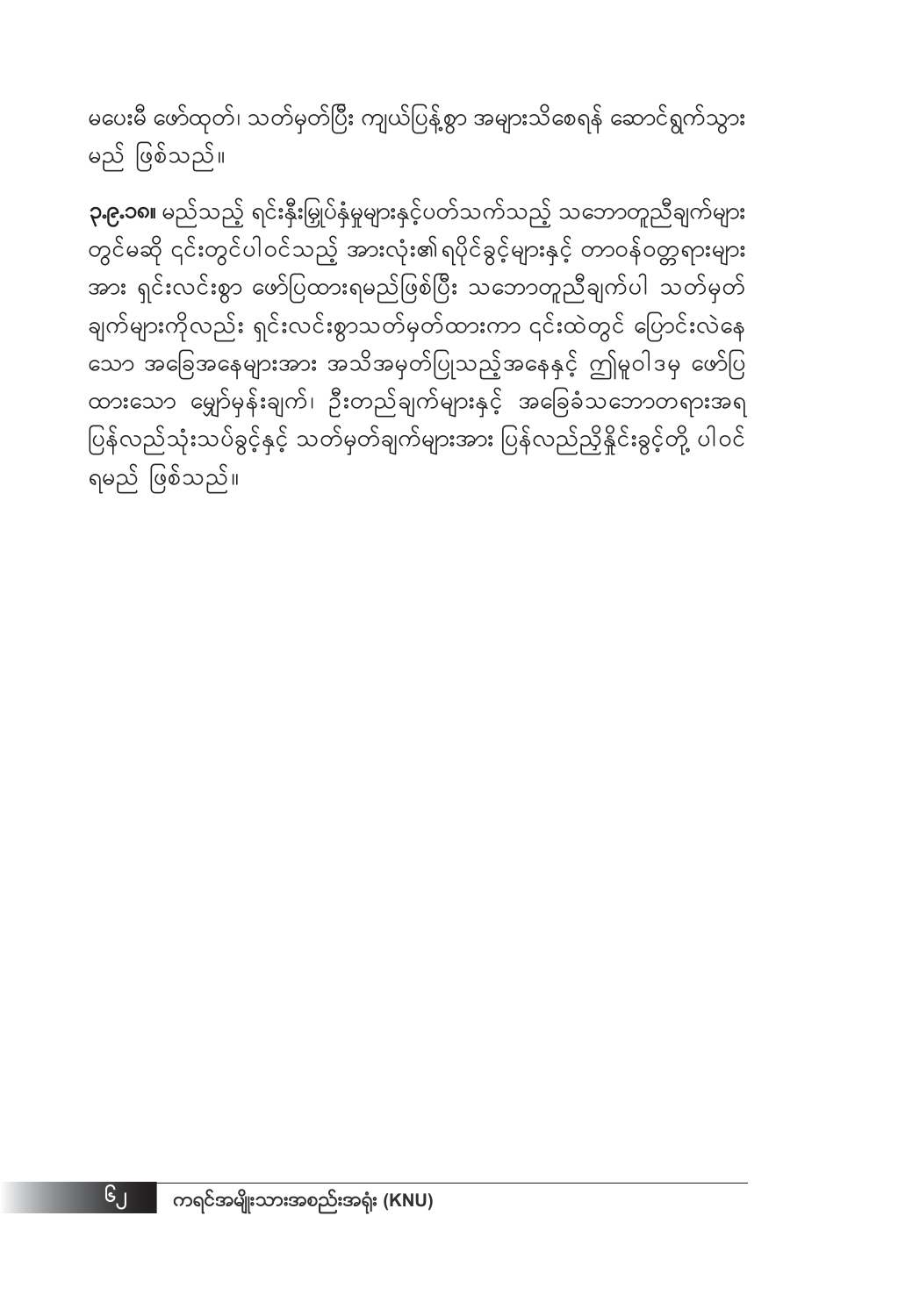# အခန်းငှ။မြေယာလုပ်ပိုင်ခွင့်များနှင့် တာဝန်ဝတ္တရားများဆိုင်ရာပြောင်းလဲမှုများ (Changes to Tenure Rights and Duties)

အပိုဒ်၄.၁။အခြေခံသဘောတရားများ (Basic Principles)

**၄.၁.၁။** ဤအပိုင်းသည် လက်ရှိတည်ရှိဆဲအခွင့်အရေးများနှင့် ၎င်းတို့နှင့် ပတ်သက်သည့် တာဝန်ဝတ္တရားများအား လျော်ကြေးပေးခြင်း၊ ပြန်လည်ခွဲဝေ ခြင်း၊ ရုတ်သိမ်းခြင်း (သို့မဟုတ်) ပြန်လည်ပြင်ဆင်ခြင်း အစရှိသည့် ဆောင် ရွက်မှုများကြောင့် ရွှေ့ပြောင်းခြင်း (သို့မဟုတ်) ပြန်လည်နေရာချထားခြင်း များ ပြုလုပ်သည့်အခါများတွင် မြေယာ၊ သစ်တောများ၊ ရေလုပ်ငန်း၊ ရေနှင့် ဆက်စပ်သည့် သဘာဝသယံဇာတမျာ<mark>း</mark>အား စီမံအုပ်ချုပ်ခြင်းဆိုင်ရာ ကိစ္စများ အား ဖြေရှင်းပေးသည်။ ဤမူဝါဒ၏ မျှော်မှန်းချက်၊ ဦးတည်ချက်များနှင့် အခြေခံသဘောတရားများနှင့် ဆက်နွယ်သည့် တာဝန်ဝတ္တရားများအား ဖြည့် ဆည်းပေးရန် အဆိုပါ စီမံချက်များအား KNU အာဏာပိုင်များက အကောင် အထည် ဖော်ဆောင်သွားမည်။

**၄.၁.၂။** နိုင်ငံတကာလူ့အခွင့်အရေး စံချိန်စံနှန်းများနှင့်အညီ ဤမူဝါဒသည် ဘေးဖယ်ခံထားရသူများနှင့် ခုခံနိုင်စွမ်းမရှိသူများနှင့် ကျေးရွာလူထု အသိုင်း အဝိုင်းများ၏ ဝင်ရောက်နေထိုင်ခွင့်နှင့် အသုံးချပိုင်ခွင့်အား ဦးစားပေးသည့် လူမှုရေးအရ တရားဝင်သော မြေယာလုပ်ပိုင်ခွင့်စနစ်မှတဆင့် ကောင်းသော အုပ်ချုပ်ရေးအား အားပေးကူညီပံ့ပိုးပေးပြီး မြေယာ၊ သစ်တောများ၊ ရေလုပ် ငန်း၊ ရေနှင့် ဆက်စပ်သည့် သဘာဝသယံဇာတများ၏ လူမှုရေးနှင့် ဂေဟဗေဒ ဆိုင်ရာ အသုံးဝင်မှုများအား အသားပေးထားသည်။ ဤမူဝါဒ ရည်ရွယ်သည်မှာ ကော်သူးလေရှိ လူမှုအဖွဲ့ ဝင်များအားလုံးအတွက် လူ့အခွင့်အရေးများ ရရှိရေး၊ ပတ်ဝန်းကျင် ထိန်းသိမ်းစောင့်ရှောက်ရေး၊ ရေရှည်တည်တံ့ခိုင်မြဲမည့် လူနေမှု ဘဝများ ရရှိရေးနှင့် တရားမျှတပြီး ငြိမ်းချမ်းသည့်အနာဂတ် ရရှိရေးတို့အတွက် မြေယာမူဝါဒ မြ<u>ာ</u>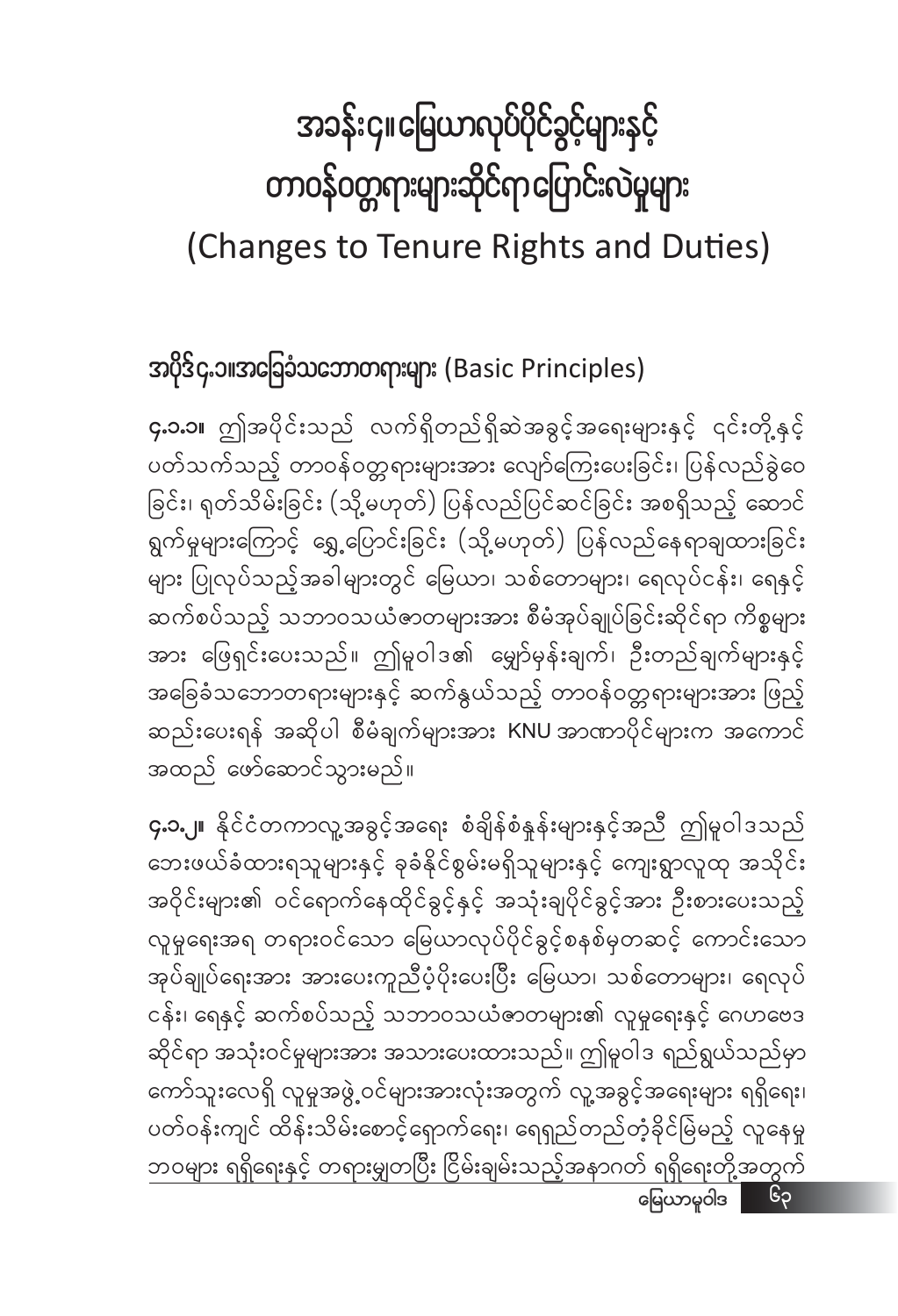**၄.၁.၅။** မြေယာလုပ်ပိုင်ခွင့်များတွင် မည်သည့် အပြောင်းအလဲများ မပြုလုပ်မီ KNU အာဏာပိုင်များသည် သီးခြားပတ်ဝန်းကျင်၊ လူမှုရေး၊ ကျန်းမာရေးနှင့် လူ့အခွင့်အရေးဆိုင်ရာ ထိခိုက်မှုများအား အကဲဖြတ်ခြင်းများ ပြုလုပ်သွားပြီး

#### အကောင်အထည် ဖော်သွားမည်ဖြစ်သည်။

**၄.၁.၄။** ဤမူဝါဒအတွင်းတွင် ဖော်ထုတ်ထားသည့် မြေယာလုပ်ပိုင်ခွင့် ပြန် လည်နေရာချထားခြင်း (သို့မဟုတ်) လွှဲပြောင်းခြင်းအား ထည့်သွင်း စဉ်းစား သည့်အခါတိုင်း KNU အာဏာပိုင်များသည် ထိခိုက်နိုင်မည့် မြေယာလုပ်ပိုင် ခွင့် ကိုင်ဆောင်ထားသူအားလုံးနှင့် အဓိပ္ပာယ်အပြည့်အဝရှိသည့် ဆွေးနွေး တိုင်ပင်မှုများ ပြုလုပ်မည်ဖြစ်ပြီး မည်သည့်စီမံကိန်း မစတင်မီ (သို့မဟုတ်) ဉပဒေ (သို့မဟုတ်) အုပ်ချုပ်ရေးဆိုင်ရာအရေးယူမှုများအား မပြုလုပ်ခင် ၎င်းတို့၏ FPIC အား ရယူရန် ဖြစ်သည်။ ဆွေးနွေးတိုင်ပင်ခြင်းနှင့် ဆုံးဖြတ် ချက်ချခြင်းဆိုင်ရာ လုပ်ငန်းစဉ်များအား မည်သည့်အနောက်အယှက်မှ မပါဘဲ စီစဉ်သွားမည်ဖြစ်ပြီး ရှင်းလင်း၍တာဝန်ယူသည့် လုပ်ငန်းစဉ်များဖြင့် ဆောင် ရွက်ကာ နိုင်ငံတကာလူ့အခွင့်အရေး အခြေခံသဘောတရားများနှင့်အညီ

ပါဝင်သည်။

**၄.၁.၃။** မည်သည့်မြေယာလုပ်ပိုင်ခွင့်မှ မပြည့်စုံပါ။ မြေယာလုပ်ပိုင်ခွင့်အားလုံး အား လူ့အခွင့်အရေးများ၊ အခြားသူများ၏ ဝင်ရောက်နေထိုင်ခွင့်နှင့် အသုံး ချပိုင်ခွင့်၊ ဤမူဝါဒ၏ မျှော်မှန်းချက်၊ ဦးတည်ချက်များနှင့် အခြေခံ သဘော တရားတို့နှင့်အညီ အများပြည်သူအတွက် လိုအပ်သော KNU အာဏာ ပိုင်များ၏ အရေးယူဆောင်ရွက်မှုများဖြင့် ကန့်သတ်ထားသည်။ ၎င်းအရေးယူ ဆောင်ရွက်မှုများအား ဒီမိုကရေစီကျကျ ဉပဒေနှင့်အညီ၊ အများကောင်းကျိုးအား မြှင့်တင်လိုသည့် တခုတည်းသော ရည်ရွယ်ချက်ဖြင့် နိုင်ငံတကာလူ့အခွင့်အရေး တာဝန်ဝတ္တရားများနှင့်အညီ ဆောင်ရွက်သွားရမည် ဖြစ်သည်။ မြေယာလုပ်ပိုင် ခွင့်များအား တာဝန်ဝတ္တရားများနှင့် ထိန်းညှိထားပြီး ထိုအထဲတွင် မြေယာ၊ သစ်တောများ၊ ရေလုပ်ငန်း၊ ရေနှင့်ဆက်စပ်သည့် သဘာဝသယံဇာတများအား ရေရှည် ကာကွယ်ပေးခြင်းနှင့် ရေရှည်တည်တံ့ခိုင်မြဲသည့် အသုံးချခြင်းများ

လှုံ့ဆော်ပြီး မြှင့်တင်ပေးရန် ဖြစ်သည်။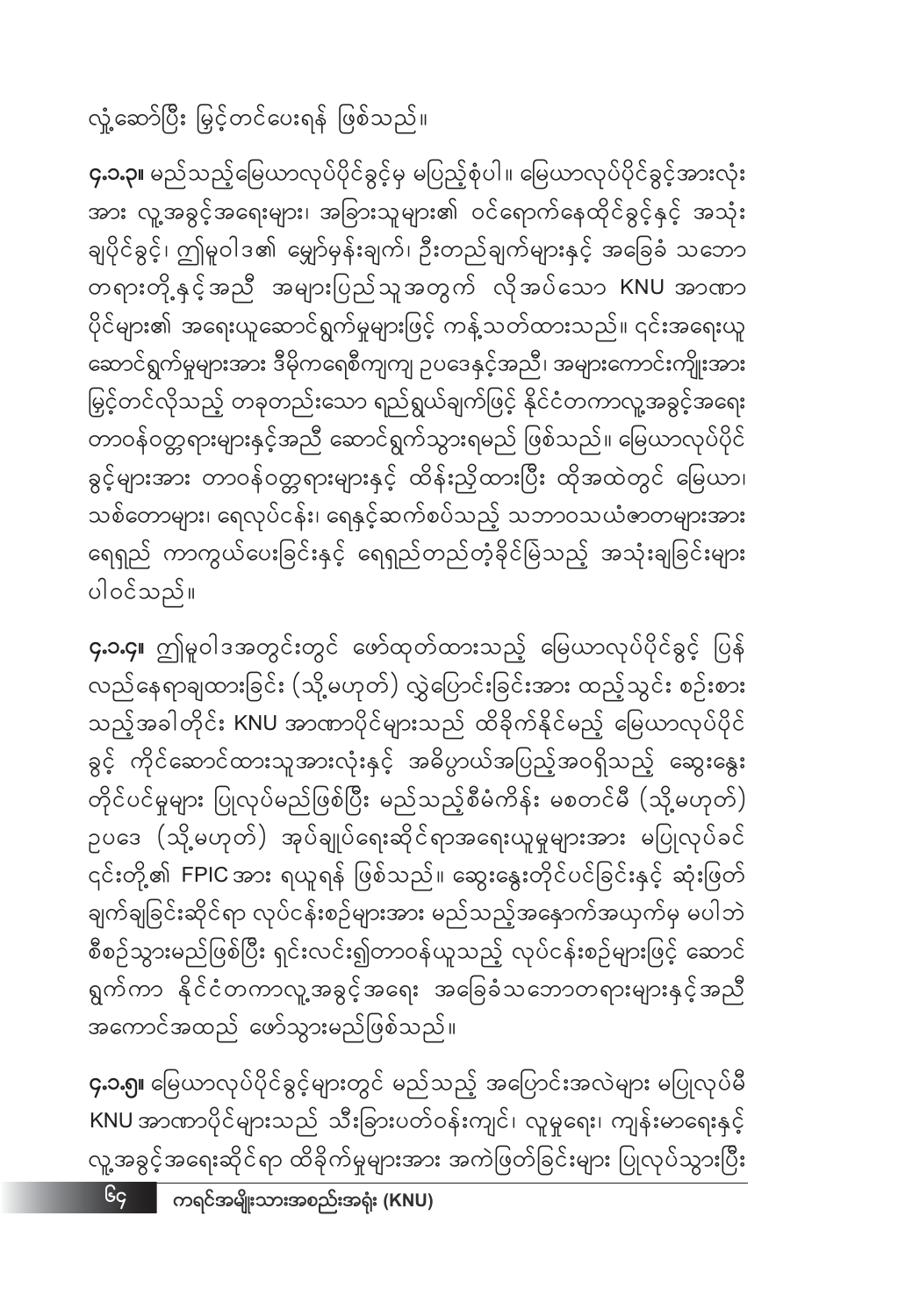**၄.၂.၁။** ကော်သူးလေရှိ ပြည်သူအများစုသည် စစ်၏ဘေးဒဏ်နှင့် အခြား အကြောင်းများကြောင့် ၎င်းတို့၏ဆန္ဒမပါဘဲ ရွှေ့ပြောင်းခြင်းခံကြရပြီး အချို့

## အပိုဒ်၄.၂။လျော်ကြေးပေးခြင်း (Restitution)

**၄.၁.၆။** ယဉ်ကျေးမှု၊ ဘာသာရေးနှင့် ပတ်ဝန်းကျင်ဆိုင်ရာ အရေးပါသောနေရာများ (သို့မဟုတ်) မြေယာ၊ သစ်တောများ၊ ရေလုပ်ငန်း၊ ရေနှင့် ဆက်စပ်သည့် (သို့မဟုတ်) ခုခံနိုင်စွမ်းမရှိသူများ၏ အသက်မွေးဝမ်းကျောင်းအတွက် အရေးကြီးသောအခါများတွင် မြေယာလုပ်ပိုင်ခွင့်နှင့်ပတ်သက်သည့် မည်သည့် ပြောင်းလဲမှုမျိုး မပြုလုပ်မီ ဤမူဝါဒတွင်ဖော်ပြထားသည့် မျှော်မှန်းချက်၊ ဦးတည်ချက်များ၊ အခြေခံမူများနှင့် အခြေခံသဘောတရားများနှင့်အညီ သုံးသပ်သွားမည်ဖြစ်သည်။

မှာ ဒုက္ခသည်များနှင့် ပြည်တွင်းထွက်ပြေး တိမ်းရှောင်နေရသူများ (lDPs)

အဆိုပါ ရလဒ်များကို ဤမူဝါဒ၏လုပ်ပိုင်ခွင့်များ၊ တာဝန်ဝတ္တရားများနှင့် လိုအပ်ချက်များနှင့် KNU EPC ၏ဖွံ့ဖြိုးရေး စီမံကိန်းလေ့လာသုံးသပ်မှု မူဝါဒနှင့် ၎င်းတို့၏ကနဉီး ပတ်ဝန်းကျင်ဆိုင်ရာသုံးသပ်ချက်နှင့် ပတ်ဝန်းကျင် ဆိုင်ရာ အကျိုးသက်ရောက်မှုအား အကဲဖြတ်ခြင်း လုပ်ငန်းစဉ်တို့နှင့်အညီနှင့် .<br>'နိုင်ငံတကာ အထိအခိုက်အကဲဖြတ်မှု အသင်းႛ (IAIA ) က ရံဖန်ရံခါချမှတ်သည့် စံနှန်းများနှင့်အညီ ထည့်သွင်းအသုံးချသွားမည်ဖြစ်သည်။ အထိအခိုက်များအား ဆန်းစစ်မှုများထဲတွင်ပါဝင်သည်မှာ (က) လုပ်ငန်းစဉ်တလျှောက်တွင် အများ ပြည်သူ ပါဝင်ခြင်း၊ (ခ) လက်ရှိဆောင်ရွက်နေသည့် (သို့မဟုတ်) ဆောင်ရွက် စုစုပေါင်းပမာဏအား ဆန်းစစ်လေ့လာခြင်း၊ (ဂ) စီမံကိန်း၏ ကုန်ကျစရိတ်နှင့် အကျိုးအမြတ်များနှင့်ပတ်သက်သည့် အချက်အလက်များနှင့် ရည်ရွယ်ထား သည့် အကျိုးအမြတ်များ အသေအချာရရှိစေရန် နည်းလမ်းများ၊ (ဃ)အကျိုး သက်ရောက်မှုရှိသည့် ပြည်သူများသည် လုပ်ငန်းစဉ်တလျှောက်တွင် ၎င်းတို့ ၏ အမြင်များအား ဖော်ထုတ်ခြင်းတို့ ဖြစ်သည်။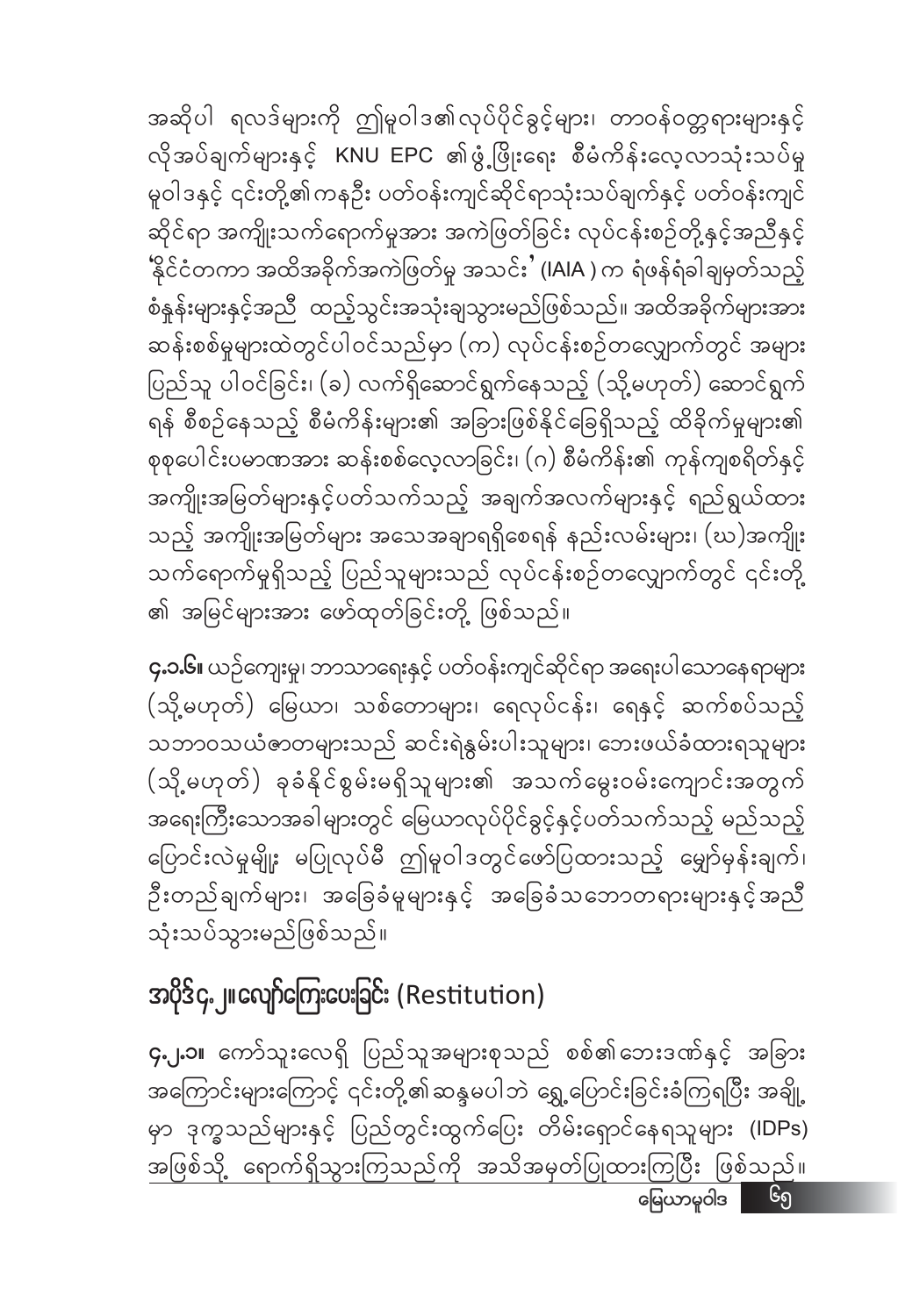**၄.၂.၅။** လက်ရှိဝင်ရောက်နေထိုင်မှု မရှိသော်လည်း ယခင်အသုံးချမှုရှိပြီး မူလ နေထိုင်သူများ မရှိတော့သည့်အခါတွင် မြေအား စိုက်ပျိုးရေးအရ ထုတ်လုပ်မှု ဆက်လက်ရှိနေစေရန်နှင့် အနီးအနားရှိ အသုံးချလိုသူများ၏ လိုအပ်ချက်ကို ဖြည့်ဆည်းပေးရန် KNU အာဏာပိုင်များသည် မြေယာ အသုံးချပိုင်ခွင့်များအား

**၄.၂.၄။** မည်သည့်အကြောင်းကြောင့်ဖြစ်စေ မိမိမူလနေရာများထံသို့ ပြန်မသွား နိုင်သော သူများအတွက် အစားထိုးအသုံးချရန် KNU အာဏာပိုင်များသည် မြို့နယ်များမှ အခြားမြေများကို ချန်ထားပေးမည်။ အများသဘောဆန္ဒဆိုင်ရာ လုပ်ငန်းစဉ်အား KAD နှင့် ဗဟိုမြေယာကော်မတီတို့သည် ဒေသခံမိရိုးဖလာအရ အာဏာပိုင်များ၊ ပြန်လည်ရောက်ရှိလာသည့် IDP များနှင့် ပြန်လည်နေရာချ ပေးခြင်းခံရမည့် ဒုက္ခသည်များနှင့် ဆွေးနွေးတိုင်ပင်ပြီး မြို့နယ်အဆင့်တွင် ဆောင်ရွက် ပေးရမည်ဖြစ်သည်။

**၄.၂.၃။** ဖြစ်နိုင်သမျှ ဆုံးရှုံးသူများထံ (သို့မဟုတ်) ၎င်းတို့၏ အမွေဆက်ခံသူများ ထံ မူလပိုင်ဆိုင်မှုများအား ပြန်လည်ပေးအပ်သွားမည်ဖြစ်သည်။ မူလပိုင်ဆိုင် မှုများအား ပြန်မပေးနိုင်သည့် အခါမျိုးတွင် KAD သည် ဗဟိုမြေယာကော်မတီနှင့် ဆွေးနွေးတိုင်ပင်ပြီး ဒေသခံ အာဏာပိုင်များနှင့် ထိခိုက်ခံစားရသည့် ကျေးရွာ လူထုအဖွဲ့ အစည်းများ၏ အများသဘောဆန္ဒဖြင့် သင့်တော်သည့် အစားထိုးမှု ပြုလုပ်ပေးသွားမည်ဖြစ်သည်။

**၄.၂.၂။** ဤမူဝါဒမုပြုလုပ်သော (သို့မဟုတ်) ခွင့်ပြုထားသော ဝင်ရောက်နေထိုင် ခွင့်နှင့် အသုံးချခွင့်များအား နိုင်ငံတကာမှ အသိအမှတ်ပြုထားသော Pinheiro Principles နှင့်အညီ စီမံအုပ်ချုပ်သွားမည်ဖြစ်ပြီး IDP များ၏ အဓိကရပိုင်ခွင့် ဖြစ်သော ၎င်းတို့၏မြေယာများ ပြန်လည်ရရှိရေးအား ထည့်တွက်သွားမည် ဖြစ်သည်။ ဤမူဝါဒရှိ အဓိပ္ပာယ်ဖွင့်ဆိုချက်များအား Pinheiro Principles နှင့်အညီ ကျင့်သုံးသွားမည် ဖြစ်သည်။

အချို့ အခြေအနေများတွင် ၎င်းတို့၏ နေအိမ်များနှင့်မြေယာများအား လာ ရောက် နေထိုင်သူများနှင့် အသစ်ဝင်လာသူများက ဝင်ရောက်ပြီး နေထိုင်နေကြ သည်။

 $66$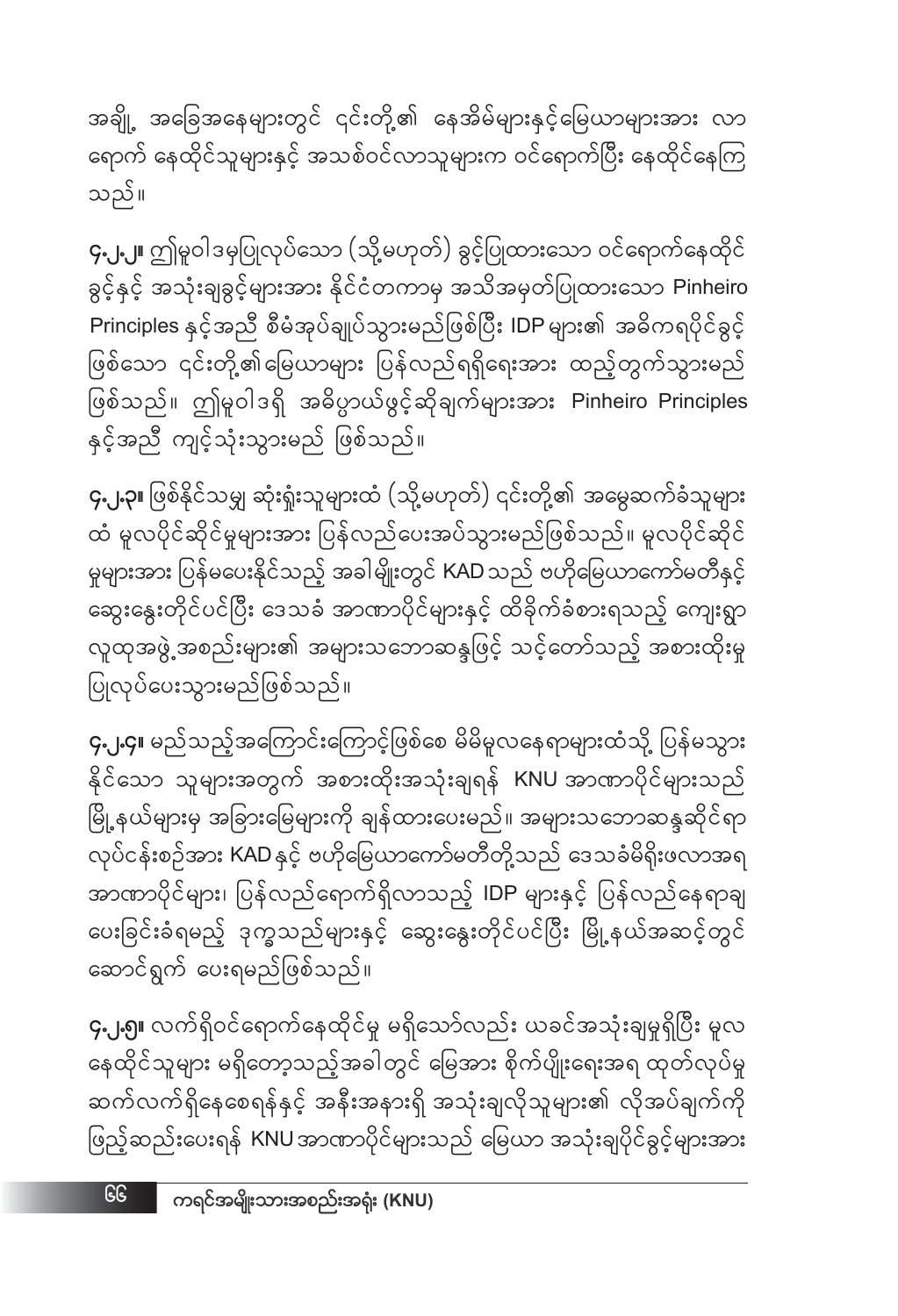ထိုနေရာများတွင် ယာယီ လွှဲပြောင်းခွင့်အာဏာရှိပြီး ဤကိစ္စတွင်မူ ပြန်ရောက် လာသည့် **IDP** များနှင့် ဒုက္ခသည်များကိုဆိုလိုသည်။

ယာယီအသုံးချခွင့် ကိုင်ဆောင်ထားသူ၏ အသုံးချပိုင်ခွင့်သက်တမ်း (အများဆုံး နှစ် ၂၀) မကုန်ဆုံးမီ မူလနေထိုင်သူသည် ပြန်ရောက်ရှိလာပါက KAD သည် ဗဟိုမြေယာကော်မတီနှင့် ဆွေးနွေးတိုင်ပင်ကာ မိရိုးဖလာအရ အာဏာပိုင်များနှင့် မူလနေထိုင်သူတို့၏ ခွင့်ပြုချက်ဖြင့် ယာယီအသုံးချပိုင်ခွင့် ကိုင်ဆောင်ထားသူတို့၏ သက်တမ်းမကုန်ဆုံးမီ မူလပိုင်ရှင်များအတွက် သင့်တော်သည့် အစားထိုးမြေကွက်အားရှာပေးမည်ဖြစ်သည်။သို့သော် မူလ နေထိုင်သူသည် ယာယီ သုံးစွဲခွင့်ရထားသူ ပေးဆောင်သည့် မြေခွန်များအား ရယူပိုင်ခွင့်ရှိပြီး မူလနေထိုင်သူများ ပြန်ရောက်မလာမီအထိ ထိုအခွန်များကို ု " " … *" …*<br>KAD အား ပေးဆောင်ရသည်။

**၄.၂.၆။ KNU** အာဏာပိုင်များသည် လျော်ကြေးပေးဆောင်ခြင်းနှင့်ပတ်သက် ပြီး လုပ်ငန်းစဉ်များ ပြုလုပ်ရာတွင် လိင်ခွဲခြားမှုမရှိဘဲ ရှင်းလင်းပြီး ပွင့်လင်း မြင်သာစွာ ဆောင်ရွက်ရမည်။ လျော်ကြေးပေးသည့် လုပ်ငန်းစဉ်နှင့် ပတ်သက် သော အချက်အလက်များကို သက်ဆိုင်ရာ ဘာသာစကားဖြင့် ကျယ်ပြန့်စွာ ဖြန့်ဖြူးပေးရမည်။ လုပ်ငန်းစဉ်တလျှောက် လျော်ကြေးတောင်းဆိုသူများအား — — —<br>၎င်းတွင် တရားရေးဆိုင်ရာနှင့် ၎င်းနှင့်ဆက်နွယ်သည့် အထောက်အကူများ အပါအဝင် လုံလောက်သည့် ပံ့ပိုးမှုများထောက်ပံ့ပေးသွားမည်ဖြစ်သည်။ အကောင်အထည်ဖော်ခြင်း၏ တိုးတက်မှုအား အများသိစေရန် ကြေငြာပေးရ မည်။

**၄.၂.၇။** ပြည်သူများ၏ဆန္ဒနှင့်လိုအပ်ချက်များကို အကောင်းဆုံး ထင်ဟပ်သည့် လျော်ကြေး ပေးဆောင်ခြင်း လုပ်ငန်းစဉ်အား အာမခံနိုင်ရန်အတွက် မိရိုးဖလာ အရ အာဏာပိုင်များနှင့် အရပ်ဘက်လူ့အဖွဲ့ အစည်းဆိုင်ရာ အဖွဲ့ အစည်းများ၏ ပါဝင်လုပ်ဆောင်မှု ယန္တရားအား KNU က ဖြည့်ဆည်းပေးမည် ဖြစ်သည်။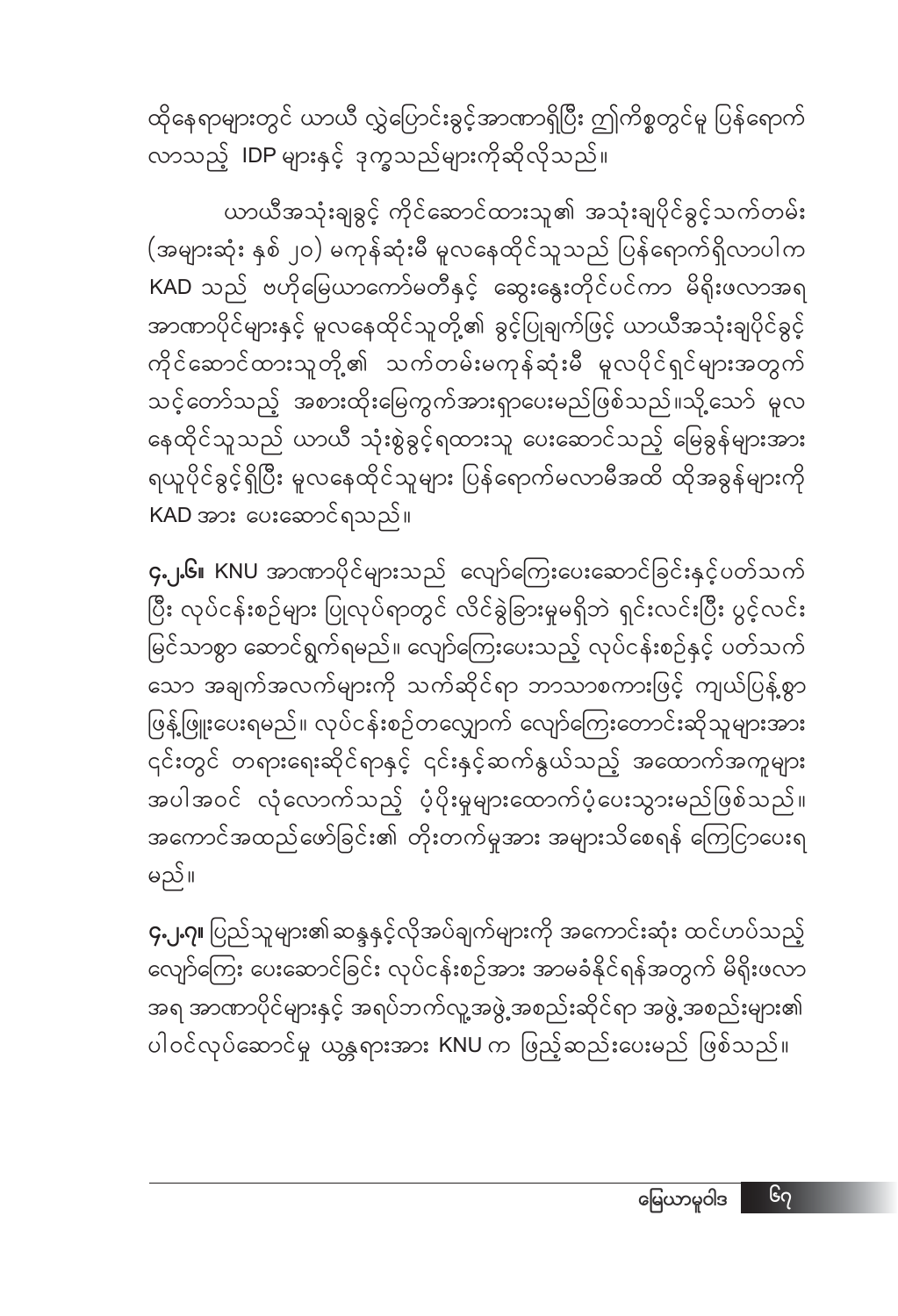၆၈

အိမ်ခြံမြေများရှာနေသည့် မိသားစုများ၊ အမျိုးသမီးများ၊ တရားဝင် မဟုတ်သည့် အခြေစိုက် နေထိုင်သူများ၊ တိရိစ္ဆာန်ထိန်းကျောင်းသူများ၊ သမိုင်းတလျှောက် အနှိမ်ခံထားရသည့်အုပ်စုများ၊ ဘေးဖယ်ခံထားရသော အုပ်စုများ၊ လူငယ်များ၊ တိုင်းရင်းသားလူမျိုးများ၊ သီးနှံကောက်သူများနှင့် ာ<br>အသေးစား အစားအစာထုတ်လုပ်သူများကဲ့သို့သော အကျိုးခံစားရသူများအား ရှင်းလင်းစွာ အဓိပ္ပါယ်ဖွင့်ဆိုထားပြီး ဤအချက်အလက်ကို ကျယ်ပြန့်စွာ လူအများသိအောင် ကြေငြာထားရမည် ဖြစ်သည်။

**၄.၃.၂။** မည်သည့်ပြန်လည်ခွဲဝေပေးခြင်းမျိုးမဆို မပြုလုပ်မီ KNU အာဏာပိုင် များသည် ဦးတည်ချက် များအား ရှင်းလင်းစွာအဓိပ္ပာယ်ဖွင့်ပြီး ကျယ်ပြန့်စွာ အများသိအောင်ကြေငြာကာ မည်သည့်နေရာများတွင် ပြန်လည်ခွဲဝေခြင်းများ ပြုလုပ်သွားမည်ဆိုသည်ကိုလည်း ရှင်းလင်းစွာ ဖော်ပြရမည် ဖြစ်သည်။

**၄.၃.၁။** မြေယာ၊ သစ်တောများ၊ ရေလုပ်ငန်း၊ ရေနှင့် ဆက်စပ်သည့် သဘာဝ သယံဇာတများအား လက်လှမ်းမမီသောကြောင့် အာရုံစူးစိုက်မှု မြင့်မားပြီး ကျေးလက်ဆင်းရဲနွမ်းပါးမှုအဆင့် သိသိသာသာများသော နေရာများတွင် ပြန်လည်ခွဲဝေပေးခြင်းဆိုင်ရာ ပြုပြင်ပြောင်းလဲမှုများသည် ဤမြေယာမူဝါဒ၏ အခြေခံမျှော်မုန်းချက်နှင့် ဦးတည်ချက်များ ဖြည့်ဆည်းနိုင်ခြင်းအတွက် အရေး .<br>ကြီးသည့် ဆောင်ရွက်မှုတခု ဖြစ်နိုင်သည်။ ပြန်လည်ခွဲဝေပေးခြင်းအား ဆောင် ရွက်ရာတွင် လူ့အခွင့်အရေးများအား ကာကွယ်၊ လေးစားပြီး ဖြည့်ဆည်းပေးသည့် နည်းလမ်းဖြင့် နိုင်ငံတကာ လူ့အခွင့်အရေး စံချိန်စံနှန်းများနှင့်အညီ ဆောင် ရွက်သွားရမည် ဖြစ်သည်။ ပြန်လည်ခွဲဝေပေးခြင်းသည် ကျေးလက်တွင် နေထိုင်လုပ်ကိုင်နေသော ဆင်းရဲနွမ်းပါးသူများနှင့် မြေယာမပိုင်ဆိုင်သူများ၊ မြေယာပိုင်ဆိုင်မှု ရေရေရာရာ မရှိသူများ၊ ဘေးဖယ်ခံထားရသူများနှင့် ခုခံနိုင် ယာ၊ သစ်တောများ၊ ရေလုပ်ငန်း၊ ရေနှင့် ဆက်စပ်သည့် သဘာဝ သယံဇာတ များအား လက်လှမ်းမီခြင်းတွင် အမျိုးသားနှင့်အမျိုးသမီးများအား ညီမျှစွာ ရရှိခြင်းကို အာမခံပေးမည်ဖြစ်သည်။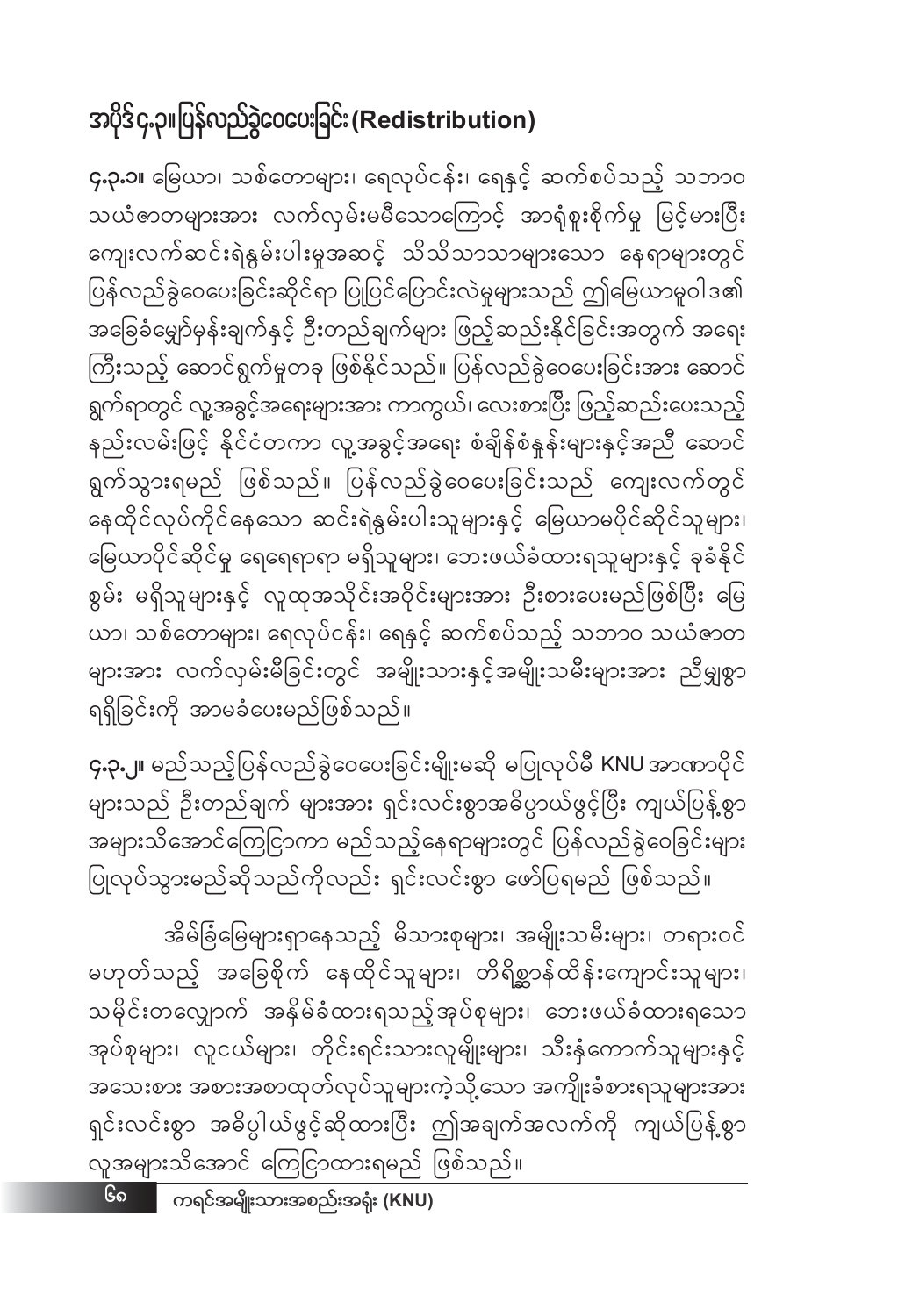မြေယာမူဝါဒ ၆၉

ထည့်သွင်းထားရမည်ဖြစ်သည်။ **၄.၃.၅။** မလိုလားအပ်သည့် ကြွေးမြီများမရှိစေရန်နှင့် ပိုက်ဆံချေးသူများ

အထောက်အပံ့ ဝန်ဆောင်မှုများ၏ ကုန်ကျစရိတ်များ အပါအဝင် ပြန်လည်ခွဲဝေပေးခြင်း ပဏာမ ခြေလှမ်းများနှင့် စီမံချက်များ၏ အပြည့်အဝ ကုန်ကျစရိတ်အား ကြိုတင်သတ်မှတ်ပြီး သက်ဆိုင်သည့် ဘတ်ဂျက်ထဲတွင်

သို့မဟုတ် ပွဲစားများ အပေါ် မှီခိုမှုကင်းစေရန်အလို့ငှာ KNU အာဏာပိုင်များက

**၄.၃.၄။** KNU အာဏာပိုင်များသည် ၎င်းတို့အကောင်အထည် ဖော်ဆောင်သည့် မည်သည့် မြေယာ ပြန်လည်ခွဲဝေပေးခြင်းသည် အကျိုးခံစားရသူများက လိုအပ်သော အကူအညီများကို အပြည့်အဝ ပံ့ပိုးပေးသွားရန် သေချာအောင် ဆောင်ရွက်မည်။ အဆိုပါအကူအညီများတွင် ချေးငွေများ၊ သီးနှံ အာမခံမှု၊ သွင်းအားစုများ၊ ဈေးကွက်များ၊ ကျေးလက်ဒေသအထိ နည်းပညာဆိုင်ရာ အကူအညီများ၊ လယ်ယာတိုးတက်မှုနှင့် နေအိမ်များ စသည်တို့အား လက် လှမ်းမီစေခြင်းတို့ပါဝင်သည်။

**၄.၃.၃။ KNU** အာဏာပိုင်များသည် အရပ်ဘက်လူ့အဖွဲ့အစည်းများနှင့် မိရိုး ဖလာအရ အာဏာပိုင်များ၏ လမ်းညွှန်မှုအားဖြင့် ပြန်လည်ခွဲဝေပေးရေး လုပ်ငန်းစဉ်နှင့် ရလဒ်များအား ရေရှည် တည်တံ့ခိုင်မြဲစေရန်ရှင်းလင်းသည့် မူဝါဒများနှင့် စီမံချက်များအား ဖော်ထုတ်ပြီး အကောင်အထည် ဖော်သွားရမည် ဖြစ်သည်။ ပြန်လည်ခွဲဝေပေးခြင်းကြောင့်ရရှိသည့် ဝင်ရောက် နေထိုင်ခွင့်နှင့် အသုံးချပိုင်ခွင့်များဖြစ်သော မြေယာ၊ သစ်တောများ၊ ရေလုပ်ငန်း၊ ရေနှင့်ဆက် စပ်သည့် သဘာ၀ သယံဇာတများမှ လုံလောက်သည့် လူနေမှုအဆင့်အတန်း ရရှိစေရန် KNU အာဏာပိုင်များသည် ကျေးရွာလူထုအသိုင်းအဝိုင်းများ၊ အစု လိုက် (သို့မဟုတ်) အိမ်ထောင်စုတခုချင်းစီ ကဲ့သို့သော အကျိုးခံစားရသူများအား အထောက်အကူပေးသော မူဝါဒများနှင့် စီမံချက်များအား အကောင်အထည် ဖော်ဆောင်ပေးမည်ဖြစ်သည်။ KNU အာဏာပိုင်များသည် ပြန်လည်ခွဲဝေပေးခြင်း ဆိုင်ရာ ပြုပြင်ပြောင်းလဲမှုများ၏ မျှော်မှန်းထားသည့် အကျိုးသက်ရောက်မှုများ ရရှိခြင်းနှင့် ရေရှည် တည်တံ့ခိုင်မြဲခြင်းတို့အား အဟန့်အတားဖြစ်စေနိုင်သည့် မူဝါဒများအား ပြန်လည်ပြင်ဆင်မည် ဖြစ်သည်။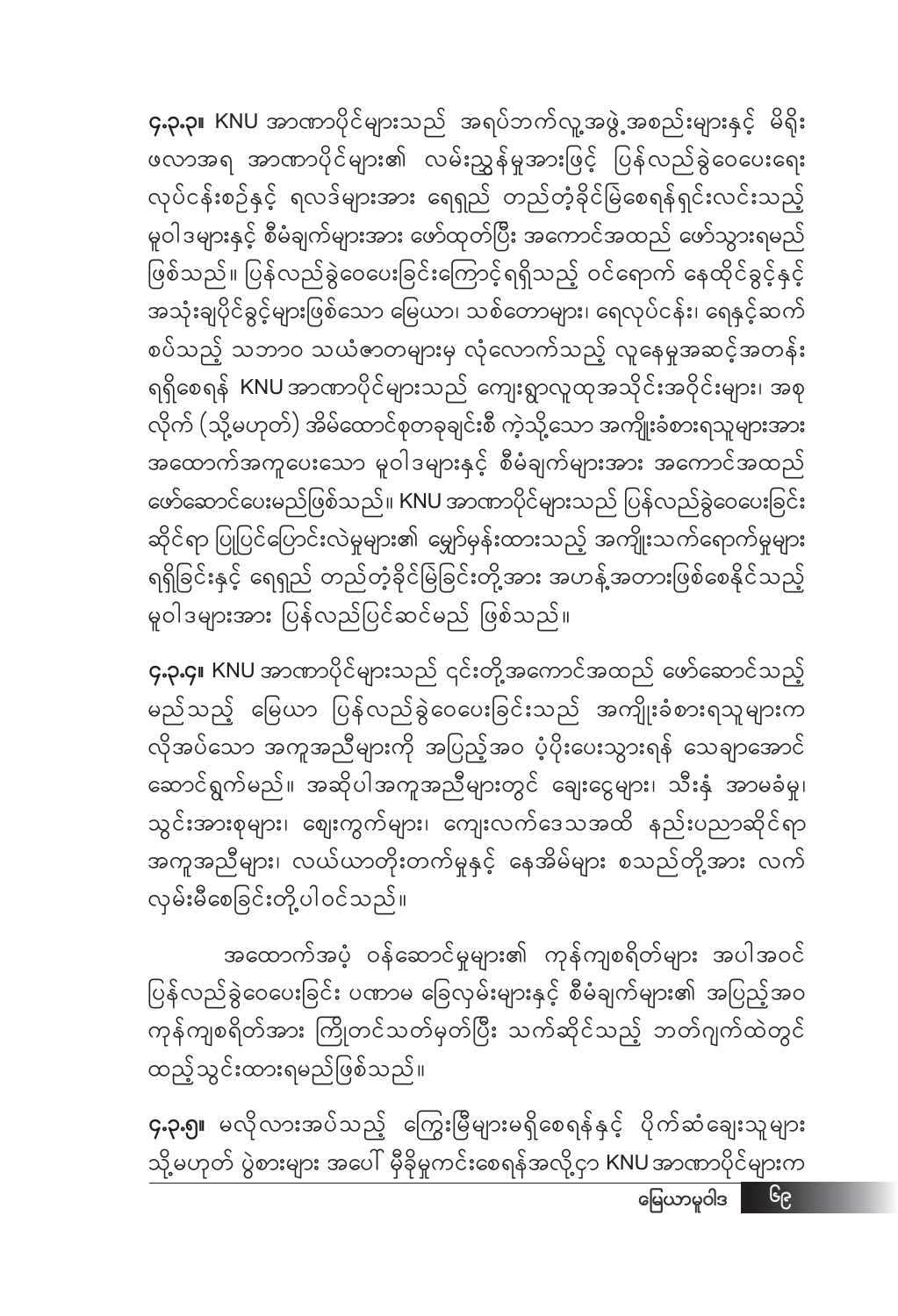စိုက်ပျိုးရေးအထွက်နူန်း ပိုမိုကောင်းမွန်လာစေရန် ချေးငွေများ ထုတ်ပေးခြင်း အား သက်ဆိုင်ရာအာဏာပိုင်များနှင့် လူမှုအဖွဲ့အစည်းများက ဆက်လက် ဆွေးနွေးသွားရန် လိုအပ်သည်။

**၄.၃.၆။** KNU အာဏာပိုင်များသည် ပွင့်လင်းမြင်သာပြီး အားလုံးပါဝင်နိုင်ကာ တာဝန်ယူမှုရှိသည့် နည်းလမ်းနှင့် လုပ်ထုံးလုပ်နည်းများဖြင့် ပြန်လည်ခွဲဝေ ပေးခြင်းဆိုင်ရာ ပြုပြင်ပြောင်းလဲမှုများအား အကောင်အထည် ဖော်ဆောင်သွား မည် ဖြစ်သည်။ ထိခိုက်ခံစားရသူအားလုံးသည် ပြုပြင်ပြောင်းလဲမှုများနှင့် ပတ်သက်သည့် ပြည့်စုံပြီး ရှင်းလင်းသောအချက်အလက်များ ရရှိမည်ဖြစ်ပြီး မှန်ကန်သည့် လုပ်ငန်းစဉ်များနှင့် တရားမျှတသည့် နစ်နာကြေးများ ပေးသွား မည် ဖြစ်သည်။ အကျိုးခံစားရသူများအား ပွင့်လင်းသည့်အစီအစဉ်များဖြင့် ရွေးချယ်သွားမည်ဖြစ်ပြီး ၎င်းတို့သည် လူသိရှင်ကြား မှတ်တမ်းတင်ထားသည့် မြေယာလုပ်ပိုင်ခွင့်များ ရရှိမည်ဖြစ်သည်။ အငြင်းပွားမှုများဖြေရှင်းရန် နည်းလမ်းများကိုလည်း လက်လှမ်းမီနိုင်ရန် ဆောင်ရွက်သွားမည်ဖြစ်သည်။

**၄.၃.ဂု။ KNU** အာဏာပိုင်များသည် ၎င်း၏ပြန်လည်ခွဲဝေပေးခြင်း အစီအစဉ် များနှင့် ကနဦး ခြေလှမ်းများ၏ ရလဒ်များအား စောင့်ကြည့်လေ့လာပြီး အကဲဖြတ်သွားမည်ဖြစ်ကာ ၎င်းနှင့် ဆက်စပ်သည့် ထောက်ပံ့ရေးမူဝါဒများနှင့် မြေယာ၊ သစ်တောများ၊ ရေလုပ်ငန်း၊ ရေနှင့်ဆက်စပ်သည့် သဘာ၀ သယံဇာတများ၊ အမျိုးသားများနှင့် အမျိုးသမီးများ နှစ်ဦးစလုံး၏ အစားအစာ လုံခြုံမူ၊ လူ့အခွင့်အရေး၊ ပတ်ဝန်းကျင်ဆိုင်ရာ ကျန်းမာရေးနှင့် ဇီဝမျိုးကွဲများ အား လက်လှမ်းမီနိုင်ခြင်းအပေါ် ထိုမူဝါဒများ၏ အကျိုးသက်ရောက်မှုများ ကိုလည်း စောင့်ကြည့်၊ လေ့လာ၊ အကဲဖြတ် သွားမည်ဖြစ်သည်။ လိုအပ်သည့် ာ-<br>အခါများတွင် KNU အာဏာပိုင်များသည် ပြန်လည်တည့်မတ် ပေးသည့် အရေးယူ ဆောင်ရွက်မှုများ ပြုလုပ်သွားမည်ဖြစ်သည်။

**၄.၃.၈။** ပြည်သူများ၏ဆန္ဒနှင့်လိုအပ်ချက်များကို အကောင်းဆုံး ထင်ဟပ်သည့် မြေယာ ပြန်လည်ခွဲဝေခြင်းအား အာမခံနိုင်ရန်အတွက် မိရိုးဖလာအရ အာဏာ .<br>ပိုင်များနှင့် အရပ်ဘက် လူ့အဖွဲ့ အစည်းဆိုင်ရာအဖွဲ့ အစည်းများ၏ ပါဝင်လုပ် ဆောင်မှု ယန္တရားအား KNU က ဖြည့်ဆည်းပေးမည်ဖြစ်သည်။

၇၀ ကရင်အမျိုးသားအစည်းအရုံး (KNU)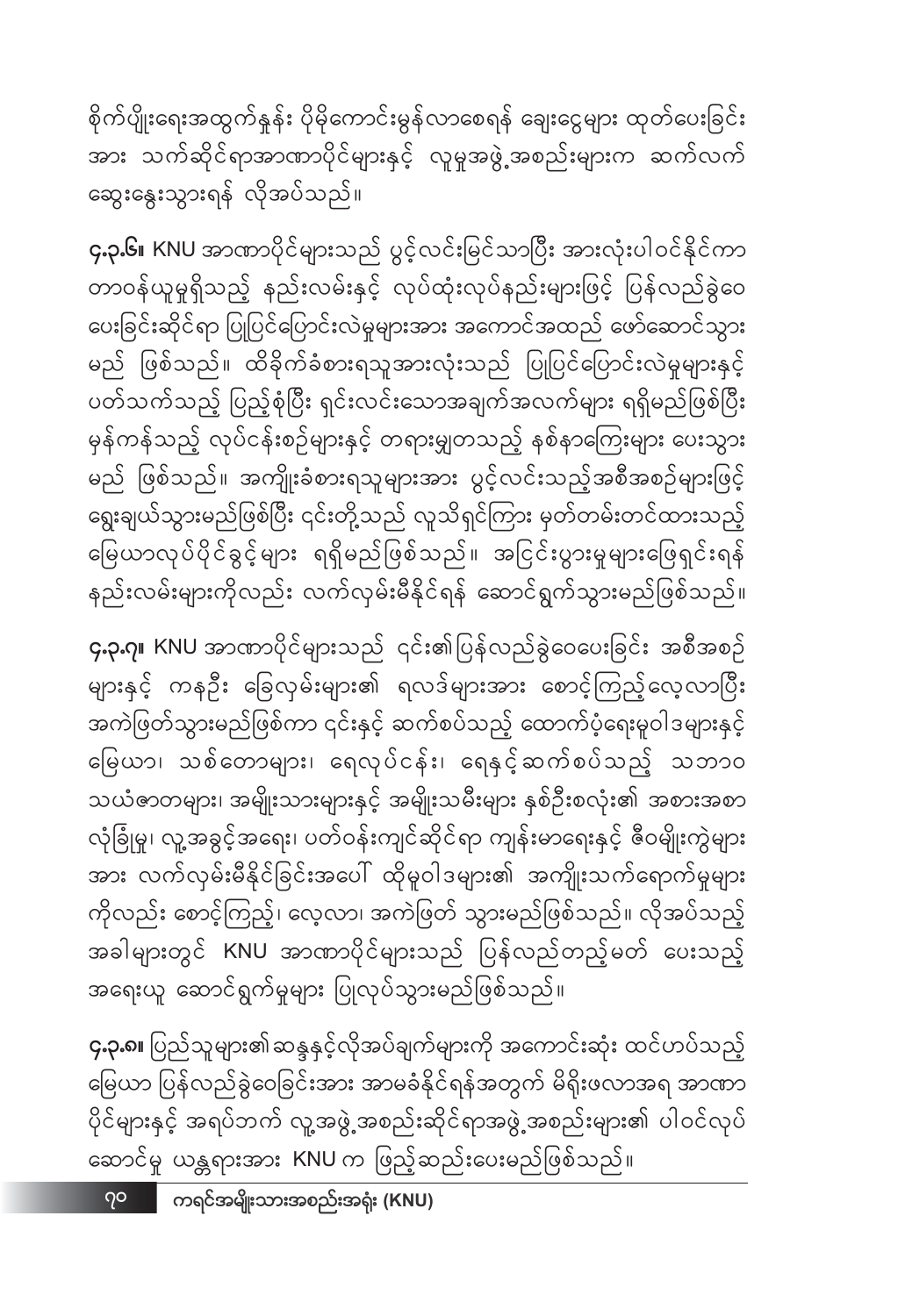**၄.၄.၃။** မြေယာ၊ သစ်တောများ၊ ရေလုပ်ငန်း၊ ရေနှင့်ဆက်စပ်သည့် သဘာဝ သယံဇာတများတွင် မြေယာလုပ်ပိုင်ခွင့်တို့သည် KNU အာဏာပိုင်များ လက် ထဲသို့ ၎င်း၏ရုပ်သိမ်းခြင်းအာဏာဖြင့် ရောက်ရှိသွားသည့်အခါ KNU အာဏာ .<br>ပိုင်များသည် ဝင်ရောက်နေထိုင်သူနှင့် အသုံးချသူအသစ်များအား သတ်မှတ်ပြီး ဦးစားပေးရန် အစွမ်းကုန်ကြိုးစားသွားမည်ဖြစ်ပြီး ၎င်းတို့အတွက် အဆိုပါ အခွင့်အရေးများအား ပြန်လည်ခွဲဝေပေးခြင်းသည် နိုင်ငံတကာလူ့အခွင့်အရေး စံချိန်စံနှန်းများ နှင့်အညီ ဤမူဝါဒ၏ ဖော်ပြထားသော မျှော်မှန်းချက်၊ ရည် ရွယ်ချက်များ၊ ဦးတည်ချက်များအား မြွင့်တင်ဖြည့်ဆည်းသွားရန်ဖြစ်သည်။

**၄.၄.၂။** KAD သည် ဗဟိုမြေယာကော်မတီ၏ ဆွေးနွေးတိုင်ပင်၊ ပူးပေါင်းပါဝင်မှု နှင့် မိရိုးဖလာအရ အာဏာပိုင်တို့၏ သဘောတူညီချက်ဖြင့် ၎င်းရုပ်သိမ်းခွင့် အာဏာကို ကျင့်သုံးသွားမည်ဖြစ်ပြီး ထိုကဲ့သို့ကျင့်သုံးရာတွင် ဥပဒေလုပ်ငန်းစဉ် အတိုင်း ဆောင်ရွက်ပြီး ၎င်းတွင် မျှတစွာအသိပေးခြင်းနှင့် ရုပ်သိမ်းခြင်း မပြု လုပ်မီ ကြားနာခွင့်ပေးခြင်းတို့ ပါဝင်သည်။ ဤအမိန့်အာဏာအောက်တွင် .<br>မြေယာ လုပ်ပိုင်ခွင့်ပေးရာတွင် ဤမူဝါဒက ပြဋ္ဌာန်းထားသည့် လုပ်ပိုင်ခွင့် များနှင့် တာဝန်ဝတ္တရားများအား လိုက်နာဆောင်ရွက်ရန် လိုအပ်သည်။ သို့ဖြစ်၍ အဆိုပါလိုအပ်ချက်များအား ချိုးဖောက်သောကြောင့် ဖြစ်ပေါ် လာသော မြေယာလုပ်ပိုင်ခွင့်အား ပြန်လည်ရုပ်သိမ်းခြင်းသည် မည်သည့်အဖွဲ့ကိုမျှ နစ်နာကြေးရပိုင်ခွင့် ပေးမည်မဟုတ်ပါ။

**၄.၄.၁။** အခွန်ပေးရန် ပျက်ကွက်သောကြောင့် သိမ်းယူသောမြေယာများ အပါအ ဝင် အများအကျိုးအလို့ငှာ သိမ်းယူသော မြေယာ၊ သစ်တောများ၊ ရေလုပ်ငန်း၊ ရေနှင့်ဆက်စပ်သည့် သဘာဝ သယံဇာတများအပြင် ခွင့်ပြုပြီး၊ မှတ်ပုံတင် ထားကာ မှတ်တမ်းတင်ထားသည့် မြေယာဝင်ရောက်နေထိုင်ခွင့်နှင့် အသုံးချ ပိုင်ခွင့်များအား ပြန်လည်ရုတ်သိမ်းရန်နှင့် ဖယ်ရှားရန် KNU အာဏာပိုင်များ၏ လုပ်ပိုင်ခွင့်အာဏာသည် <mark>ံရုပ်သိမ်းရြင်းအာကာ<sup>"</sup> (the "Rescission Power")</mark> တွင် ပါဝင်သည်။

### အပိုဒ်၄.၄။ရုတ်သိမ်းခြင်း (Rescission)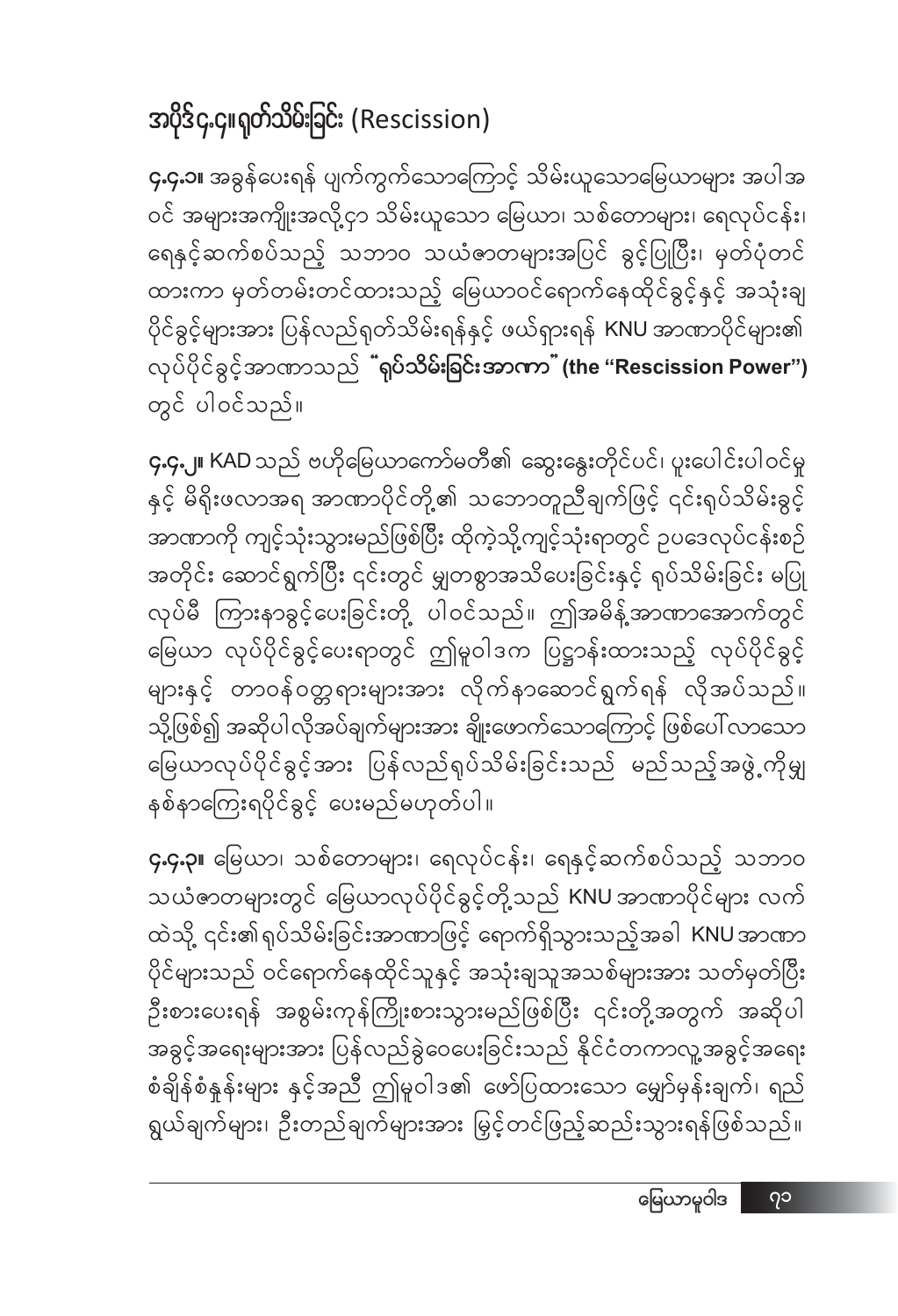**၄.၄.၆။ KNU** အာဏာပိုင်များသည်မိရိုးဖလာအရ အာဏာပိုင်များ၏ သဘောတူ ညီချက်နှင့် ပူးပေါင်းပါဝင်မှုဖြင့် နိုင်ငံတကာလူ့အခွင့်အရေး စံချိန်စံနှန်းများ၊ စာချုပ်စာတမ်းများနှင့်အညီ မျှတပြီး လူမှုရေးအရ တရားဝင်သည့် တန်ဖိုးဖြတ် ခြင်းလုပ်ငန်းစဉ်များဖြစ်စေရန် သေချာအောင် ဆောင်ရွက်ရမည်ဖြစ်ပြီး တိုင်း ရင်းသားလူမျိုးများနှင့် အခြားမိရိုးဖလာအရ မြေယာလုပ်ပိုင်ခွင့် စနစ်များ

**၄.၄.၅။** ပြန်လည်ရတ်သိမ်းခြင်းအတွက် အစီအစဉ်ရေးဆွဲခြင်းနှင့် လုပ်ငန်းစဉ် လုပ်ဆောင်ခြင်းသည် ပွင့်လင်းမြင်သာပြီး အားလုံးပါဝင်နိုင်ရန် KNU အာဏာ ပိုင်များက သေချာအောင် ပြုလုပ်ရမည် ဖြစ်သည်။ ထိခိုက်နိုင်ခြေရှိသူ မည်သူ မဆိုအား ဖော်ထုတ်ပြီး မှန်ကန်စွာအကြောင်းကြားကာ အဆင့်တိုင်းတွင် ဆွေးနွေးတိုင်ပင်သွားရမည်။ နိုင်ငံတကာလူ့အခွင့်အရေး အခြေခံသဘောတရား များနှင့်အညီ ဆွေးနွေးတိုင်ပင်ခြင်းများ ပြုလုပ်သည့်အခါများတွင် အများ ပြည်သူအကျိုးအတွက် ရရှိနိုင်မည့် အခြားဖြစ်နိုင်ခြေနည်းလမ်းများနှင့်ပတ် သက်သည့် သတင်းအချက်အလက်များအား ဖြည့်ဆည်းပေးရမည်ဖြစ်ပြီး အသက်မွေးဝမ်းကျောင်းအား အနေ၁က်အယှက်ပေးမှုကို အနည်းဆုံးဖြစ် အောင် မဟာဗျူဟာများအား အသုံးချသွားရမည်ဖြစ်သည်။

ဖြစ်သည်။

**၄.၄.၄။** မြေယာ၊ သစ်တောများ၊ ရေလုပ်ငန်း၊ ရေနှင့် ဆက်စပ်သည့် သဘာဝ သယံဇာတများနှင့် ပတ်သက်သည့် မြေယာလုပ်ပိုင်ခွင့်များသည် ဤမူဝါဒ၏ ဖော်ပြထားသော မျှော်မှန်းချက်၊ ရည်ရွယ်ချက်များနှင့် ဦးတည်ချက်များအား နိုင်ငံတကာလူ့အခွင့်အရေး စံချိန်စံနှန်းများနှင့် တာဝန်ဝတ္တရားများနှင့်အညီ .<br>မြှင့်တင်ဖြည့်ဆည်းရန် လိုအပ်သည့်အခါများတွင်သာ KNU အာဏာပိုင်များ သည် ၎င်း၏ပြန်လည်ရုတ်သိမ်းခြင်းအာဏာကို ကျင့်သုံးမည်ဖြစ်သည်။ ဤမူဝါဒအရ တရားဝင် မြေယာလုပ်ပိုင်ခွင့် ကိုင်ဆောင်ထားသူအားလုံး၊ .<br>အထူးသဖြင့် ဆင်းရဲနွမ်းပါးသူ၊ ခုခံနိုင်စွမ်းမရှိသူနှင့် ဘေးဖယ်ခံထားရသော အုပ်စုများကို လေးစားကြရမည်ဖြစ်ပြီး ထိုသို့ဆောင်ရွက်သည့်အခါတွင် အနည်းဆုံးလိုအပ်သည့် အရင်းအမြစ်များကိုသာရယူခြင်းနှင့် မုန်ကန်စွာ တရားမျှတသည့် လျော်ကြေးပေးခြင်းများကို မဆိုင်းမတွ ပြုလုပ်ရမည်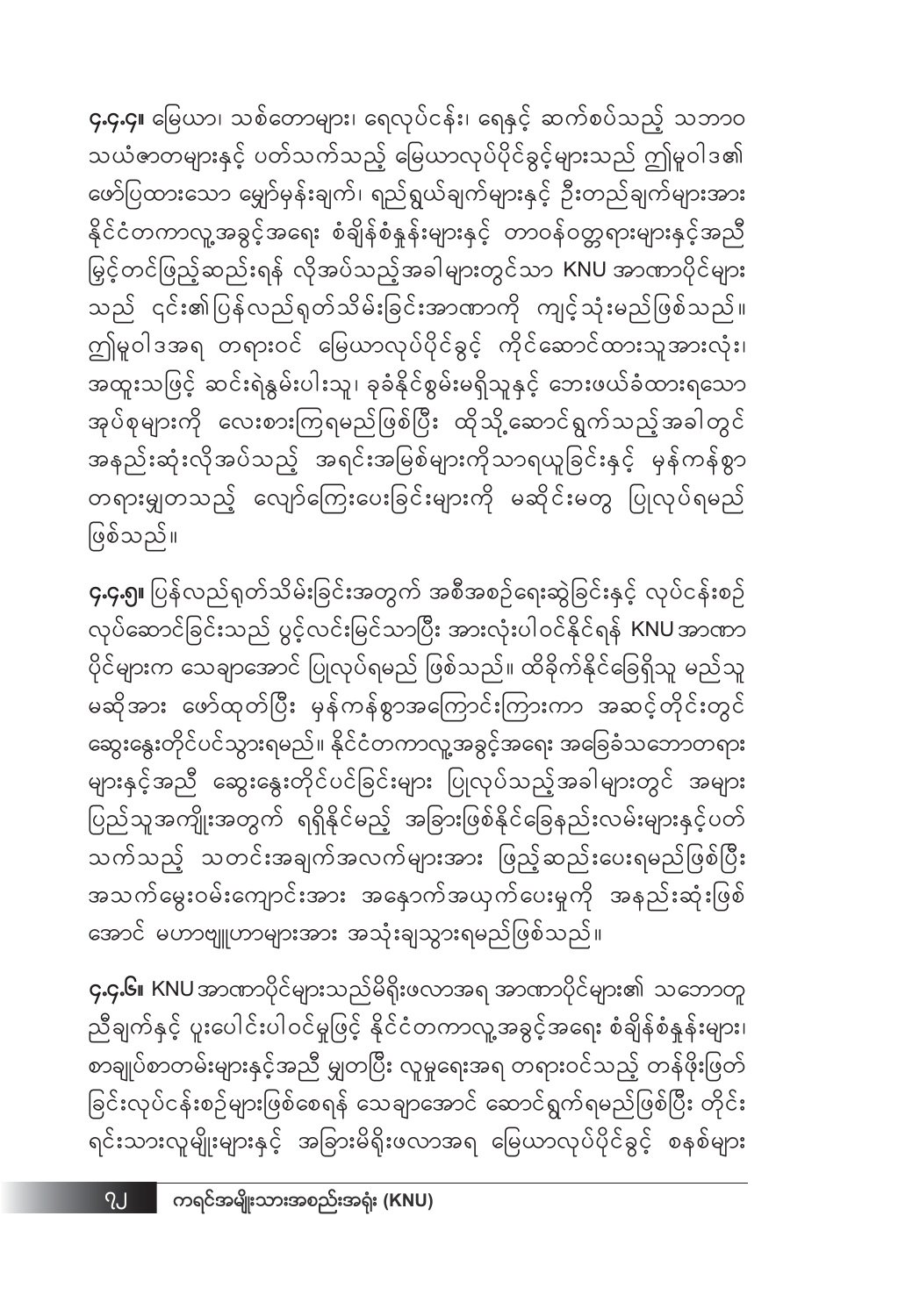**၄.၄.၉။** ဖယ်ရှားခြင်းနှင့် ရွှေ့ပြောင်းခြင်းများသည် လူ့အခွင့်အရေးများ ချိုးဖောက်ရာ ရောက်စေသည့် ၎င်းပုဂ္ဂိုလ်များအား အိုးမဲ့အိမ်မဲ့ ဖြစ်သွားစေခြင်း (သို့မဟုတ်) ခုခံနိုင်စွမ်းမရှိသူများ ဖြစ်သွားစေခြင်းများ မဖြစ်စေရ။ ထိခိုက် ခံရသူများသည် မိမိကိုယ်မိမိ မဖြည့်ဆည်းပေးနိုင်သည့်အခါမျိုးတွင် KNU အာဏာပိုင်များသည် လုံလောက်သော အခြားနည်းလမ်းဖြစ်သည့် နေအိမ် ဆောက်ပေးခြင်း၊ ပြန်လည်နေရာချထားခြင်း သို့မဟုတ် မြေယာ၊ ရေလုပ်ငန်း၊

**၄.၄.၈။** KNU အာဏာပိုင်များသည် ပုဂ္ဂိုလ်တဦးချင်းနှင့် လူထုအသိုင်းအဝိုင်း များသည် ၎င်းတို့၏ ထုတ်လုပ်ရေးအရင်းအမြစ်များ ဆုံးရုံးစေနိုင်သော မြေယာအသုံးချပိုင်ခွင့်များအား ဖယ်ရှားခြင်း (သို့မဟုတ်) ရွှေ့ပြောင်းခြင်းများ မပြုလုပ်မီ ဖယ်ရှားရခြင်းအား ရှောင်ရှားနိုင်ရန်နှင့် ဖြစ်နိုင်သမျှ နည်းပါးရန် အတွက် ထိခိုက်ခံစားရသူများနှင့် ဆွေးနွေးတိုင်ပင်ပြီး အခြားရွေးချယ်စရာ နည်းလမ်းများအား လေ့လာဖော်ထုတ်သွားမည်။

သည်။

**၄.၄.ဂု။** မြေယာ၊ ရေလုပ်ငန်းနှင့် သစ်တောများ သိမ်းယူခြင်းသည် အများပြည် သူ ကောင်းကျိုးအတွက် လျော်ကန်ပါက အစိုးရသည် ဖယ်ရှားခြင်း ဆောင် ရွက်သည့်အခါများနှင့် ထိခိုက်ခံစားရသည့်သူများအား ကိုင်တွယ်သည့်အခါ များတွင် နိုင်ငံတကာလူ့အခွင့်အရေး စံချိန်စံနှန်းများနှင့် စာချုပ်စာတမ်းများနှင့် အညီ ဆောင်ရွက်မည်ဖြစ်ပြီး လူ့အခွင့်အရေးအား လေးစား၊ ကာကွယ်ကာ ဖြည့်ဆည်းပေးရမည့် တာဝန်ဝတ္တရားများနှင့်အညီ ဆောင်ရွက်သွားမည် ဖြစ်

.<br>စရိတ်များပါ ပါဝင်သည်။

အတွက် လူမှုရေး၊ ယဉ်ကျေးမှု၊ ဘာသာရေးနှင့် ယုံကြည်ချက်၊ စီးပွားရေး၊ ပတ်ဝန်းကျင်နှင့် နိုင်ငံရေးဆိုင်ရာ တန်ဖိုးများရှိသော မြေယာ၊ သစ်တောများ၊ ရေလုပ်ငန်း၊ ရေနှင့်ဆက်စပ်သည့် သဘာဝသယံဇာတများကိုလည်း တိကျ ပြတ်သားစွာ ထည့်သွင်းစဉ်းစားရမည်။ KNU အာဏာပိုင်များက ဤလုပ်ငန်းစဉ် ကြောင့် ပေါ်ထွက်လာသော ရလဒ်များအတိုင်း မျှတသည့်လျော်ကြေးအား စောလျင်စွာရရှိစေရန် သေချာအောင် ဆောင်ရွက်သွားမည်ဖြစ်ပြီး၊ ၎င်းထဲတွင် ဆက်နွယ်သည့် နေရာပြန်လည်ချထားရေးနှင့် ၎င်းနှင့်ပတ်သက်သည့်ကုန်ကျ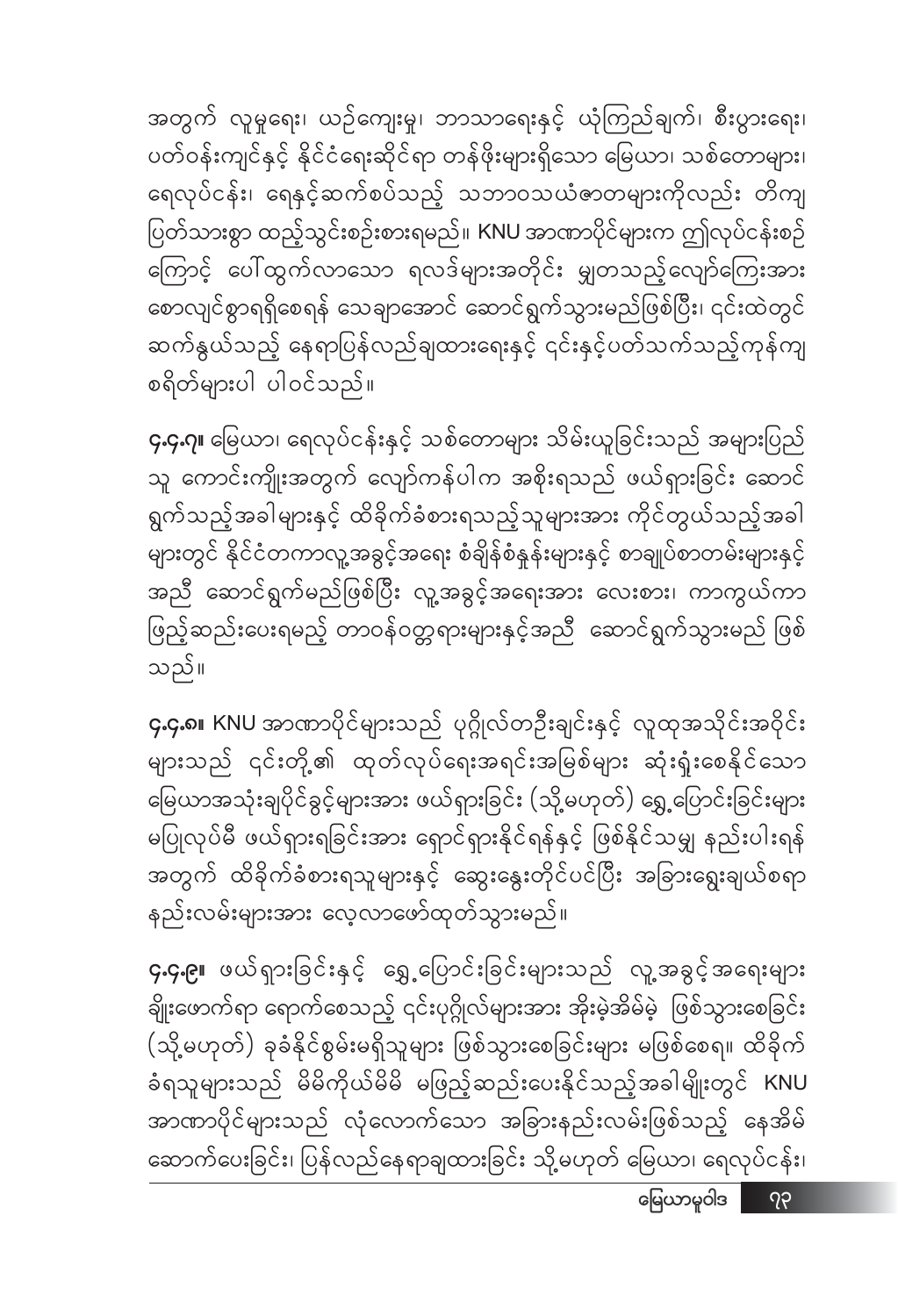**၄.၅.၂။ KNU** အာဏာပိုင်များသည် လုပ်ငန်းဆောင်ရွက်မှု အားလုံးသည် နိုင်ငံ တကာ လူ့အခွင့်အရေး စံချိန်စံနှုန်းများ၊ စာချုပ်စာတမ်းများနှင့် လိုက်လျောညီ ထွေမှုရှိစေရန် သေချာအောင်ပြုလုပ်ရမည်ဖြစ်ပြီး ဝင်ရောက်နေထိုင်ခွင့်နှင့် အသုံးချပိုင်ခွင့် ထိခိုက်နစ်နာသူတို့များသည် ပြင်ဆင်မှုများ ပြုလုပ်ပြီးသည့် အခါတွင် ယခင်အခြေအနေနှင့်နည်းတူ ကောင်းမွန်စွာရှိနေခြင်းအား သေချာ စေရန် ဆောင်ရွက်သွားမည်ဖြစ်သည်။

သည်။

**၄.၅.၁။** သင့်တော်သည့်အခါမျိုးများတွင် KNU အာဏာပိုင်များသည် အစား အစာ ဖူလုံမှုနှင့် ကျေးလက်ဖွံ့ဖြိုးမှုတို့အား ရေရှည်တည်တံ့ခိုင်မြဲသည့်ပုံစံ ဖြင့် မြှင့်တင်ခြင်းတို့အပါအဝင် ရှိပြီးသား မြေကွက်များ သို့မဟုတ် မြေငှားချ ထားသောမြေများ၏ အဆင်အပြင်နှင့် အသုံးပြုခြင်းတို့ကို တိုးတက်ကောင်း မွန်စေရန် (သို့မဟုတ်) လိုလားအပ်သည့် အများပြည်သူနှင့်ဆိုင်သော အခြေခံ အဆောက်အအုံများ ဖွံ့ဖြိုးတိုးတက်အောင် ဆောင်ရွက်ရန် မြေကွက်များ သို့မ ဟုတ် မြေငှားချထားသော မြေများအား ပြန်လည်ပြင်ဆင်ခြင်းများအတွက် မြေယာများအား စုစည်းခြင်း၊ အလဲအလှယ်များ ပြုလုပ်ခြင်း (သို့မဟုတ်) အခြား မိမိဆန္ဒဖြင့် ပြုလုပ်သည့်နည်းလမ်းများအား ထည့်သွင်း စဉ်းစားနိုင်

## အပိုဒ်၄.၅။ပြန်လည်ပြင်ဆင်ခြင်း (Readjustment)

**၄.၄.၁ဝ။** မြေယာ၊ ရေလုပ်ငန်း၊ သစ်တောများအား အစီအစဉ်ပြောင်းမှုကြောင့် မလိုအပ်တော့သည့် အခါမျိုးများတွင် KNU အာဏာပိုင်များသည် မူလလုပ်ပိုင် ခွင့်ကိုင်ဆောင်ထားသူများအား ၎င်းအရင်းအမြစ်များ ပြန်လည်ရရှိရေးအတွက် ပထမဦးဆုံးဦးစားပေးမှု ပြုလုပ်ပေးသင့်သည်။ ထိုသို့သော ကိစ္စမျိုးတွင် နေရာ ပြောင်းရွှေ့ခံခဲ့ရခြင်းအတွက် မည်မျှလျော်ကြေးရခဲ့သည်ဆိုသည်အား ထည့် သွင်း စဉ်းစားရမည် ဖြစ်သည်။

သစ်တော အစရှိသည့် ထုတ်လုပ်မှုများအား လက်လှမ်းမီနိုင်သည့် သင့်လျော် သော ဆောင်ရွက်မှုများကို လုပ်ဆောင်သွားမည်။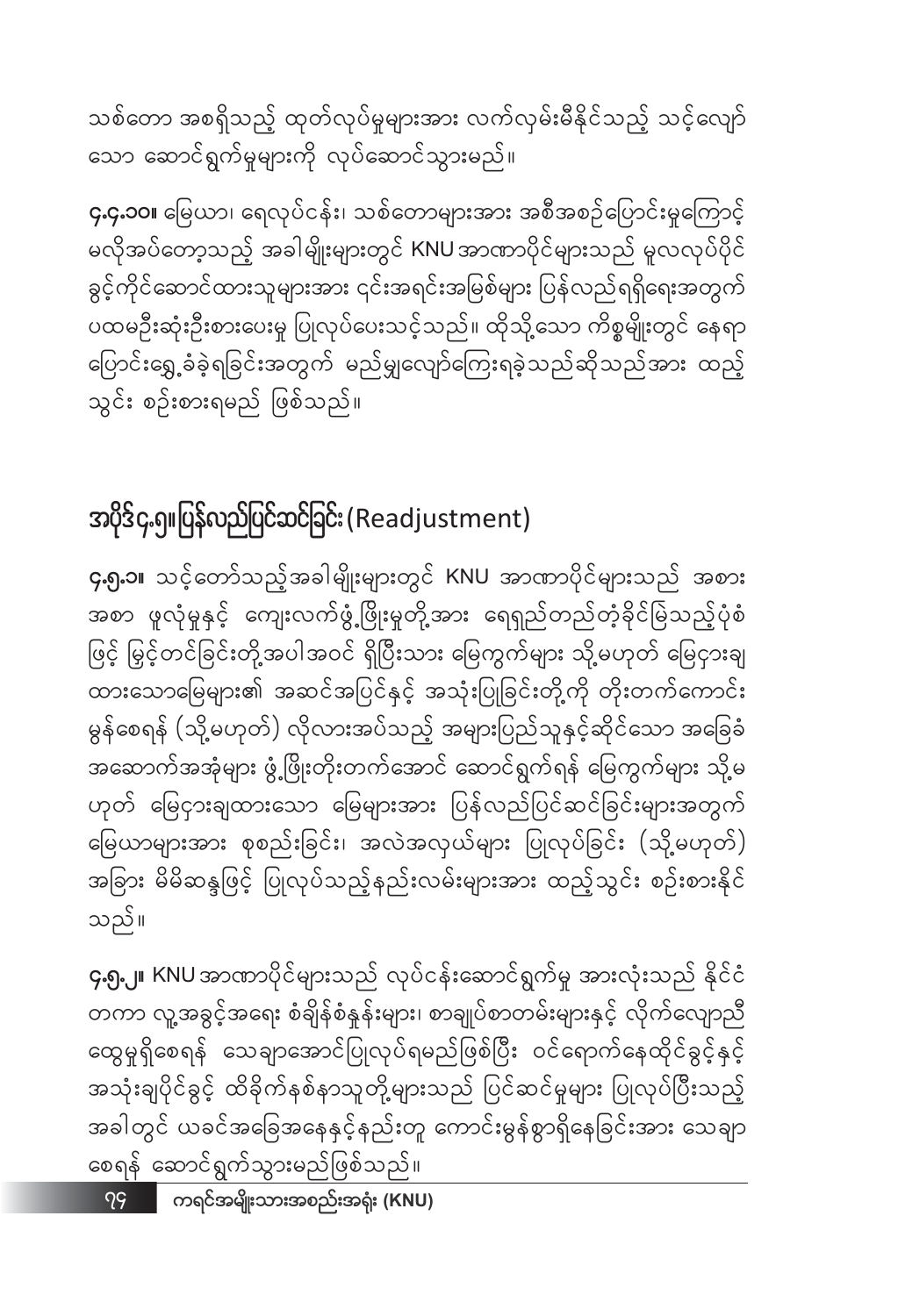**၄.၅.၃။ KNU** အာဏာပိုင်များသည် ပြန်လည်ပြင်ဆင်သည့် စီမံကိန်းများ ပြုလုပ်သည့်အခါတွင် ဤမူဝါဒ၏ ဖော်ပြထားသော ဦးတည်ချက်များနှင့် —-<br>လိုအပ်ချက်များနှင့်အညီ ဆောင်ရွက်နိုင်ရန် သင့်လျော်သော အကာအကွယ်များ တည်ဆောက်ပေးရမည်။ စီမံကိန်းထိခိုက်နိုင်ခြေရှိသည့် မည့်သည့် ပုဂ္ဂိုလ်များ (သို့မဟုတ်) လူထုအသိုင်းအဝိုင်းများကိုမဆို ဆက်သွယ်ပြီး သက်ဆိုင်ရာ ဘာသာစကားဖြင့် သင့်တော်သည့် သတင်းအချက်အလက်အားလုံးဖြင့် ဖြည့် ဆည်းပေးရမည်။ နည်းပညာဆိုင်ရာနှင့်တရားရေးဆိုင်ရာ အထောက်အပံ့ အရေးများအား ထည့်သွင်းစဉ်းစားပြီး အားလုံးပါဝင်မှုရှိသော လိင်ခွဲခြားမှု မရှိသည့် ချဉ်းကပ်သည့်ပုံစံမျိုးများအား အသုံးပြုရမည်ဖြစ်သည်။ ဇီဝမျိုးကွဲ များ ပျက်ဆီးခြင်းနှင့်ဆုံးရှုံးခြင်းတို့အား တားဆီးကာကွယ်ရန် (သို့မဟုတ်) ထိခိုက်မှုအနည်းဆုံးဖြစ်စေရန် ပတ်ဝန်းကျင်ဆိုင်ရာ တားဆီးကာကွယ်ပေးမှုများ ထားရှိရမည်ဖြစ်ပြီး ကောင်းသောမြေယာစီမံခန့်ခွဲမှု၊ အကောင်းဆုံး ဓလေ့ များနှင့် မြေယာဖော်ယူခြင်းများ ဖြစ်စေသည့် ပြောင်းလဲမှုများကို ထောက်ပံ့ပေး ရမည်ဖြစ်သည်။

# အပိုဒ်၄.၆။ရင်းနီးမြှုပ်နှံမှု (Investment)

**၄.၆.၁။ KNU** အာဏာပိုင်များသည် မြေယာဝင်ရောက်နေထိုင်ခွင့်နှင့် အသုံးချ ပိုင်ခွင့်နှင့် ပတ်သက်သည့် ကြီးမားသော လွှဲပြောင်းခြင်းများ မလိုအပ်သည့် သို့မဟုတ် မပေါ်ပေါက်စေသည့် ထုတ်လုပ်မှုနှင့် ရင်းနှီးမြှုပ်နှံမှုပုံစံများကို သော်လည်းကောင်း၊ မြေယာပိုင်ဆိုင်ခွင့် ကိုင်ဆောင်ထားသူများ မိမိတို့၏ မြေယာများကို မည်ကဲ့သို့သုံးမည်ဆိုသည်နှင့် မည်သည့်အတွက်သုံးမည် ဆို သည်တို့အား ဆုံးဖြတ်ပိုင်ခွင့်အာဏာ ဆုံးရှုံးမှုများ မလိုအပ်သည့် (သို့မဟုတ်) မပေါ်ပေါက်စေသည့် ထုတ်လုပ်မှုနှင့် ရင်းနှီးမြှုပ်နှံမှုပုံစံများကို သော်လည်း ကောင်း မြှင့်တင်ပေးမည်ဖြစ်သည်။

တိုင်းရင်းသားလူမျိုးများနှင့် ၎င်းတို့၏လူထုအသိုင်းအဝိုင်းများနှင့်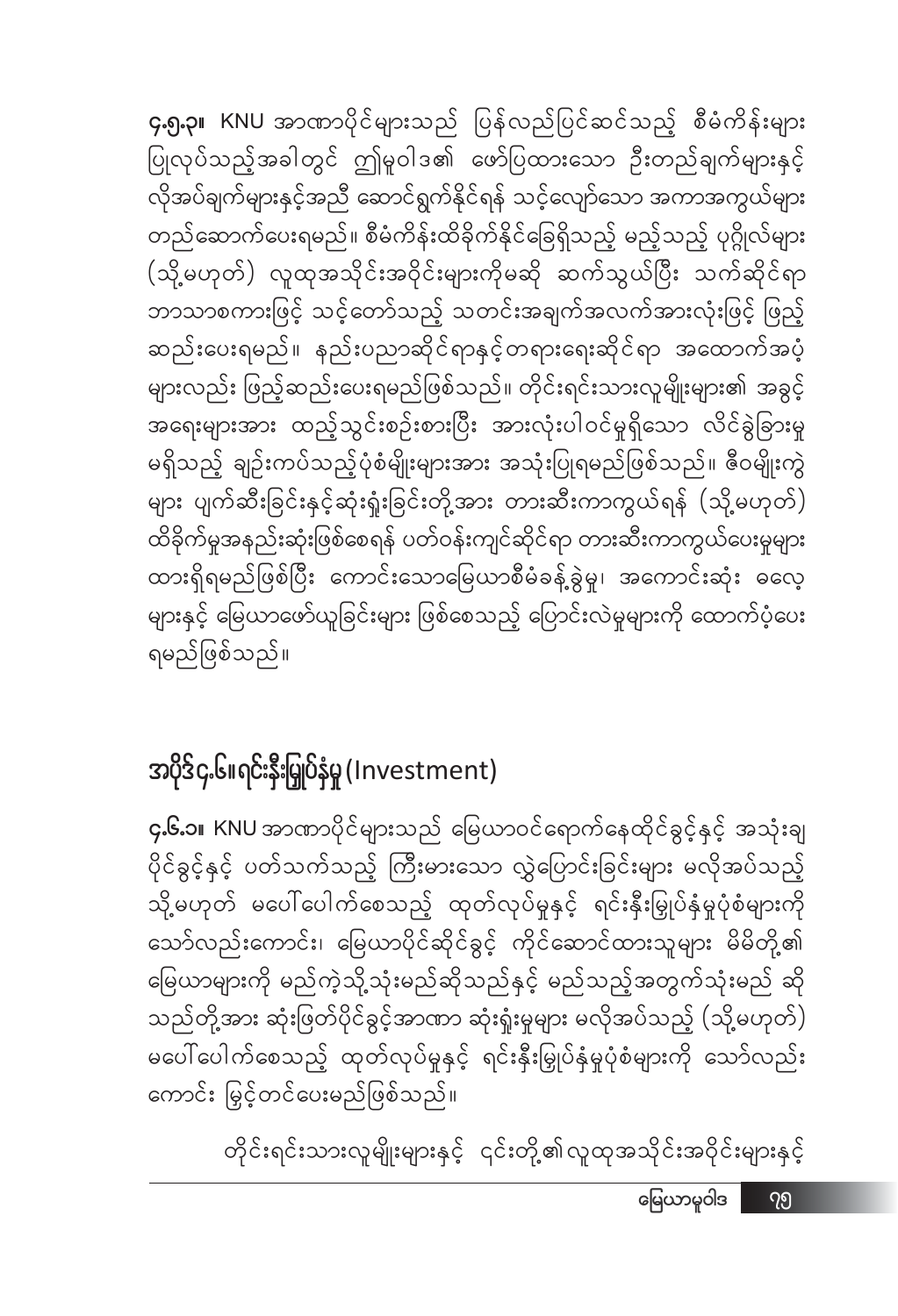**၄.၆.၂။** ရင်းနှီးမြှုပ်နှံမှုများသည် အိမ်ထောင်စုတခုချင်း (သို့မဟုတ်) အစုလိုက် တို့၏ မြေယာဝင်ရောက် နေထိုင်ခွင့်နှင့် အသုံးချပိုင်ခွင့် ကြီးမားသော လွှဲ ပြောင်းမှုများ ဖြစ်ပွားနိုင်ခြေရှိပါက KNU အာဏာပိုင်များသည် လူ့အခွင့်အရေး များ၊ မြေယာလုပ်ပိုင်ခွင့်များ၊ အစားအစာလုံခြုံမှုနှင့် လုံလောက်သည့်အစားအစာ တို့အပေါ် ရင်းနှီးမြှုပ်နှံမှုများကြောင့် ကျရောက်နိုင်သည့် ကောင်းကျိုးနှင့် ဆိုးကျိုးများ နှင့်ပတ်သက်သည့် လွတ်လပ်သော ကြိုတင်ဆန်းစစ်လေ့လာမှု၏ ္<br>ရလဒ်များကို လူသိရှင်ကြား ကျယ်ပြန့်စွာ ပြုလုပ်ရမည်ဖြစ်သည်။ ဓလေ့ ထုံးတမ်းအရနှင့် တရားဝင်မဟုတ်သည့် မြေယာ လုပ်ပိုင်ခွင့်များအပါအဝင် လူမှုရေးအရ တရားဝင်သော မြေယာလုပ်ပိုင်ခွင့်များ၊ လူနေမှုဘဝများနှင့် မြေယာတောင်းဆိုမှုများအား စနစ်တကျဖော်ထုတ်ပြီး အကာအကွယ်ပေးရန် KNU အာဏာပိုင်များက ဆောင်ရွက်ပေးရမည်ဖြစ်သည်။ အများပိုင်ဖြစ်စေ၊ ပုဂ္ဂလိကပိုင်ဖြစ်စေ ရင်းနှီးမြှုပ်နှံမှုများက လူမှုရေးအရတရားဝင်သော မြေယာ လုပ်ပိုင်ခွင့်များအား အပေးအယူပြုလုပ်ခြင်း မရှိစေရန် KNU အာဏာပိုင်များတွင် တာဝန်ရှိသည်။

ပတ်သက်သည့်အခါများတွင် KNU အာဏာပိုင်များသည် လုပ်ငန်းဆောင်ရွက်မှု အားလုံးအား လွတ်လပ်သောနိုင်ငံများရှိ တိုင်းရင်းသား လူမျိုးများနှင့်မျိုးနွယ် စုများဆိုင်ရာ အပြည်ပြည်ဆိုင်ရာ အလုပ်သမားအဖွဲ့ ချုပ် (ILO) နိုင်ငံတကာ သဘောတူစာချုပ် ဥပဒေအမှတ်(၁၆၉) နှင့် တိုင်းရင်းသားလူမျိုးများ၏ အခွင့် အရေးများဆိုင်ရာ ကုလသမဂ္ဂ ကြေငြာချက်ပါ တာဝန်ဝတ္တရားတို့နှင့်အညီ ပြုလုပ်သွားရမည် ဖြစ်သည်။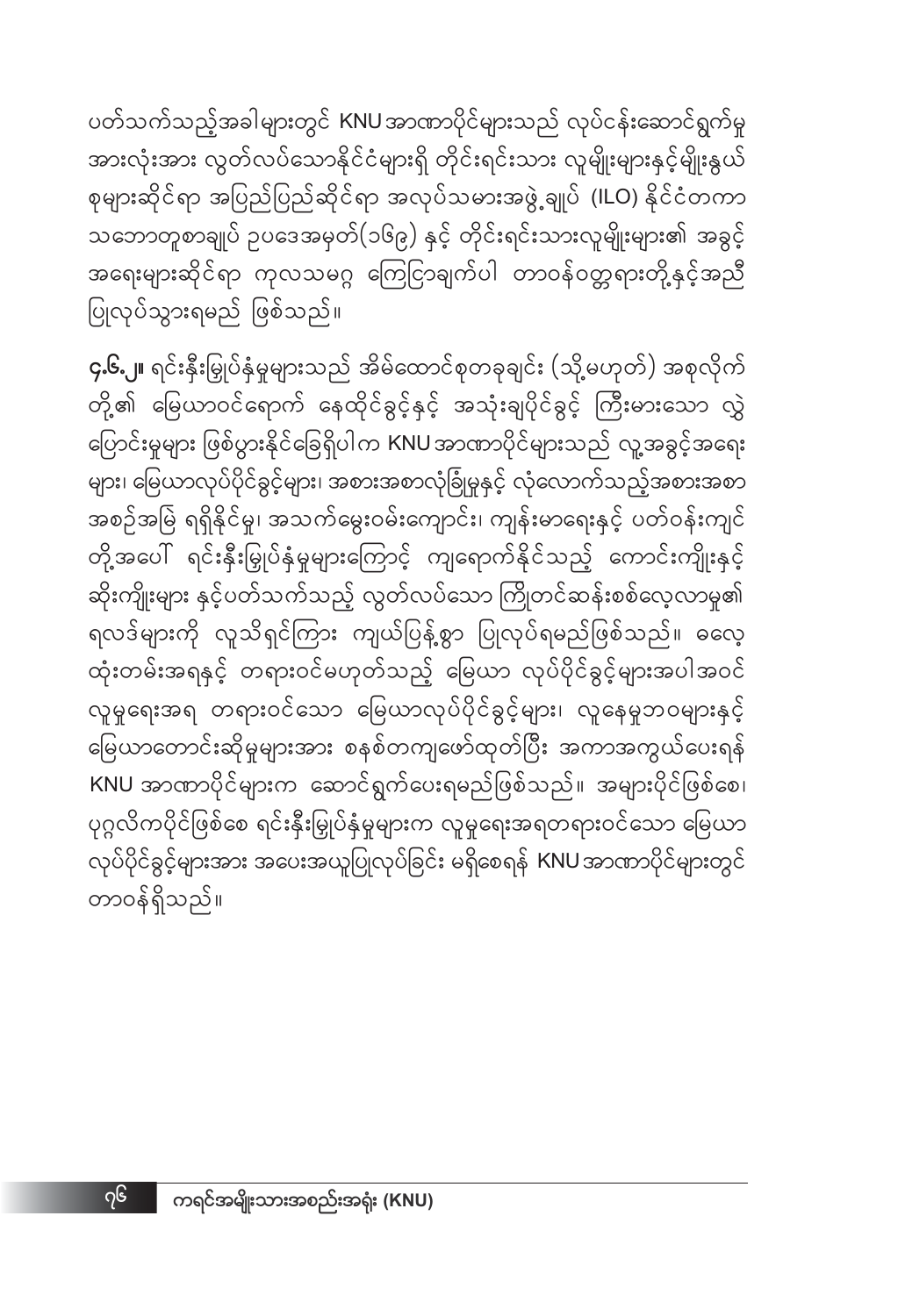# အခန်းရှ။မြေယာလုပ်ပိုင်ခွင့်စီမံခန့်ခွဲခြင်း (Administration of Tenure)

## အပိုဒ်ရှ.၁။မှတ်ပုံတင်ခြင်း (Registration)

၅.၁.၁။ မြေယာလုပ်ပိုင်ခွင့် မှတ်ပုံတင်ခြင်းကို KAD ၏ ကြီးကြပ်မှုနှင့် စီမံ -<br>ခန့်ခွဲမှုအောက်တွင် KAD က အခါအားလျော်စွာ သတ်မှတ်ပေးထားသည့် ကော်သူးလေရှိ ရုံးခန်းများ၌ ပြုလုပ်ရမည် ဖြစ်သည်။ မှတ်ပုံတင်ရုံးတခုချင်းစီ သည် ၎င်းအကျုံးဝင်သောနေရာအတွက် ဤမူဝါဒ၏လိုအပ်ချက်အရ သင့် တော်သည့် မှတ်ပုံတင်ရုံးတွင် ထိန်းသိမ်းထားရမည့် မြေယာနှင့်ပတ်သက်သည့် မှတ်တမ်းများ အားလုံးအတွက် ထားရှိသည့်နေရာဖြစ်ရမည်။

**၅.၁.၂။** မှတ်ပုံတင်ရုံးခန်းတခုချင်းစီတွင် သက်ဆိုင်ရာရုံးမှ အကျုံးဝင်သည့် အမြဲတမ်း နောက်ဆုံးအနေအထားအားပြသည့် မြေပုံကို ထားရှိရမည်ဖြစ်ပြီး ၎င်းမြေပုံတွင် ထိန်းသိမ်းကန့်သတ်ထားသည့်မြေယာ၊ ဘုံမြေနှင့် အများပိုင်မြေ ကဲ့သို့သော ရွေးချယ်သတ်မှတ်ထားသည့် အသုံးပြုမှုများနှင့် ခွင့်ပြုထားသည့် ပိုင်ဆိုင်ခွင့်နှင့်ပတ်သက်သည့် တိကျသောတည်နေရာများအား ဖော်ပြထား ရမည်။

**၅.၁.၃။** မှတ်ပုံတင်ရုံးခန်းတခုချင်းစီတွင် ရုံးခန်းသို့ လာရောက်ပြုလုပ်ထားသော မြေယာမှတ်တမ်းများကို ဆန်းစစ်သည့်အညွှန်းတခု ထားရှိရမည်ဖြစ်သည်။ မှတ်ပုံတင်ရုံးခန်းရှိ မှတ်တမ်းအားလုံးသည် အများပြည်သူ ဝင်ရောက်ကြည့်ရှု နိုင်သော မှတ်တမ်းများဖြစ်ပြီး လုံခြုံပြီး၊ စနစ်တကျ ထားရှိရမည်ဖြစ်သည်။ မြေယာမူဝါဒ  $99$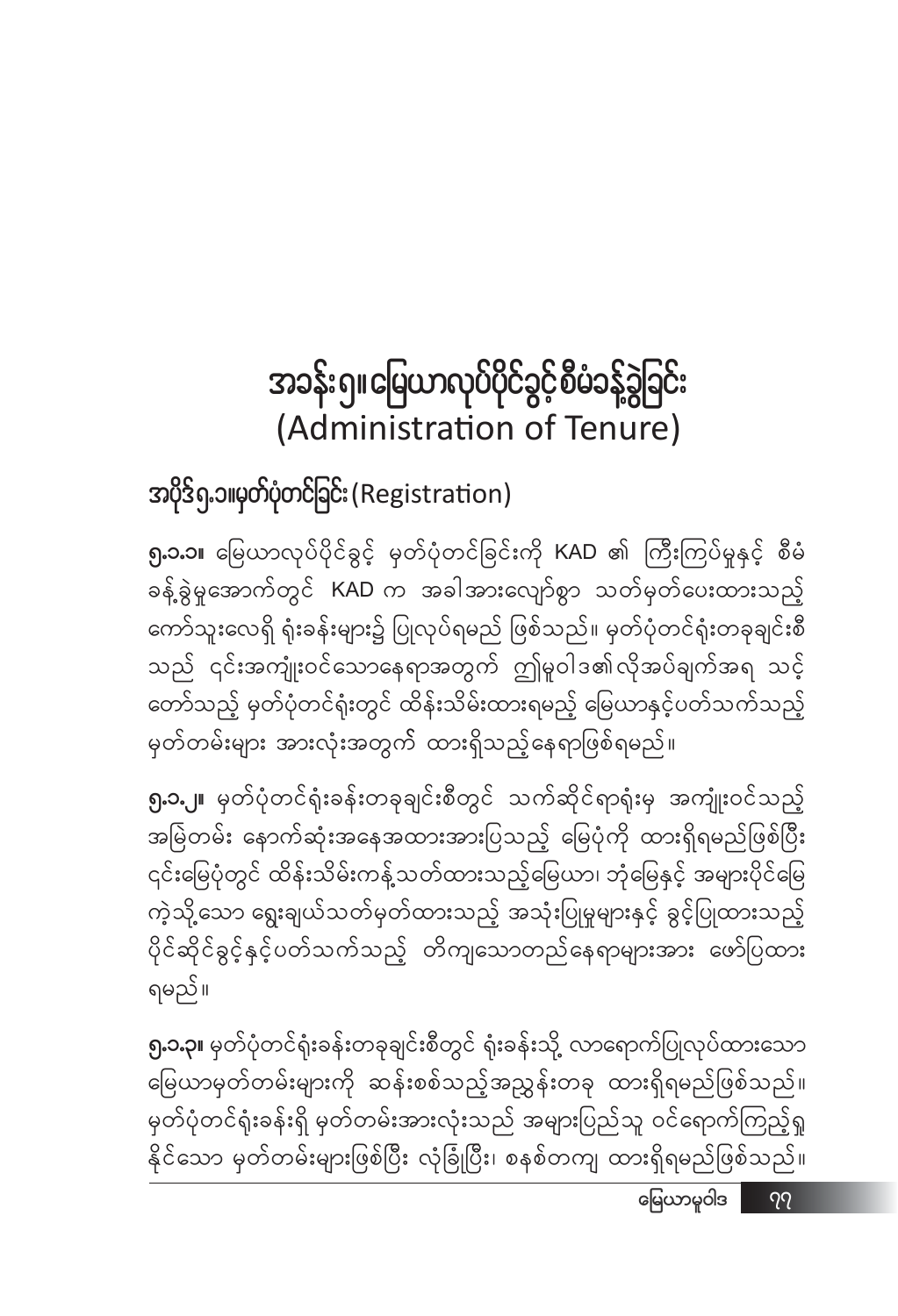**၅.၂.၁။** ဤမူဝါဒပါ ရည်ရွယ်ချက်များအတွက် မြေယာ၊ သစ်တောများ၊ ရေ လုပ်ငန်း၊ ရေနှင့် ဆက်စပ်သည့် သဘာဝသယံဇာတများအား တန်ဖိုးဖြတ် .<br>သတ်မှတ်ခြင်းအတွက် လုပ်ပိုင်ခွင့်နှင့် တာဝန်ဝတ္တရားများသည် ဗဟိုမြေယာ ကော်မတီတွင် ရှိသည်။ ဗဟိုမြေယာကော်မတီသည် KAD၊ ပြည်သူများနှင့် မိရိုးဖလာအရ အာဏာပိုင်များနှင့် ဆွေးနွေးတိုင်ပင်၍ လက်ရှိမူဝါဒများ၏ မျှော်မှန်းချက်၊ ရည်ရွယ်ချက်များနှင့် အခြေခံသဘောတရားတို့နှင့်အညီ KNU

## အပိုဒ်ရှ ၂။တန်ဗိုးဖြတ်ခြင်း (Valuation)

သည်။

**၅.၁.ဂု။** မှတ်ပုံတင်ရုံးများသည် မြေယာလုပ်ပိုင်ခွင့်များအား အကျိုးသက်ရောက် သည့် လုပ်ငန်းဆောင်ရွက်ချက်များနှင့် ပတ်သက်သည့် မှတ်တမ်းများအတွက် .<br>ပြည့်စုံစွာ ရရှိနိုင်သောနေရာများဖြစ်လာရန် ရည်ရွယ်သည်။ သို့ဖြစ်၍ အထူးတလည်ရည်ရွယ်၍ ဖော်ပြထားသည် ဖြစ်စေ၊ မဖော်ပြထားသည်ဖြစ်စေ မြေယာလုပ်ပိုင်ခွင့်များနှင့် သက်ဆိုင်သည့်အကြောင်းအရာများ၏ မှတ်တမ်း များအား သက်ဆိုင်ရာ မှတ်ပုံတင်ရုံးများတွင် မှတ်တမ်းတင်ထားရမည် ဖြစ်

**၅.၁.၆။** မှတ်ပုံတင်ကြေးများအား KAD က သတ်မှတ်မည်ဖြစ်ပြီး မှတ်ပုံတင်ရုံး၏ ကိုယ်ပိုင်ရပ်တည်မှုအား အထောက်အပံ့ပေးနိုင်ရန်အတွက် နှန်းထားများအား သတ်မှတ်မည်ဖြစ်ကာ ပုံမှန်မှတ်ပုံတင်ကြေးများ မတတ်နိုင်သူများအတွက် သက်ညှာခွင့် (Waiver) များ စီမံပေးမည် ဖြစ်သည်။

**၅.၁.၅။** မှတ်ပုံတင်ရုံးခန်းများရှိ မှတ်တမ်းများအား ကရင်ဘာသာနှင့် ဗမာ ဘာသာ နှစ်မျိုးစလုံးဖြင့် ရရှိရမည်။

**၅.၁.၄။ KFD** နှင့် KAD တို့သည် ဗဟိုမြေယာကော်မတီမှတဆင့် ၎င်းတို့နှင့် သက်ဆိုင်သည့် နေရာများမှ မြေနေရာချထားမှုများနှင့် အသုံးချမှုပုံစံမျိုးစုံတို့ အား ခွင့်ပြုရန် ဆုံးဖြတ်ချက်များနှင့် ပတ်သက်သော မှတ်တမ်းများ ရှိစေနိုင် ရန် လိုအပ်သလို ညှိနိူင်းတိုင်ပင်ပြီး ပူးပေါင်းဆောင်ရွက်သွားရမည်။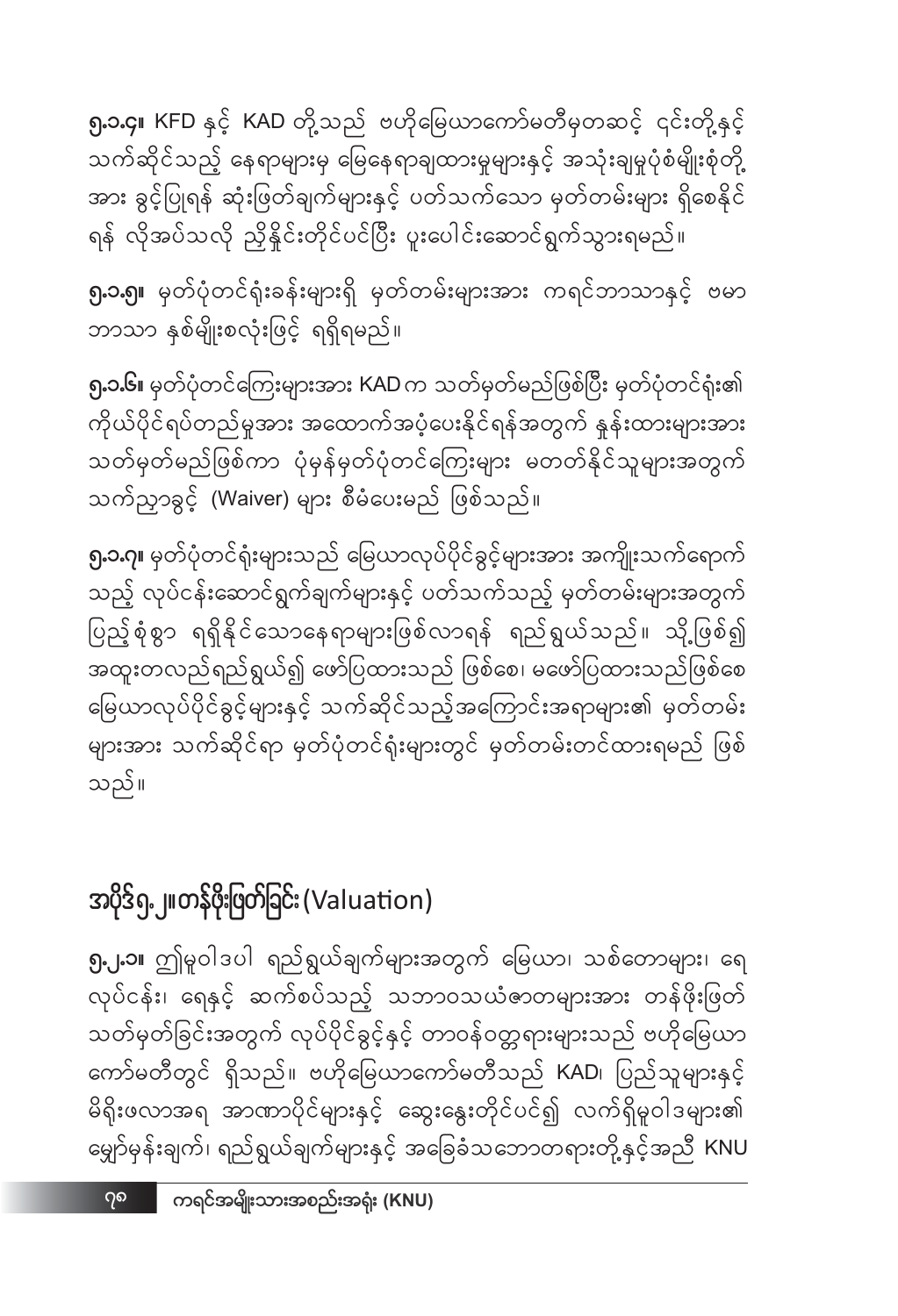**၅.၃.၄။** အခွန်များအား အခွန်သတ်မှတ်သည့်ကာလအတွင်းတွင် တန်ဖိုးဖြတ် နိုင်ပြီး အခွန်ကောက်ခံသည့် အာဏာပိုင်များ သတ်မှတ်ထားသည် အချိန်ဇယား အရ ပေးဆောင်ရမည်ဖြစ်သည်။ ကော်သူးလေရှိ နေရာမျိုးစုံတို့တွင် ဒေသ တခုနှင့်တခု၏ အခြေအနေများ မတူညီသောကြောင့် အခွန်ကောက်ခံသည့် ကာလနှင့် အချိန်ဇယားများသည်လည်း ကွဲပြားခြားနားမည်ဖြစ်သည်။

**၅.၃.၃။** မြေဧရိယာအား အခြေခံပြီး တွက်ချက်ထားသည့် အခွန်များအပြင်  $-$ (က) လစ်လပ်နေသည့် မြေယာအသုံးချပိုင်ခွင့် ကိုင်ဆောင်ထားသူများနှင့် စိုက်ပျိုးရေးဆိုင်ရာ ရင်းနှီးမြှုပ်နှံသူများ၏ မစိုက်ပျိုးရသေးသော စိုက်ပျိုးရေး မြေယာများအတွက် အခွန်ကောက်သည့် အာဏာပိုင်များက စိုက်မျိုးမှု မပြုလုပ်သည့်ကာလများသည် အလှည့်ကျစိုက်ပျိုးခြင်း၏ အရေးကြီးသည့် အစိတ်အပိုင်း ဖြစ်သောကြောင့် တောင်ယာစိုက်ပျိုးရေးသမားများ၏ ပလပ်မြေ များအား ထိုနည်းတူ ဆောင်ရွက်၍ မရနိုင်သော်လည်း သင့်လျော်သလို "Weed Tax"အား တန်ဖိုးဖြတ်နိုင်သည်။ (ခ) စိုက်ပျိုးထားသည့် မြေယာများအတွက် အခွန်ကောက်သည့် အာဏာပိုင်များသည် အခွန်များအား မြေဧရိယာ (သို့မ ဟုတ်) ထုတ်လုပ်ခြင်းတို့အပေါ် မူတည်၍ တန်ဖိုးဖြတ်နိုင်သည်။

**၅.၃.၂။** ဝင်ရောက်နေထိုင်ပြီး အသုံးချနေသည့် မြေဧရိယာအပေါ် အခြေခံပြီး အခွန်များအား တွက်ချက်သွားမည်ဖြစ်သည်။

**၅.၃.၁။** KNU အာဏာပိုင်များအား ပေးရန်ရှိသည့်အခွန်များကို တရားဝင် ဝင်ရောက်နေထိုင်ပြီး အသုံးချနေသော မြေယာများအပေါ် တွက်ချက်သွားမည် ဖြစ်ပြီး အသုံးချခွင့် ကိုင်ဆောင်ထားသူမျိုးစုံတို့က ပေးသွင်းရမည် ဖြစ် သည်။

#### အပိုဒ်ရှ.<mark>ဉ။အခွန်ကောက်ခံခြင်း (T</mark>axation)

အာဏာပိုင်များ၏ တန်ဖိုးဖြတ်ခြင်း မူဝါဒအား ဆုံးဖြတ်ရန် စီမံကိန်းနှင့် လုပ်ငန်းစဉ်များ ဖော်ထုတ်ပြီး ဆောင်ရွက်သွားမည်ဖြစ်သည်။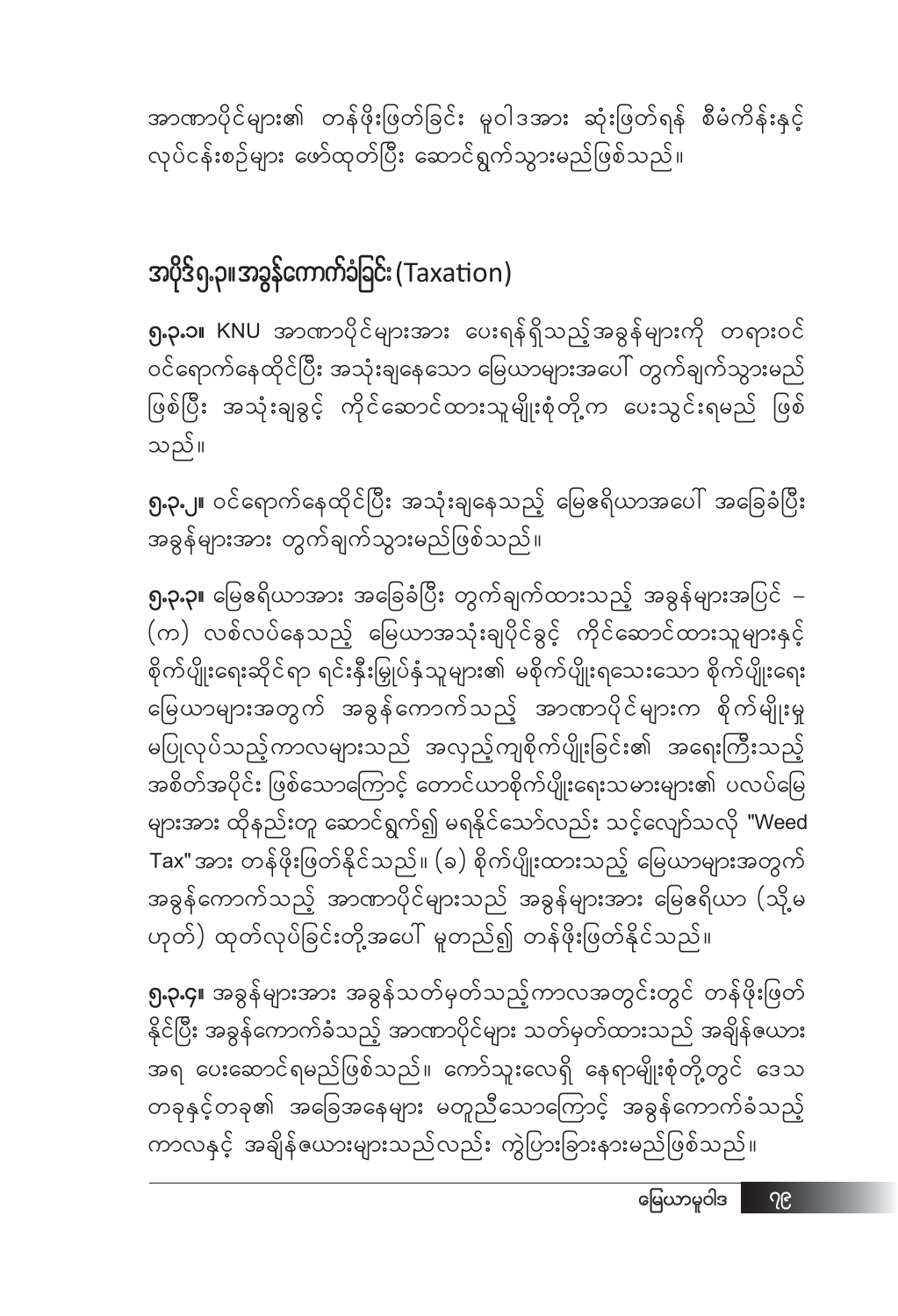**၅.၃.၅။** အခွန်များ သတ်မှတ်ရာတွင် အခွန်ကောက်ခံသည့် ကာလတခုချင်း၏ အခွန်နှုန်းထားများအား အခွန်ကောက်ခံသည့် အာဏာပိုင်များက အခါ -<br>အားလျော်စွာ သတ်မှတ်သွားမည် ဖြစ်သည်။

**၅.၃.၆။** အခွန်များပေးဆောင်မှုအတွက် အခွန်ကောက်ခံသည့် အာဏာပိုင်များ၏ ဆုံးဖြတ်ချက်အရ ငွေသား (သို့မဟုတ်) ရိတ်သိမ်းချိန်မှ လက်ရှိဈေးကွက် အရ သီးနှံတန်ဖိုးဖြင့် ကောက်ခံနိုင်သည်။

**၅.၃.၇။** ပျိုးပင်တမျိုးတည်းအား ကျယ်ပြန့်စွာ စိုက်သည့်လယ်မြေများ (ဧက ၂၀ အထက်) အား အခွန်ကောက်ခံရာတွင် စုစုပေါင်းရိတ်သိမ်းထားသည့် ပမာဏ၏ <sup>'</sup>ခုနစ်' ၇ ရာခိုင်နှုန်းအား KAD က ကောက်ခံမည်။ အသေးစား ပိုင်ဆိုင်သူများ၊ ပျိုးပင်များအား ရောထွေးပြီး စိုက်ထားသည့် လယ်မြေများအား KAD က အခွန်ကောက်ခံရာတွင် အခွန်ကောက်ခံသည့် အာဏာပိုင်များ သတ်မှတ်သည့်အတိုင်း တနှစ်စီ၏ မြေယာအရွယ်အစားအား အခြေခံ၍ ကောက်ခံသွားမည် ဖြစ်သည်။

**၅.၃.၈။** အခွန်ကောက်ခံသည့် အာဏာပိုင်များသည် သင့်လျော်ပြီး ပွင့်လင်းမြင် သာကာ တရားမျှတသည့် အခွန်ကောက်ခံမှုစနစ်ကို အကောင်အထည်ဖော်ရန် သင့်လျော်သည်ထင်သည့်အတိုင်း ပုံစံများ၊ စည်းမျဉ်းများနှင့် လုပ်ထုံးလုပ်နည်း များ ချမှတ်ရမည်ဖြစ်သည်။ ထိုအထဲတွင် ပြစ်မှုငယ်များအတွက် ပေးဆောင် ရမည့်နှန်းနှင့် မပေးဆောင်ရသေးသော အခွန်များအတွက် နှန်းထားများ သတ်မှတ်ခြင်း၊ လျှော့ပေါ့မှုတောင်းဆိုရန် နစ်နာမှုရှိသော အခွန်ဆောင်သူမျာ<mark>း</mark> .<br>အတွက် လုပ်ထုံးလုပ်နည်းများ သတ်မှတ်ခြင်းနှင့် အခွန်များ မဆောင်ခြင်း အတွက် မြေယာလုပ်ပိုင်ခွင့်များ သိမ်းယူခြင်းတို့ပါဝင်သည်။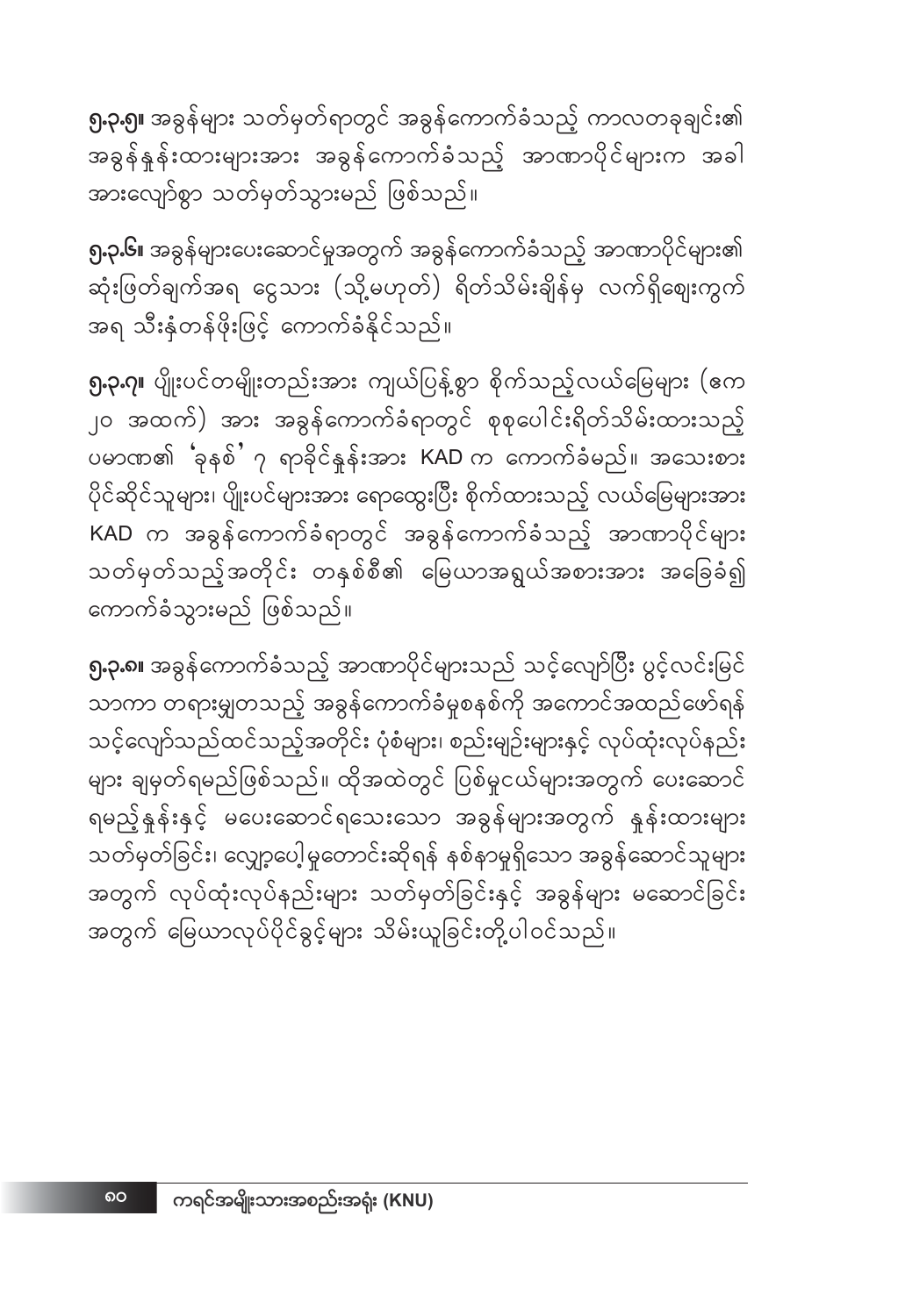#### အပိုဒ်၅.၄။ နေရာချထားရေးအစီအစဉ်အားထိန်းညှိခြင်း (Regulated Spatial Planning)

**၅.၄.၁။** ဗဟိုမြေယာကော်မတီသည် ပြည်သူများနှင့် မိရိုးဖလာအရ အာဏာပိုင် များနှင့် ဆွေးနွေးတိုင်ပင်ပြီး ကော်သူးလေတွင် မြေနေရာများ ချထားရေး အစီအစဉ်အား ထိန်းညှိမှု လိုအပ်သည့်အခါ ဆုံးဖြတ်ချက်ချရန် နှင့် စနစ်ကျ ပြီး ပွင့်လင်းမြင်သာစွာ ဆွေးနွေးတိုင်ပင်ပြီး စောလျင်စွာ ဤမူဝါဒပါ ဦးတည် ချက်များ၊ အခြေခံသဘောတရားများနှင့်အညီ အဆိုပါ အစီအစဉ်အား ဖော် ထုတ်ရန် လုပ်ပိုင်ခွင့်နှင့် တာဝန်ဝတ္တရားရှိရမည် ဖြစ်သည်။

အပိုဒ် ၅.၅။ မြေယာလုပ်ပိုင်ခွင့်များနှင့် မြေယာလုပ်ပိုင်ခွင့်များနှင့်ပတ်သက်သော အငြင်းပွားမှုများအားဖြေရှင်းခြင်း

(Resolution of Tenure rights and Tenure Rights related Disputes)

**၅.၅.၁။** ဤမူဝါဒအား အကောင်အထည်ဖော်ဆောင်ခြင်းသည် ကျေးရွာတခုနှင့် တခုအကြား (သို့မဟုတ်) ရွာအတွင်းရှိ ရွာသားများအကြား မြေယာလုပ်ပိုင်ခွင့် များနှင့် ပတ်သက်သည့် အငြင်းပွားမှုအား ဖြေရှင်းပေးခြင်းများ လိုအပ်နိုင် သည်။

၅.၅.၂။ ရွာသားအချင်းချင်းအကြား ဖြစ်ပွားသည့် အငြင်းပွားမှုများအား တတ်နိုင်သမျှ ၎င်းရွာ၏ ဓလေ့ထုံးတမ်းများနှင့်အညီ ဖြေရှင်းသွားရမည် ဖြစ်သည်။ မိရိုးဖလာအရ အာဏာပိုင်များသည် ပဋိပက္ခများအား ဖြေရှင်းနိုင် ခြင်း မရှိသည့်အခါမျိုးတွင် ရွာသားများသည် သီးခြားမြေယာ ပဋိပက္ခများအား ဖြေရှင်းရန် အမှုတမှုချင်းစီအတွက် `ဖွဲ့ စည်းထားသော မြေယာပဋိပက္ခဖြေရှင်းရေး ကော်မတီထံသို့ သွားရမည် ဖြစ်သည်။ ထိုကော်မတီအား စုစုပေါင်း လူ(၅) ဦးမှ (၇)ဦး (အမျိုးသမီး၂–၃) ဖြင့် ဖွဲ့စည်းထားပြီး– ဒေသခံ မိရိုးဖလာအရ အာဏာပိုင်၊ ကျေးရွာအုပ်ချုပ်ရေး ခေါင်းဆောင်၊ KAWU အဖွဲ့့ဝင် ၁ ဦးမှ ၂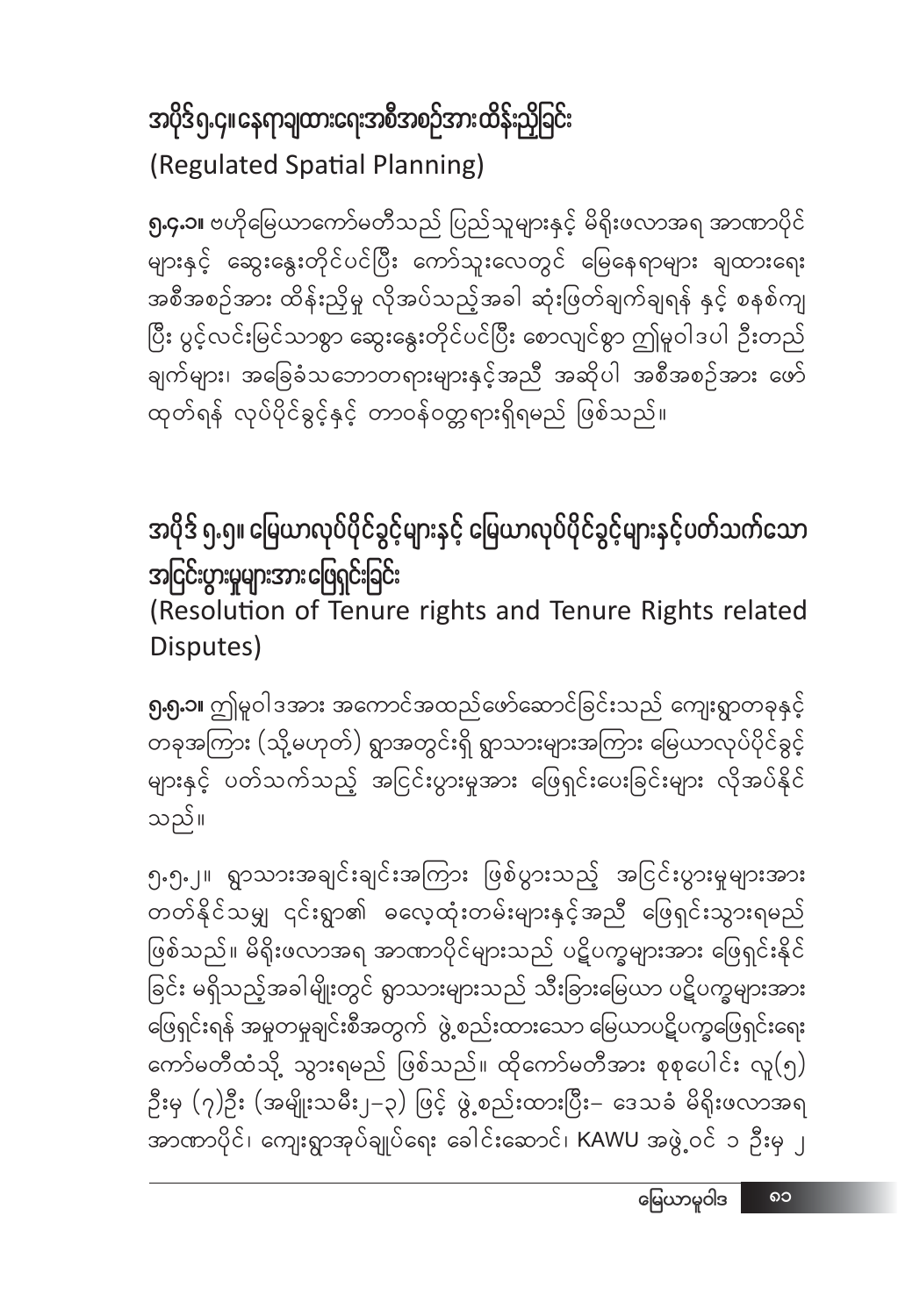**၅.၅.၄။** အငြင်းပွားမှုအားလုံးအား မျှတပြီး လိင်ခွဲခြားမှုမရှိဘဲ လက်လှမ်းမီပြီး အငြင်းပွားမှု ဖြေရှင်းရန် တာဝန်ပေးအပ်ထားသော အဖွဲ့ဝင်များသည် မိမိ အကျိုးစီးပွားအတွက်မဟုတ်ဘဲ ဖြေရှင်းသွားရမည်ဖြစ်သည်။

**၅.၅.၃။** ကျေးရွာများအကြား အငြင်းပွားမှုများနှင့်စပ်လျှင်းပြီး ကော်သူးလေ အလုပ်သမားသမဂ္ဂများ အဖွဲ့ ချုပ်အောက်တွင် ထိခိုက်ခံစားရသည့် ကျေးရွာ များမှ ခေါင်းဆောင်များနှင့် ကရင်စိုက်ပျိုးရေး အလုပ်သမားများ သမဂ္ဂ (KAWU)မှ ကိုယ်စားလှယ်များဖြင့်ဒေသတွင်း မြေယာအငြင်းပွားမှု ဖြေရှင်းရေး ကော်မတီတခုအား ဖွဲ့ စည်းသွားမည်ဖြစ်သည်။ ၎င်းကော်မတီသည် အတိုင်း အတာတခုအထိ သက်ဆိုင်ရာ ဓလေ့ထုံးတမ်းဥပဒေများကို အသုံးပြုကာ ယှဉ် ပြိုင် တောင်းဆိုချက်များအပေါ် မျှတမှုနှင့် အများဆန္ဒရရှိရန် ကြိုးပမ်းရမည်။ အများသဘောတူညီချက်အား မရနိုင်ပါက (သို့မဟုတ်) ၎င်းကဲ့သို့သော သမဂ္ဂ တခု ထိုမြို့နယ်များတွင် မရှိပါက ထိုကိစ္စအား ဗဟိုမြေယာကော်မတီ၊ KAD နှင့်/ သို့မဟုတ် မြို့နယ်အဆင့် တရားရုံးများကဲ့သို့သော အငြင်းပွားမှုဖြေရှင်းရေး ကော်မတီတခုခုထံ သွားရောက်ရမည်ဖြစ်သည်။

တို့နှင့် ဆွေးနွေးတိုင်ပင်သွားမည်ဖြစ်သည်။

ဦး (သင့်တော်သလို)၊ အမျိုးသမီးအဖွဲ့ အစည်းနှင့် လူငယ်အဖွဲ့ အစည်းများမှ \_\_<br>ကိုယ်စားလှယ်တဦးစီတို့ပါဝင်သည်။ သင့်လျှော်သည့် စီမံအုပ်ချုပ်ရေး အဆင့် တွင် KNU အရာရှိများနှင့် ဆွေးနွးတိုင်ပင်ကာ ရွာသားများသည် ပထမ ဦးဆုံး ကျေးရွာအဆင့် ရှိ အာဏာပိုင်မျာကို ချည်းကပ်မည်ဖြစ်သည်။ ဖြေရှင်းမှု မရရှိခဲ့လျှင် အမှုကို နောက်ထပ်တဆင့်မြင့်သည့် အုပ်ချုပ်ရေးအဆင့်သို့ ဆက် တက်မည်ဖြစ်သည်။ ဤကိစ္စတွင် ကျေးရွာအုပ်စုအဆင့်၊ မြို့နယ်အဆင့်နှင့် ခရိုင်အဆင့်တို့ဖြစ်သည်။ မြို့နယ်အုပ်ချုပ်မှုအဆင့်နှင့်အထက်တွင် ရွာသား များသည် KAD ၏ တရားဝင်ကိုယ်စားပြုခြင်းဖြင့် ၎င်းတို့၏အမှုအား KNU အာဏာပိုင်များ၏ တရားရုံးစနစ်ဆီသို့ တင်သွင်းမည်။ ထိုသို့လုပ်ဆောင်ရာတွင် ကျန်ရှိသည့် သက်ဆိုင်ရာဌာနအားလုံး (KJD၊ KFD၊ KMD၊ KFiD) ပါဝင်မည် ဖြစ်သည်။ အုပ်ချုပ်မှုအဆင့်အားလုံးတွင် ရွာသားများနှင့် အာဏာပိုင်များသည် ဗဟိုမြေယာကော်မတီနှင့် ကရင်စိုက်ပျိုးရေးအလုပ်သမားများ သမဂ္ဂ (KAWU)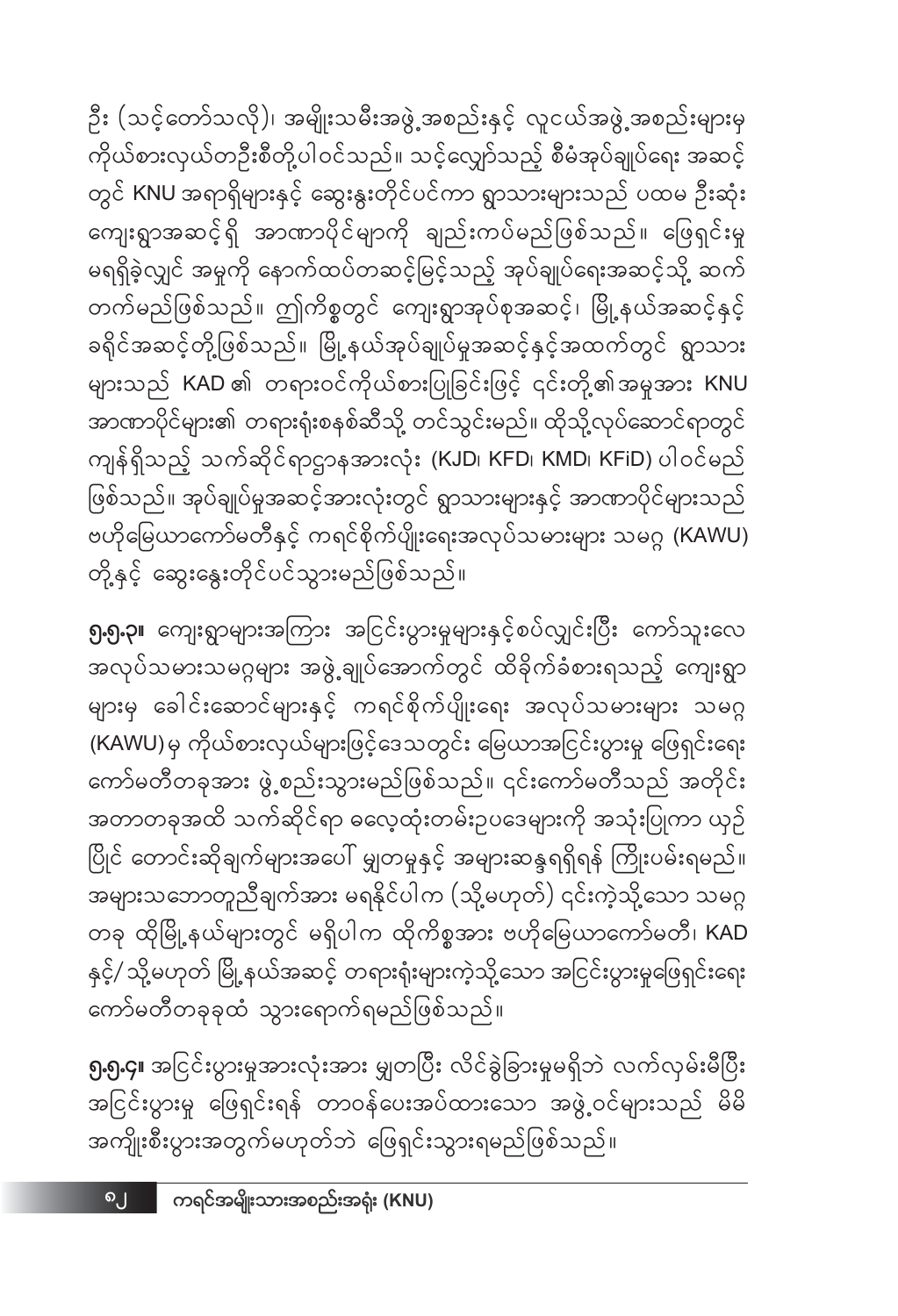၅.၅.၅။ မိရိုးဖလာအရ အာဏာပိုင်များ၊ KAD နှင့် ဗဟို မြေယာကော်မတီတို့က ဖြေရှင်းမပေးနိုင်သော လူအများပါဝင်သည့် တောင်းဆိုမှုနှင့် သက်ဆိုင်သော မြေယာလုပ်ပိုင်ခွင့် အငြင်းပွားခြင်းများအား မြို့နယ်အဆင့်တရားရုံးမှ စတင်ရ မည်ဖြစ်သည်။ အငြင်းပွားမှုတွင် ကြီးမားသည့်လုပ်ငန်း (သို့မဟုတ်) စီးပွား ရေးစီမံကိန်းတခု ပါဝင်နေပါက ၎င်းအငြင်းပွားမှုအား အဖြေရှာရန် ခရိုင်အ ဆင့် တရားရုံးနှင့် ထိုမှတဆင့် ဗဟိုတရားရုံးဆီသို့ လွှဲပြောင်းပေးရမည် ဖြစ် သည်။

 $\boldsymbol{9}$ . $\boldsymbol{6}$ ါ၊ အငြင်းပွားမှု၏ ဖြေရှင်းခြင်းလုပ်ငန်းစဉ်သည် ဆိုင်းငံ့နေပါက ထိုအ j<br>ပြင်းပွားမှုဖြစ်နေသည့် မြေယာနှင့်ပတ်သက်ပြီး မည်သည့်မြေယာအသုံးချပိုင်ခွင့် မှ ပေးအပ်ခြင်း မပြုလုပ်ရပါ။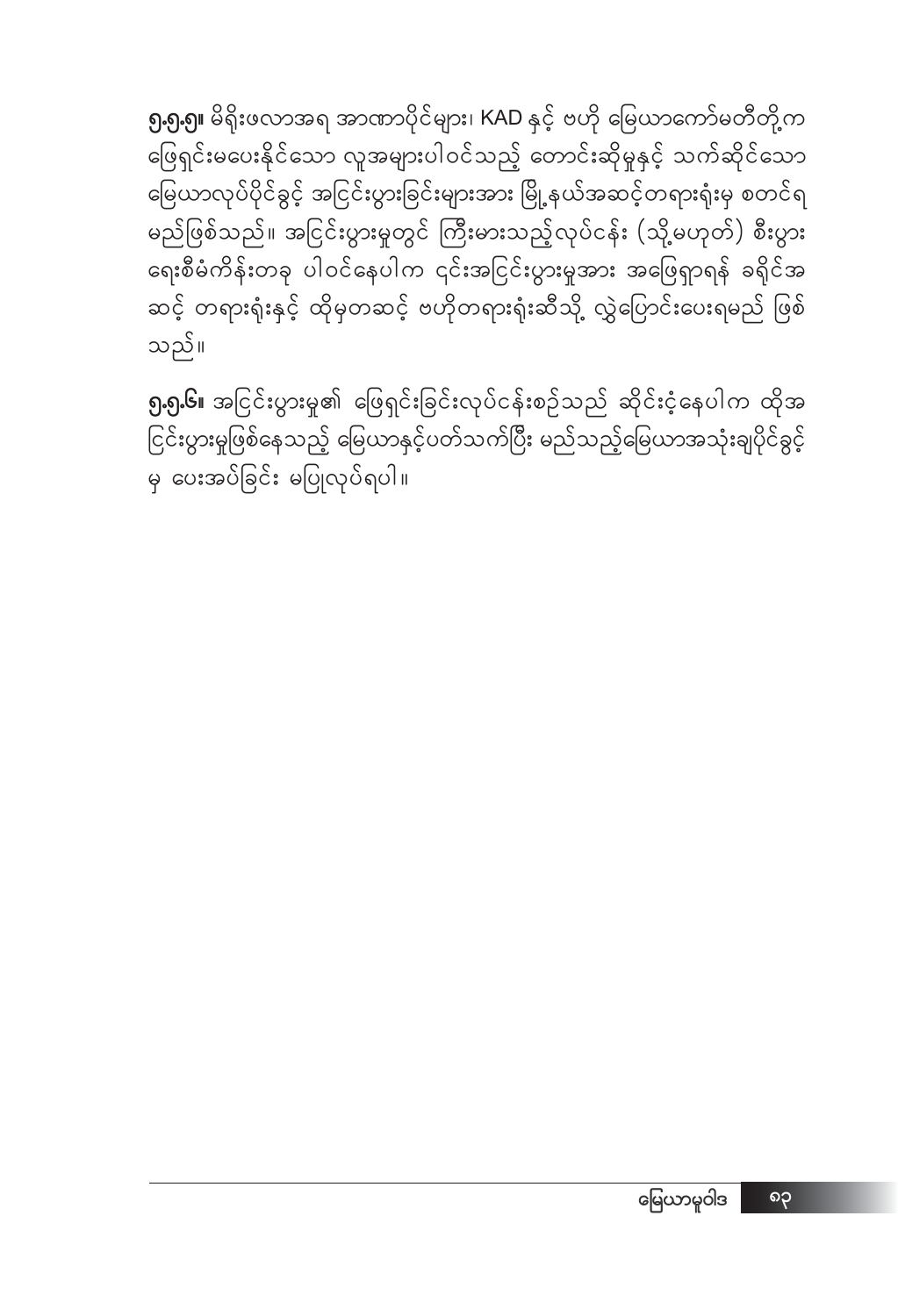# အခန်း၆။အကောင်အထည်ဖော်ဆောင်ခြင်း (Implementation)

## အပိုဒ်၆.၁။သင်တန်းပို့ချခြင်း (Training)

**၆.၁.၁။** ဤမူဝါဒတွင် ပါဝင်သည့်အကြောင်းအရာများအား ဆက်လက်အကောင် အထည် ဖော်ဆောင်သွားရန် KNU အာဏာပိုင်များသည် ပညာရှင်များနှင့် ဆွေးနွေးတိုင်ပင်ရန်နှင့် မြေယာမှတ်ပုံတင်ခြင်းနှင့်ပတ်သက်သည့် သင်တန်း များ ပို့ချရန်အတွက် အစီအစဉ်များရေးဆွဲသင့်ပြီး ၎င်းတွင် မှတ်ပုံတင်ခြင်းကို ဆောင်ရွက်မည့်ပုဂ္ဂိုလ်များနှင့် စာရွက်စာတမ်းများ ပြင်ဆင်ခြင်း၊ မြေပုံဆွဲခြင်း နှင့် လေ့လာဆန်းစစ်မှုများ ပြုလုပ်မည့် ဝန်ထမ်းများအတွက် သင်တန်းအစီအစဉ် များ ပါဝင်သည်။

**၆.၁.၂။** ကြီးမားသော တရားဝင်မဟုတ်သည့် မြေယာပိုင်ဆိုင်မှုစနစ်တခုအား .<br>ပိုမိုတရားဝင်ဖြစ်သည့်စနစ်တခုသို့ ပြောင်းလဲရန် ခက်ခဲပြီးရှုပ်ထွေးသည်ကို အသိအမှတ် ပြုထားသည်။ သို့ဖြစ်၍ ပြည်သူများအကြား ပညာရေးဆိုင်ရာ စည်းရုံးလှုံ့ဆော်မှုများ ပြင်ဆင်ခြင်းနှင့် ဆောင်ရွက်ခြင်းအပြင် ပုဂ္ဂိုလ် တဦးချင်း ပါဝင်လာအောင်ကူညီပေးရန်နှင့် ပိုမိုတရားဝင်သည့် စနစ်တခု၏ အကျိုးကျေးဇူးများ ရှိလာစေရန် သာမန် တရားရေးအထောက်အကူပေးသူ များအား သင်တန်းပေးခြင်းအတွက် အစီအစဉ်များ ရေးဆွဲခြင်းတို့သည် KNU အာဏာပိုင်များ၏တာဝန်များ ဖြစ်သည်။

**၆.၁.၃။** သယံဇာတများက အတိုင်းအတာတခုအထိ ခွင့်ပြုထားသည့်အတိုင်း

ကရင်အမျိုးသားအစည်းအရုံး (KNU) ရင္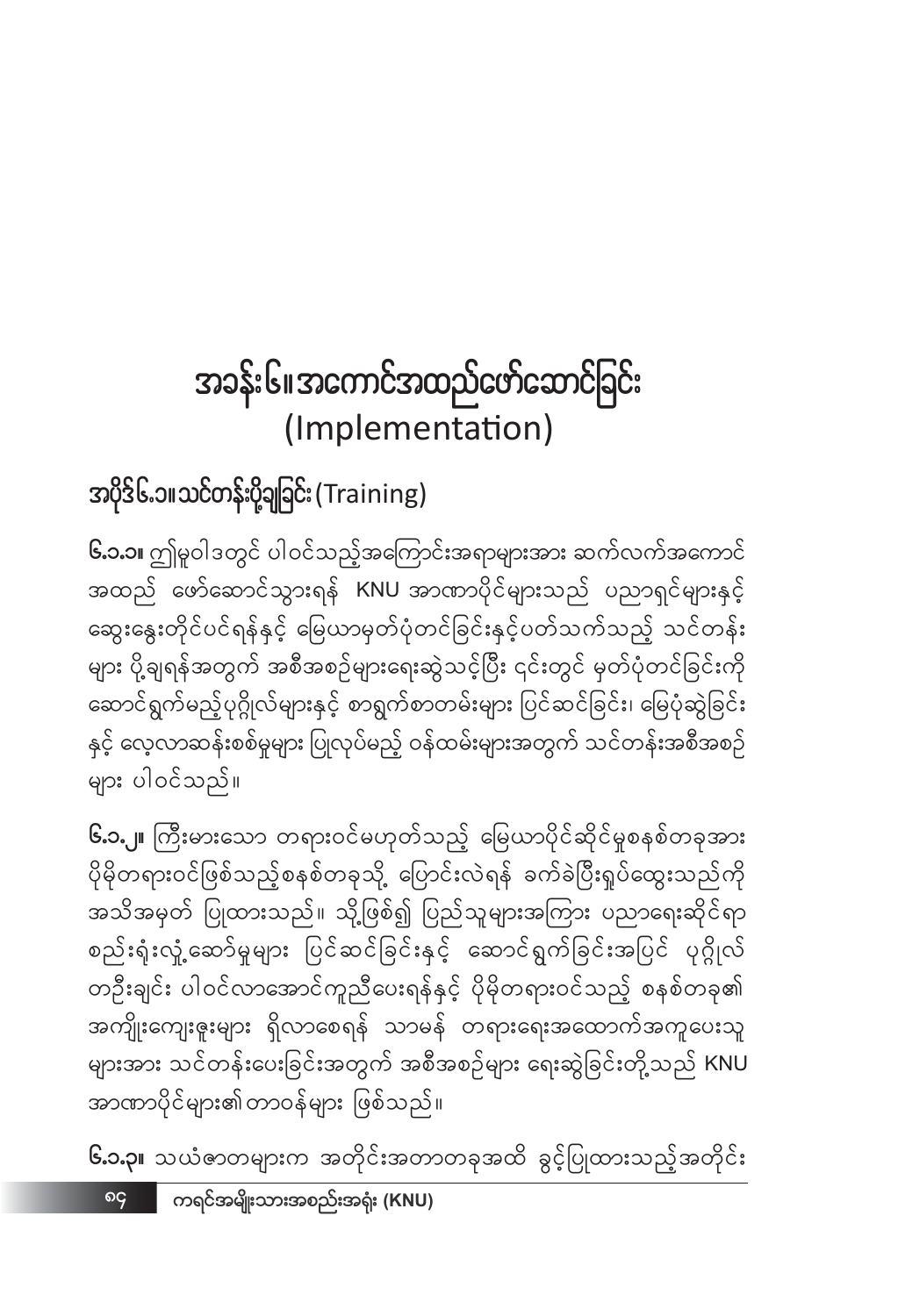**၆.၂.၃။** ဗဟိုမြေယာကော်မတီသည် KAD၊ မိရိုးဖလာအရ အာဏာပိုင်များနှင့် လူမှုအဖွဲ့ အစည်းအုပ်စုများနှင့် ပူးပေါင်းဆောင်ရွက်ကာ ၎င်းတို့၏တိုင်တန်းမှု

**၆.၂.၂။** နိုင်ငံများသည် အစားအစာလုံခြုံမှုနှင့် ဆင်းရဲနွမ်းပါးမှု ပပျောက်ခြင်း တို့အပေါ် လိင်ခွဲခြားပြီးဆက်ဆံမှု၏ အကျိုးသက်ရောက်မှုများနှင့် လူမှုရေး၊ စီးပွားရေးနှင့် ပတ်ဝန်းကျင်ဆိုင်ရာ ဦးတည်ချက်များအပေါ် အကျိုးသက်ရောက် မှုများ အပါအဝင် မြေယာခွဲဝေခြင်းအစီအစဉ်များ၏ ရလဒ်များအား စောင့် ကြည့်လေ့လာရမည်ဖြစ်ပြီး လိုအပ်ပါက ပြန်လည်တည့်မတ်ပေးသည့် အရေး ယူ ဆောင်ရွက်မှုများကိုလည်း ထည့်သွင်းလုပ်ဆောင်ရမည် ဖြစ်သည်။

**၆ဂု<sub>ပ</sub>,ာ။** ဆက်လက်စုံစမ်းစစ်ဆေးခြင်း၊ အကဲဖြတ်ခြင်း၊ စောင့်ကြည့်လေ့လာခြင်း နှင့် တုံ့ပြန်ခြင်းများ လိုအပ်သည့် ကိစ္စများလည်း သဘာဝအလျောက် ပေါ် ပေါက်လာမည်ဖြစ်သည်။ ဗဟိုမြေယာကော်မတီ၏ မြေယာအငြင်းပွားမှုဆိုင် ရာ အလုပ်အမှုဆောင်အုပ်စုသည် ဦးဆောင်သည့် အခန်းကဏ္ဍကိုယူပြီး မိရိုး ဖလာအရ အာဏာပိုင်များနှင့် လူမှုအဖွဲ့ အစည်း အဖွဲ့ များနှင့် ပူးပေါင်း ဆောင် ရွက်ကာ ဖြေရှင်းခြင်း၊ စောင့်ကြည့်လေ့လာခြင်းများနှင့် အကဲဖြတ်ခြင်းများ အား လိုအပ်သည့် ကိစ္စများအား စောလျင်စွာ တုံ့ပြန်သွားမည်ဖြစ်သည်။

#### အပိုဒ်၆.၂။ စောင့်ကြည့်လေ့လာခြင်းနှင့် အကဲဖြတ်ခြင်း (Monitoring and Evaluation)

မြေယာ၊ သစ်တောများ၊ ရေလုပ်ငန်းများနှင့် ရေတို့အတွက် တာဝန်ရှိသည့် အရည်အချင်းရှိသော အဖွဲ့ အစည်းများသည် လူသား၊ ရုပ်ဝတ္ထု၊ ဘဏ္ဍာရေးနှင့် .<br>အခြားစွမ်းဆောင်မှုများ ရှိစေရန်နိုင်ငံများက ဆောင်ရွက်သွားရမည်ဖြစ်သည်။ မြေယာလုပ်ပိုင်ခွင့်အား စီမံအုပ်ချုပ်ရန်အတွက် တာဝန်ဝတ္တရားများအား လွှဲပြောင်းပေးသည့်အခါများတွင် လက်ခံရရှိသူများသည် ထိုတာဝန်ဝတ္တရား များအားစွမ်းဆောင်နိုင်ရန်အတွက် သင်တန်းများနှင့်အခြားအထောက်အပံ့ များ ရရှိသင့်သည်။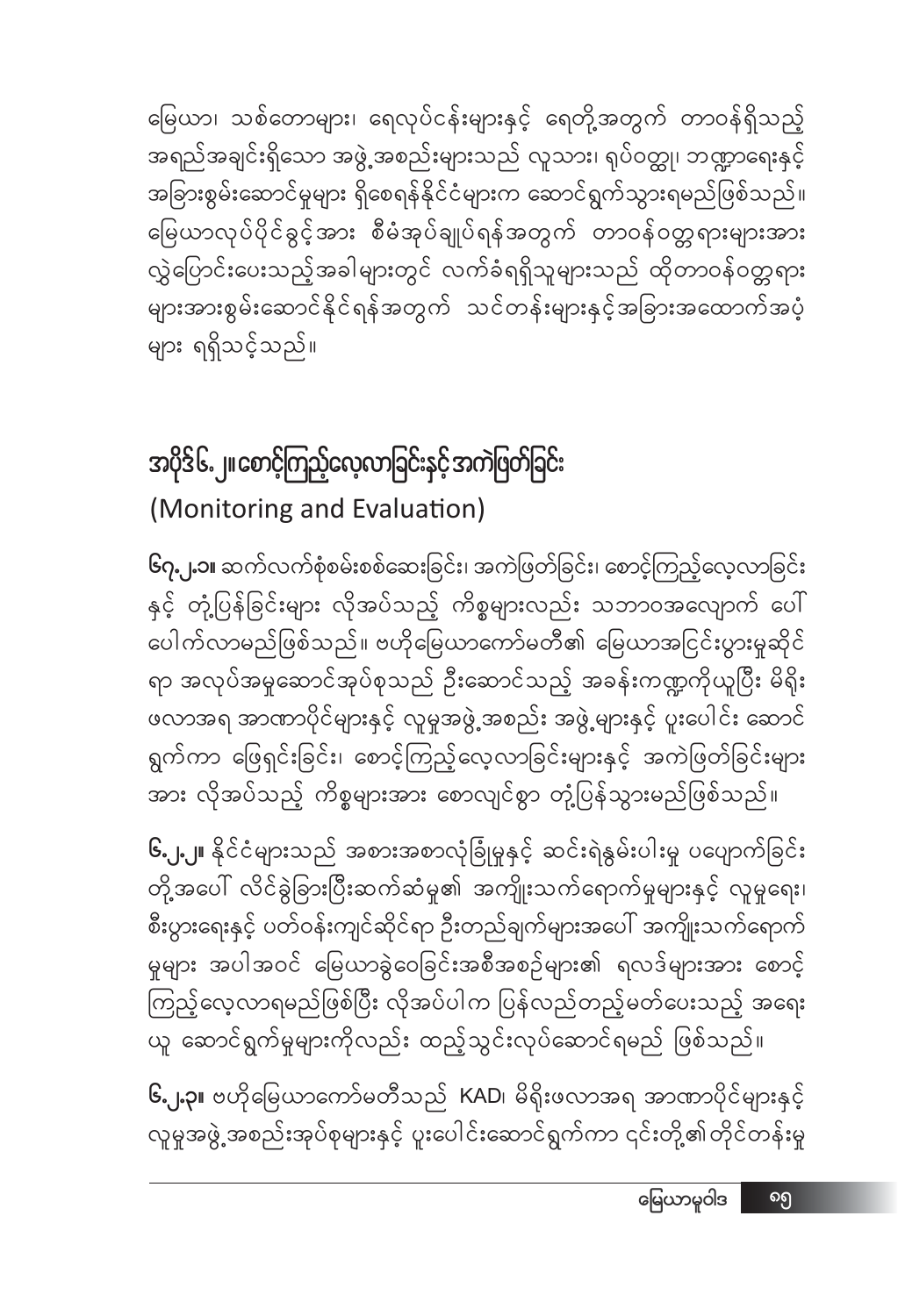ဒီဇင်ဘာ၂၀၁၅ <mark>ခုနှစ်</mark> ဗဟိုအလုပ်အမှုဆောင် အစည်းအဝေးမှပြန်လည်ပြင်ဆင် အတည်ပြုသည်။

 $\bullet\bullet$ 

ယန္တရားမှတဆင့် အဂတိလိုက်စားခြင်းအား စွပ်စွဲမှုများအတွက် အချက်အချာ ကျသည့်နေရာဖြစ်သည်။

၈၆